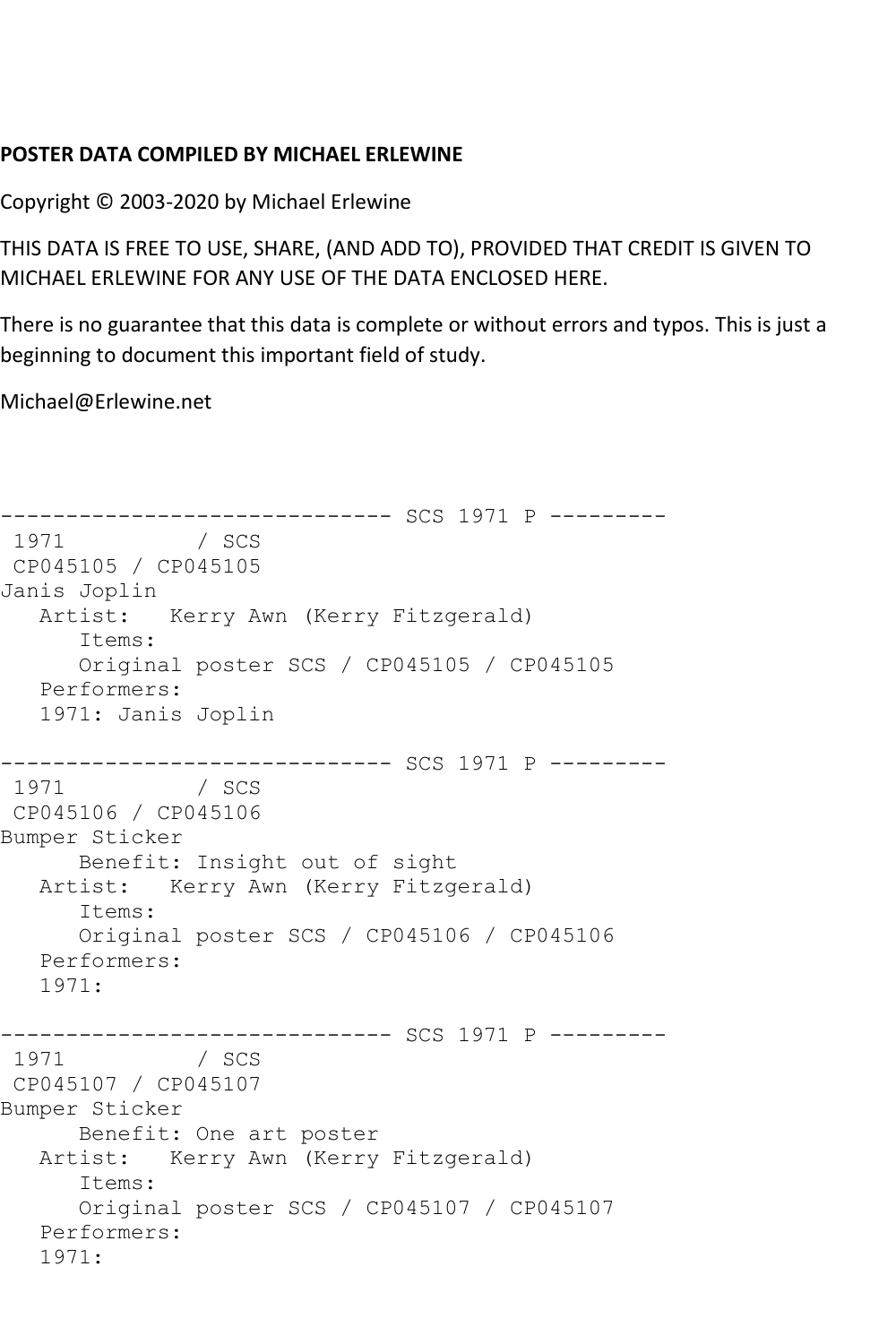------------------------------ ARM 1971-03-19 P-1 --------- 1971-03-19 / ARM CP005059 / CP00306 Mance Lipscomb, Robert Shaw at Armadillo WHQ<br>Notes: T - \$1.50 Notes: T Private Notes: AWHQ HB-1 Artist: Kerry Awn (Kerry Fitzgerald) Venue: Armadillo World Headquarters Items: Original poster ARM Edition 1 / CP005059 / CP00306 Performers: 1971-03-19 1971-03-20: Armadillo World Headquarters Mance Lipscomb / Robert Shaw ------------------------------ SCS 1971-03-19 P --------- 1971-03-19 / SCS CP045000 / CP045000 Mance Lipscomb, Robert Shaw at Armadillo WHQ Artist: Kerry Awn (Kerry Fitzgerald)<br>Venue: Armadillo World Headquarters Armadillo World Headquarters Items: Original poster SCS / CP045000 / CP045000 Performers: 1971-03-19 1971-03-20: Armadillo World Headquarters Mance Lipscomb / Robert Shaw ------------------------------ SCS 1972 P --------- 1972 / SCS CP045108 / CP045108 Bumper Sticker Benefit: the Guitar Lick Music shop Artist: Kerry Awn (Kerry Fitzgerald) Items: Original poster SCS / CP045108 / CP045108 Performers: 1972: ----------- SCS 1972-01-14 P ----------1972-01-14 / SCS CP045109 / CP045109 Methodist Student Center Co-op Fair Benefit: Co-op Fair Artist: Kerry Awn (Kerry Fitzgerald)<br>Venue: Methodist Student Center Methodist Student Center Items: Original poster SCS / CP045109 / CP045109 Performers: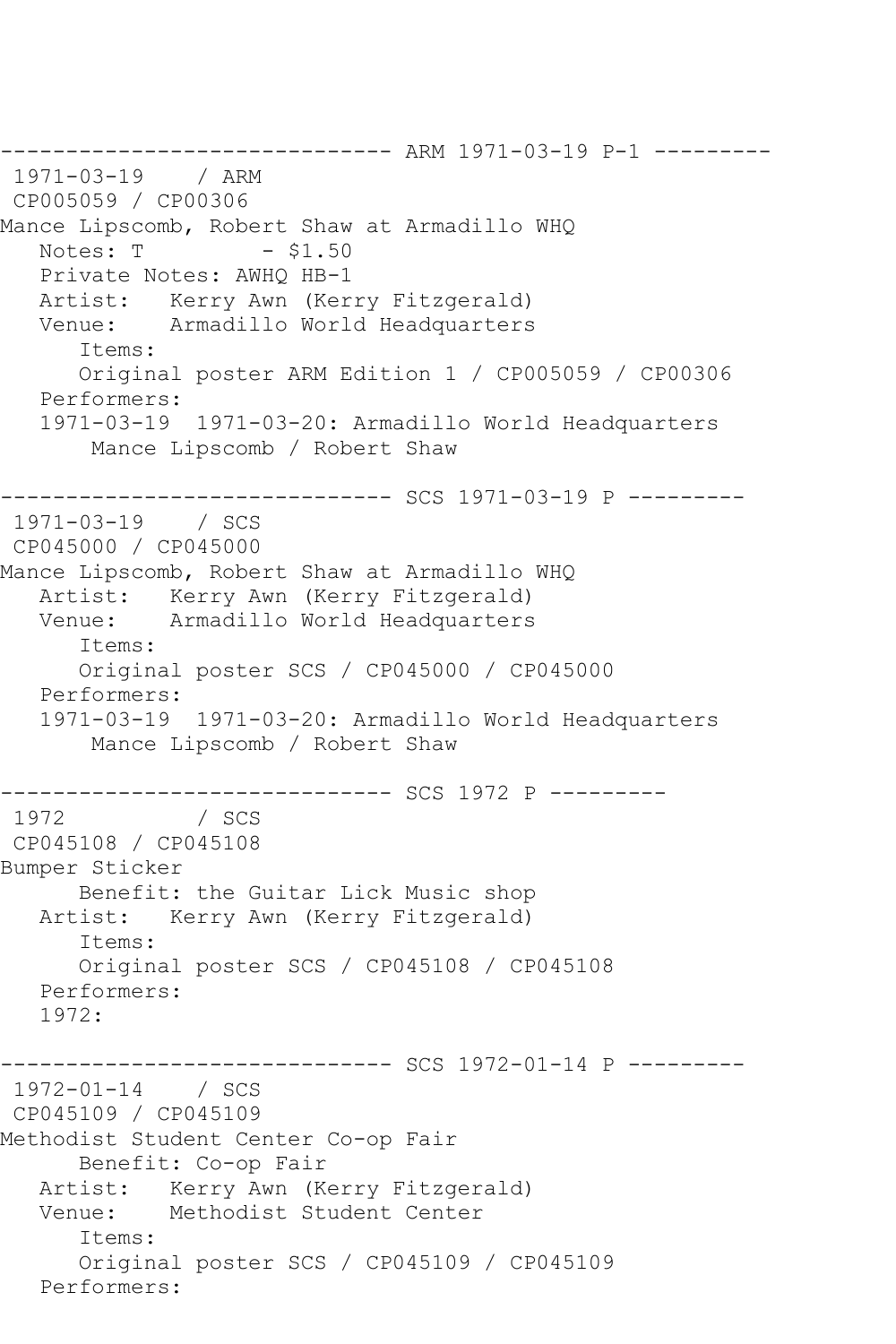1972-01-14: Methodist Student Center

/ SCS

```
------------------------------ ARM 1972-03-04 P-1 ---------
1972-03-04 / ARM 
CP005051 / CP00298
Drag Vendor's Crafts Fair: Evergreen, Brazos Caine at Armadillo WHQ
    Private Notes: AWHQ P-1 HB-1
       Benefit: Drag Vendors' Crafts Fair and Benefit Boogie
   Artist: Kerry Awn (Kerry Fitzgerald)<br>Venue: Armadillo World Headquarters
           Armadillo World Headquarters
       Items:
       Original poster ARM Edition 1 / CP005051 / CP00298
   Performers:
    1972-03-04: Armadillo World Headquarters
        Evergreen / Brazos Caine / Basilisk / Charles John Quarto / 
Douglas Gittings
------------------------------ ARM 1972-04-14 P-1 ---------
1972-04-14 / ARM 
CP005079 / CP00326
Hot Tomatoes, Greezy Wheels at Armadillo WHQ
  Notes:
    Private Notes: AWHQ HB-1
  Artist: Kerry Awn (Kerry Fitzgerald)<br>Venue: Armadillo World Headquarters
            Armadillo World Headquarters
       Items:
       Original poster ARM Edition 1 / CP005079 / CP00326
    Performers:
    1972-04-14: Armadillo World Headquarters
        Hot Tomatoes / Greezy Wheels
-------------------------------- SCS 1972-12 P ---------<br>1972-12    / SCS
1972 - 12CP045110 / CP045110
Black Queen Tavern Bumper Sticker
       Benefit: Black Queen Tavern Calendar for December
    Artist: Kerry Awn (Kerry Fitzgerald)
    Venue: Black Queen Tavern
       Items:
       Original poster SCS / CP045110 / CP045110
    Performers:
    1972-12: Black Queen Tavern
------------------------------ SCS 1973 P ---------
```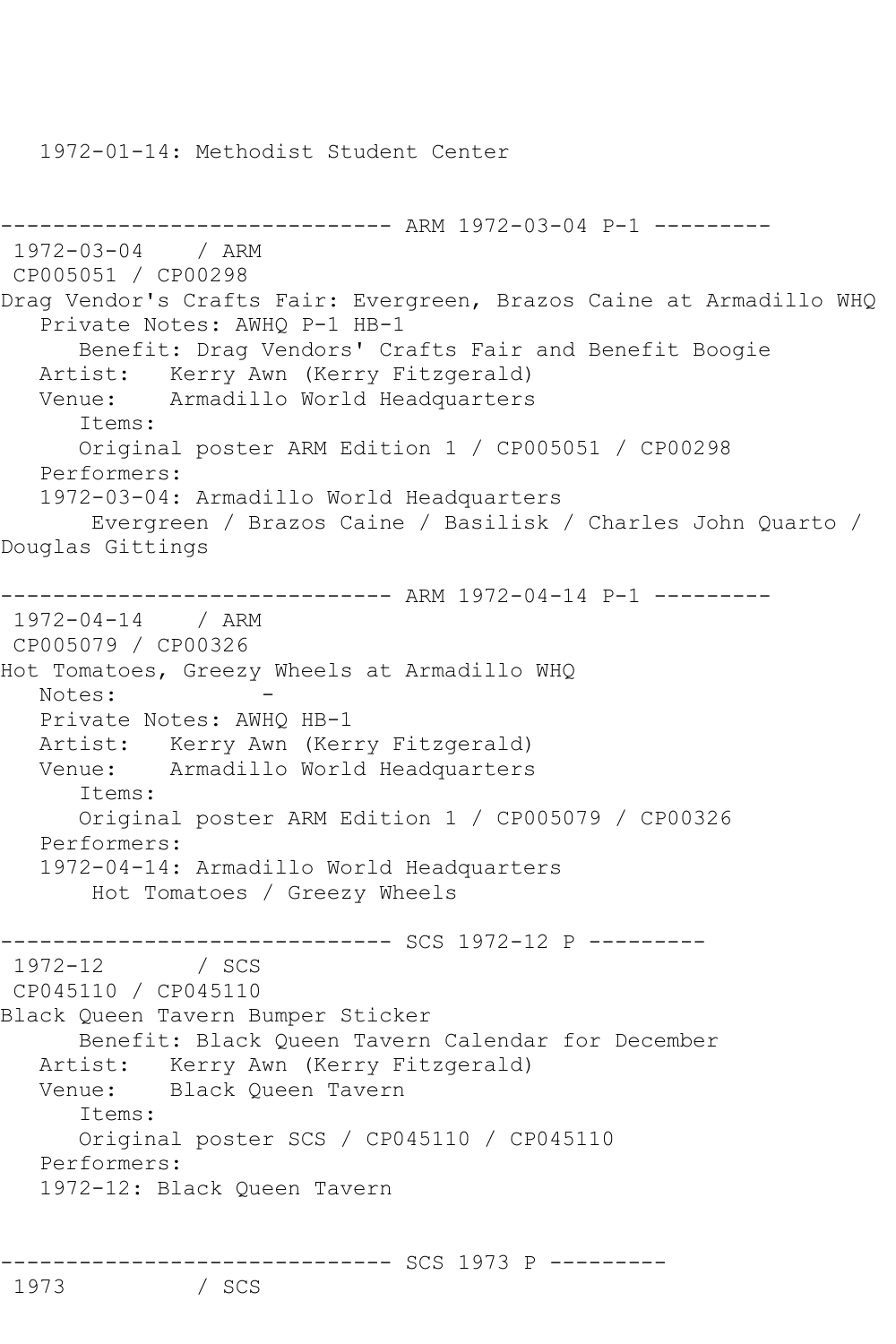CP045002 / CP045002 Soap Creek Saloon - Austin, TX Bumper Sticker Benefit: Bumper Sticker Artist: Kerry Awn (Kerry Fitzgerald)<br>Venue: Soap Creek Saloon Soap Creek Saloon Items: Original poster SCS / CP045002 / CP045002 Performers: 1973: Soap Creek Saloon ------------------------------ SCS 1973 P --------- / SCS CP045111 / CP045111 Perfect Master at Astrodome - Houston, TX Benefit: World Bliss Artist: Kerry Awn (Kerry Fitzgerald) Venue: Astrodome Items: Original poster SCS / CP045111 / CP045111 Performers: 1973: Astrodome Perfect Master ------------------------------ SCS 1973 P ---------  $/$  SCS CP045112 / CP045112 Toad Hall Bumper Sticker Benefit: Toad Hall Poster Artist: Kerry Awn (Kerry Fitzgerald)<br>Venue: Toad Hall Toad Hall Items: Original poster SCS / CP045112 / CP045112 Performers: 1973: Toad Hall ------------------------------ SCS 1973 P --------- / SCS CP045113 / CP045113 Sunshine Record Company Bumper Sticker Benefit: Sunshine Record poster Artist: Kerry Awn (Kerry Fitzgerald)<br>Venue: Sunshine Record Company Sunshine Record Company Items: Original poster SCS / CP045113 / CP045113 Performers: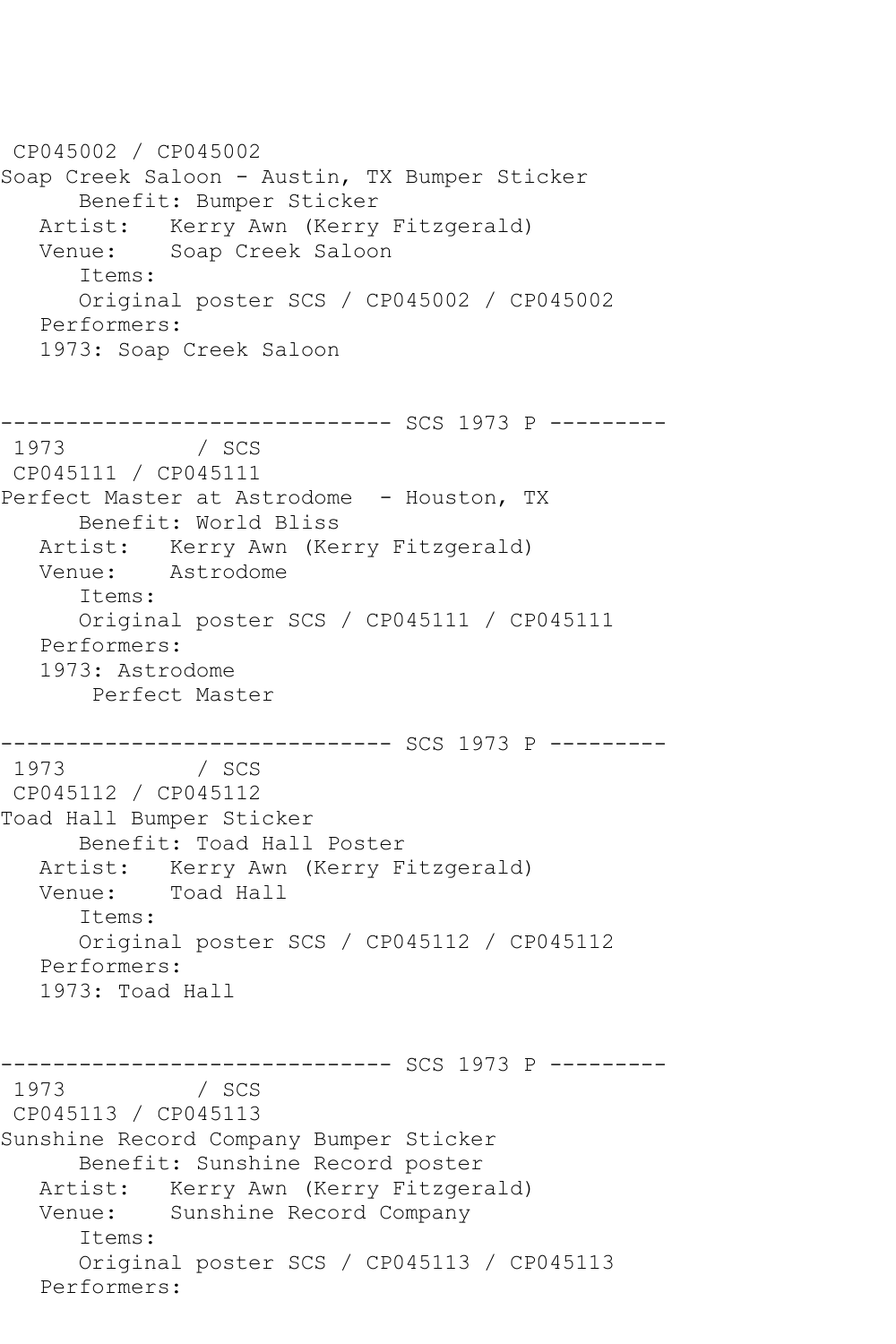1973: Sunshine Record Company

```
------------------------------ SCS 1973 P ---------
1973 / SCS 
CP045114 / CP045114
Texas Rose Emporium - Austin, TX Bumper Sticker
      Benefit: Texas Rose Emporium Poster
   Artist: Kerry Awn (Kerry Fitzgerald)
   Venue: Texas Rose Emporium
      Items:
      Original poster SCS / CP045114 / CP045114
   Performers:
   1973: Texas Rose Emporium
------------------------------ SCS 1973-01 P ---------
1973-01 / SCS 
CP045115 / CP045115
Black Queen Tavern Bumper Sticker
      Benefit: Black Queen Tavern Calendar for January
   Artist: Kerry Awn (Kerry Fitzgerald)
   Venue: Black Queen Tavern
      Items:
      Original poster SCS / CP045115 / CP045115
   Performers:
   1973-01: Black Queen Tavern
------------------------------ SCS 1973-01-07 P ---------
1973-01-07 / SCS 
CP045039 / CP045039
Glory Phoenix, Cracker Jack at Black Queen Tavern
   Artist: Kerry Awn (Kerry Fitzgerald)
   Venue: Black Queen Tavern
      Items:
      Original poster SCS / CP045039 / CP045039
   Performers:
   1973-01-07: Black Queen Tavern
       Glory Phoenix / Cracker Jack / Southern Feelin' / Storm
--------------------------------- SCS 1973-02 P ----------<br>1973-02    / SCS
1973-02
CP045116 / CP045116
Black Queen Tavern Bumper Sticker
      Benefit: Black Queen Tavern Calendar for February
   Artist: Kerry Awn (Kerry Fitzgerald)
```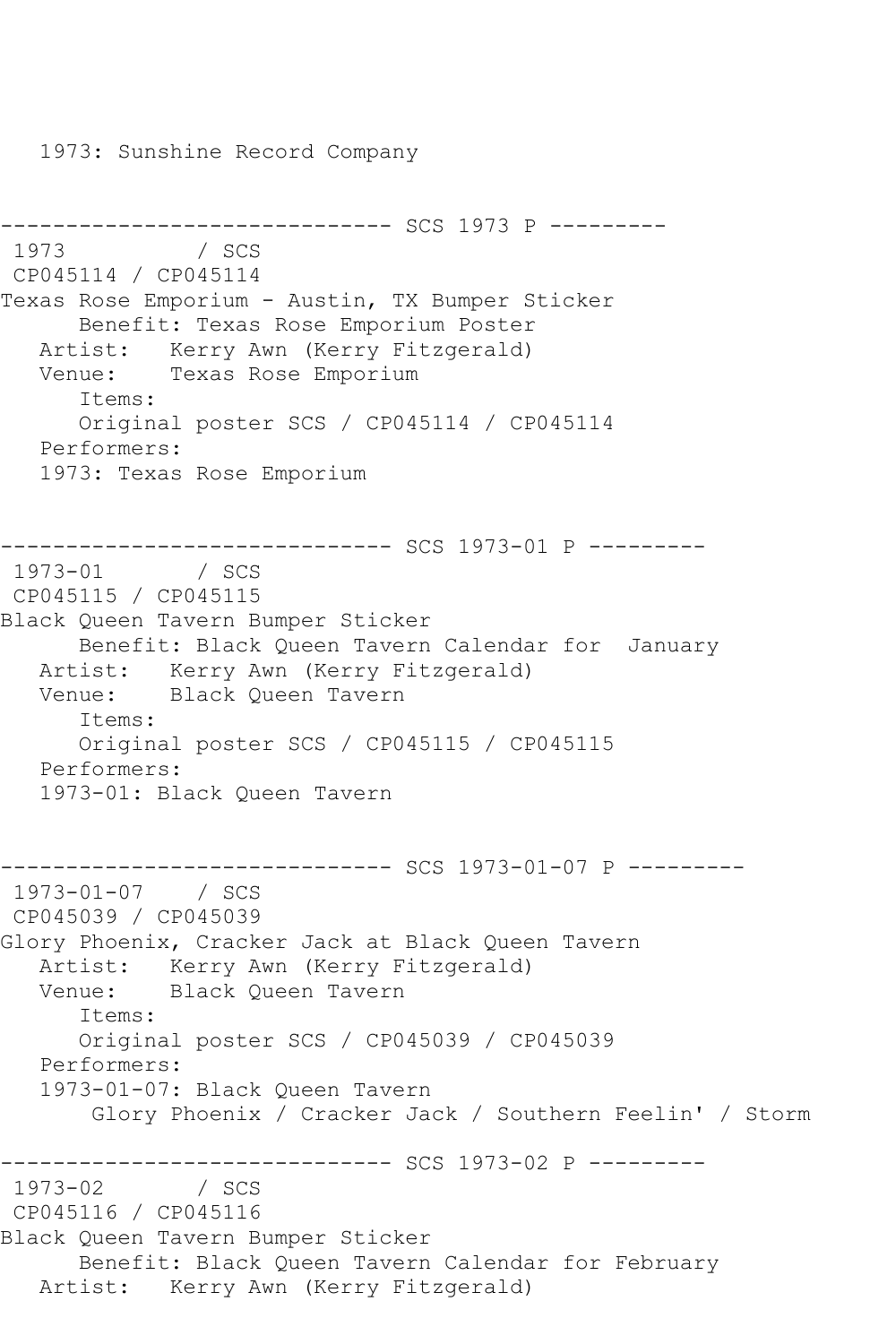Venue: Black Queen Tavern Items: Original poster SCS / CP045116 / CP045116 Performers: 1973-02: Black Queen Tavern ------------------------------ SCS 1973-02-14 P --------- 1973-02-14 / SCS CP045038 / CP045038 Rat Creek, Greezy Wheels at Rio Grand Artist: Kerry Awn (Kerry Fitzgerald)<br>Venue: Rio Grand Rio Grand Items: Original poster SCS / CP045038 / CP045038 Performers: 1973-02-14: Rio Grand Rat Creek / Greezy Wheels / Michael Murphey / Blind Wizard / Basilisk / Brazos Caine ------------------------------ SCS 1973-03 P --------- 1973-03 / SCS CP045117 / CP045117 Black Queen Tavern Bumper Sticker Benefit: Black Queen Tavern Calendar for March Artist: Kerry Awn (Kerry Fitzgerald)<br>Venue: Black Oueen Tavern Black Queen Tavern Items: Original poster SCS / CP045117 / CP045117 Performers: 1973-03: Black Queen Tavern ------------------------------ SCS 1973-03-08 P --------- 1973-03-08 / SCS CP045118 / CP045118 Lowell Fulsom, Blue Norther at Black Queen Tavern Artist: Kerry Awn (Kerry Fitzgerald) Venue: Black Queen Tavern Items: Original poster SCS / CP045118 / CP045118 Performers: 1973-03-08: Black Queen Tavern Lowell Fulson / Blue Norther / Mark Pollock / Shirley Dimmick / Doyle Bramhall / Bruce Miller ------------------------------ SCS 1973-03-14 P ---------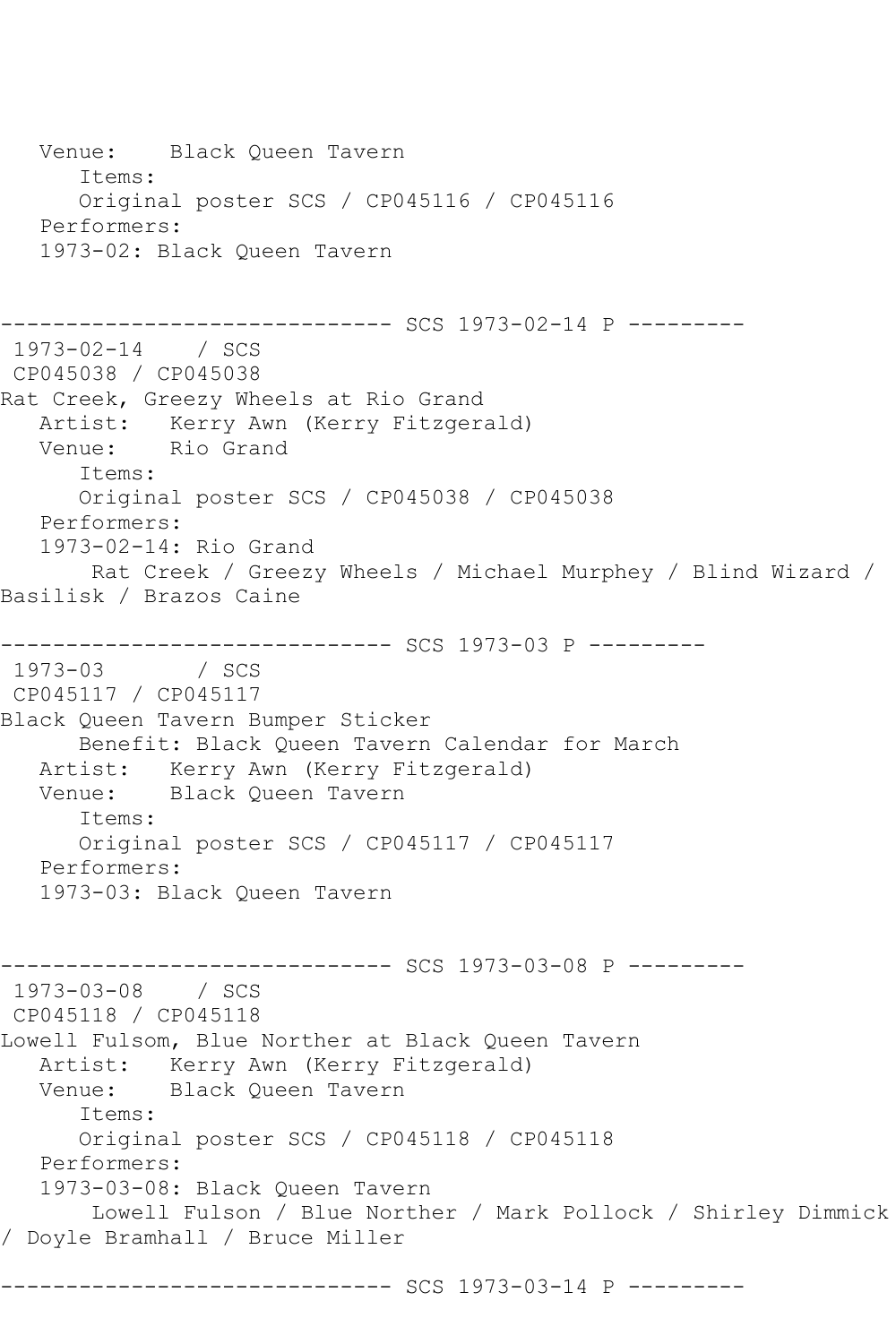1973-03-14 / SCS CP045001 / CP045001 Arlo Guthrie at Austin Municipal Auditorium - Austin, TX Artist: Kerry Awn (Kerry Fitzgerald)<br>Venue: Austin Municipal Auditorium Austin Municipal Auditorium Items: Original poster SCS / CP045001 / CP045001 Performers: 1973-03-14: Austin Municipal Auditorium Arlo Guthrie ------------------------------ SCS 1973-04 P ---------  $1973 - 04$ CP045119 / CP045119 Black Queen Tavern Bumper Sticker Benefit: Black Queen Tavern Calendar for April Artist: Kerry Awn (Kerry Fitzgerald) Venue: Black Queen Tavern Items: Original poster SCS / CP045119 / CP045119 Performers: 1973-04: Black Queen Tavern ------------------------------ ARM 1973-04-12 P --------- 1973-04-12 / ARM CP046508 Leo Kottke at Armadillo WHQ Notes: Artist: Kerry Awn (Kerry Fitzgerald)<br>Venue: Armadillo World Headquarters Armadillo World Headquarters Items: Original poster ARM / CP046508 Performers: 1973-04-12 1973-04-13: Armadillo World Headquarters Leo Kottke ----------- ARM 1973-04-12 P ---------1973-04-12 / ARM CP046508 / CP046508 Leo Kottke at Armadillo - Austin, TX Private Notes: AWHQ P-1 Benefit: Dinner at 7 Artist: Kerry Awn (Kerry Fitzgerald) Venue: Armadillo Items: Original poster ARM / CP046508 / CP046508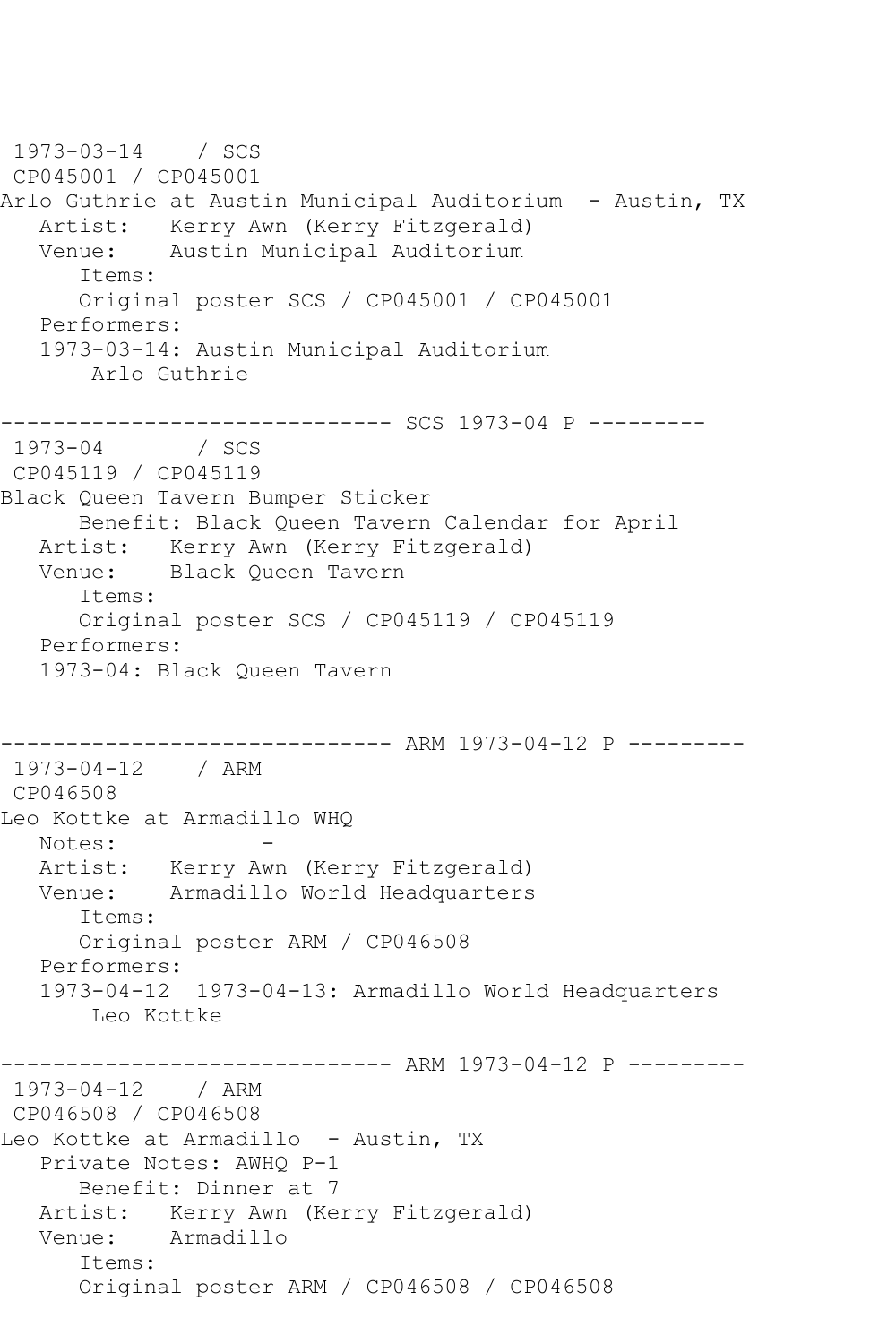Performers: 1973-04-12 1973-04-13: Armadillo Leo Kottke ------------------------------ 1973-05-20 P --------- 1973-05-20 / Austin Coop Party Artist: Kerry Awn (Kerry Fitzgerald) Venue: Armadillo World Headquarters Items: Original poster / Performers: 1973-05-20: Armadillo World Headquarters ------------------------------ SCS 1973-12-31 P --------- 1973-12-31 / SCS CP045120 / CP045120 Greezy Wheels at Soap Creek Saloon - Austin, TX Artist: Kerry Awn (Kerry Fitzgerald) Venue: Soap Creek Saloon Items: Original poster SCS / CP045120 / CP045120 Performers: 1973-12-31: Soap Creek Saloon Greezy Wheels ------------------------------ SCS 1974 P --------- 1974 CP045022 / CP045022 Oat Willies Bumper Sticker Benefit: Bag Artist: Kerry Awn (Kerry Fitzgerald) Venue: Oat Willies Items: Original poster SCS / CP045022 / CP045022 Performers: 1974: Oat Willies ------------------------------ SCS 1974 P --------- 1974 CP045023 / CP045023 Johnny C., Texas Rangers at Club Blues A Artist: Kerry Awn (Kerry Fitzgerald) Venue: Club Blues A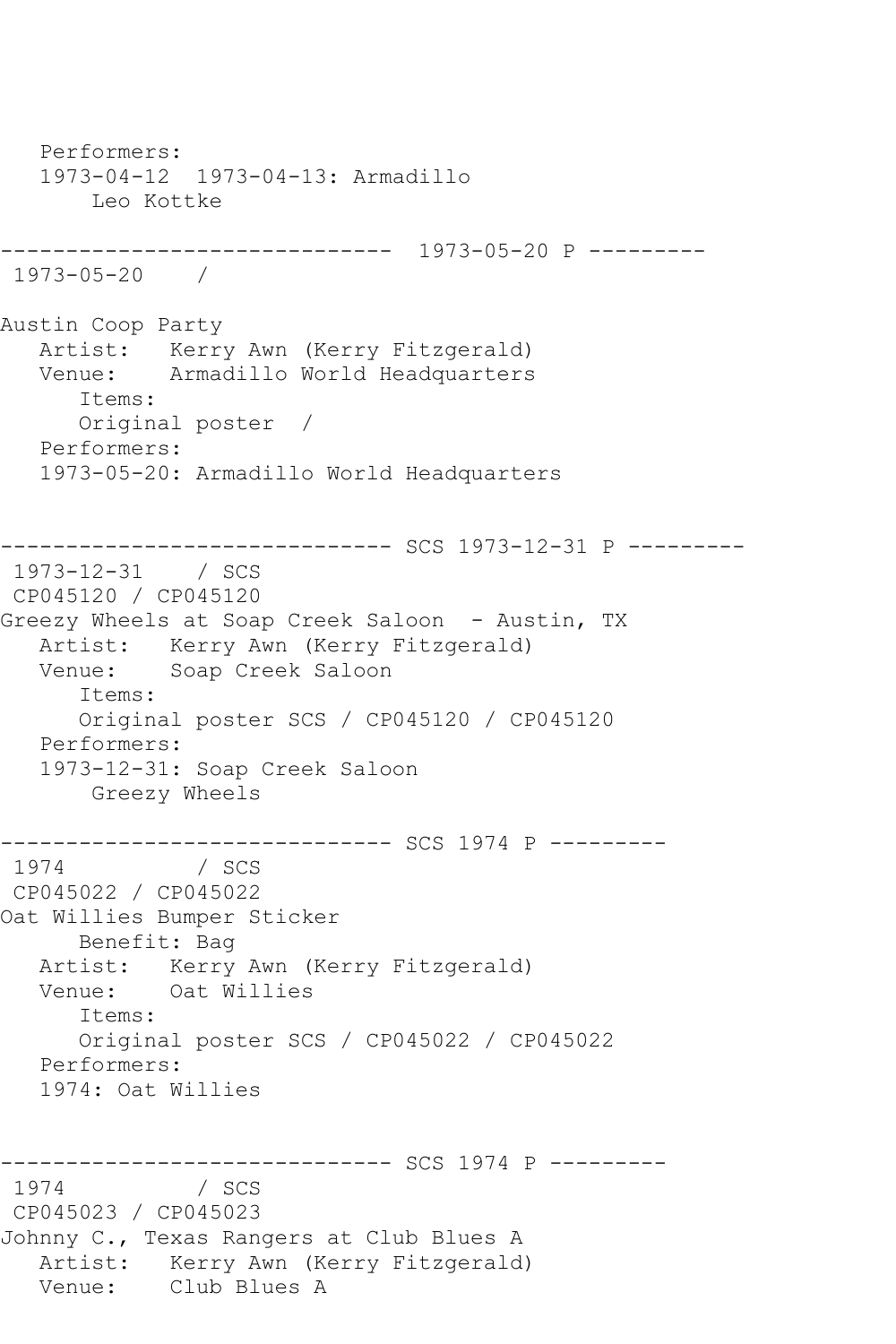Items: Original poster SCS / CP045023 / CP045023 Performers: 1974: Club Blues A Johnny C. / Texas Rangers ------------------------------ SCS 1974 P --------- / SCS CP045121 / CP045121 Sushine Records Bumper Sticker Benefit: Sunshine Records Poster Artist: Kerry Awn (Kerry Fitzgerald) Venue: Sushine Records Items: Original poster SCS / CP045121 / CP045121 Performers: 1974: Sushine Records ------------------------------ SCS 1974 P --------- 1974 / SCS CP045122 / CP045122 Texas Tornado Bumper Sticker Benefit: Art Poster Artist: Kerry Awn (Kerry Fitzgerald)<br>Venue: Texas Tornado Texas Tornado Items: Original poster SCS / CP045122 / CP045122 Performers: 1974: Texas Tornado ------------------------------ SCS 1974-02 P --------- 1974-02 / SCS CP045198 / CP045198 Soap Creek Saloon - Austin, TX Bumper Sticker Benefit: Soap Creek Saloon Calendar for 1974-02 Artist: Kerry Awn (Kerry Fitzgerald) Venue: Soap Creek Saloon Items: Original poster SCS / CP045198 / CP045198 Performers: 1974-02: Soap Creek Saloon

------------------------------ SCS 1974-02-04 P ---------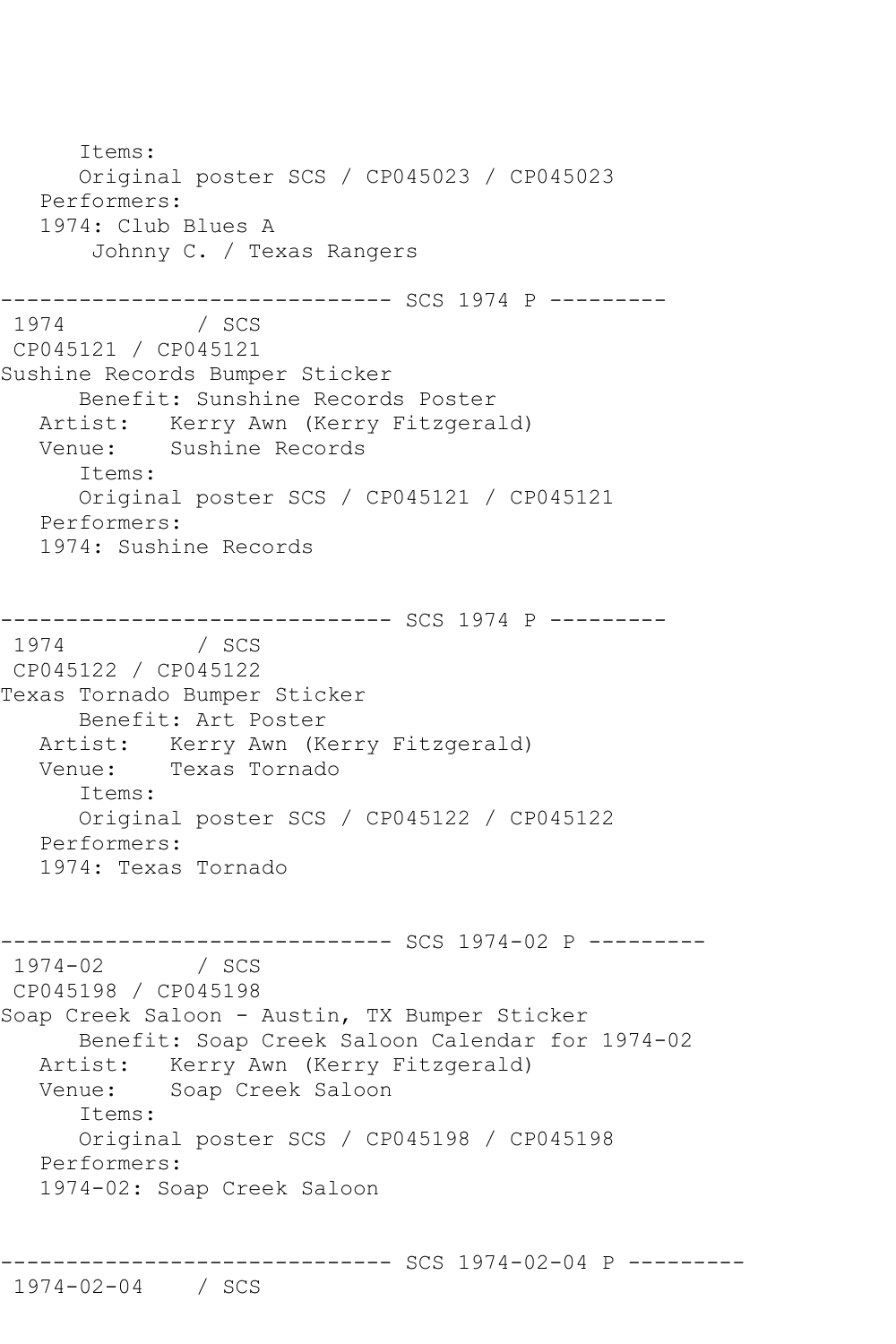CP045123 / CP045123 Kracker Jack, Werewolves at Black Queen Benefit: Battle of the Bands Artist: Kerry Awn (Kerry Fitzgerald)<br>Venue: Black Oueen Tavern Black Queen Tavern Items: Original poster SCS / CP045123 / CP045123 Performers: 1974-02-04: Black Queen Tavern Krackerjack / Werewolves ------------------------------ SCS 1974-03 P ---------  $1974 - 03$ CP004620 / CD05923 Soap Creek Saloon - Austin, TX Artist: Kerry Awn (Kerry Fitzgerald) Venue: Soap Creek Saloon Items: Original poster SCS / CP004620 / CD05923 Performers: 1974-03: Soap Creek Saloon ------------------------------ SCS 1974-03 P ---------  $1974 - 03$ CP045199 / CP045199 Soap Creek Saloon - Austin, TX Bumper Sticker Benefit: Soap Creek Saloon Calendar for 1974-03 Artist: Kerry Awn (Kerry Fitzgerald) Venue: Soap Creek Saloon Items: Original poster SCS / CP045199 / CP045199 Performers: 1974-03: Soap Creek Saloon ------------------------------ SCS 1974-03-17 P --------- 1974-03-17 / SCS CP045124 / CP045124 Too Smooth, Bubble Puppy at Bull Creek Party Barn Benefit: Austin Spring Concert Artist: Kerry Awn (Kerry Fitzgerald) Venue: Bull Creek Inn Items: Original poster SCS / CP045124 / CP045124 Performers: 1974-03-17: Bull Creek Inn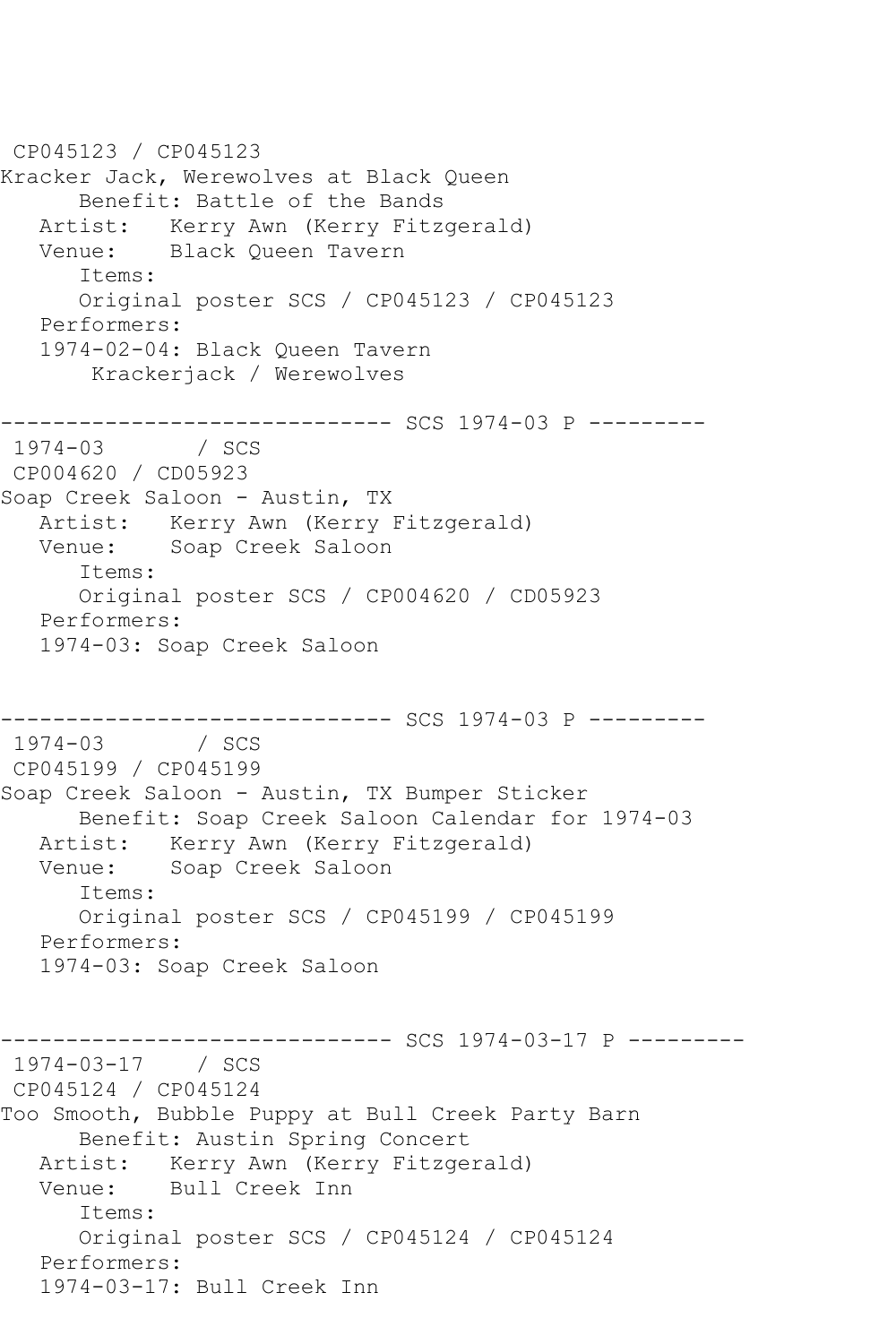Too Smooth / Bubble Puppy / Storm / Huge / Southern Feelin' / D.K. Little / River City Rockets / Vibrola's ------------------------------ SCS 1974-04 P ---------  $1974 - 04$ CP045200 / CP045200 Soap Creek Saloon - Austin, TX Bumper Sticker Benefit: Soap Creek Saloon Calendar for 1974-04 Artist: Kerry Awn (Kerry Fitzgerald) Venue: Soap Creek Saloon Items: Original poster SCS / CP045200 / CP045200 Performers: 1974-04: Soap Creek Saloon ------------------------------ SCS 1974-05 P ---------  $1974 - 05$ CP045201 / CP045201 Soap Creek Saloon - Austin, TX Bumper Sticker Benefit: Soap Creek Saloon Calendar 1974-05 Artist: Kerry Awn (Kerry Fitzgerald) Venue: Soap Creek Saloon Items: Original poster SCS / CP045201 / CP045201 Performers: 1974-05: Soap Creek Saloon ------------------------------ SCS 1974-06 P ---------  $1974 - 06$ CP045202 / CP045202 Soap Creek Saloon - Austin, TX Bumper Sticker Benefit: Soap Creek Saloon Calendarm for 1974-06 Artist: Kerry Awn (Kerry Fitzgerald) Venue: Soap Creek Saloon Items: Original poster SCS / CP045202 / CP045202 Performers: 1974-06 1974-07: Soap Creek Saloon ------------------------------ SCS 1974-08 P --------- 1974 SCS CP045203 / CP045203 Soap Creek Saloon - Austin, TX Bumper Sticker Benefit: Soap Creek Saloon Calendar 1974-08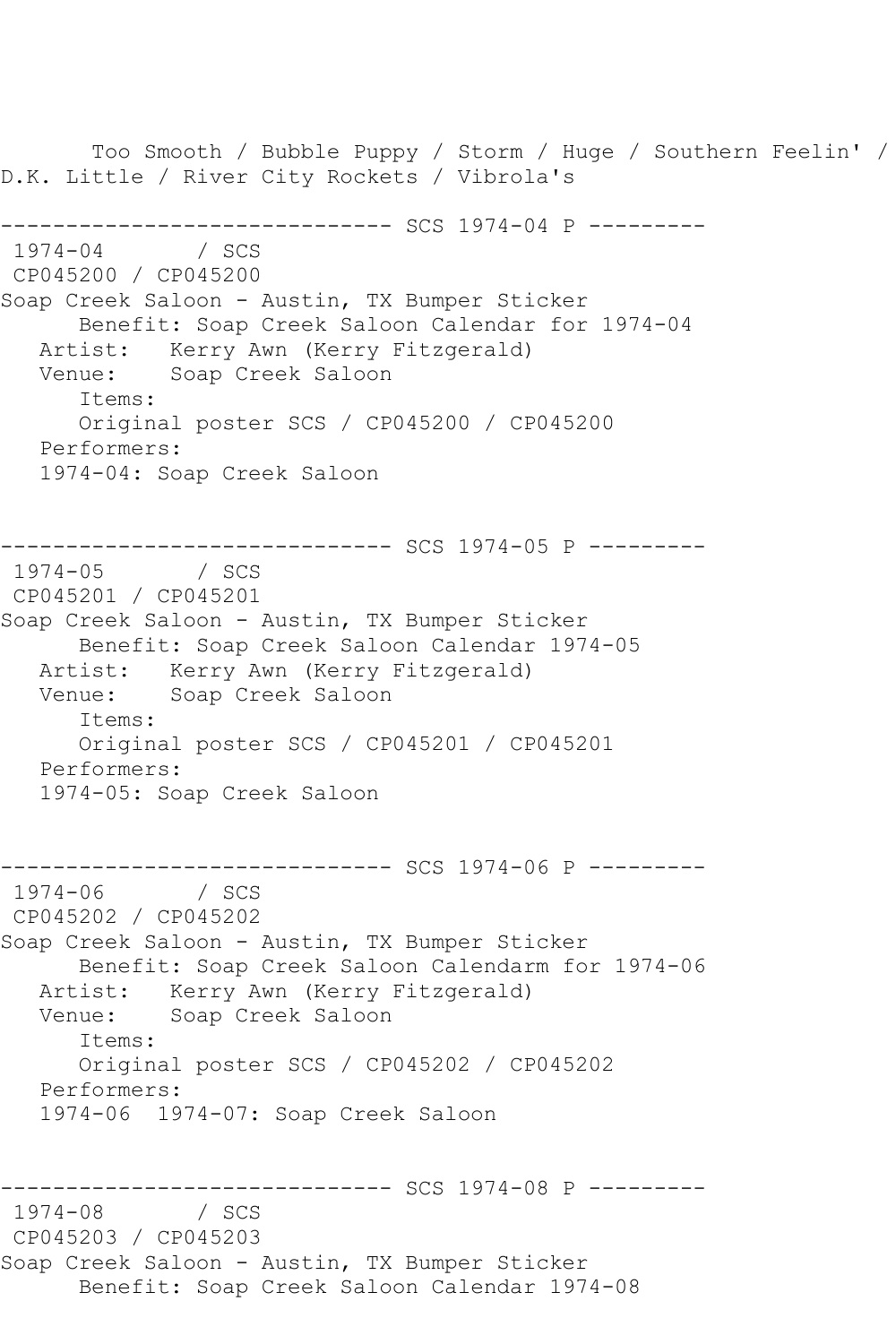Artist: Kerry Awn (Kerry Fitzgerald) Venue: Soap Creek Saloon Items: Original poster SCS / CP045203 / CP045203 Performers: 1974-08: Soap Creek Saloon ---------- SCS 1974-08-03 P ---------1974-08-03 / SCS CP045025 / CP045025 Velveeta Room Bumper Sticker Artist: Kerry Awn (Kerry Fitzgerald) Venue: Velveeta Room Items: Original poster SCS / CP045025 / CP045025 Performers: 1974-08-03 1974-08-04: Velveeta Room ------------------------------ SCS 1974-09 P --------- 1974-09 / SCS CP045204 / CP045204 Soap Creek Saloon - Austin, TX Bumper Sticker Benefit: Soap Creek Saloon Calendar for 1974-09 Artist: Kerry Awn (Kerry Fitzgerald)<br>Venue: Soap Creek Saloon Soap Creek Saloon Items: Original poster SCS / CP045204 / CP045204 Performers: 1974-09: Soap Creek Saloon ------------------------------ SCS 1974-09-20 P --------- 1974-09-20 / SCS CP045036 / CP045036 Bobby Womack, Peace at Austin Municipal Auditorium - Austin, TX Artist: Kerry Awn (Kerry Fitzgerald) Venue: Austin Municipal Auditorium Items: Original poster SCS / CP045036 / CP045036 Performers: 1974-09-20: Austin Municipal Auditorium Bobby Womack / Peace / Ohio Players ------------------------------ SCS 1974-10-31 P --------- 1974-10-31 / SCS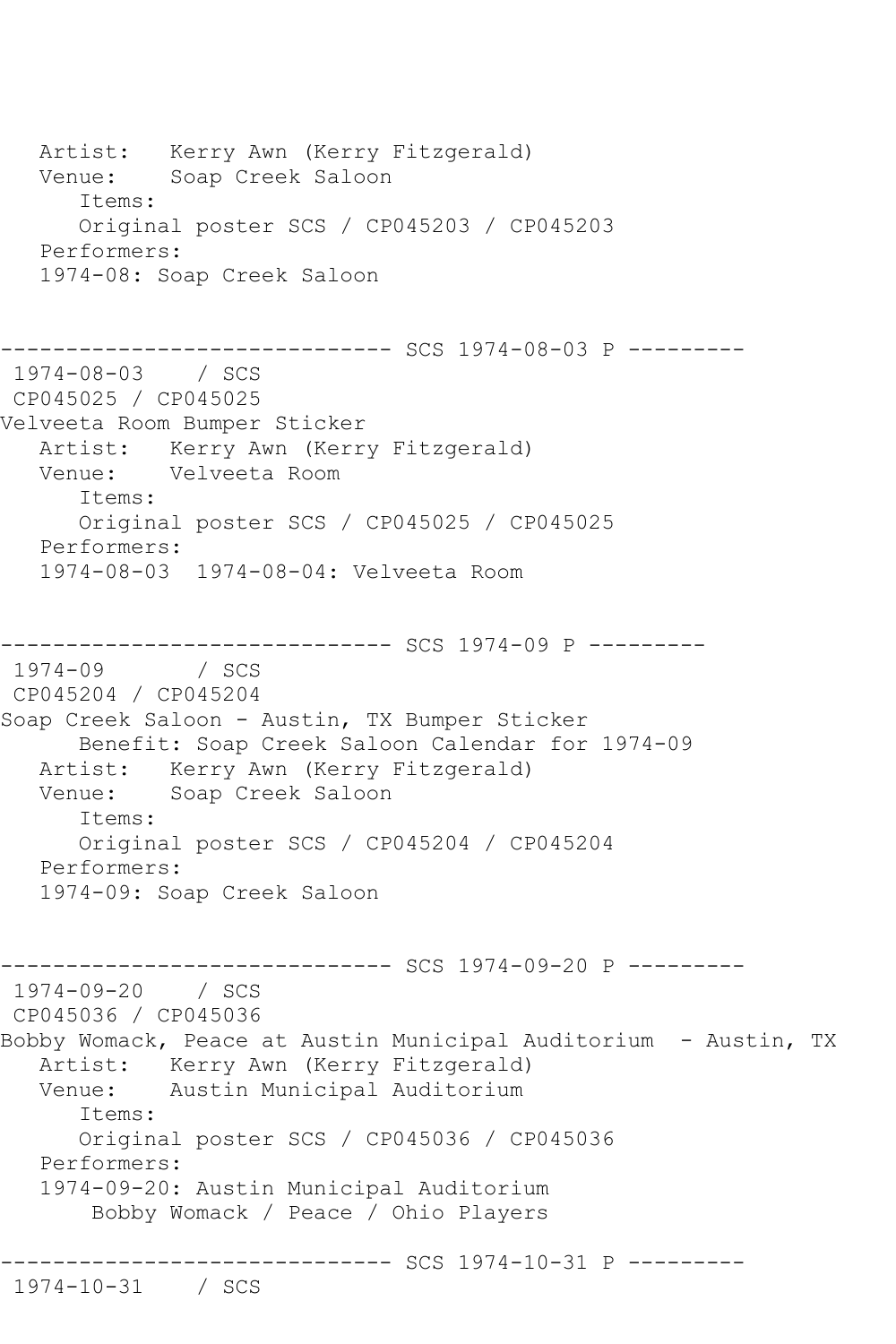CP045125 / CP045125 Greezy Wheels at Soap Creek Saloon - Austin, TX Benefit: Halloween Costume Ball Artist: Kerry Awn (Kerry Fitzgerald)<br>Venue: Soap Creek Saloon Soap Creek Saloon Items: Original poster SCS / CP045125 / CP045125 Performers: 1974-10-31: Soap Creek Saloon Greezy Wheels ------------------------------ SCS 1974-11 P ---------  $1974 - 11$ CP045197 / CP045197 Soap Creen Saloon - Asuti, TX Benefit: Soap Creek Saloon Calendar for 1974-11 Artist: Kerry Awn (Kerry Fitzgerald) Venue: Soap Creek Saloon Items: Original poster SCS / CP045197 / CP045197 Performers: 1974-11: Soap Creek Saloon ------------------------------ SCS 1974-11 P ---------  $1974 - 11$ CP045205 / CP045205 Soap Creek Saloon - Austin, TX Bumper Sticker Benefit: Soap Creek Saloon Calendar for 1974-11 Artist: Kerry Awn (Kerry Fitzgerald) Venue: Soap Creek Saloon Items: Original poster SCS / CP045205 / CP045205 Performers: 1974-11: Soap Creek Saloon ---------- SCS 1974-11-01 P ---------1974-11-01 / SCS CP045127 / CP045127 Doug Sahm at Ritz - Detroit, MI Artist: Kerry Awn (Kerry Fitzgerald) Venue: Ritz Theater in Austin Items: Original poster SCS / CP045127 / CP045127 Performers: 1974-11-01 1974-11-02: Ritz Theater in Austin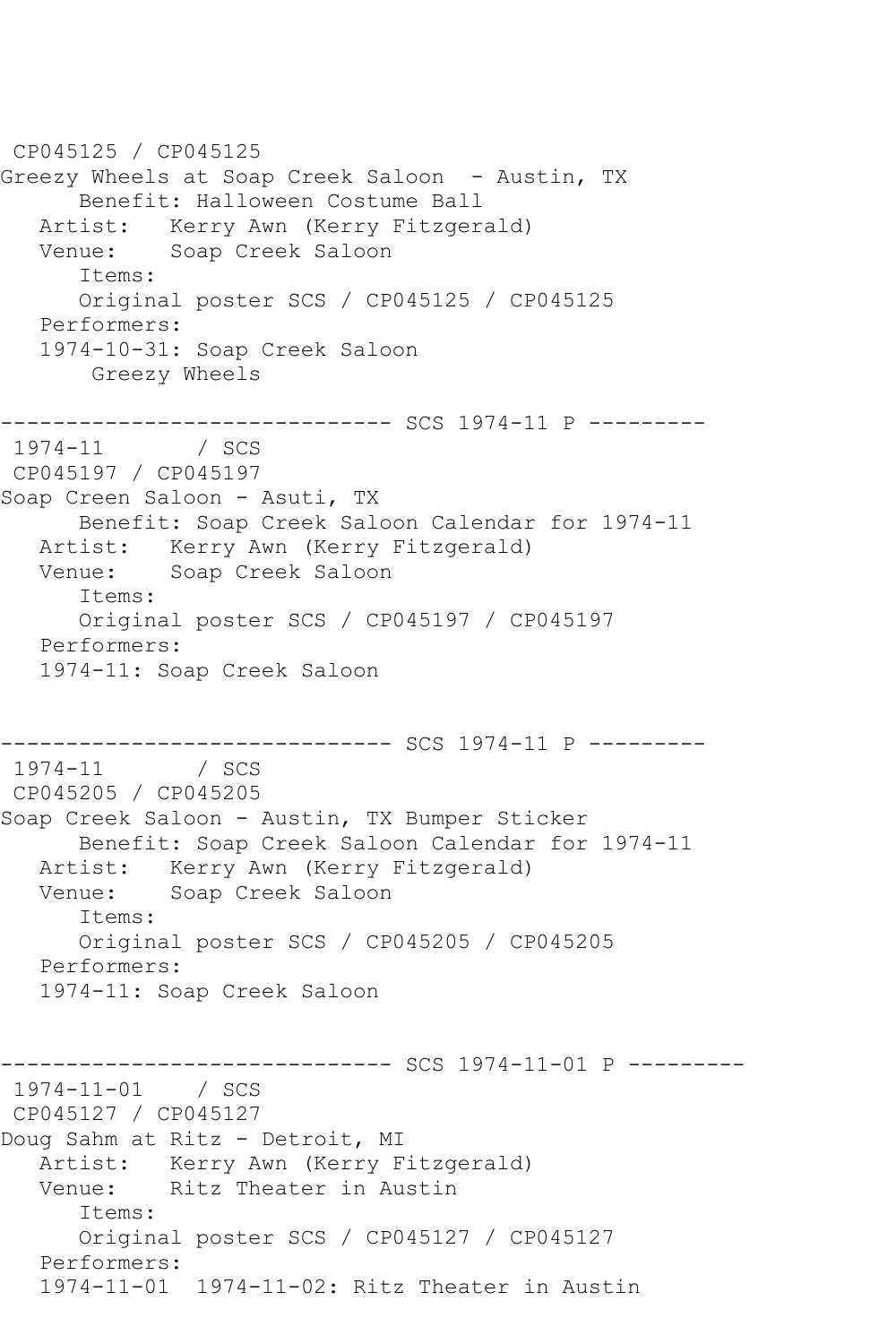Doug Sahm

```
------------------------------ SCS 1974-11-22 P ---------
1974-11-22 / SCS 
CP045126 / CP045126
Milton Carroll Band, Billy C. at Ritz - Detroit, MI
  Artist: Kerry Awn (Kerry Fitzgerald)<br>Venue: Ritz Theater in Austin
            Ritz Theater in Austin
       Items:
       Original poster SCS / CP045126 / CP045126
   Performers:
    1974-11-22: Ritz Theater in Austin
        Milton Carroll / Billy C. / Bobby Doyle Band
       ------------------------------ SCS 1974-12 P ---------
1974 - 12CP045206 / CP045206
Soap Creek Saloon - Austin, TX Bumper Sticker
       Benefit: Soap Creek Saloon Calendar for 1974-12
   Artist: Kerry Awn (Kerry Fitzgerald)
   Venue: Soap Creek Saloon
       Items:
       Original poster SCS / CP045206 / CP045206
   Performers:
    1974-12: Soap Creek Saloon
    ------------------------------ SCS 1974-12-02 P ---------
1974-12-02 / SCS 
CP045128 / CP045128
Willis Alan Ramsey at Austin Ritz Theater [Austin, TX]
  Artist: Kerry Awn (Kerry Fitzgerald)<br>Venue: Ritz Theater in Austin
           Ritz Theater in Austin
       Items:
       Original poster SCS / CP045128 / CP045128
   Performers:
    1974-12-02: Ritz Theater in Austin
        Willis Alan Ramsey
------------------------------ SCS 1974-12-18 P ---------
1974-12-18 / SCS 
CP045024 / CP045024
Lafe Stop Bumper Sticker
   Artist: Kerry Awn (Kerry Fitzgerald)
   Venue: Lafe Stop
       Items:
       Original poster SCS / CP045024 / CP045024
```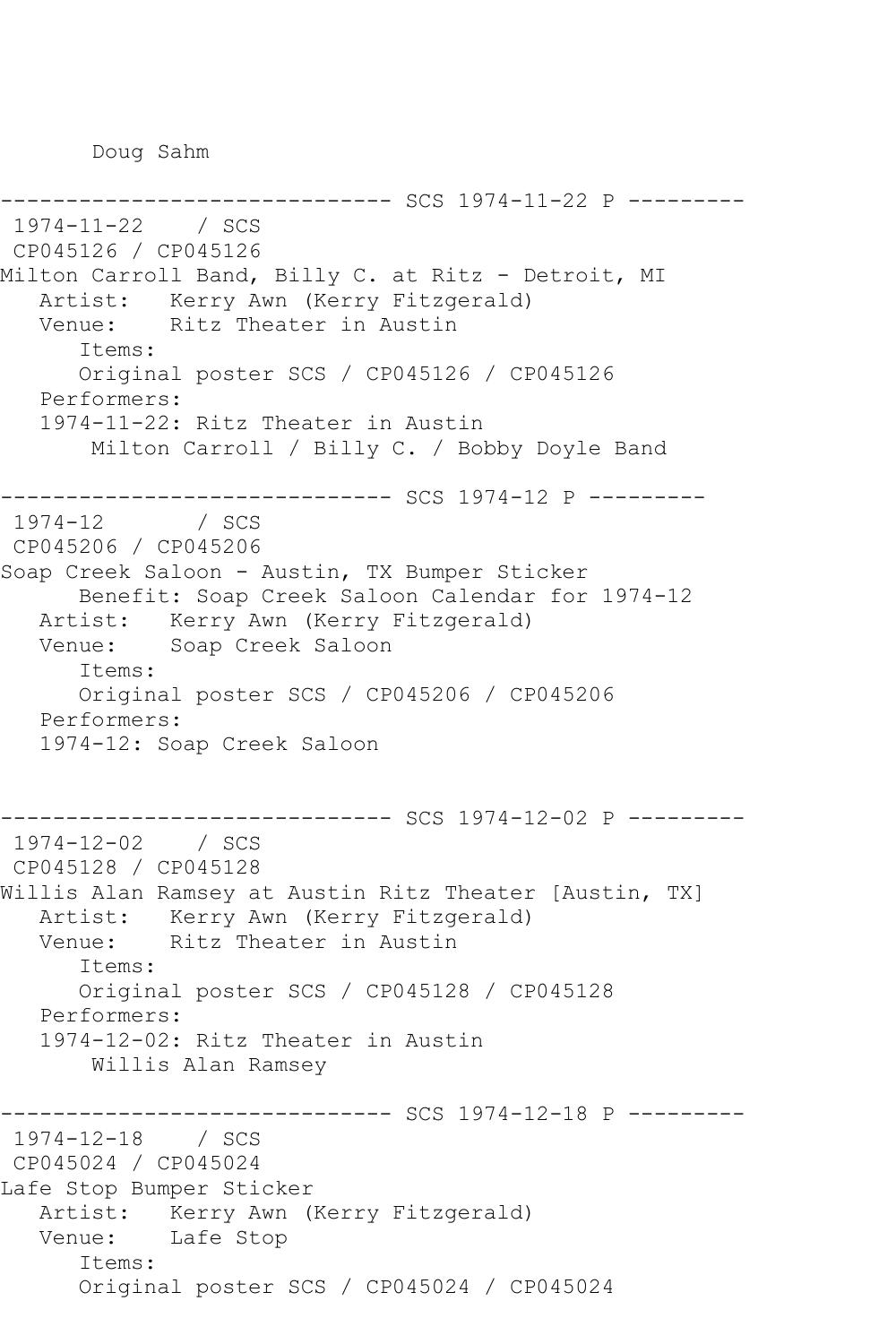Performers: 1974-12-18: Lafe Stop 1974-12-23: Lafe Stop ------------------------------ RITZ 1974-12-20 P-1 --------- 1974-12-20 / RITZ CP004179 / CD04588 Doug Sahm, Shiva's Head Band at Ritz Artist: Kerry Awn (Kerry Fitzgerald) Venue: Ritz Theater in Austin Items: Original poster RITZ Edition 1 / CP004179 / CD04588 Performers: 1974-12-20 1974-12-21: Ritz Theater in Austin Doug Sahm / Shiva's Head Band ------------------------------ SCS 1974-12-20 P --------- 1974-12-20 / SCS CP045129 / CP045129 Doug Sahm, Shivas Headband at Ritz - Detroit, MI Artist: Kerry Awn (Kerry Fitzgerald)<br>Venue: Ritz Theater in Austin Ritz Theater in Austin Items: Original poster SCS / CP045129 / CP045129 Performers: 1974-12-20 1974-12-21: Ritz Theater in Austin Doug Sahm / Shiva's Head Band ----------- SCS 1974-12-31 P ----------1974-12-31 / SCS CP045309 / CP045309 Uranium Savage at Ritz - Detroit, MI Benefit: New Years Eve Artist: Kerry Awn (Kerry Fitzgerald)<br>Venue: Ritz Theater in Austin Ritz Theater in Austin Items: Original poster SCS / CP045309 / CP045309 Performers: 1974-12-31: Ritz Theater in Austin Uranium Savages ------------------------------ SCS 1975-01 P ---------  $1975 - 01$ CP045207 / CP045207 Soap Creek Saloon - Austin, TX Bumper Sticker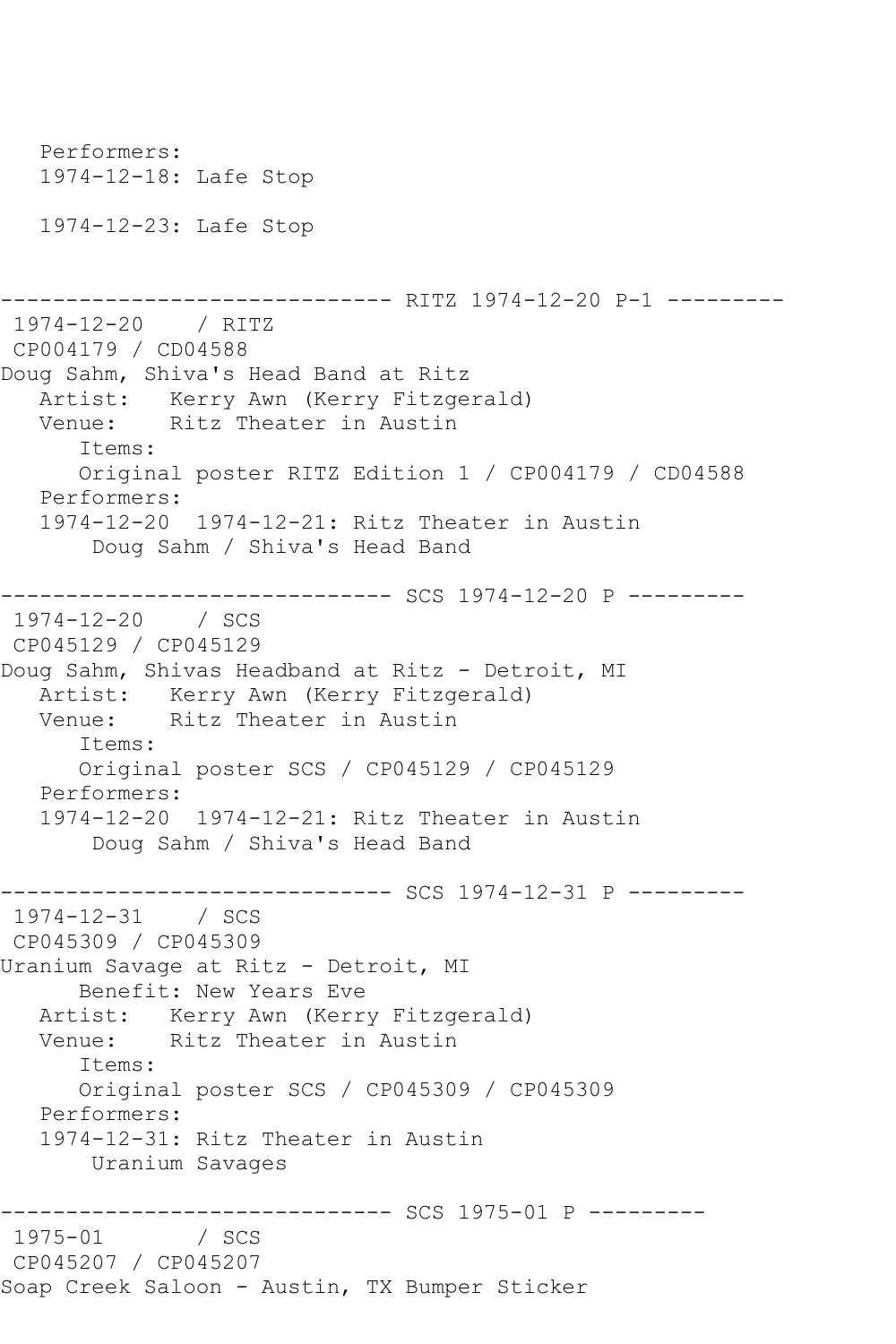Benefit: Soap Creek Saloon Calendar for 1975-01 Artist: Kerry Awn (Kerry Fitzgerald) Venue: Soap Creek Saloon Items: Original poster SCS / CP045207 / CP045207 Performers: 1975-01: Soap Creek Saloon ------------------------------ SCS 1975-02 P ---------  $/$  SCS CP045208 / CP045208 Soap Creek Saloon - Austin, TX Bumper Sticker Benefit: Soap Creek Saloon Calendar for 1975-02 Artist: Kerry Awn (Kerry Fitzgerald) Venue: Soap Creek Saloon Items: Original poster SCS / CP045208 / CP045208 Performers: 1975-02: Soap Creek Saloon ------------------------------ SCS 1975-02-01 P --------- 1975-02-01 / SCS CP045058 / CP045058 Fabulous Sons of Uranium Savage, Steamheat at Soap Creek Saloon -Austin, TX Artist: Kerry Awn (Kerry Fitzgerald) Venue: Soap Creek Saloon Items: Original poster SCS / CP045058 / CP045058 Performers: 1975-02-01: Soap Creek Saloon Fabulous Sons of Uranium Savage / Steamheat ------------------------------ SCS 1975-02-24 P --------- 1975-02-24 / SCS CP045130 / CP045130 Tracy Nelson at Ritz - Detroit, MI Artist: Kerry Awn (Kerry Fitzgerald) Venue: Ritz Theater in Austin Items: Original poster SCS / CP045130 / CP045130 Performers: 1975-02-24: Ritz Theater in Austin Tracy Nelson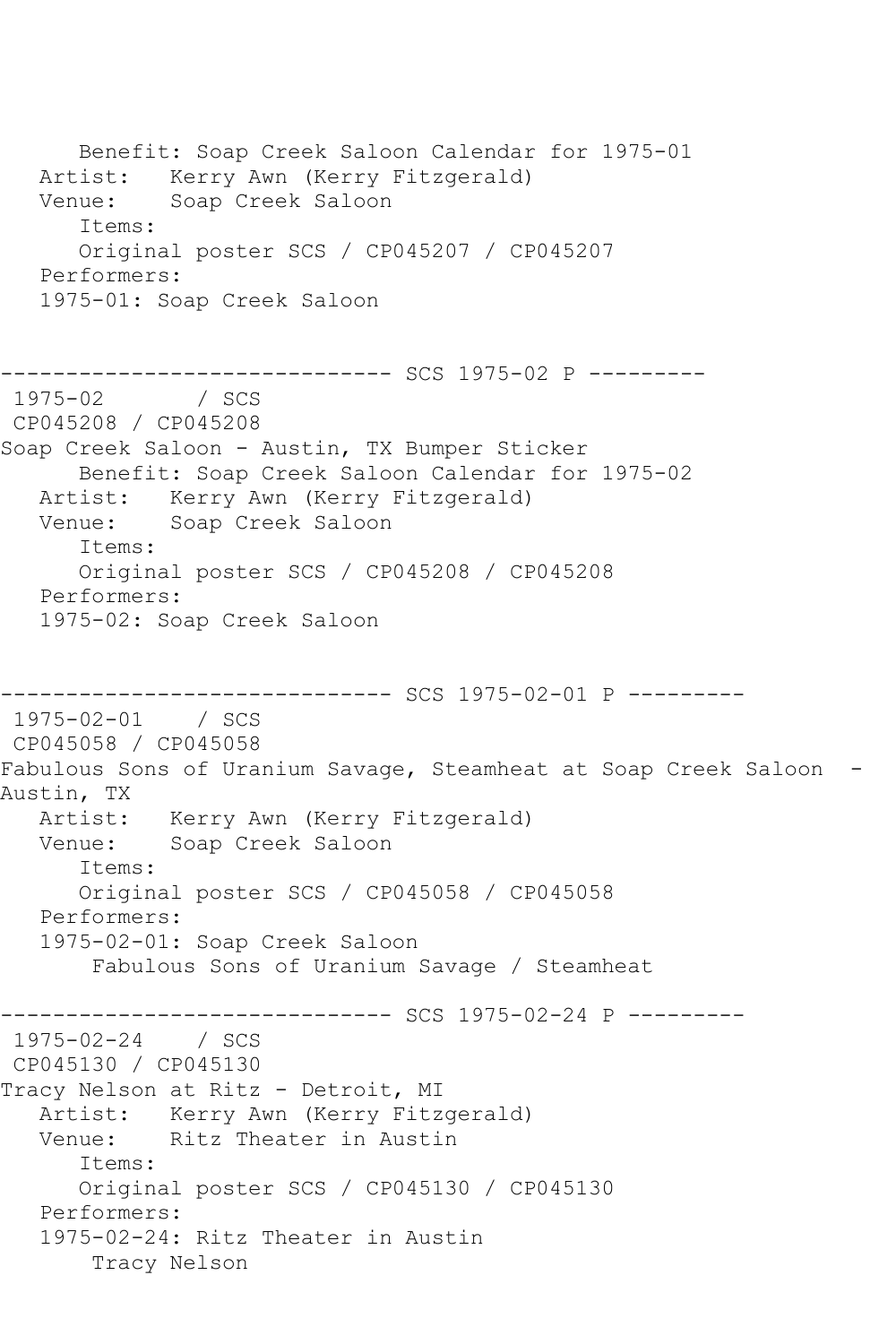------------------------------ SCS 1975-03 P ---------  $1975 - 03$ CP045209 / CP045209 Soap Creek Saloon - Austin, TX Bumper Sticker Benefit: Soap Creek Saloon Calendar for 1975-03<br>Artist: Kerry Awn (Kerry Fitzgerald) Kerry Awn (Kerry Fitzgerald) Venue: Soap Creek Saloon Items: Original poster SCS / CP045209 / CP045209 Performers: 1975-03: Soap Creek Saloon ------------------------------ SCS 1975-03-07 P --------- 1975-03-07 / SCS CP045310 / CP045310 O.T. and the Hot Curls at Ritz - Detroit, MI Benefit: Surf Festival Artist: Kerry Awn (Kerry Fitzgerald) Venue: Ritz Theater in Austin Items: Original poster SCS / CP045310 / CP045310 Performers: 1975-03-07: Ritz Theater in Austin O.T. and the Hot Curls ------------------------------ SCS 1975-03-27 P --------- 1975-03-27 / SCS CP045059 / CP045059 Sons of Uranium Savage at Portisabel Texas Pavillion Benefit: Dance Concert Artist: Kerry Awn (Kerry Fitzgerald) Venue: Portisabel Texas Pavillion Items: Original poster SCS / CP045059 / CP045059 Performers: 1975-03-27: Portisabel Texas Pavillion Sons of Uranium Savages ------------------------------ SCS 1975-04 P --------- 1975-04 / SCS CP045210 / CP045210 Soap Creek Saloon - Austin, TX Bumper Sticker Benefit: Soap Creek Saloon Calendar for 1975-04 Artist: Kerry Awn (Kerry Fitzgerald) Venue: Soap Creek Saloon Items: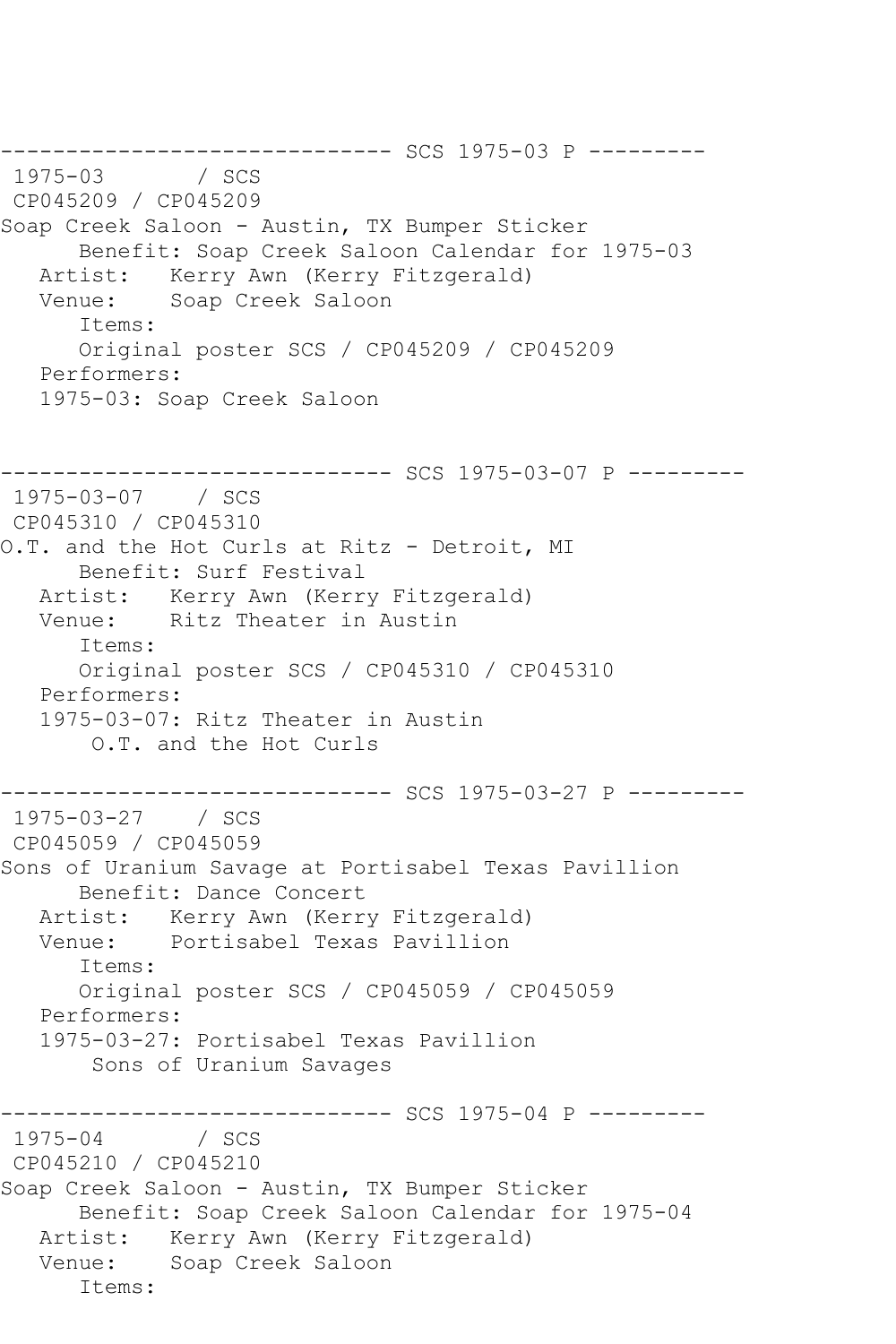Original poster SCS / CP045210 / CP045210 Performers: 1975-04: Soap Creek Saloon ---------- SCS 1975-04-05 P ---------1975-04-05 / SCS CP045028 / CP045028 Pretty Things at Ritz - Detroit, MI Benefit: Pretty Thing Olumpiad Artist: Kerry Awn (Kerry Fitzgerald)<br>Venue: Ritz Theater in Austin Ritz Theater in Austin Items: Original poster SCS / CP045028 / CP045028 Performers: 1975-04-05: Ritz Theater in Austin Pretty Things ------------------------------ SCS 1975-04-23 P --------- 1975-04-23 / SCS CP045311 / CP045311 Uranium Savage at Soap Creek Saloon - Austin, TX Artist: Kerry Awn (Kerry Fitzgerald)<br>Venue: Soap Creek Saloon Soap Creek Saloon Items: Original poster SCS / CP045311 / CP045311 Performers: 1975-04-23: Soap Creek Saloon Uranium Savages ------------------------------ SCS 1975-05 P --------- 1975-05 / SCS CP045211 / CP045211 Soap Creek Saloon - Austin, TX Bumper Sticker Benefit: Soap Creek Saloon Calendar 1975-05 Artist: Kerry Awn (Kerry Fitzgerald) Venue: Soap Creek Saloon Items: Original poster SCS / CP045211 / CP045211 Performers: 1975-05: Soap Creek Saloon ------------------------------ SCS 1975-05-02 P --------- 1975-05-02 / SCS CP045060 / CP045060 Sons of Uranium Savages, Pete Samson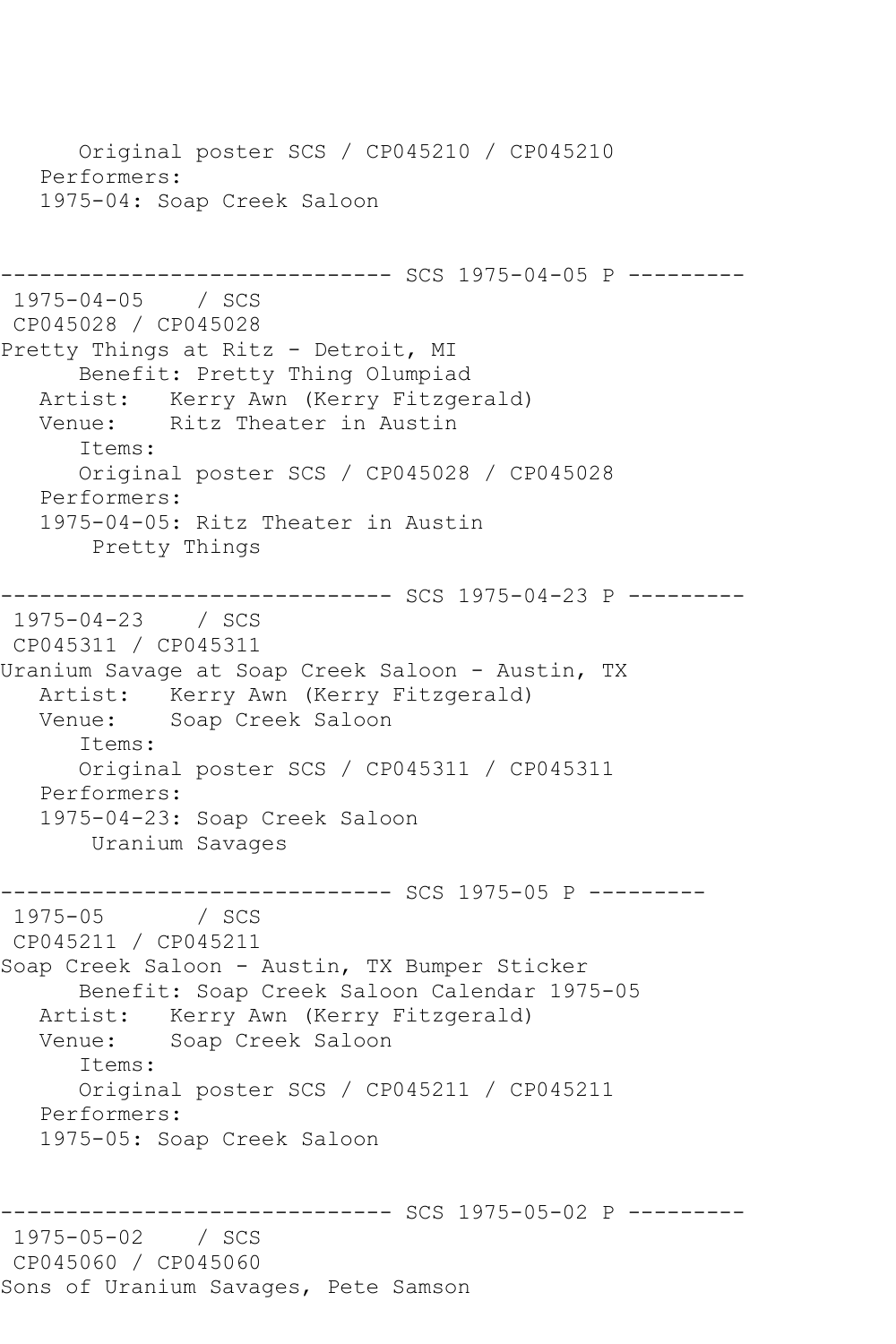Benefit: End of School Spectacular Artist: Kerry Awn (Kerry Fitzgerald) Items: Original poster SCS / CP045060 / CP045060 (11 x 16-1/8) Original poster SCS / CP061625 Performers: 1975-05-02 1975-05-03: Sons of Uranium Savages / Pete Samson / Roadmap ------------------------------ 1975-05-02 P --------- 1975-05-02 / CP061625 / CP061625 Sons of Uranium Savages, Pete Samson at Ritz Private Notes: \* Texas Artist: Kerry Awn<br>Venue: Ritz Venue: Items: Original poster / CP061625 / CP061625 Performers: 1975-05-02: Ritz Sons of Uranium Savages / Pete Samson / Road Map 1975-05-03: Ritz Roadmap / Easy Street ------------------------------ 1975-05-04 P --------- 1975-05-04 / Sons of Uranium Savages at Too Bitter Artist: Kerry Awn (Kerry Fitzgerald)<br>Venue: Too Bitter Too Bitter Items: Original poster / Performers: 1975-05-04: Too Bitter Sons of Uranium Savages ------------------------------ SCS 1975-05-15 P --------- 1975-05-15 / SCS CP045312 / CP045312 Uranium Savage at Soap Creek Saloon - Austin, TX Artist: Kerry Awn (Kerry Fitzgerald) Venue: Soap Creek Saloon Items: Original poster SCS / CP045312 / CP045312 Performers: 1975-05-15: Soap Creek Saloon Uranium Savages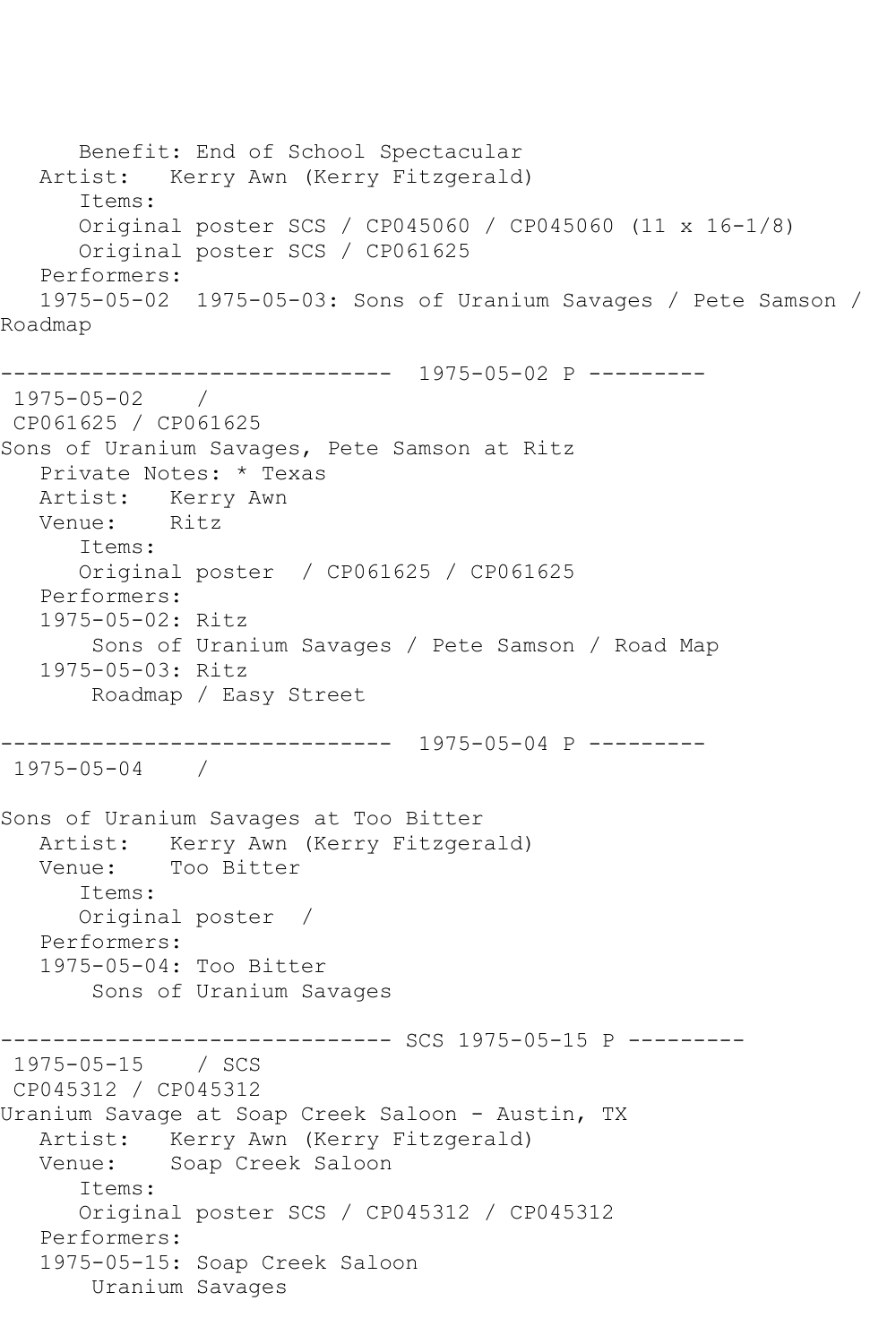1975-05-17: Soap Creek Saloon Uranium Savages ------------------------------ SCS 1975-06 P --------- 1975-06 / SCS CP045212 / CP045212 Soap Creek Saloon - Austin, TX Bumper Sticker Benefit: Soap Creek Saloon Calendar 1975-06 Artist: Kerry Awn (Kerry Fitzgerald) Venue: Soap Creek Saloon Items: Original poster SCS / CP045212 / CP045212 Performers: 1975-06: Soap Creek Saloon ------------------------------ SCS 1975-07 P ---------  $1975 - 07$ CP045213 / CP045213 Soap Creek Saloon - Austin, TX Bumper Sticker Benefit: Soap Creek Saloon Calendar for 1975-07 Artist: Kerry Awn (Kerry Fitzgerald) Venue: Soap Creek Saloon Items: Original poster SCS / CP045213 / CP045213 Performers: 1975-07: Soap Creek Saloon ------------------------------ SCS 1975-07-11 P --------- 1975-07-11 / SCS CP045313 / CP045313 Ukrainian Salvage, Violet Crown at Soap Creek Saloon - Austin, TX Artist: Kerry Awn (Kerry Fitzgerald) Venue: Soap Creek Saloon Items: Original poster SCS / CP045313 / CP045313 Performers: 1975-07-11: Soap Creek Saloon Ukrainian Salvage / Violet Crown ------------------------------ SCS 1975-08 P ---------  $1975 - 08$ CP045214 / CP045214 Soap Creek Saloon - Austin, TX Bumper Sticker Benefit: Soap Creek Saloon Calendar 1975-08 Artist: Kerry Awn (Kerry Fitzgerald)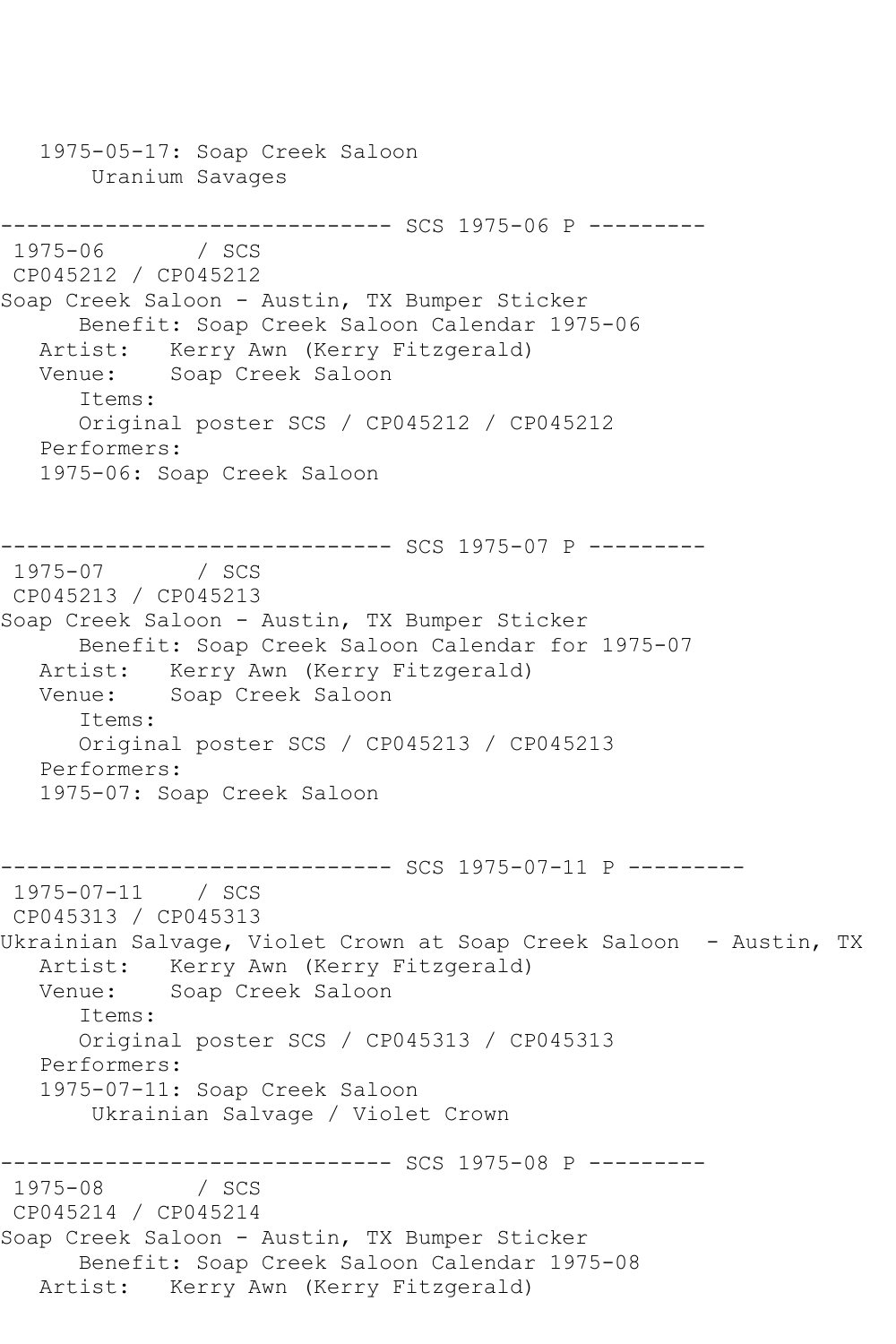Venue: Soap Creek Saloon Items: Original poster SCS / CP045214 / CP045214 Performers: 1975-08: Soap Creek Saloon ------------------------------ SCS 1975-09 P --------- 1975-09 / SCS CP045215 / CP045215 Soap Creek Saloon - Austin, TX Bumper Sticker Benefit: Soap Creek Saloon Calendar for 1975-09 Artist: Kerry Awn (Kerry Fitzgerald) Venue: Soap Creek Saloon Items: Original poster SCS / CP045215 / CP045215 Performers: 1975-09: Soap Creek Saloon ------------------------------ SCS 1975-09-28 P --------- 1975-09-28 / SCS CP045131 / CP045131 Willie Nelson, Doug Sahm at Austin Municipal Auditorium - Austin, TX Artist: Kerry Awn (Kerry Fitzgerald) Venue: Austin Municipal Auditorium Items: Original poster SCS / CP045131 / CP045131 Performers: 1975-09-28: Austin Municipal Auditorium Willie Nelson / Doug Sahm ------------------------------ SCS 1975-10 P --------- 1975-10 / SCS CP045216 / CP045216 Soap Creek Saloon - Austin, TX Bumper Sticker Benefit: Soap Creek Saloon Calendar for 1975-10 Artist: Kerry Awn (Kerry Fitzgerald)<br>Venue: Soap Creek Saloon Soap Creek Saloon Items: Original poster SCS / CP045216 / CP045216 Performers: 1975-10: Soap Creek Saloon

------------------------------ SCS 1975-10-15 P ---------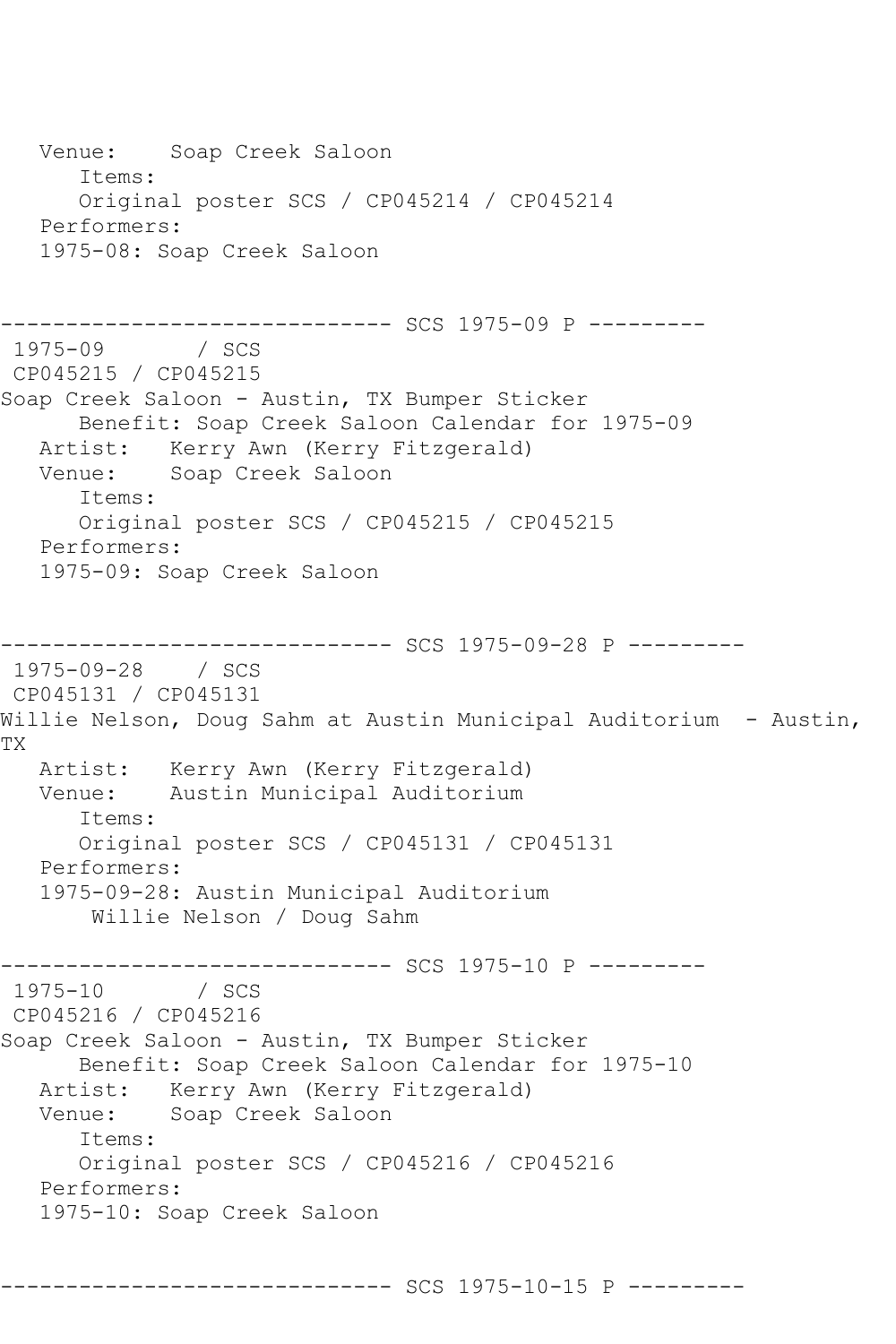1975-10-15 / SCS CP045044 / CP045044 Meters at Soap Creek Saloon – Austin, TX Artist: Kerry Awn (Kerry Fitzgerald)<br>Venue: Soap Creek Saloon Soap Creek Saloon Items: Original poster SCS / CP045044 / CP045044 Performers: 1975-10-15 1975-10-19: Soap Creek Saloon Meters ------------------------------ SCS 1975-11 P ---------  $1975 - 11$ CP045217 / CP045217 Soap Creek Saloon - Austin, TX Bumper Sticker Benefit: Soap Creek Saloon Calendar for 1975-11 Artist: Kerry Awn (Kerry Fitzgerald) Venue: Soap Creek Saloon Items: Original poster SCS / CP045217 / CP045217 Performers: 1975-11: Soap Creek Saloon ------------------------------ SCS 1975-11-07 P --------- 1975-11-07 / SCS CP045133 / CP045133 Starcrost at Chicken Ranch Artist: Kerry Awn (Kerry Fitzgerald) Venue: Chicken Ranch Items: Original poster SCS / CP045133 / CP045133 Performers: 1975-11-07: Chicken Ranch Starcrost ------------------------------ ARM 1975-11-08 P --------- 1975-11-08 / ARM CP047558 / CP047558 Electromagneti, Starcrost at Armadillo World Headquarters - Austin, TX Private Notes: AWHQ P-1 Artist: Kerry Awn (Kerry Fitzgerald) Venue: Armadillo World Headquarters Items: Original poster ARM / CP047558 / CP047558 Performers: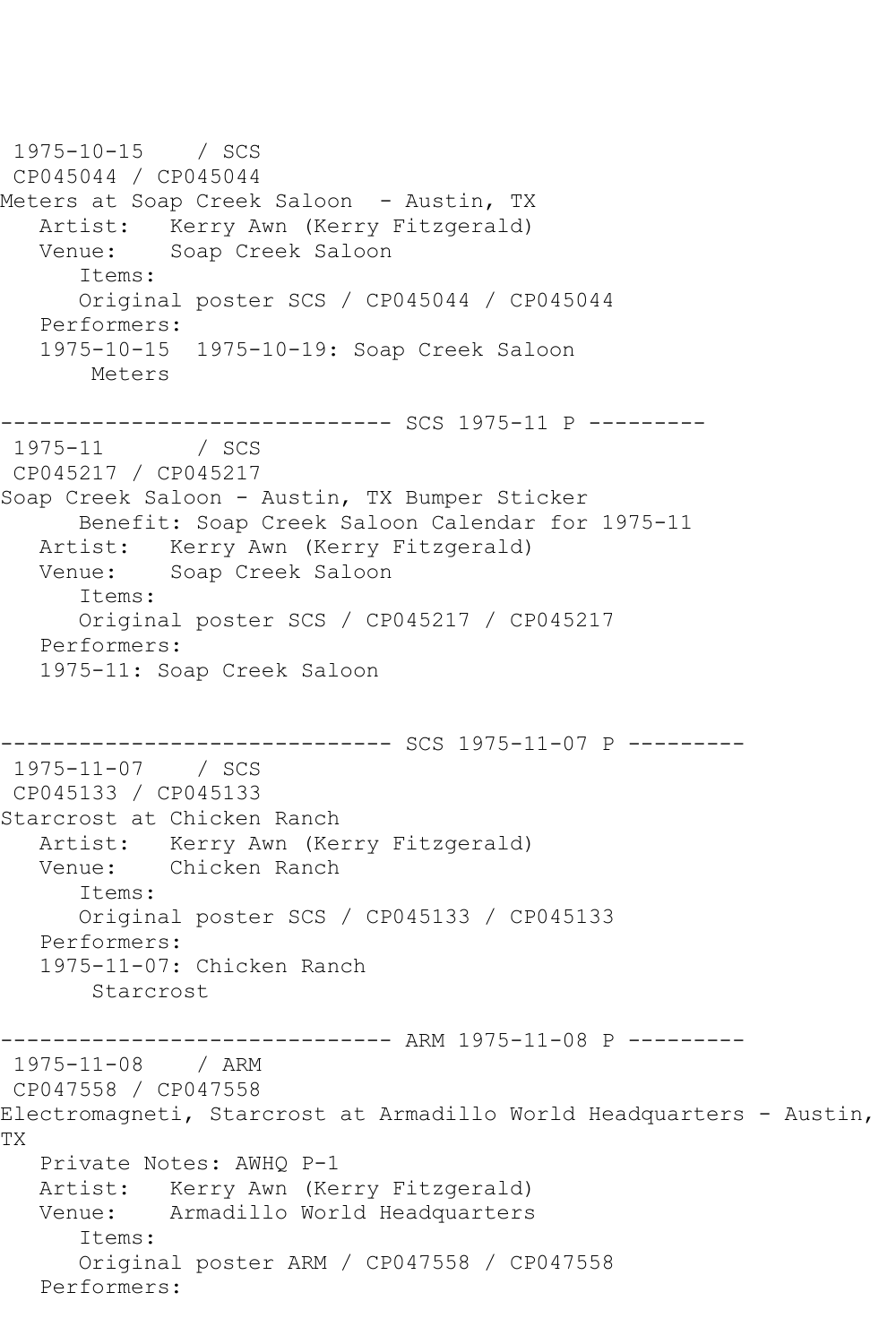1975-11-08: Armadillo World Headquarters Electromagnets / Starcrost / Hand To Mouth / Quartett ------------------------------ SCS 1975-11-08 P --------- 1975-11-08 / SCS CP045134 / CP045134 Electromagnets, Starcrost at Armadillo WHQ Artist: Kerry Awn (Kerry Fitzgerald) Venue: Armadillo World Headquarters Items: Original poster SCS / CP045134 / CP045134 Performers: 1975-11-08: Armadillo World Headquarters Electromagnets / Starcrost / Hand To Mouth ----------- SCS 1975-11-19 P ---------1975-11-19 / SCS CP045315 / CP045315 Uranium Savages at Soap Creek Saloon - Austin, TX Artist: Kerry Awn (Kerry Fitzgerald)<br>Venue: Soap Creek Saloon Soap Creek Saloon Items: Original poster SCS / CP045315 / CP045315 Performers: 1975-11-19: Soap Creek Saloon Uranium Savages ------------------------------ SCS 1975-12 P ---------  $1975 - 12$ CP045218 / CP045218 Soap Creek Saloon - Austin, TX Bumper Sticker Benefit: Soap Creek Saloon Calendar for 1975-12 Artist: Kerry Awn (Kerry Fitzgerald)<br>Venue: Soap Creek Saloon Soap Creek Saloon Items: Original poster SCS / CP045218 / CP045218 Performers: 1975-12: Soap Creek Saloon ---------- SCS 1975-12-12 P ---------1975-12-12 / SCS CP045061 / CP045061 Uranium Savages, Marsh Mongrels at Soap Creek Saloon - Austin, TX Benefit: Battle of the Bands Artist: Kerry Awn (Kerry Fitzgerald) Venue: Soap Creek Saloon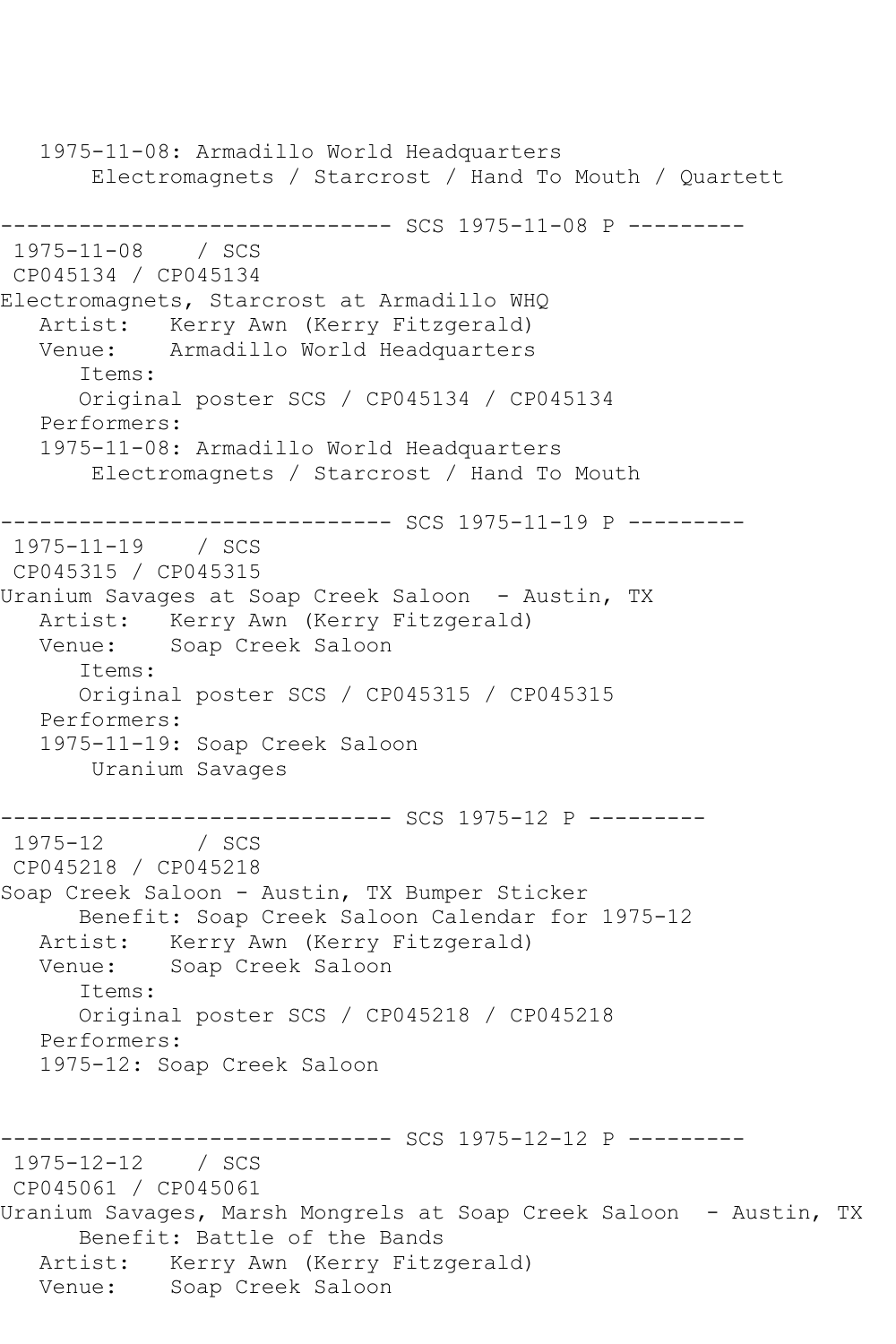Items: Original poster SCS / CP045061 / CP045061 Performers: 1975-12-12: Soap Creek Saloon Uranium Savages / Marsh Mongrels ------------------------------ SCS 1975-12-13 P --------- 1975-12-13 / SCS CP045135 / CP045135 Steam Heat at Soap Creek Saloon - Austin, TX Artist: Kerry Awn (Kerry Fitzgerald)<br>Venue: Soap Creek Saloon Soap Creek Saloon Items: Original poster SCS / CP045135 / CP045135 Performers: 1975-12-13: Soap Creek Saloon Steam Heat ----------- SCS 1975-12-31 P ---------1975-12-31 / SCS CP045314 / CP045314 Uranium Savages, Ramon Ramon and the 4 Daddy Os at Soap Creek Saloon - Austin, TX Artist: Kerry Awn (Kerry Fitzgerald) Venue: Soap Creek Saloon Items: Original poster SCS / CP045314 / CP045314 Performers: 1975-12-31: Soap Creek Saloon Uranium Savages / Ramon Ramon and the 4 Daddy Os ------------------------------ SCS 1976-01 P ---------  $1976 - 01$ CP045219 / CP045219 Soap Creek Saloon - Austin, TX Bumper Sticker Benefit: Soap Creek Saloon Calendar for 1976-01 Artist: Kerry Awn (Kerry Fitzgerald) Venue: Soap Creek Saloon Items: Original poster SCS / CP045219 / CP045219 Performers: 1976-01: Soap Creek Saloon ---------- SCS 1976-01-29 P ---------1976-01-29 / SCS CP045316 / CP045316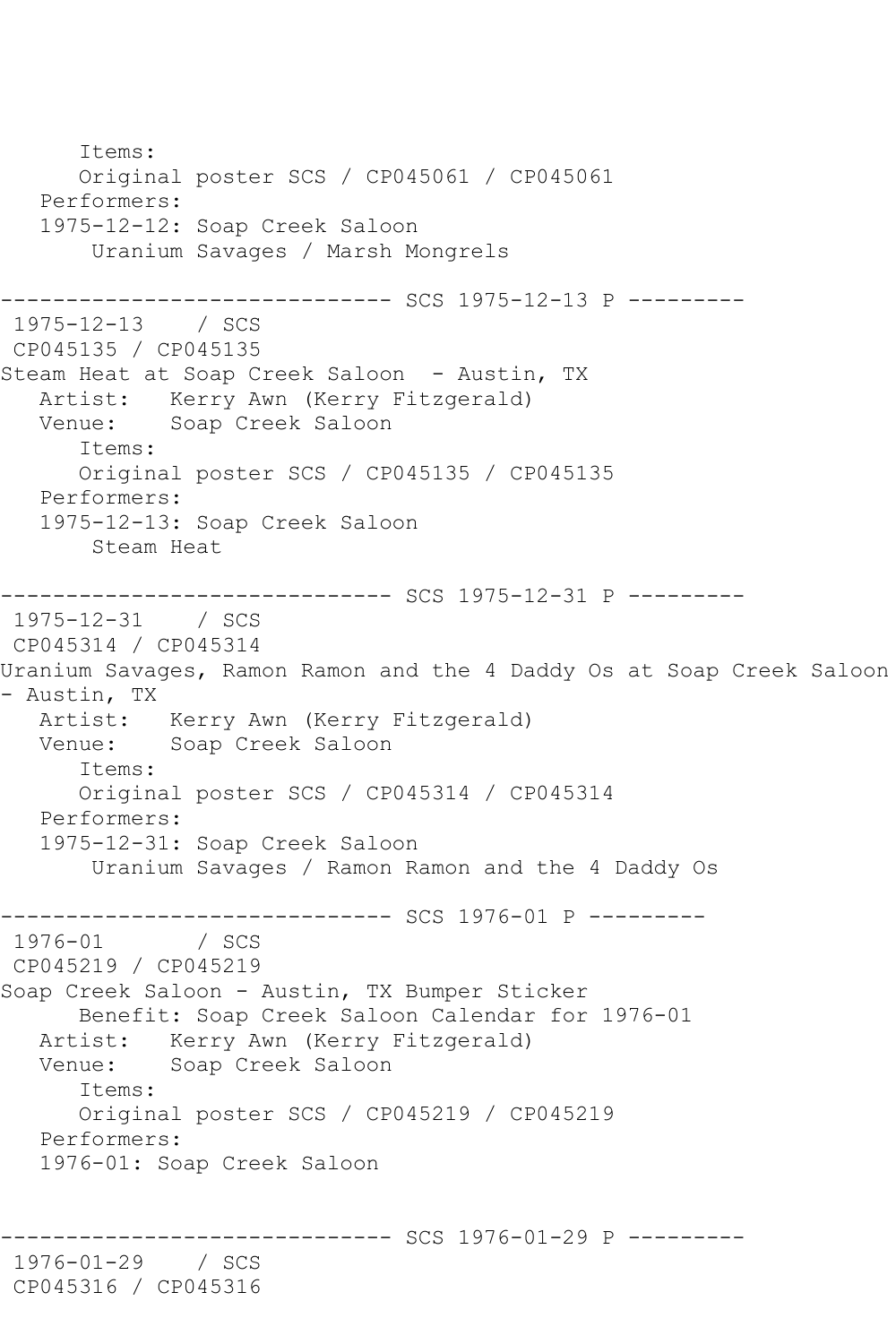Rollinged Revue, Uranium Savages at Soap Creek Saloon - Austin, TX Artist: Kerry Awn (Kerry Fitzgerald) Venue: Soap Creek Saloon Items: Original poster SCS / CP045316 / CP045316 Performers: 1976-01-29: Soap Creek Saloon Rollinged Revue / Uranium Savages ------------------------------ SCS 1976-02 P ---------  $1976 - 02$ CP045220 / CP045220 Soap Creek Saloon - Austin, TX Bumper Sticker Benefit: Soap Creek Saloon Calendar for 1976-02 Artist: Kerry Awn (Kerry Fitzgerald) Venue: Soap Creek Saloon Items: Original poster SCS / CP045220 / CP045220 Performers: 1976-02: Soap Creek Saloon ------------------------------ ARM 1976-02-08 P-1 --------- 1976-02-08 / ARM CP005075 / CP00322 Mc Jeff Freidman, Balcones Fault at Armadillo WHQ Notes: S Private Notes: AWHQ HB-1 Series: People's Community Artist: Kerry Awn (Kerry Fitzgerald)<br>Venue: Armadillo World Headquarters Armadillo World Headquarters Items: Original poster ARM Edition 1 / CP005075 / CP00322 Performers: 1976-02-08: Armadillo World Headquarters Mc Jeff Freidman / Balcones Fault / Uranium Savages / Harry Anderson ------------------------------ ARM 1976-02-08 P-1 --------- 1976-02-08 / ARM CP005009 / CP00256 Balcones Fault, Uranium Savages at Armadillo WHQ Private Notes: AWHQ P-1 Artist: Kerry Awn (Kerry Fitzgerald) Venue: Armadillo World Headquarters Items: Original poster ARM Edition 1 / CP005009 / CP00256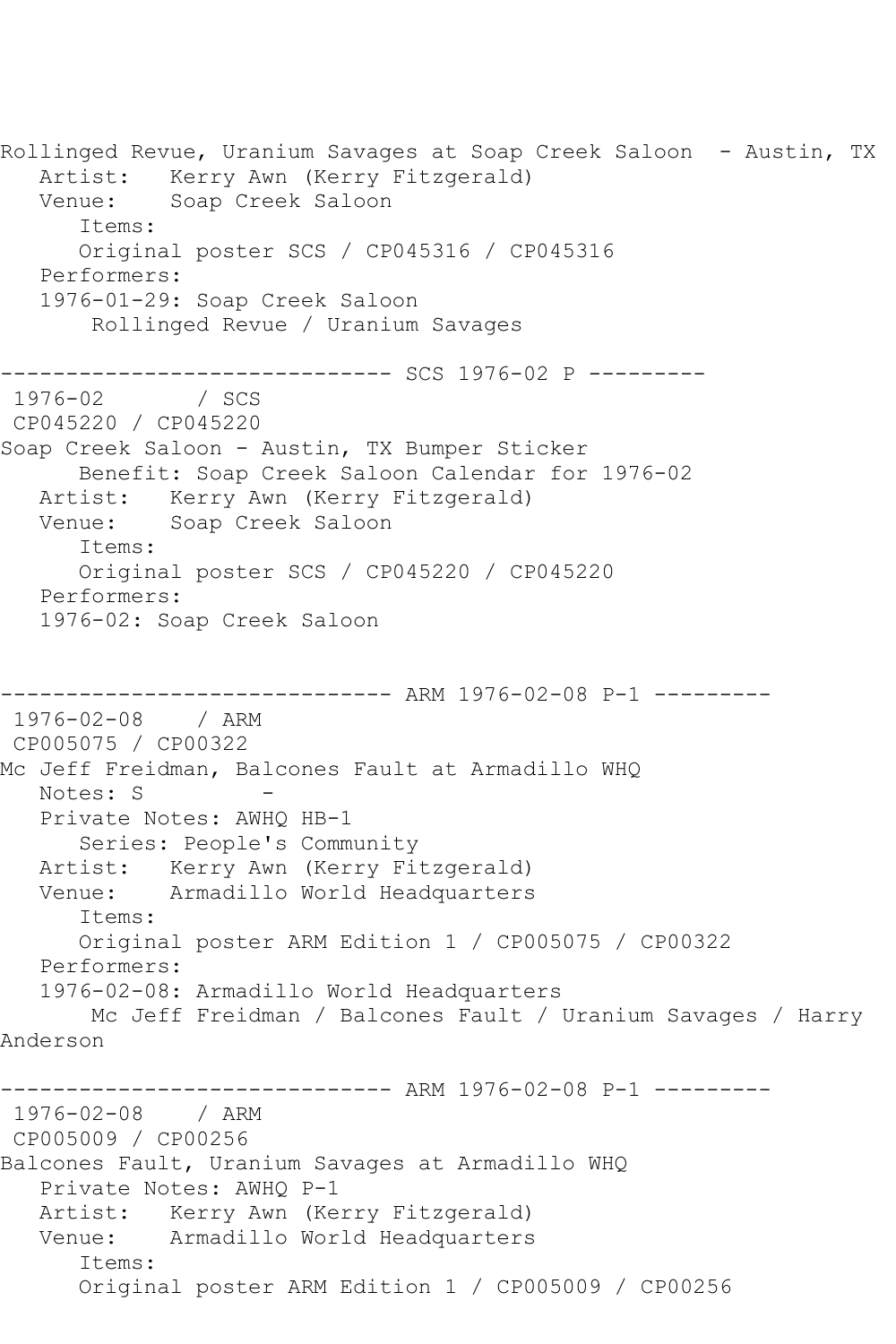ARM / CP019765 / XH19760208 ARM / NONE / XH1976020 Performers: 1976-02-08: Armadillo World Headquarters Balcones Fault / Uranium Savages / Jim Franklin / Jeff Friedman / Harry Anderson / Ramon Ramon and the Four Daddyo's ------------------------------ SCS 1976-02-08 P --------- 1976-02-08 / SCS CP045317 / CP045317 Uranium Savages at Armadillo WHQ Artist: Kerry Awn (Kerry Fitzgerald)<br>Venue: Armadillo World Headquarters Armadillo World Headquarters Items: Original poster SCS / CP045317 / CP045317 Performers: 1976-02-08: Armadillo World Headquarters Uranium Savages ------------------------------ SCS 1976-02-14 P --------- 1976-02-14 / SCS CP045318 / CP045318 Uranium Savages, Steamheat at Soap Creek Saloon - Austin, TX Benefit: Valentines Day Massacre Artist: Kerry Awn (Kerry Fitzgerald)<br>Venue: Soap Creek Saloon Soap Creek Saloon Items: Original poster SCS / CP045318 / CP045318 Performers: 1976-02-14: Soap Creek Saloon Uranium Savages / Steamheat ------------------------------ SCS 1976-03 P ---------  $1976 - 03$ CP045221 / CP045221 Soap Creek Saloon - Austin, TX Bumper Sticker Benefit: Soap Creek Saloon Calendar for 1976-03 Artist: Kerry Awn (Kerry Fitzgerald) Venue: Soap Creek Saloon Items: Original poster SCS / CP045221 / CP045221 Performers: 1976-03: Soap Creek Saloon

 $1976 - 04$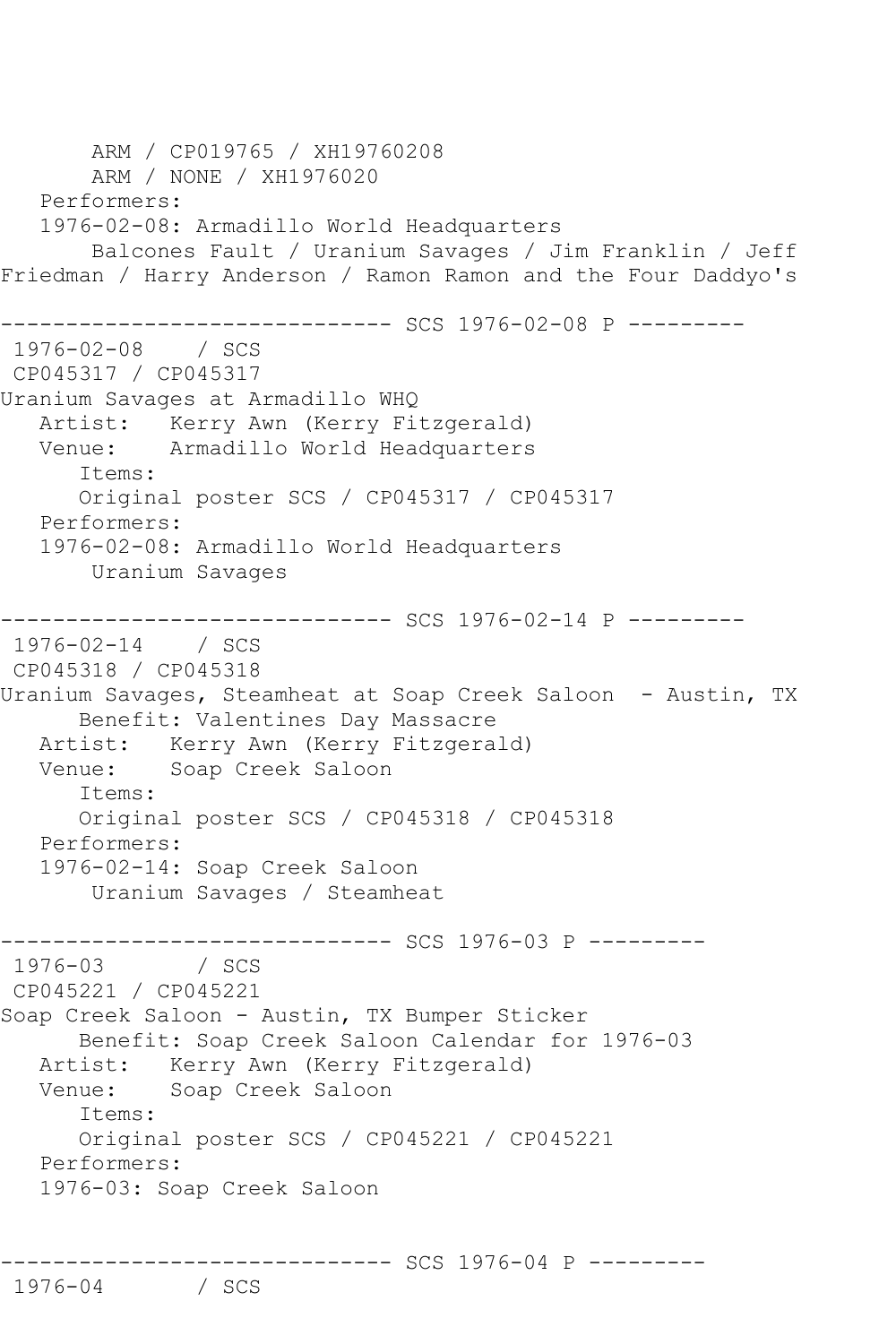CP045222 / CP045222 Soap Creek Saloon - Austin, TX Bumper Sticker Benefit: Soap Creek Saloon Calendar for 1976-04 Artist: Kerry Awn (Kerry Fitzgerald)<br>Venue: Soap Creek Saloon Soap Creek Saloon Items: Original poster SCS / CP045222 / CP045222 Performers: 1976-04: Soap Creek Saloon ------------------------------ SCS 1976-04-30 P --------- 1976-04-30 / SCS CP045320 / CP045320 Uranium Savages at Boondock's Club Benefit: End of School Spectacular Artist: Kerry Awn (Kerry Fitzgerald)<br>Venue: Boondocks Club Boondocks Club Items: Original poster SCS / CP045320 / CP045320 Performers: 1976-04-30 1976-05-01: Boondocks Club Uranium Savages ------------------------------ SCS 1976-05 P ---------  $1976 - 05$ CP045223 / CP045223 Soap Creek Saloon - Austin, TX Bumper Sticker Benefit: Soap Creek Saloon Calendar for 1976-05 Artist: Kerry Awn (Kerry Fitzgerald) Venue: Soap Creek Saloon Items: Original poster SCS / CP045223 / CP045223 Performers: 1976-05: Soap Creek Saloon ---------- SCS 1976-05-09 P ---------1976-05-09 / SCS CP045319 / CP045319 Uranium Savages at Soap Creek Saloon - Austin, TX Benefit: Mother's Day Artist: Kerry Awn (Kerry Fitzgerald) Venue: Soap Creek Saloon Items: Original poster SCS / CP045319 / CP045319 Performers: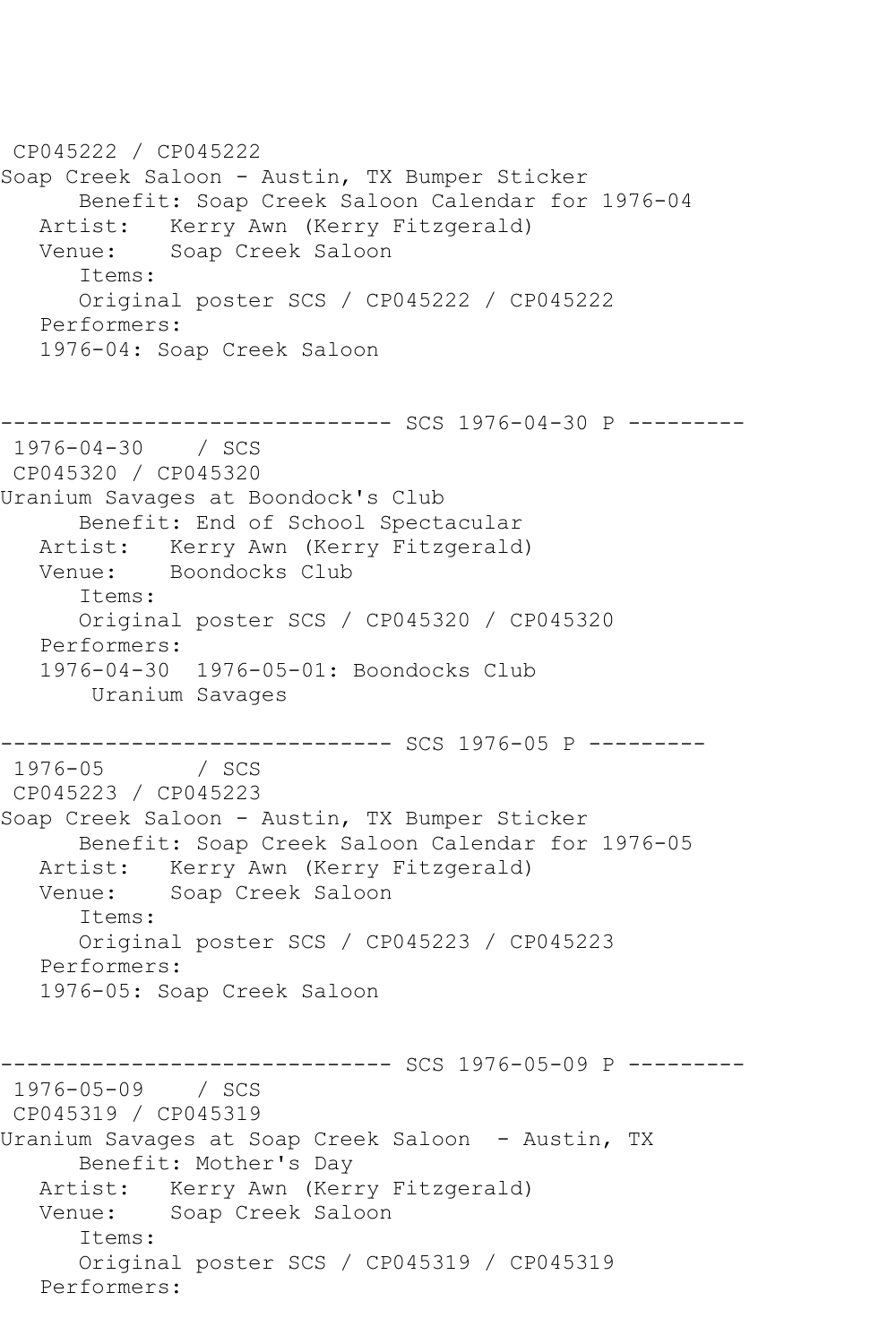1976-05-09: Soap Creek Saloon Uranium Savages ------------------------------ SCS 1976-05-14 P --------- 1976-05-14 / SCS CP045042 / CP045042 Augie Meyers, Western Head Band at Soap Creek Saloon - Austin, TX Artist: Kerry Awn (Kerry Fitzgerald) Venue: Soap Creek Saloon Items: Original poster SCS / CP045042 / CP045042 Performers: 1976-05-14 1976-05-15: Soap Creek Saloon Augie Meyers / Western Head Band / Slappy Gilstrap ----------- SCS 1976-05-29 P ----------1976-05-29 / SCS CP045321 / CP045321 Uranium Savages at Soap Creek Saloon - Austin, TX Benefit: 3rd Annual George Majewski Look Alike Contest Artist: Kerry Awn (Kerry Fitzgerald) Venue: Soap Creek Saloon Items: Original poster SCS / CP045321 / CP045321 Performers: 1976-05-29: Soap Creek Saloon Uranium Savages ----------- SCS 1976-06 P ---------1976-06 / SCS CP045224 / CP045224 Soap Creek Saloon - Austin, TX Bumper Sticker Benefit: Soap Creek Saloon Calendar for 1976-06 Artist: Kerry Awn (Kerry Fitzgerald) Venue: Soap Creek Saloon Items: Original poster SCS / CP045224 / CP045224 Performers: 1976-06: Soap Creek Saloon ----------- SCS 1976-06-18 P ---------1976-06-18 / SCS CP045322 / CP045322 Uranium Savages at Soap Creek Saloon - Austin, TX Benefit: 2nd Annual Addy Awards Artist: Kerry Awn (Kerry Fitzgerald)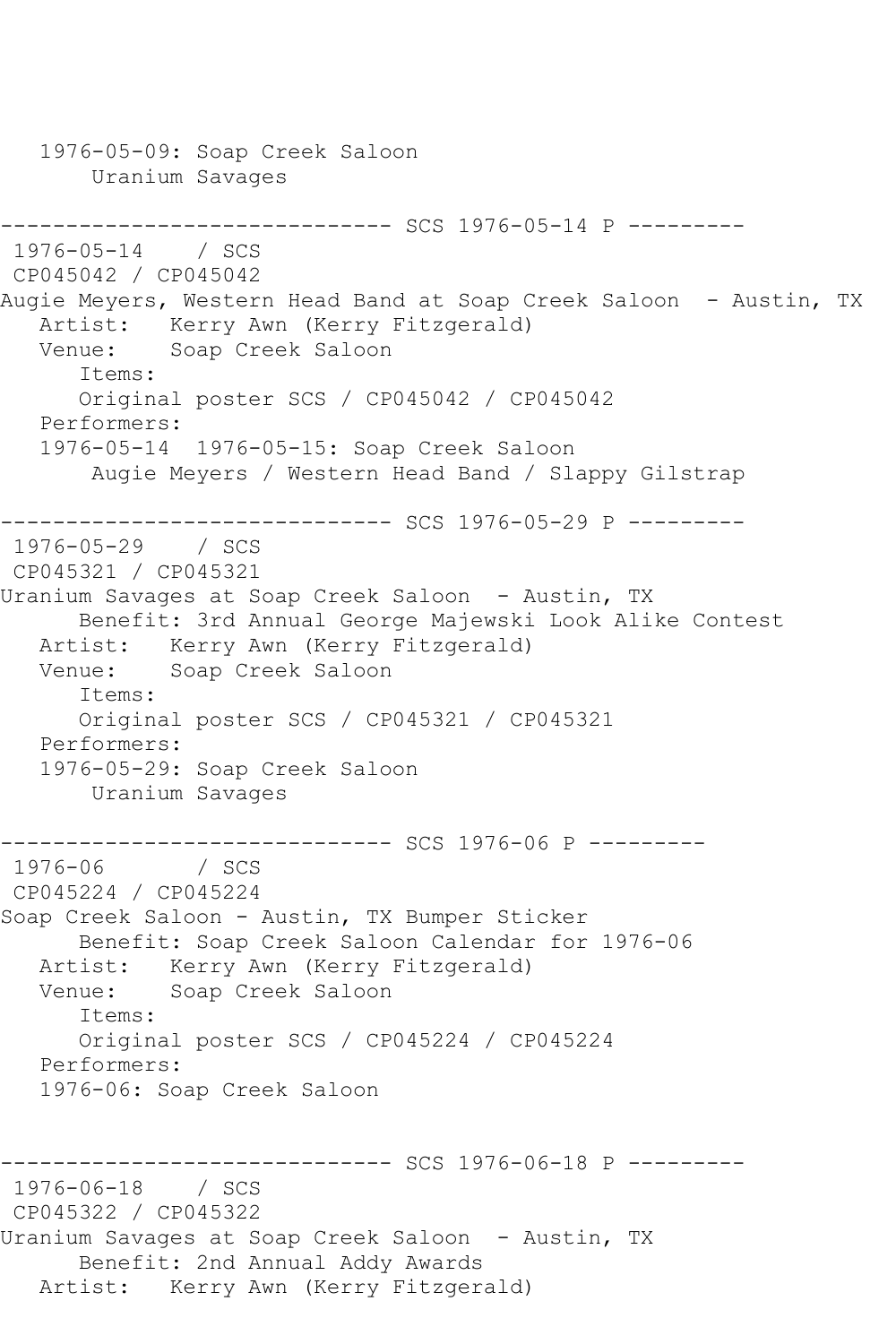Venue: Soap Creek Saloon Items: Original poster SCS / CP045322 / CP045322 Performers: 1976-06-18: Soap Creek Saloon Uranium Savages ------------------------------ SCS 1976-06-20 P --------- 1976-06-20 / SCS CP045136 / CP045136 Steamheat, Bogus Joe at Country Estate Artist: Kerry Awn (Kerry Fitzgerald) Venue: Country Estate Items: Original poster SCS / CP045136 / CP045136 Performers: 1976-06-20: Country Estate Steamheat / Bogus Joe ------------------------------ SCS 1976-06-24 P --------- 1976-06-24 / SCS CP045137 / CP045137 Steamheat at Boondocks Artist: Kerry Awn (Kerry Fitzgerald) Venue: Boondocks Club Items: Original poster SCS / CP045137 / CP045137 Performers: 1976-06-24 1976-06-26: Boondocks Club Steamheat ------------------------------ SCS 1976-07 P-1 --------- 1976-07 / SCS CP009644 / CS04389 Soap Creek Calendar Artist: Kerry Awn (Kerry Fitzgerald) Items: Original poster SCS Edition 1 / CP009644 / CS04389 Performers: 1976-07: Joe Ely / Butch Hancock / Paul Ray / Marcia Ball / Uranium Savages / Steam Heat / Geezinslaw Brothers / Gypsee Eyes / Doug Sahm / Texas Tornadoes / Alvin Crow / Pleasant Valley Boys / Freedom Express / Starcrost ------------------------------ SCS 1976-07 P --------- 1976-07 CP045225 / CP045225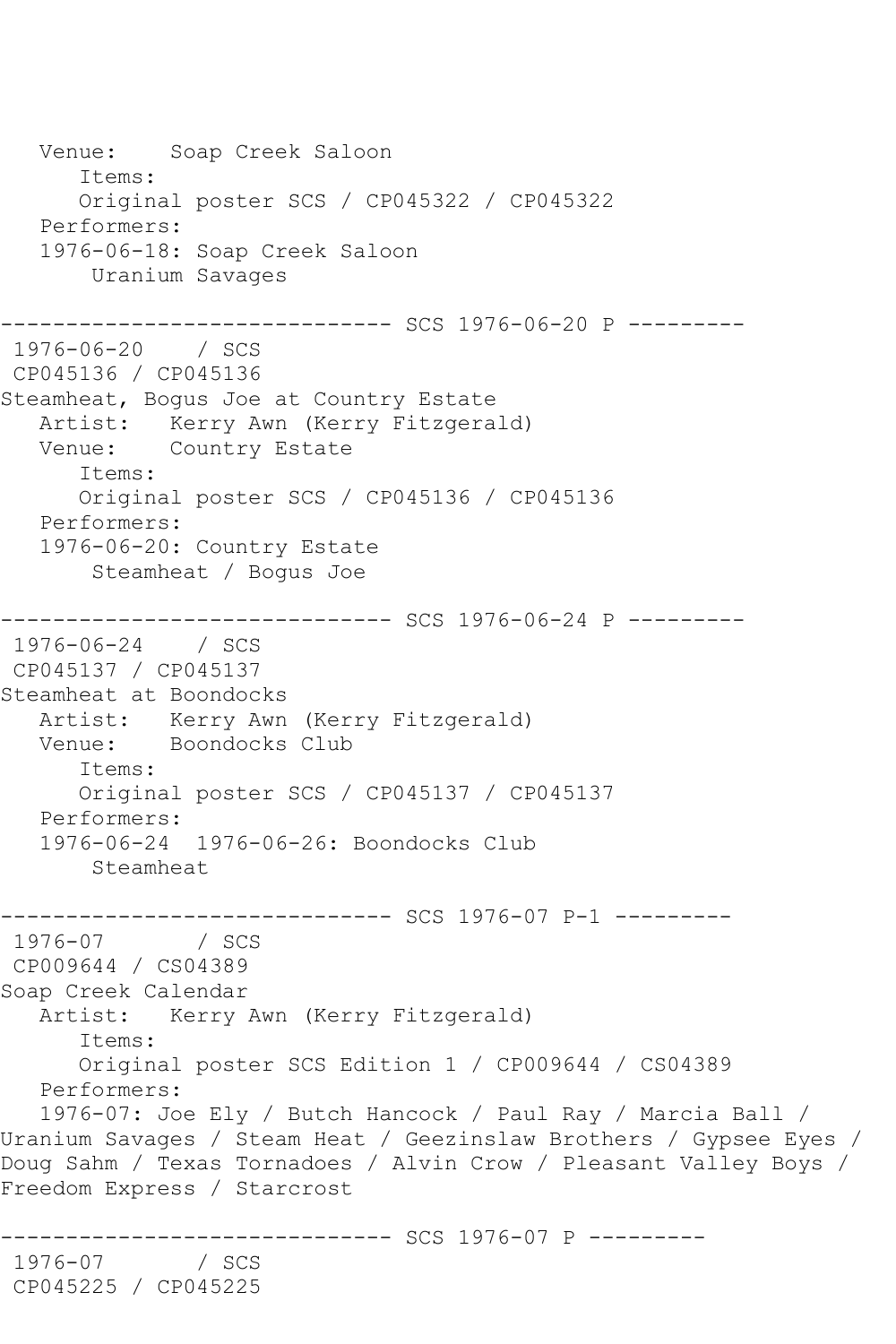Soap Creek Saloon - Austin, TX Bumper Sticker Benefit: Soap Creek Saloon Calendar for 1976-07 Artist: Kerry Awn (Kerry Fitzgerald) Venue: Soap Creek Saloon Items: Original poster SCS / CP045225 / CP045225 Performers: 1976-07: Soap Creek Saloon ------------------------------ SCS 1976-07-03 P --------- 1976-07-03 / SCS CP045323 / CP045323 Uranium Savages, Contenders at Soap Creek Saloon - Austin, TX Benefit: Sweet Hog's Millenial Picnik Artist: Kerry Awn (Kerry Fitzgerald) Venue: Soap Creek Saloon Items: Original poster SCS / CP045323 / CP045323 Performers: 1976-07-03: Soap Creek Saloon Uranium Savages / Contenders ------------------------------ SCS 1976-08 P ---------  $1976 - 08$ CP045226 / CP045226 Soap Creek Saloon - Austin, TX Bumper Sticker Benefit: Soap Creek Saloon Calendar for 1976-08 Artist: Kerry Awn (Kerry Fitzgerald) Venue: Soap Creek Saloon Items: Original poster SCS / CP045226 / CP045226 Performers: 1976-08: Soap Creek Saloon ------------------------------ ARM 1976-08-02 P-1 --------- 1976-08-02 / ARM CP004914 / CP00160 Charlie Daniels at Armadillo WHQ Private Notes: AWHQ P-1 Event: Tough As Tennessee, Big As Texas Artist: Kerry Awn (Kerry Fitzgerald) Venue: Armadillo World Headquarters Items: Original poster ARM Edition 1 / CP004914 / CP00160 ARM / CP019768 / XH19760802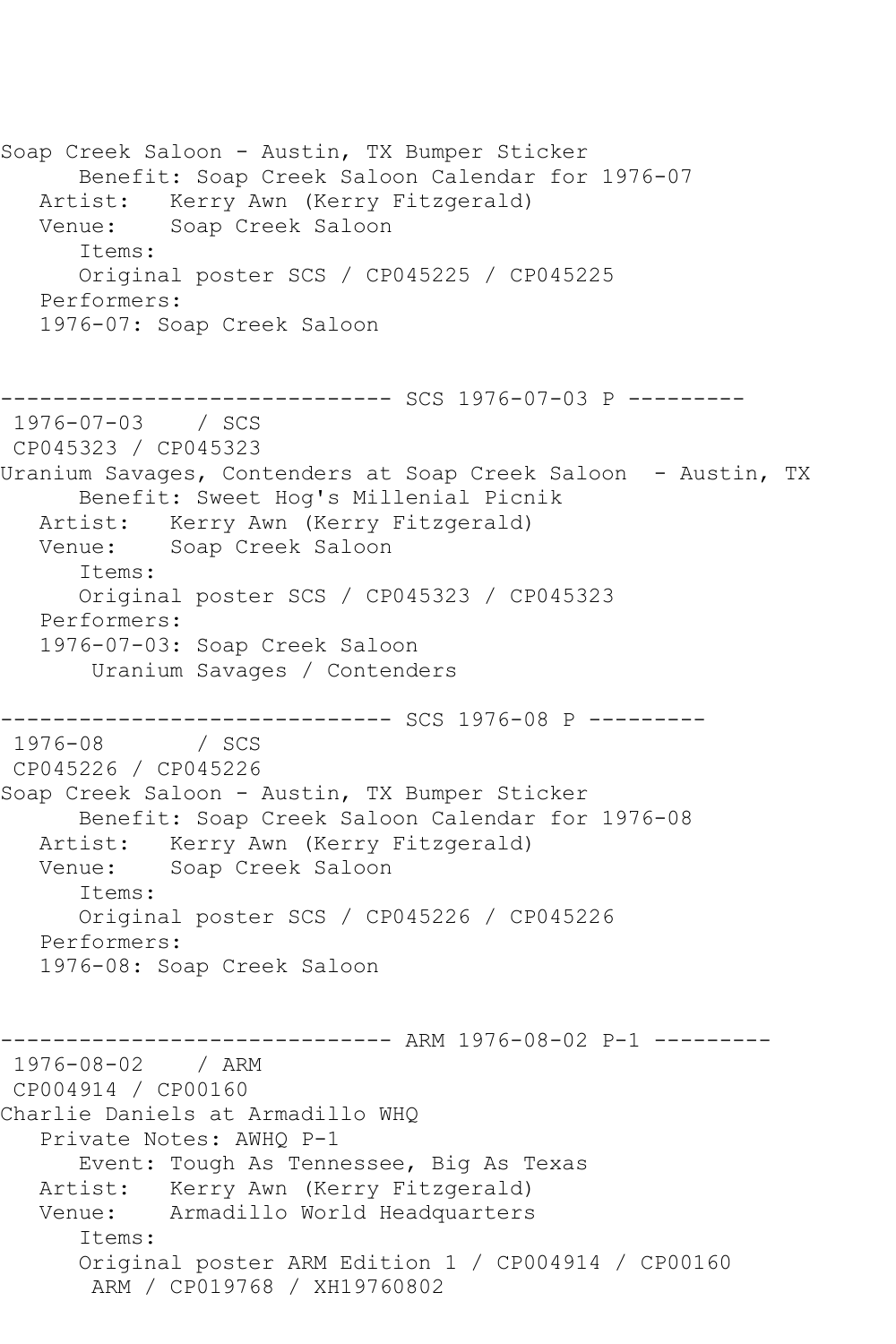ARM / NONE / XH1976080 Performers: 1976-08-02: Armadillo World Headquarters Charlie Daniels Band ------------------------------ SCS 1976-08-02 P --------- 1976-08-02 / SCS CP045138 / CP045138 Charlie Daniels Band at Armadillo WHQ Artist: Kerry Awn (Kerry Fitzgerald)<br>Venue: Armadillo World Headquarters Armadillo World Headquarters Items: Original poster SCS / CP045138 / CP045138 Performers: 1976-08-02: Armadillo World Headquarters Charlie Daniels Band ------------------------------ SCS 1976-08-28 P --------- 1976-08-28 / SCS CP045139 / CP045139 Ray Campi, Rollin' Rockers at Intersanctum Records Artist: Kerry Awn (Kerry Fitzgerald) Venue: Intersanctum Records Items: Original poster SCS / CP045139 / CP045139 Performers: 1976-08-28: Intersanctum Records Ray Campi / Rollin' Rockers / Jubal Clark / Carter Macdonald Band ------------------------------ SCS 1976-09 P --------- 1976 / SCS CP045227 / CP045227 Soap Creek Saloon - Austin, TX Bumper Sticker Benefit: Soap Creek Saloon Calendar for 1976-09 Artist: Kerry Awn (Kerry Fitzgerald)<br>Venue: Soap Creek Saloon Soap Creek Saloon Items: Original poster SCS / CP045227 / CP045227 Performers: 1976-09: Soap Creek Saloon ------------------------------ SCS 1976-09-01 P --------- 1976-09-01 / SCS CP045324 / CP045324 Uranium Savages at Soap Creek Saloon - Austin, TX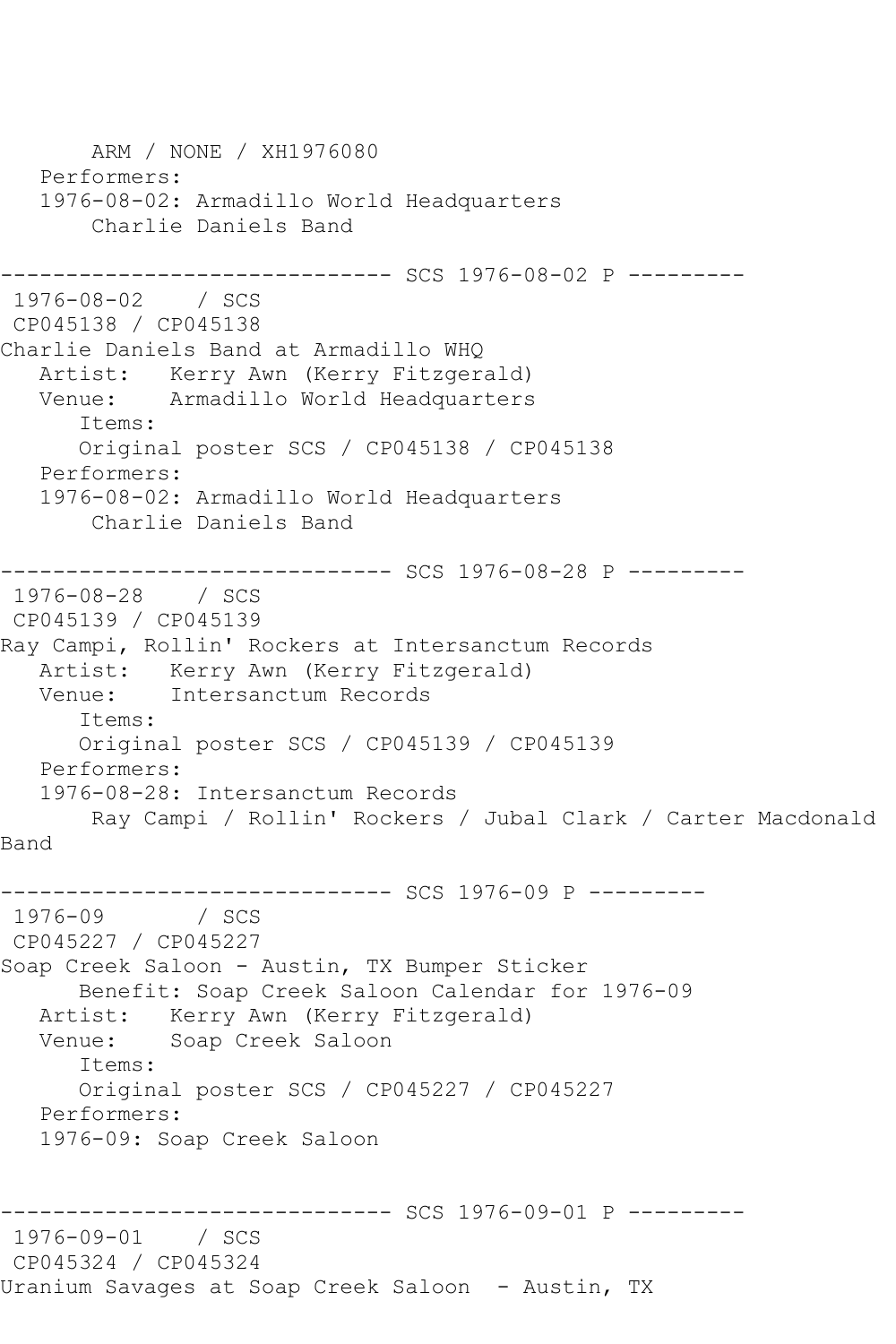Artist: Kerry Awn (Kerry Fitzgerald) Venue: Soap Creek Saloon Items: Original poster SCS / CP045324 / CP045324 Performers: 1976-09-01: Soap Creek Saloon Uranium Savages ------------------------------ SCS 1976-09-10 P --------- 1976-09-10 / SCS CP045325 / CP045325 Uranium Savages at Soap Creek Saloon - Austin, TX Artist: Kerry Awn (Kerry Fitzgerald) Venue: Soap Creek Saloon Items: Original poster SCS / CP045325 / CP045325 Performers: 1976-09-10 1976-09-11: Soap Creek Saloon Uranium Savages ------------------------------ SCS 1976-09-19 P --------- 1976-09-19 / SCS CP045035 / CP045035 Willie Nelson, Waylon Jennings at Steiner Ranch Artist: Kerry Awn (Kerry Fitzgerald)<br>Venue: Steiner Ranch Steiner Ranch Items: Original poster SCS / CP045035 / CP045035 Performers: 1976-09-19: Steiner Ranch Willie Nelson / Waylon Jennings / David Allan Coe -------------------------------- SCS 1976-10 P ---------<br>1976-10 / SCS  $1976 - 10$ CP045228 / CP045228 Soap Creek Saloon - Austin, TX Bumper Sticker Benefit: Soap Creek Saloon Calendar for 1976-10 Artist: Kerry Awn (Kerry Fitzgerald) Venue: Soap Creek Saloon Items: Original poster SCS / CP045228 / CP045228 Performers: 1976-10: Soap Creek Saloon

```
------------------------------ SCS 1976-10-01 P ---------
```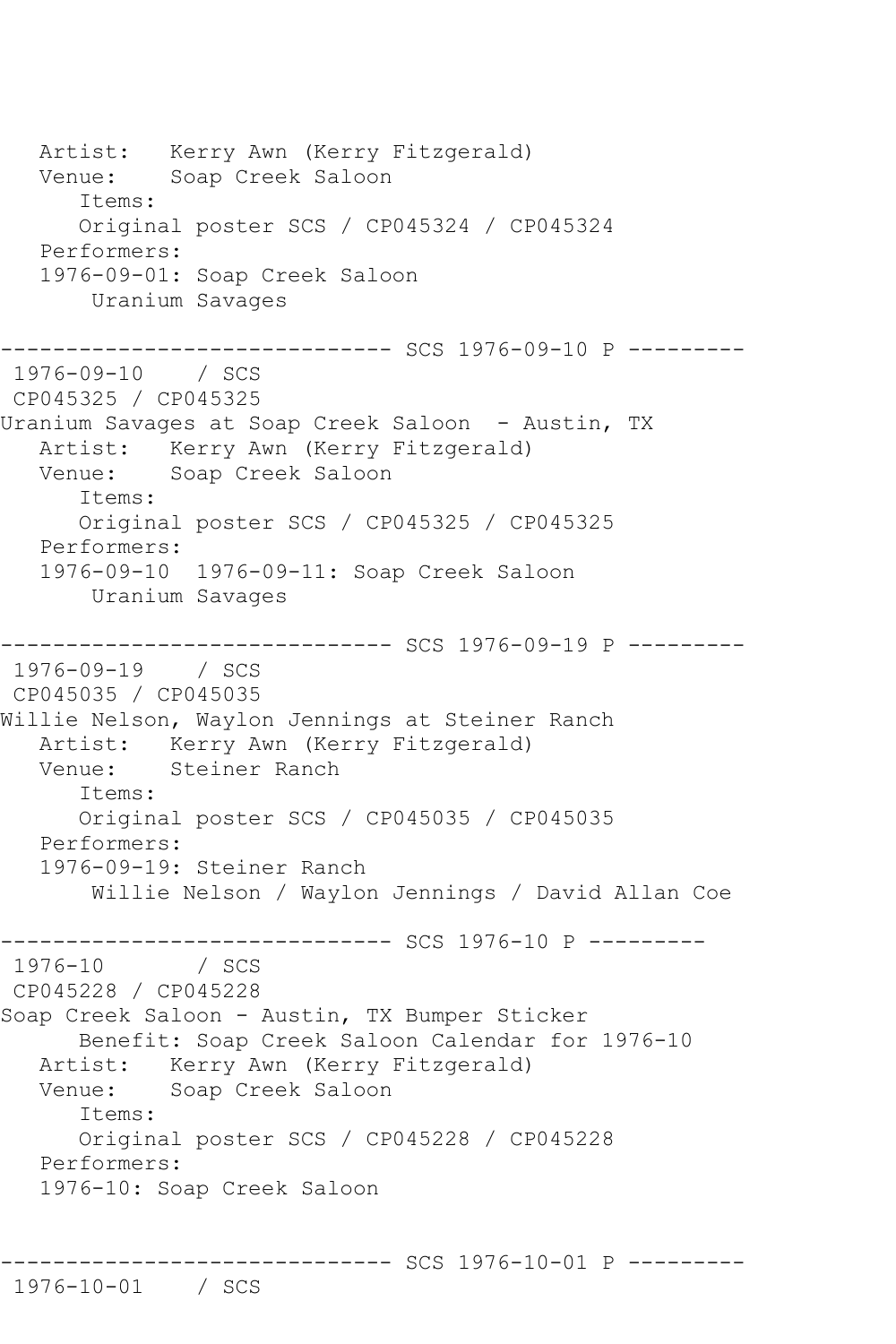CP045326 / CP045326 Uranium Savages at Soap Creek Saloon - Austin, TX Benefit: USA Biggest Showband in Austin! Still #1 Artist: Kerry Awn (Kerry Fitzgerald)<br>Venue: Soap Creek Saloon Soap Creek Saloon Items: Original poster SCS / CP045326 / CP045326 Performers: 1976-10-01: Soap Creek Saloon Uranium Savages -------------------------------- SCS 1976-11 P ---------<br>1976-11 / SCS  $1976 - 11$ CP045229 / CP045229 Soap Creek Saloon - Austin, TX Bumper Sticker Benefit: Soap Creek Saloon Calendar for 1976-11 Artist: Kerry Awn (Kerry Fitzgerald) Venue: Soap Creek Saloon Items: Original poster SCS / CP045229 / CP045229 Performers: 1976-11: Soap Creek Saloon ------------------------------ SCS 1976-11-25 P --------- 1976-11-25 / SCS CP045062 / CP045062 Uranium Savages at Soap Creek Saloon - Austin, TX Artist: Kerry Awn (Kerry Fitzgerald) Venue: Soap Creek Saloon Items: Original poster SCS / CP045062 / CP045062 Performers: 1976-11-25: Soap Creek Saloon Uranium Savages --------------------------------- SCS 1976-12 P ---------<br>1976-12 / SCS  $1976 - 12$ CP045230 / CP045230 Soap Creek Saloon - Austin, TX Bumper Sticker Benefit: Soap Creek Saloon Calendar for 1976-12 Artist: Kerry Awn (Kerry Fitzgerald) Venue: Soap Creek Saloon Items: Original poster SCS / CP045230 / CP045230 Performers: 1976-12: Soap Creek Saloon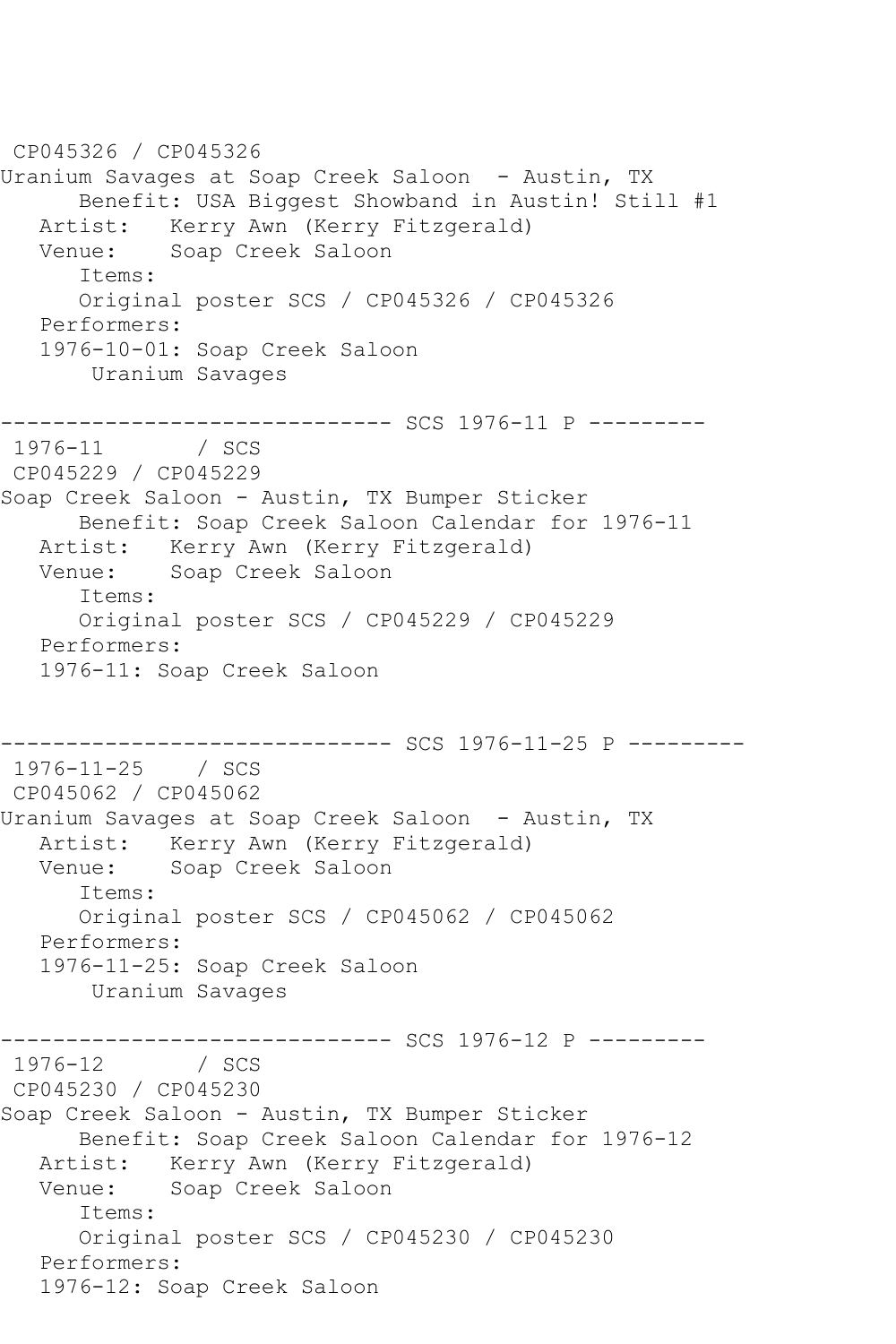------------------------------ SCS 1977-01 P --------- 1977-1978<br>1978-01 / SCS CP045231 / CP045231 Soap Creek Saloon - Austin, TX Bumper Sticker Benefit: Soap Creek Saloon Calendar for 1977-01 Artist: Kerry Awn (Kerry Fitzgerald) Venue: Soap Creek Saloon Items: Original poster SCS / CP045231 / CP045231 Performers: 1977-01: Soap Creek Saloon ---------- SCS 1977-01-16 P ---------1977-01-16 / SCS CP045140 / CP045140 Lost Gonzo Band, Steve Fromholz at Woodhills Co-op Artist: Kerry Awn (Kerry Fitzgerald)<br>Venue: Woodhills Co-op Woodhills Co-op Items: Original poster SCS / CP045140 / CP045140 Performers: 1977-01-16: Woodhills Co-op Lost Gonzo Band / Steve Fromholz / Uranium Savages / Mother of Pearl / Jazzmanian Devils / Point / Bobby Bridger ------------------------------ SCS 1977-02 P --------- 1977-02 / SCS CP045232 / CP045232 Soap Creek Saloon - Austin, TX Bumper Sticker Benefit: Soap Creek Saloon Calendar for 1977-02 Artist: Kerry Awn (Kerry Fitzgerald) Venue: Soap Creek Saloon Items: Original poster SCS / CP045232 / CP045232 Performers: 1977-02: Soap Creek Saloon ----------- ARM 1977-02-04 P-1 ---------1977-02-04 / ARM CP004939 / CP00186 Uranium Savages, Darryl Rhoades at Armadillo WHQ Private Notes: AWHQ P-1 Artist: Kerry Awn (Kerry Fitzgerald)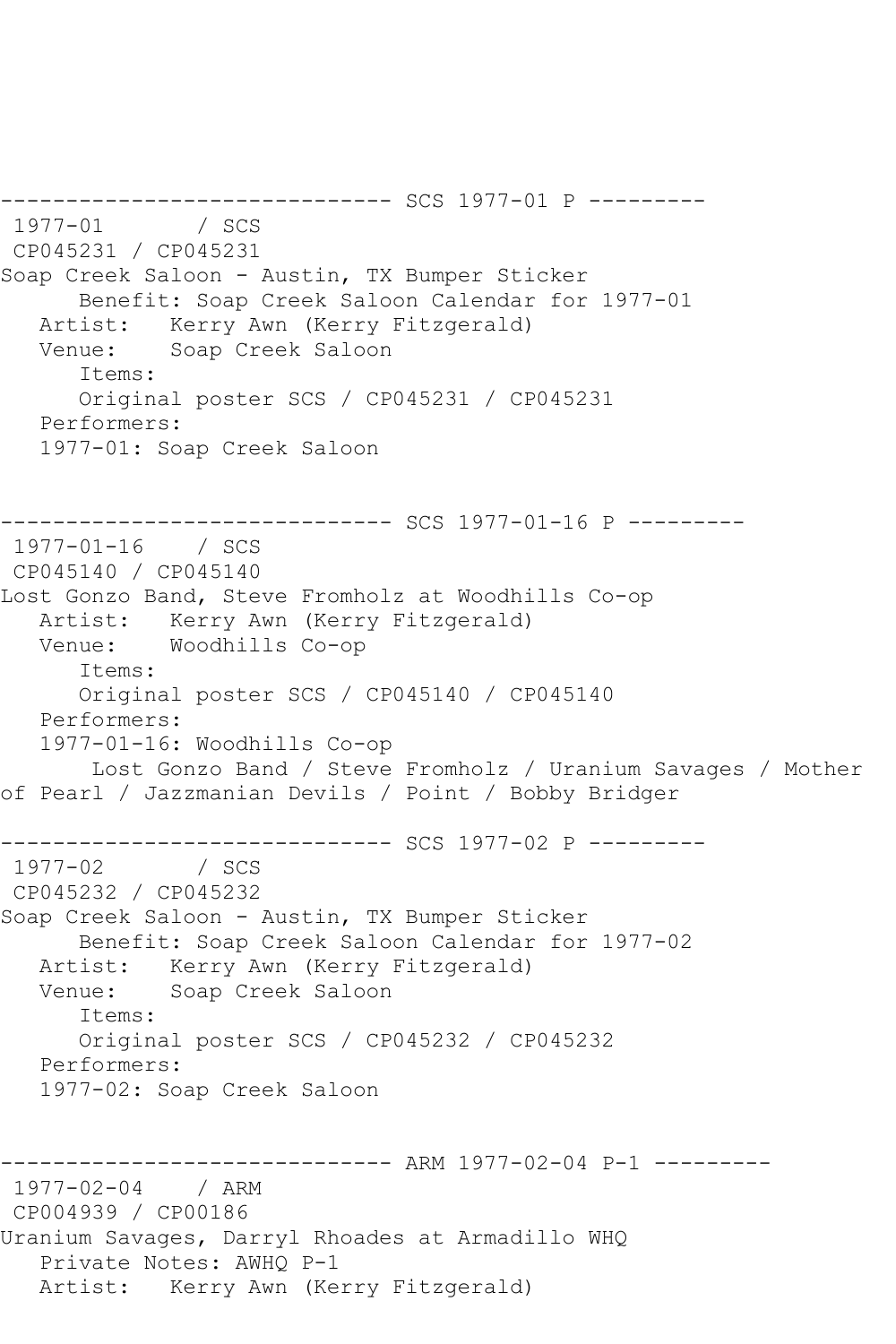Venue: Armadillo World Headquarters Items: Original poster ARM Edition 1 / CP004939 / CP00186 Performers: 1977-02-04: Armadillo World Headquarters Uranium Savages / Darryl Rhoades / Hahavishnu Orchestra ------------------------------ SCS 1977-02-04 P --------- 1977-02-04 / SCS CP045327 / CP045327 Uranium Savages, Darryl Rhoades at Armadillo WHQ Artist: Kerry Awn (Kerry Fitzgerald)<br>Venue: Armadillo World Headquarters Armadillo World Headquarters Items: Original poster SCS / CP045327 / CP045327 Performers: 1977-02-04: Armadillo World Headquarters Uranium Savages / Darryl Rhoades / Ha Ha Vishnu Orchestra ------------------------------ SCS 1977-03 P ---------  $1977 - 03$ CP045233 / CP045233 Soap Creek Saloon - Austin, TX Bumper Sticker Benefit: Soap Creek Saloon Calendar for 1977-03 Artist: Kerry Awn (Kerry Fitzgerald)<br>Venue: Soap Creek Saloon Soap Creek Saloon Items: Original poster SCS / CP045233 / CP045233 Performers: 1977-03: Soap Creek Saloon ------------------------------ SCS 1977-03-05 P --------- 1977-03-05 / SCS CP045328 / CP045328 Uranium Savages at Soap Creek Saloon - Austin, TX Artist: Kerry Awn (Kerry Fitzgerald) Venue: Soap Creek Saloon Items: Original poster SCS / CP045328 / CP045328 Performers: 1977-03-05: Soap Creek Saloon Uranium Savages ----------- SCS 1977-04 P ---------1977-04 / SCS CP045234 / CP045234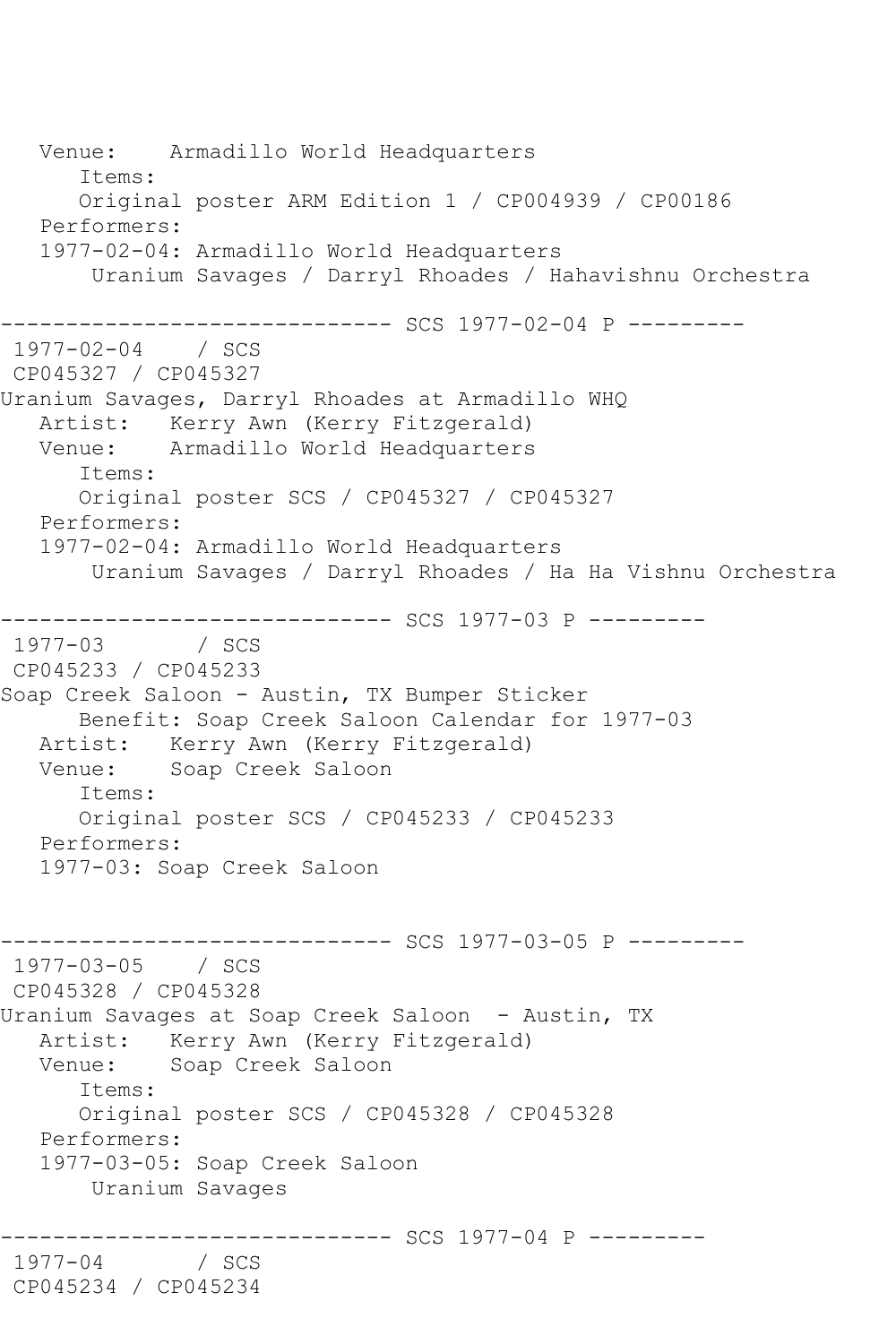Soap Creek Saloon - Austin, TX Bumper Sticker Benefit: Soap Creek Saloon Calendar for 1977-04 Artist: Kerry Awn (Kerry Fitzgerald) Venue: Soap Creek Saloon Items: Original poster SCS / CP045234 / CP045234 Performers: 1977-04: Soap Creek Saloon ------------------------------ SCS 1977-04-01 P --------- 1977-04-01 / SCS CP045063 / CP045063 Uranium Savages at Soap Creek Saloon - Austin, TX Benefit: Texas Sun Music Award Winners Artist: Kerry Awn (Kerry Fitzgerald) Venue: Soap Creek Saloon Items: Original poster SCS / CP045063 / CP045063 Performers: 1977-04-01: Soap Creek Saloon Uranium Savages ------------------------------ SCS 1977-04-09 P --------- 1977-04-09 / SCS CP045064 / CP045064 Uranium Savages at ISLA Blanca Boycentennial Amphitheatre Benefit: Sand Blast Artist: Kerry Awn (Kerry Fitzgerald) Venue: Isla Blanc Boycentennial Amphitheater Items: Original poster SCS / CP045064 / CP045064 Performers: 1977-04-09: Isla Blanc Boycentennial Amphitheater Uranium Savages ------------------------------ SCS 1977-04-09 P --------- 1977-04-09 / SCS CP045329 / CP045329 Uranium Savages at Isla Blanc Boycentennial Amphitheatre Benefit: Sand Blast Artist: Kerry Awn (Kerry Fitzgerald) Venue: Isla Blanc Boycentennial Amphitheater Items: Original poster SCS / CP045329 / CP045329 Performers: 1977-04-09: Isla Blanc Boycentennial Amphitheater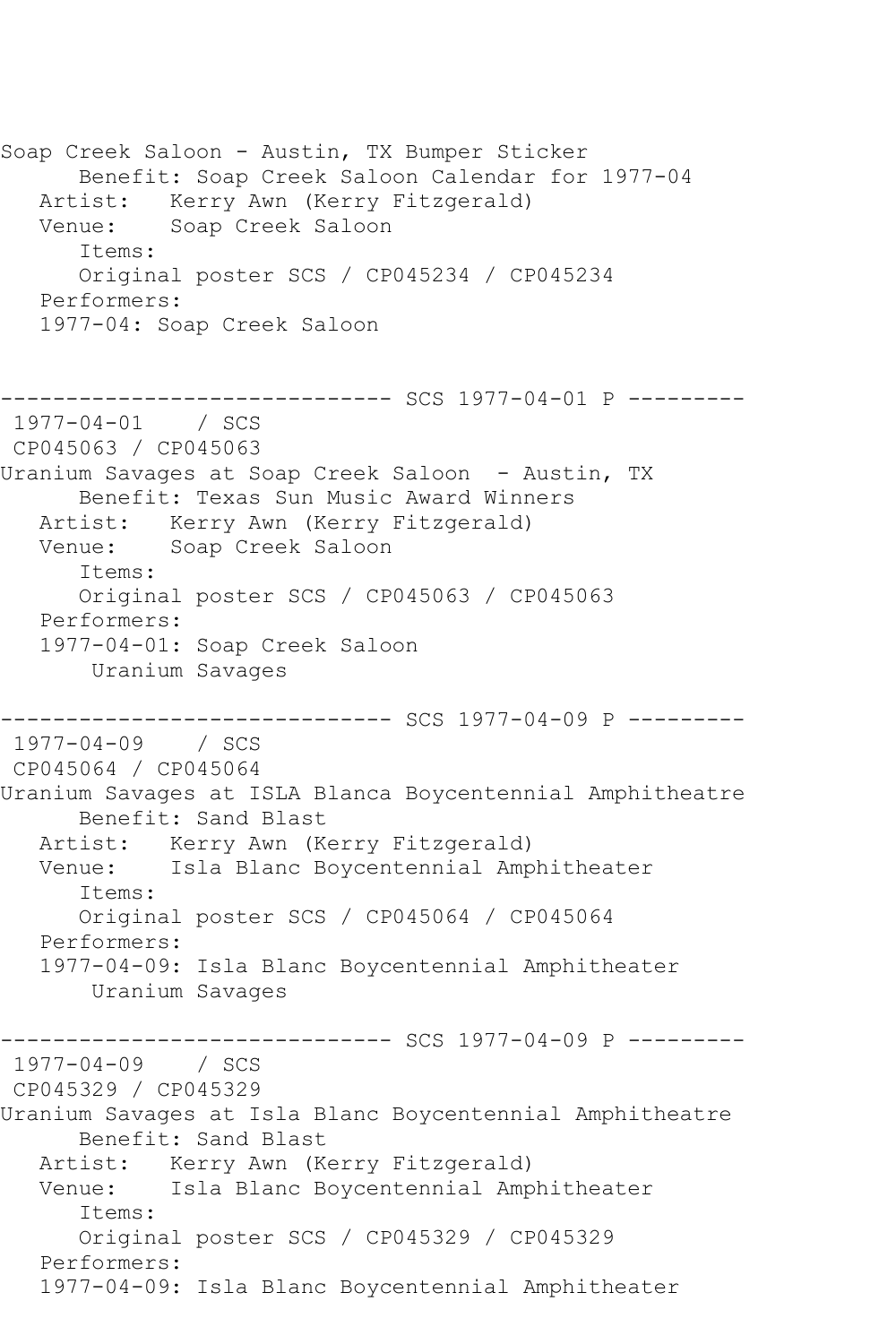Uranium Savages

```
----------- SCS 1977-04-23 P ---------
1977-04-23 / SCS 
CP045330 / CP045330
Uranium Savages at Soap Creek Saloon - Austin, TX
   Artist: Kerry Awn (Kerry Fitzgerald)
   Venue: Soap Creek Saloon
       Items:
       Original poster SCS / CP045330 / CP045330
   Performers:
    1977-04-23: Soap Creek Saloon
        Uranium Savages
       ------------------------------ SCS 1977-05 P ---------
1977 - 05CP045235 / CP045235
Soap Creek Saloon - Austin, TX Bumper Sticker
       Benefit: Soap Creek Saloon Calendar for 1977-05
   Artist: Kerry Awn (Kerry Fitzgerald)
   Venue: Soap Creek Saloon
       Items:
       Original poster SCS / CP045235 / CP045235
   Performers:
    1977-05: Soap Creek Saloon
       ------------------------------ SCS 1977-06 P ---------
1977 - 06CP045236 / CP045236
Soap Creek Saloon - Austin, TX Bumper Sticker
       Benefit: Soap Creek Saloon Calendar for 1977-06
  Artist: Kerry Awn (Kerry Fitzgerald)<br>Venue: Soap Creek Saloon
            Soap Creek Saloon
       Items:
       Original poster SCS / CP045236 / CP045236
   Performers:
    1977-06: Soap Creek Saloon
               ------------------------------ SCS 1977-07 P ---------
1977 - 07CP045237 / CP045237
Soap Creek Saloon - Austin, TX Bumper Sticker
       Benefit: Soap Creek Saloon Calendar for 1977-07
   Artist: Kerry Awn (Kerry Fitzgerald)
   Venue: Soap Creek Saloon
```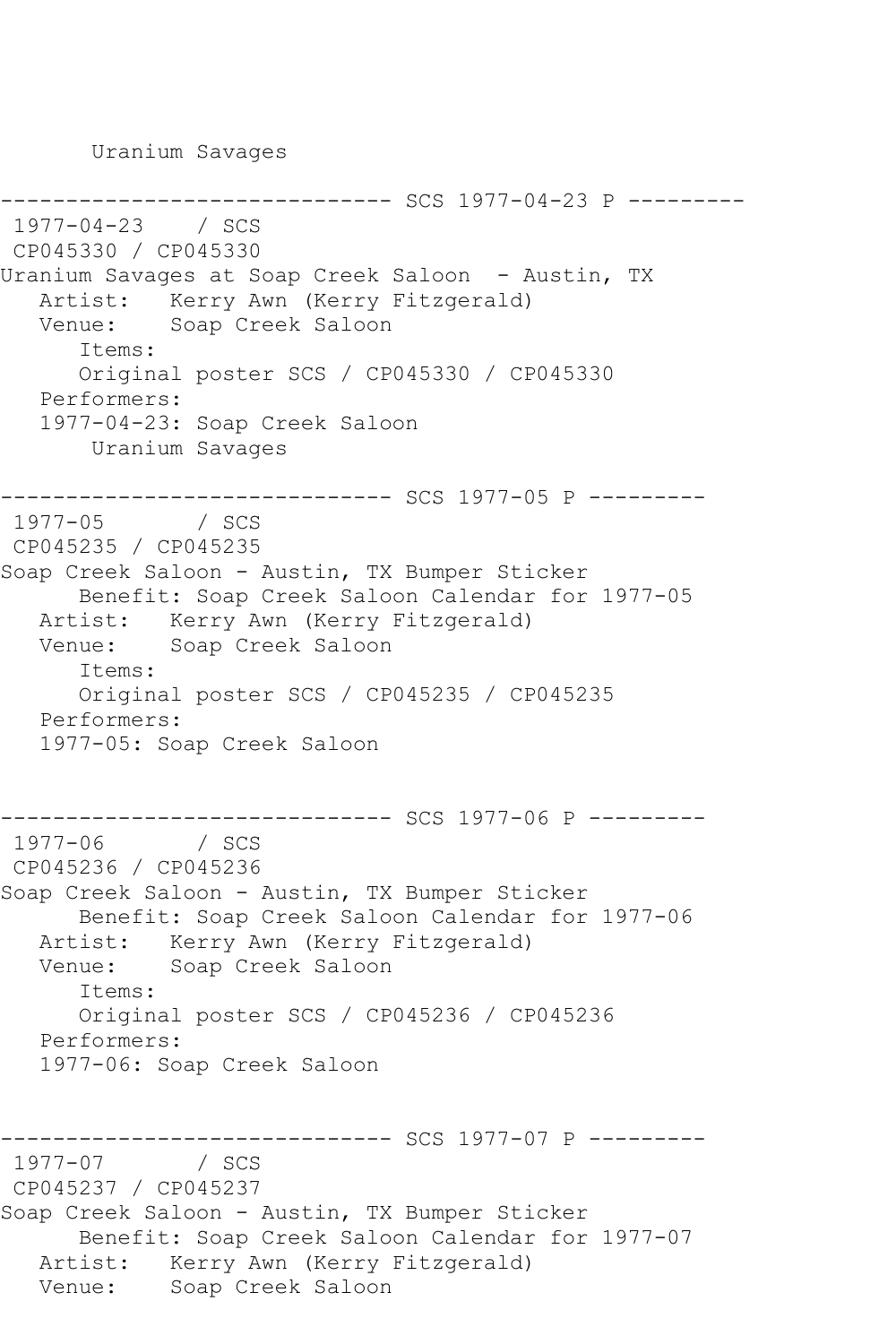```
 Items:
       Original poster SCS / CP045237 / CP045237
   Performers:
    1977-07: Soap Creek Saloon
------------------------------ SCS 1977-07-04 P ---------
1977-07-04 / SCS 
CP045331 / CP045331
Uranium Savages, Ain't Misbehavin' at Soap Creek Saloon - Austin,
TX
       Benefit: Sweet Hogs Millenial Picnik
   Artist: Kerry Awn (Kerry Fitzgerald)
   Venue: Soap Creek Saloon
       Items:
       Original poster SCS / CP045331 / CP045331
   Performers:
    1977-07-04: Soap Creek Saloon
        Uranium Savages / Ain't Misbehavin'
------------------------------ SCS 1977-07-30 P ---------
1977-07-30 / SCS 
CP045332 / CP045332
Uranium Savages at Soap Creek Saloon - Austin, TX
       Benefit: Eddy Awards
   Artist: Kerry Awn (Kerry Fitzgerald)
   Venue: Soap Creek Saloon
       Items:
       Original poster SCS / CP045332 / CP045332
   Performers:
    1977-07-30: Soap Creek Saloon
        Uranium Savages
------------------------------ SCS 1977-08 P ---------
1977 - 08CP045238 / CP045238
Soap Creek Saloon - Austin, TX Bumper Sticker
       Benefit: Soap Creek Saloon Calendar for 1977-08
  Artist: Kerry Awn (Kerry Fitzgerald)<br>Venue: Soap Creek Saloon
            Soap Creek Saloon
       Items:
       Original poster SCS / CP045238 / CP045238
   Performers:
    1977-08: Soap Creek Saloon
```
------------------------------ SCS 1977-08-26 P ---------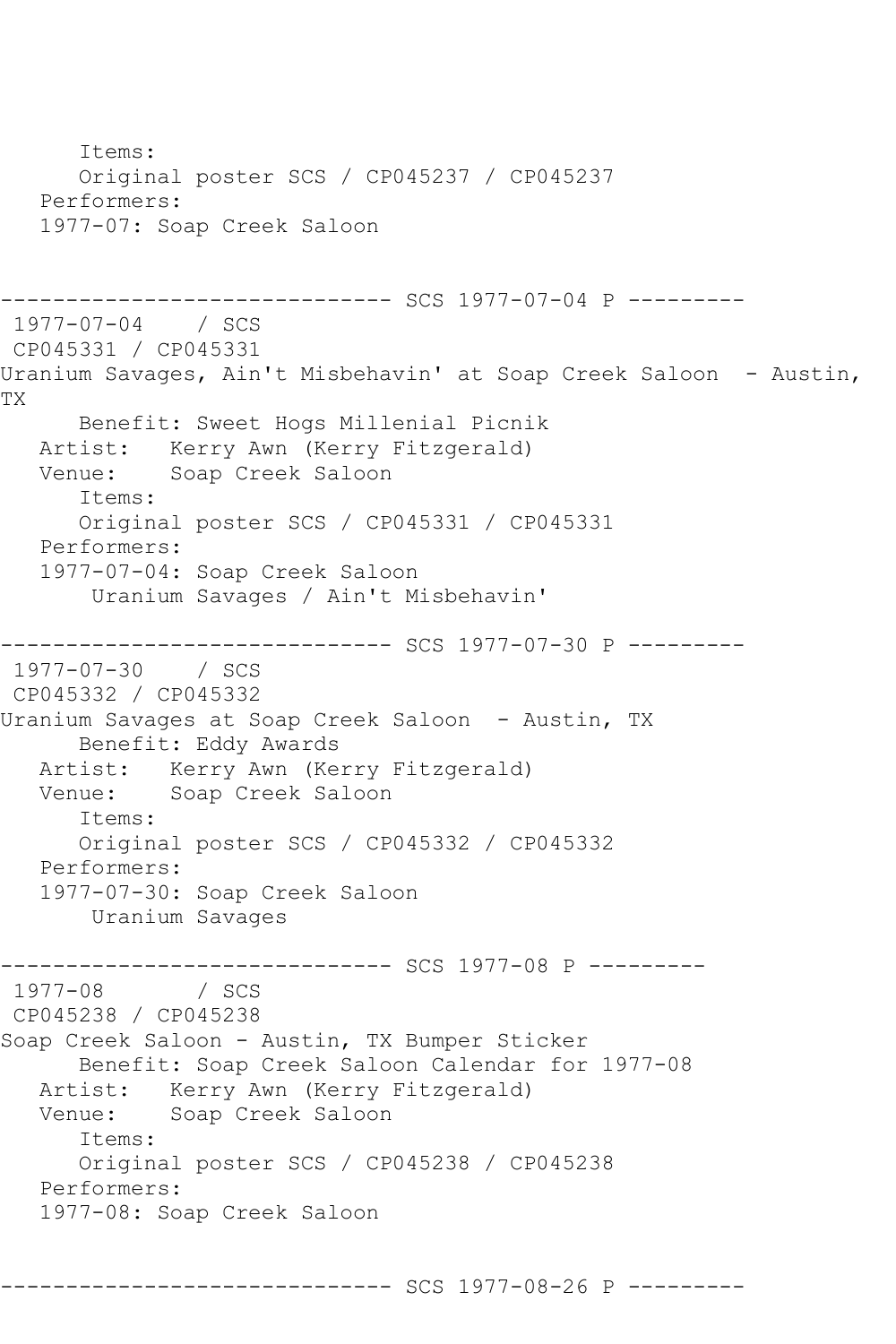1977-08-26 / SCS CP045065 / CP045065 Uranium Savages at Liberty Lunch - Austin, TX Benefit: Marchmellow Cookoff and Poetry Reading Artist: Kerry Awn (Kerry Fitzgerald) Venue: Liberty Lunch Items: Original poster SCS / CP045065 / CP045065 Performers: 1977-08-26: Liberty Lunch Uranium Savages ------------------------------ SCS 1977-09 P ---------  $1977 - 09$ CP045239 / CP045239 Soap Creek Saloon - Austin, TX Bumper Sticker Benefit: Soap Creek Saloon Calendar for 1977-09 Artist: Kerry Awn (Kerry Fitzgerald) Venue: Soap Creek Saloon Items: Original poster SCS / CP045239 / CP045239 Performers: 1977-09: Soap Creek Saloon ------------ SCS 1977-09-17 P ---------1977-09-17 / SCS CP045333 / CP045333 Uranium Savages at Soap Creek Saloon - Austin, TX Artist: Kerry Awn (Kerry Fitzgerald) Venue: Soap Creek Saloon Items: Original poster SCS / CP045333 / CP045333 Performers: 1977-09-17: Soap Creek Saloon Uranium Savages ------------------------------ SCS 1977-10 P ---------  $1977 - 10$ CP045240 / CP045240 Soap Creek Saloon - Austin, TX Bumper Sticker Benefit: Soap Creek Saloon Calendar for 1977-10 Calendar Artist: Kerry Awn (Kerry Fitzgerald) Venue: Soap Creek Saloon Items: Original poster SCS / CP045240 / CP045240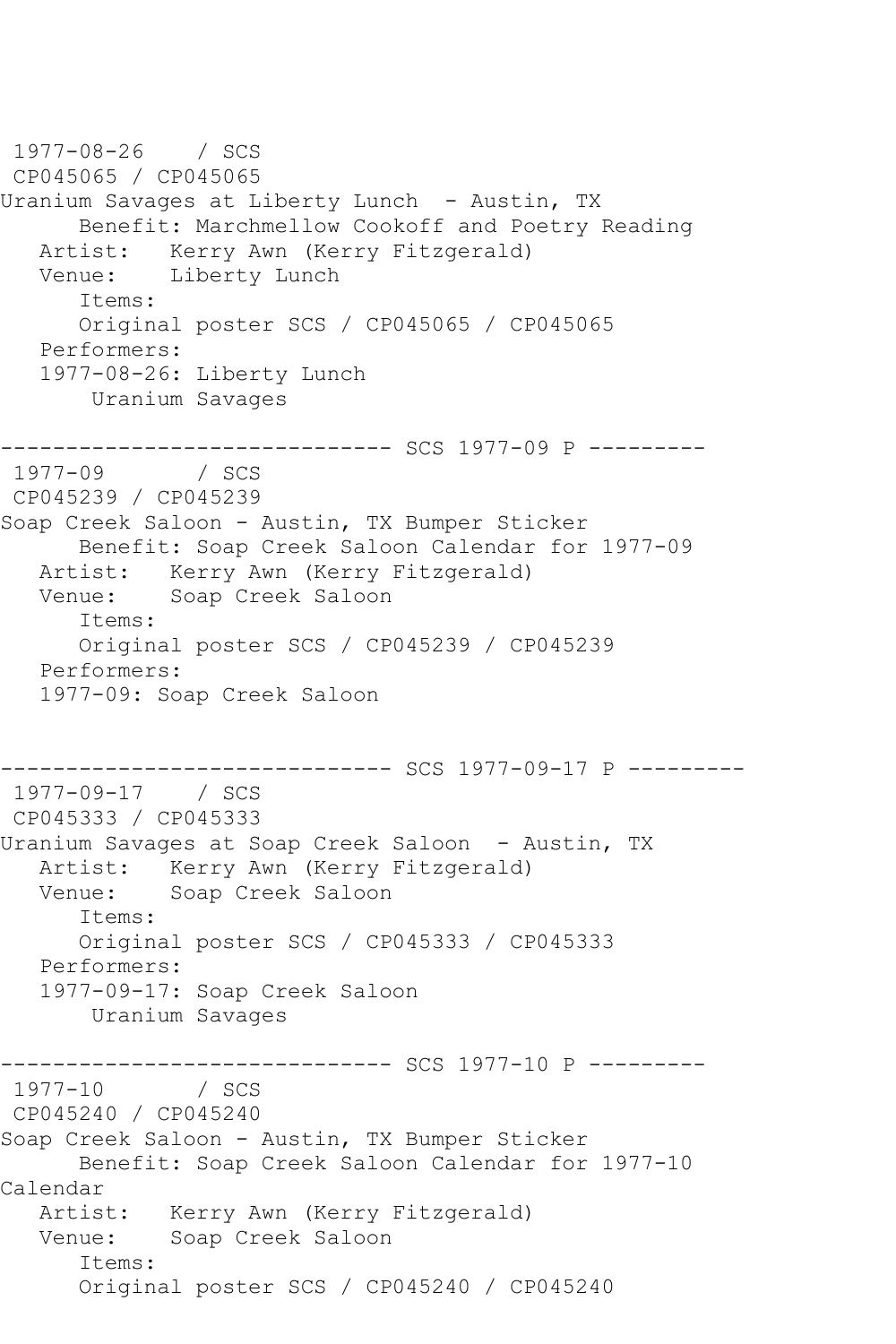Performers: 1977-10: Soap Creek Saloon ------------------------------ SCS 1977-10-30 P --------- 1977-10-30 / SCS CP045334 / CP045334 Uranium Savages at Soap Creek Saloon - Austin, TX Artist: Kerry Awn (Kerry Fitzgerald) Venue: Soap Creek Saloon Items: Original poster SCS / CP045334 / CP045334 Performers: 1977-10-30: Soap Creek Saloon Uranium Savages ------------------------------ SCS 1977-11 P --------- 1977-11 / SCS CP045241 / CP045241 Soap Creek Saloon - Austin, TX Bumper Sticker Benefit: Soap Creek Saloon Calendar for 1977-11 Artist: Kerry Awn (Kerry Fitzgerald) Venue: Soap Creek Saloon Items: Original poster SCS / CP045241 / CP045241 Performers: 1977-11: Soap Creek Saloon ------------------------------ SCS 1977-12 P ---------  $1977 - 12$ CP045242 / CP045242 Soap Creek Saloon - Austin, TX Bumper Sticker Benefit: Soap Creek Saloon Calendar for 1977-12 Artist: Kerry Awn (Kerry Fitzgerald) Venue: Soap Creek Saloon Items: Original poster SCS / CP045242 / CP045242 Performers: 1977-12: Soap Creek Saloon ------------------------------ SCS 1977-12-07 P --------- 1977-12-07 / SCS CP045141 / CP045141 Kerry at Soap Creek Saloon - Austin, TX Artist: Kerry Awn (Kerry Fitzgerald)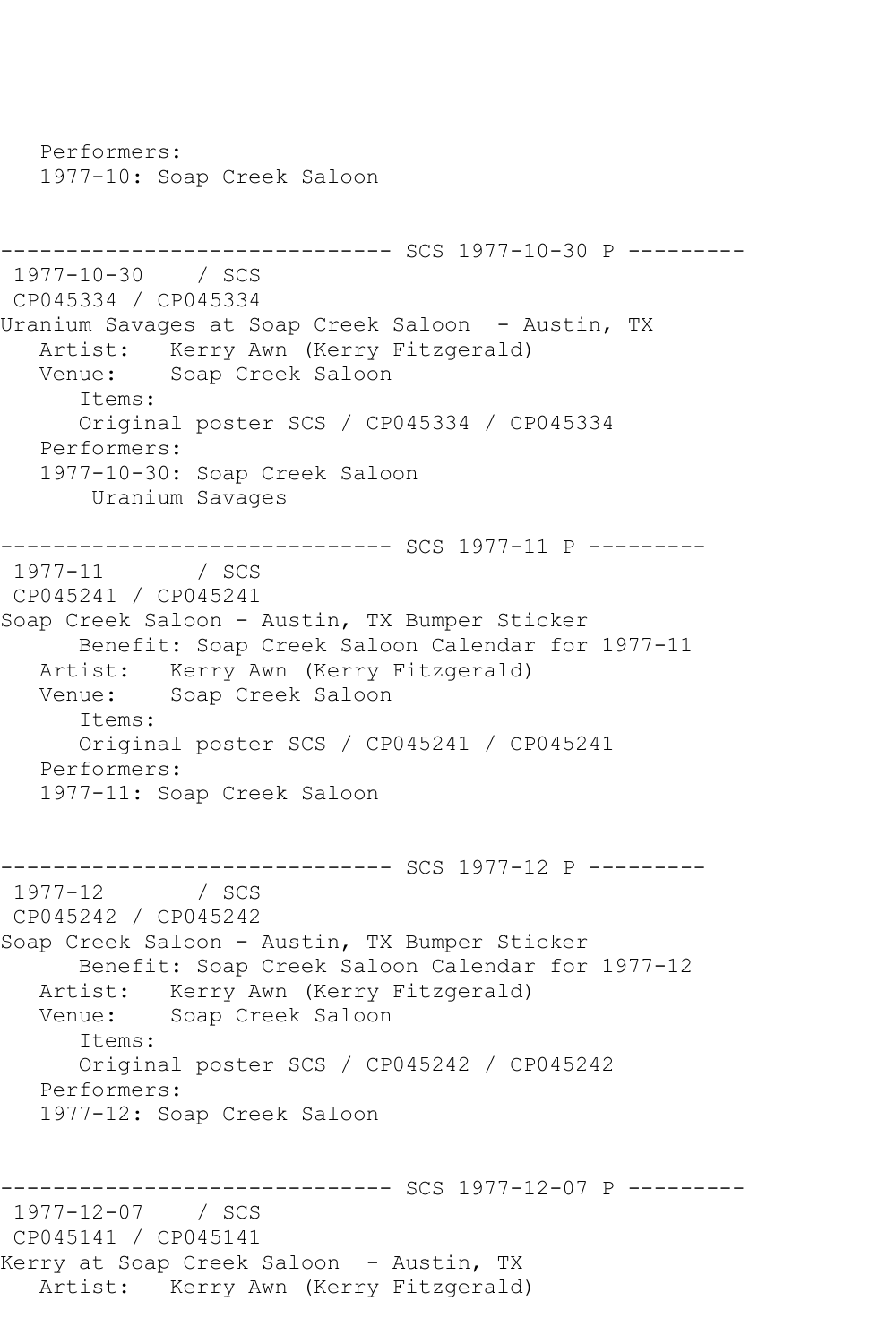Venue: Soap Creek Saloon Items: Original poster SCS / CP045141 / CP045141 Performers: 1977-12-07: Soap Creek Saloon Kerry / Kerry Awn ------------------------------ SCS 1977-12-30 P --------- 1977-12-30 / SCS CP045335 / CP045335 Uranium Savages at Soap Creek Saloon - Austin, TX Benefit: Revival World Piece Artist: Kerry Awn (Kerry Fitzgerald) Venue: Soap Creek Saloon Items: Original poster SCS / CP045335 / CP045335 Performers: 1977-12-30 1977-12-31: Soap Creek Saloon Uranium Savages ------------------------------ SCS 1977-May P-1 --------- 1977-May / SCS CP009630 / CS04375 Soap Creek Calendar Artist: Kerry Awn (Kerry Fitzgerald) Items: Original poster SCS Edition 1 / CP009630 / CS04375 Performers: 1977-May: George Majewsky / Bold Marauders / Zapatistas / Paul Ray / Queen Ida / Butch Hancock / Greezy Wheels / Marcia Ball / Doug Sahm / Texas Tornadoes / El Mol'no / Delbert McClinton / Uranium Savages / Alvin Crow ------------------------------ SCS 1978 P --------- 1978 / SCS CP045143 / CP045143 Bumper Sticker Benefit: Cobras Promo Poster Artist: Kerry Awn (Kerry Fitzgerald) Items: Original poster SCS / CP045143 / CP045143 Performers: 1978: ---------- SCS 1978-01 P ---------1978-01 / SCS CP045243 / CP045243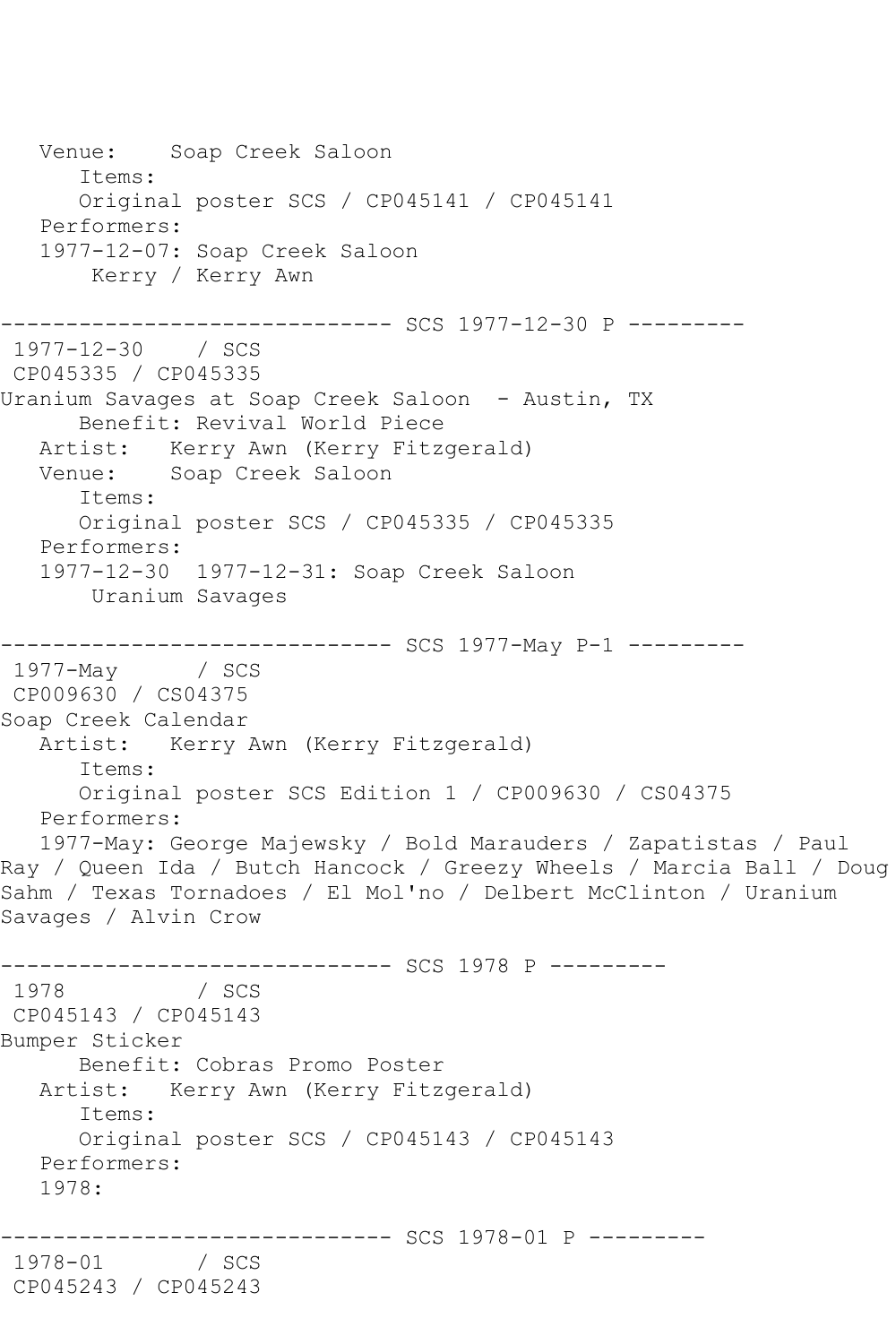```
Soap Creek Saloon - Austin, TX Bumper Sticker
      Benefit: Soap Creek Saloon Calendar for 1978-01
   Artist: Kerry Awn (Kerry Fitzgerald)
   Venue: Soap Creek Saloon
       Items:
       Original poster SCS / CP045243 / CP045243
   Performers:
   1978-01: Soap Creek Saloon
------------------------------ 1978-01-01 ® ---------
1978-01-01 / 
Cobras
   Artist: Kerry Awn (Kerry Fitzgerald)
       Items:
 / 
   Performers:
   1978-01-01: Cobras
------------------------------ SCS 1978-01-26 P ---------
1978-01-26 / SCS 
CP045336 / CP045336
Uranium Savages at Esther's Follies - Austin, TX
  Artist: Kerry Awn (Kerry Fitzgerald)<br>Venue: Esther's Follies
           Esther's Follies
       Items:
      Original poster SCS / CP045336 / CP045336
   Performers:
   1978-01-26: Esther's Follies
       Uranium Savages
------------------------------ SCS 1978-02 P ---------
1978-02 / SCS 
CP045244 / CP045244
Soap Creek Saloon - Austin, TX Bumper Sticker
      Benefit: Soap Creek Saloon Calendar for 1978-02
   Artist: Kerry Awn (Kerry Fitzgerald)
   Venue: Soap Creek Saloon
       Items:
      Original poster SCS / CP045244 / CP045244
   Performers:
   1978-02: Soap Creek Saloon
```

```
------------------------------ SCS 1978-03 P ---------
```
1978-03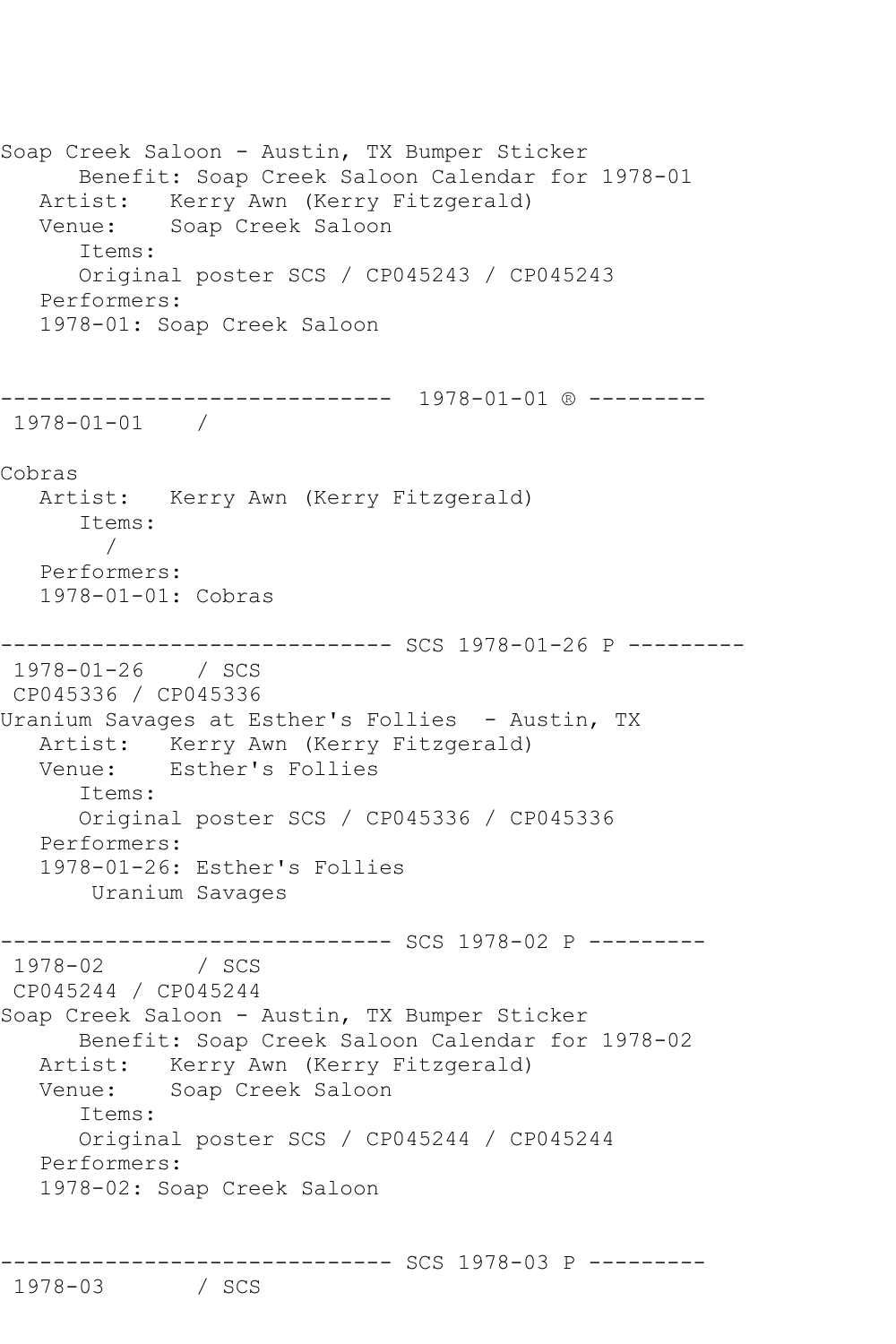CP045245 / CP045245 Soap Creek Saloon - Austin, TX Bumper Sticker Benefit: Soap Creek Saloon Calendar for 1978-03 Artist: Kerry Awn (Kerry Fitzgerald)<br>Venue: Soap Creek Saloon Soap Creek Saloon Items: Original poster SCS / CP045245 / CP045245 Performers: 1978-03: Soap Creek Saloon ------------------------------ SCS 1978-03-02 P --------- 1978-03-02 / SCS CP045144 / CP045144 Ray Wylie Hubbard Band, Cooder Browne at Austin Opry House Private Notes: Texas P-1 \* Artist: Kerry Awn (Kerry Fitzgerald) Venue: Austin Opera House Items: Original poster SCS / CP045144 / CP045144 Performers: 1978-03-02: Austin Opera House Ray Wylie Hubbard / Cooder Browne ------------------------------ ARM 1978-03-13 P-1 --------- 1978-03-13 / ARM CP005138 / CP00385 Uranium Savages, Parrot Lounge Orchestra at Armadillo WHQ Private Notes: AWHQ P-1 Artist: Kerry Awn (Kerry Fitzgerald) Venue: Armadillo World Headquarters Items: Original poster ARM Edition 1 / CP005138 / CP00385 Performers: 1978-03-13: Armadillo World Headquarters Uranium Savages / Parrot Lounge Orchestra / PTL / Science Rock Disko ------------------------------ SCS 1978-03-13 P --------- 1978-03-13 / SCS CP045337 / CP045337 Uranium Savages at Armadillo WHQ Artist: Kerry Awn (Kerry Fitzgerald) Venue: Armadillo World Headquarters Items: Original poster SCS / CP045337 / CP045337 Performers: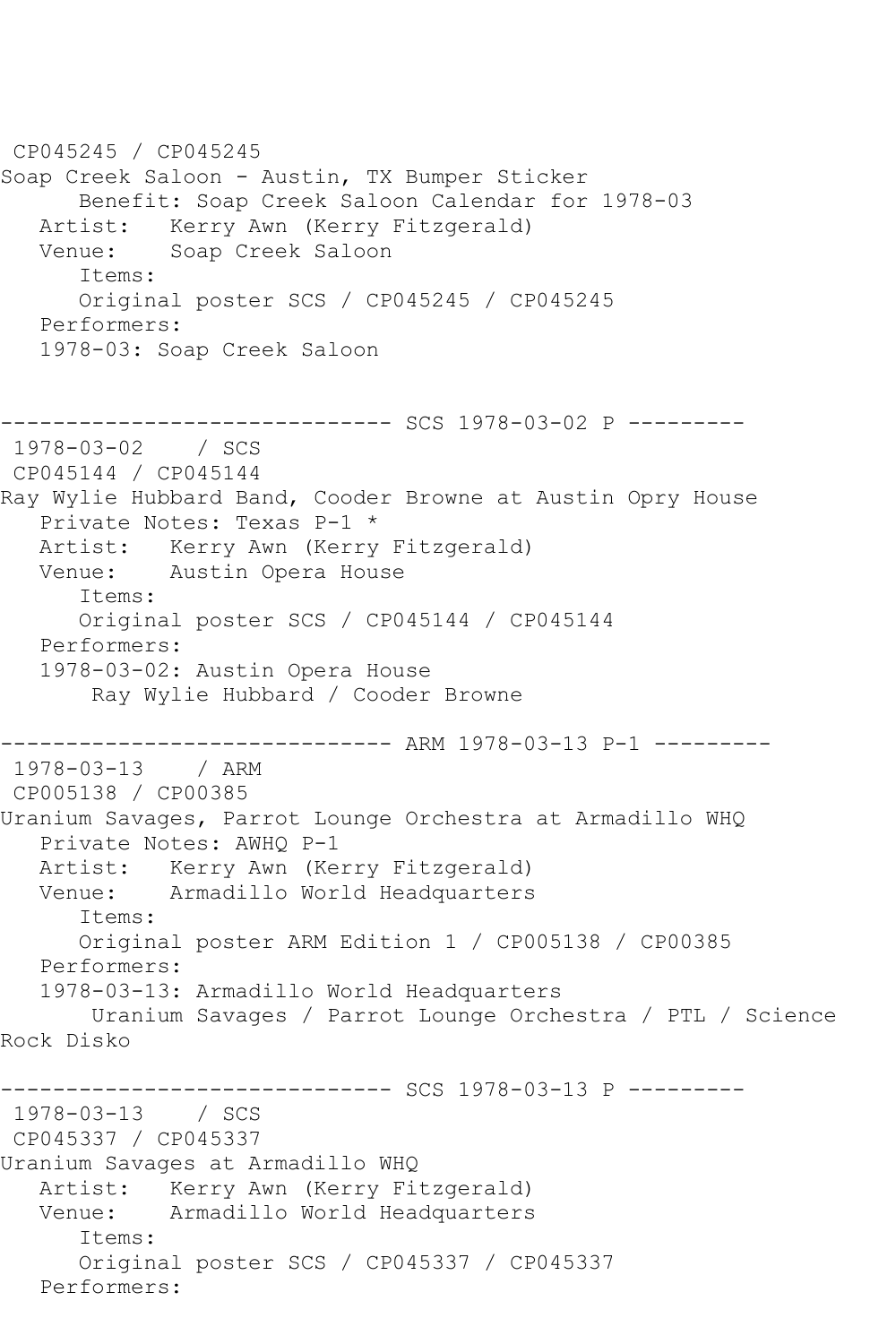1978-03-13: Armadillo World Headquarters Uranium Savages ------------------------------ SCS 1978-04 P --------- 1978-04 / SCS CP045246 / CP045246 Soap Creek Saloon - Austin, TX Bumper Sticker Benefit: Soap Creek Saloon Calendar for 1978-04 Artist: Kerry Awn (Kerry Fitzgerald) Venue: Soap Creek Saloon Items: Original poster SCS / CP045246 / CP045246 Performers: 1978-04: Soap Creek Saloon ------------------------------ SCS 1978-04-01 P-1 --------- 1978-04-01 / SCS CP004151 / CD04560 1st Annual Spamarama Series: 1st Annual Artist: Kerry Awn (Kerry Fitzgerald) Venue: Soap Creek Saloon Items: Original poster SCS Edition 1 / CP004151 / CD04560 Performers: 1978-04-01: Soap Creek Saloon ------------------------------ SCS 1978-04-01 P --------- 1978-04-01 / SCS CP045338 / CP045338 Uranium Savages at Soap Creek Saloon - Austin, TX Artist: Kerry Awn (Kerry Fitzgerald) Venue: Soap Creek Saloon Items: Original poster SCS / CP045338 / CP045338 Performers: 1978-04-01: Soap Creek Saloon Uranium Savages ------------------------------ SCS 1978-04-08 P --------- 1978-04-08 / SCS CP045339 / CP045339 Uranium Savages at Liberty Lunch - Austin, TX Artist: Kerry Awn (Kerry Fitzgerald) Venue: Liberty Lunch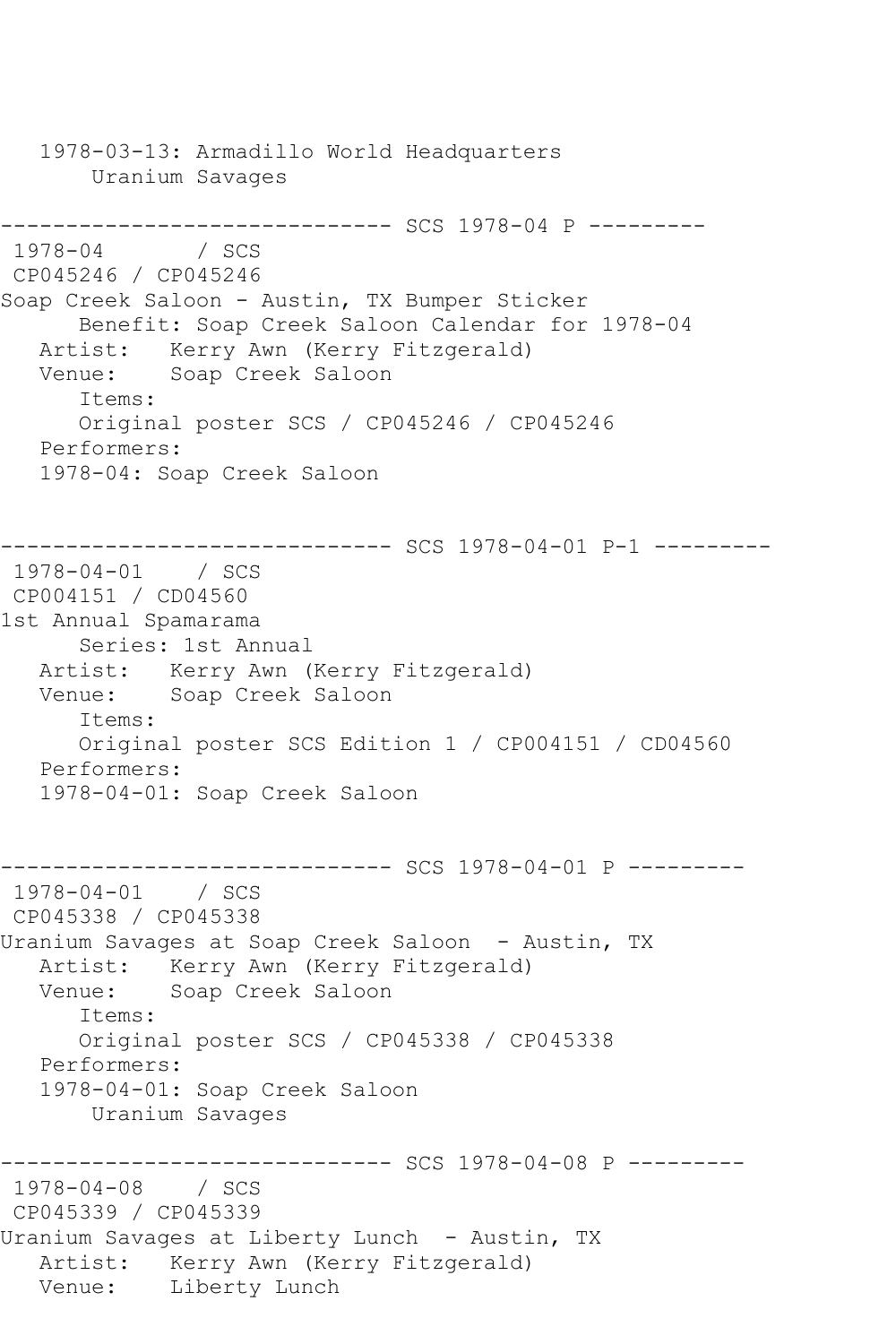Items: Original poster SCS / CP045339 / CP045339 Performers: 1978-04-08: Liberty Lunch Uranium Savages ------------------------------ SCS 1978-04-20 P --------- 1978-04-20 / SCS CP045068 / CP045068 Uranium Savages at Texas Tavern - , UT Artist: Kerry Awn (Kerry Fitzgerald) Venue: Texas Tavern Items: Original poster SCS / CP045068 / CP045068 Performers: 1978-04-20: Texas Tavern Uranium Savages ------------------------------ SCS 1978-05 P ---------  $1978 - 05$ CP045247 / CP045247 Soap Creek Saloon - Austin, TX Bumper Sticker Benefit: Soap Creek Saloon Calendar for 1978-05 Artist: Kerry Awn (Kerry Fitzgerald) Venue: Soap Creek Saloon Items: Original poster SCS / CP045247 / CP045247 Performers: 1978-05: Soap Creek Saloon ----------------- SCS 1978-06 P ----------<br>/ SCS  $1978 - 06$ CP045248 / CP045248 Soap Creek Saloon - Austin, TX Bumper Sticker Benefit: Soap Creek Saloon Calendar for 1978-06 Artist: Kerry Awn (Kerry Fitzgerald) Venue: Soap Creek Saloon Items: Original poster SCS / CP045248 / CP045248 Performers: 1978-06: Soap Creek Saloon --------- SCS 1978-06-16 P ---------1978-06-16 / SCS CP045340 / CP045340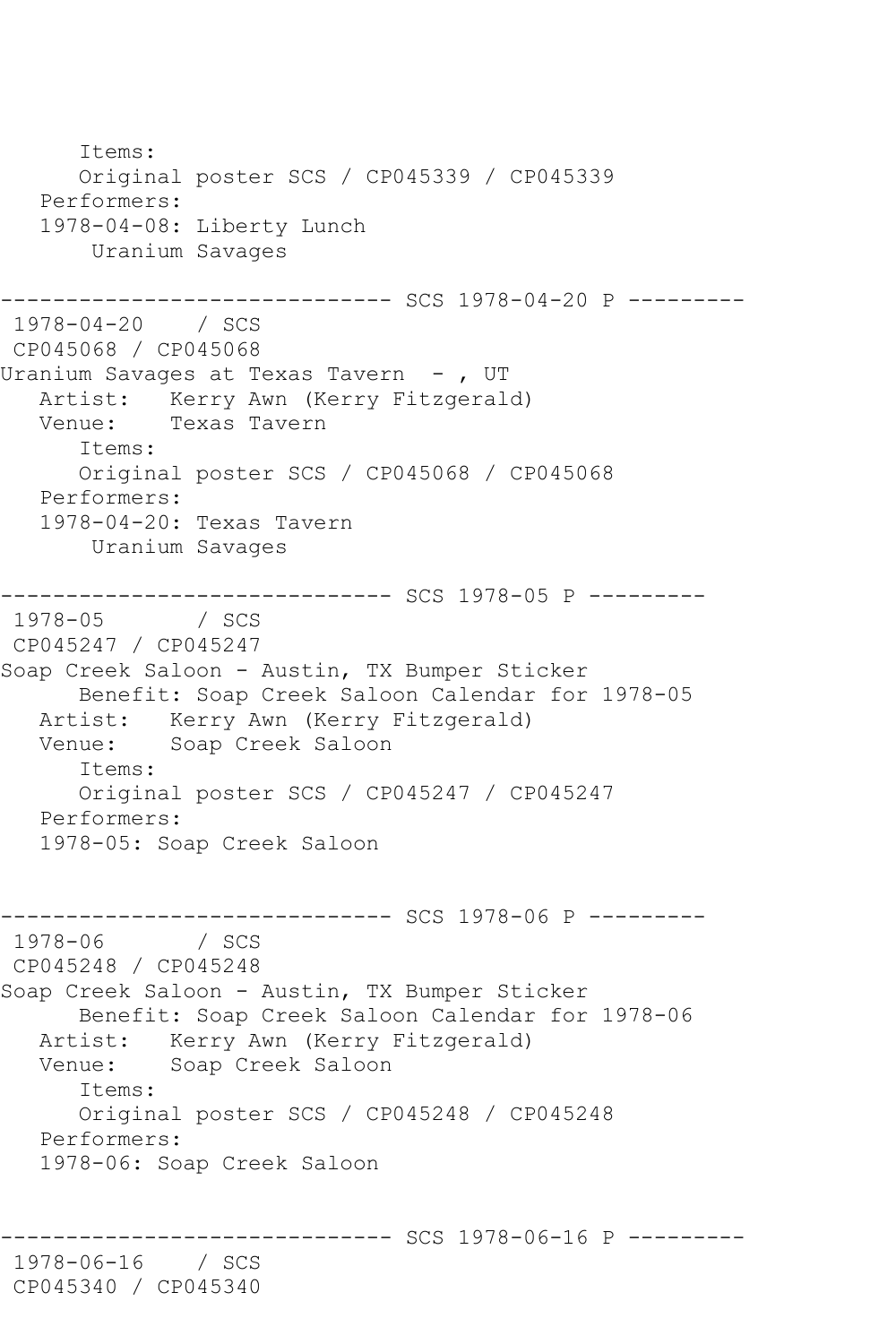Uranium Savage at Soap Creek Saloon - Austin, TX Benefit: Savage Weekend Eddy Awards / George Majewski Artist: Kerry Awn (Kerry Fitzgerald) Venue: Soap Creek Saloon Items: Original poster SCS / CP045340 / CP045340 Performers: 1978-06-16 1978-06-17: Soap Creek Saloon Uranium Savages ------------------------------ SCS 1978-07 P --------- 1978-07 / SCS CP045249 / CP045249 Soap Creek Saloon - Austin, TX Bumper Sticker Benefit: Soap Creek Saloon Calendar for 1978-07 Artist: Kerry Awn (Kerry Fitzgerald) Venue: Soap Creek Saloon Items: Original poster SCS / CP045249 / CP045249 Performers: 1978-07: Soap Creek Saloon ------------------------------ SCS 1978-07-29 P --------- 1978-07-29 / SCS CP045341 / CP045341 Uranium Savages at Soap Creek Saloon - Austin, TX Benefit: Dog Days Artist: Kerry Awn (Kerry Fitzgerald) Venue: Soap Creek Saloon Items: Original poster SCS / CP045341 / CP045341 Performers: 1978-07-29: Soap Creek Saloon Uranium Savages --------------------------------- SCS 1978-08 P ---------<br>1978-08 / SCS 1978-08 CP045250 / CP045250 Soap Creek Saloon - Austin, TX Bumper Sticker Benefit: Soap Creek Saloon Calendar for 1978-08 Artist: Kerry Awn (Kerry Fitzgerald) Venue: Soap Creek Saloon Items: Original poster SCS / CP045250 / CP045250 Performers: 1978-08: Soap Creek Saloon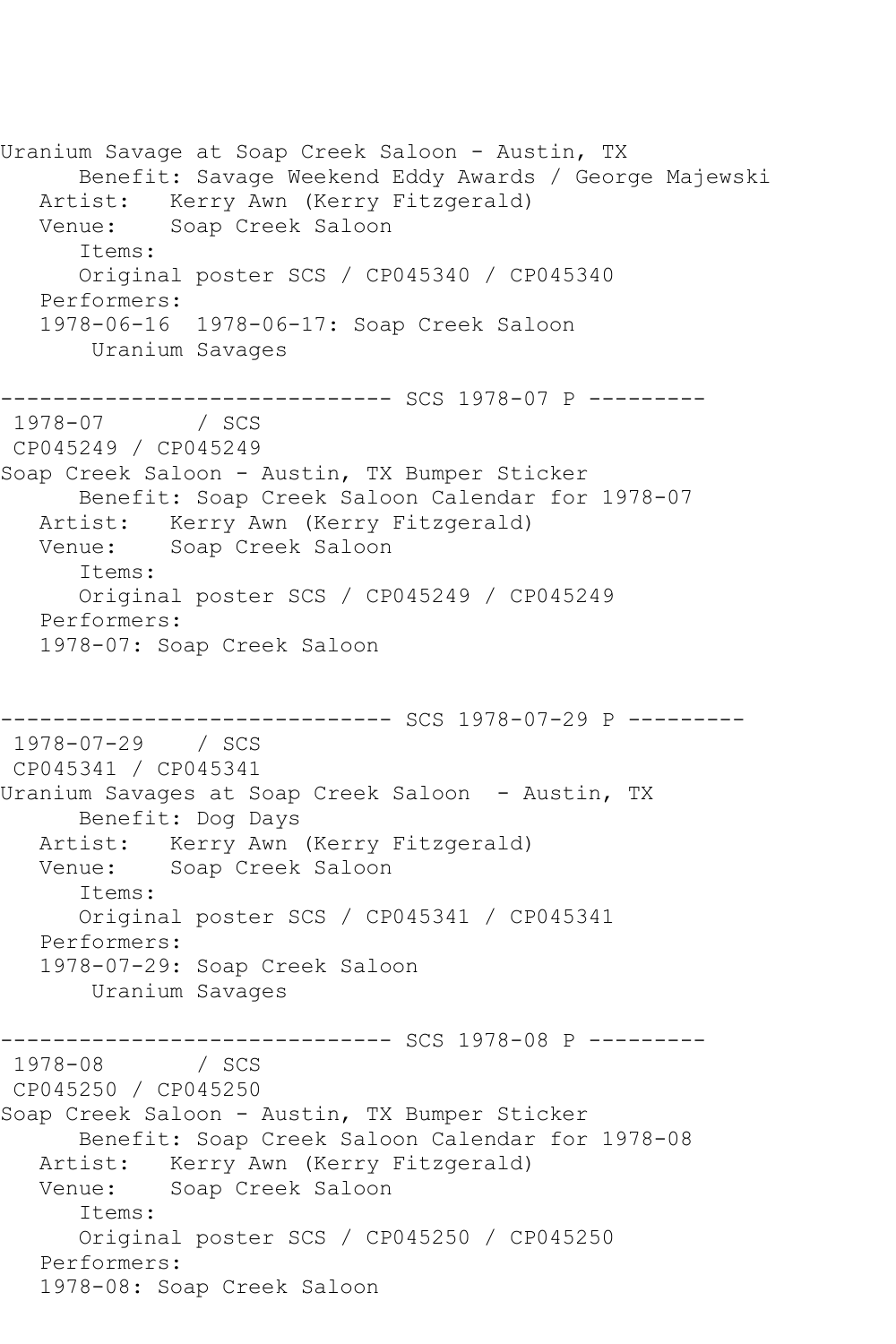------------ SCS 1978-08-26 P ---------1978-08-26 / SCS CP045342 / CP045342 Uranium Savages at Soap Creek Saloon - Austin, TX Benefit: Eddy Lewis Marathon Artist: Kerry Awn (Kerry Fitzgerald) Venue: Soap Creek Saloon Items: Original poster SCS / CP045342 / CP045342 Performers: 1978-08-26: Soap Creek Saloon Uranium Savages ------------------------------ SCS 1978-09 P --------- 1978-09 / SCS CP045251 / CP045251 Soap Creek Saloon - Austin, TX Bumper Sticker Benefit: Soap Creek Saloon Calendar for 1978-09 Artist: Kerry Awn (Kerry Fitzgerald) Venue: Soap Creek Saloon Items: Original poster SCS / CP045251 / CP045251 Performers: 1978-09: Soap Creek Saloon ---------- SCS 1978-09-22 P ----------1978-09-22 / SCS CP045343 / CP045343 Uranium Savages at Soap Creek Saloon - Austin, TX Artist: Kerry Awn (Kerry Fitzgerald)<br>Venue: Soap Creek Saloon Soap Creek Saloon Items: Original poster SCS / CP045343 / CP045343 Performers: 1978-09-22 1978-09-23: Soap Creek Saloon Uranium Savages ------------------------------ SCS 1978-10 P ---------  $1978 - 10$ CP045252 / CP045252 Soap Creek Saloon - Austin, TX Bumper Sticker Benefit: Soap Creek Saloon Calendar for 1978-10 Artist: Kerry Awn (Kerry Fitzgerald) Venue: Soap Creek Saloon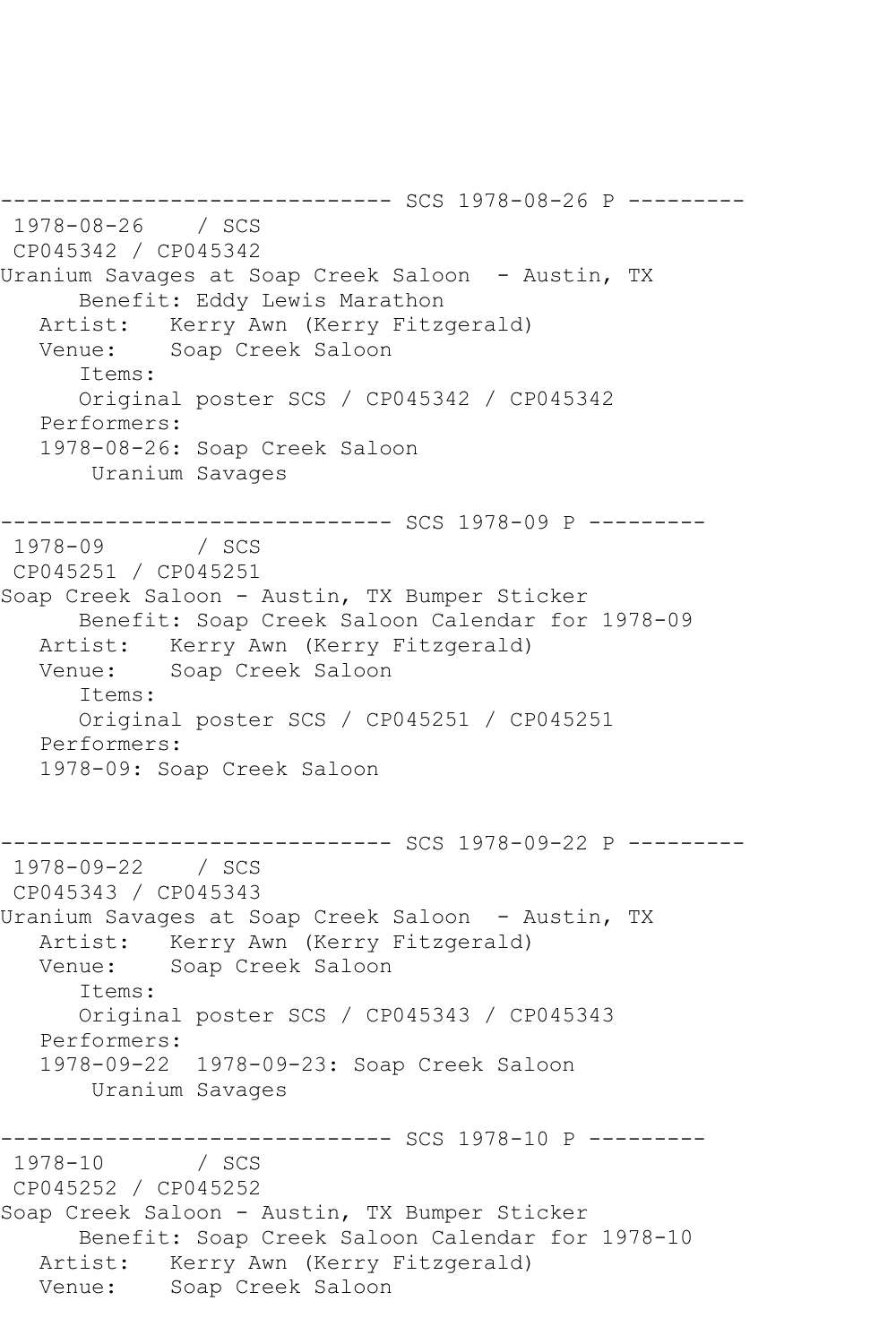Items: Original poster SCS / CP045252 / CP045252 Performers: 1978-10: Soap Creek Saloon ------------------------------ SCS 1978-10-27 P --------- 1978-10-27 / SCS CP045344 / CP045344 Uranium Savages at Soap Creek Saloon - Austin, TX Benefit: Halloween Weekend Artist: Kerry Awn (Kerry Fitzgerald) Venue: Soap Creek Saloon Items: Original poster SCS / CP045344 / CP045344 Performers: 1978-10-27 1978-10-28: Soap Creek Saloon Uranium Savages ------------------------------ SCS 1978-10-31 P --------- 1978-10-31 / SCS CP045142 / CP045142 Cobras at Soap Creek Saloon - Austin, TX Benefit: Halloween Bash Artist: Kerry Awn (Kerry Fitzgerald) Venue: Soap Creek Saloon Items: Original poster SCS / CP045142 / CP045142 Performers: 1978-10-31: Soap Creek Saloon Cobras ------------------------------ SCS 1978-11 P --------- 1978-11 / SCS CP045253 / CP045253 Soap Creek Saloon - Austin, TX Bumper Sticker Benefit: Soap Creek Saloon Calendar for 1978-11 Artist: Kerry Awn (Kerry Fitzgerald) Venue: Soap Creek Saloon Items: Original poster SCS / CP045253 / CP045253 Performers: 1978-11: Soap Creek Saloon

------------------------------ SCS 1978-11-10 P ---------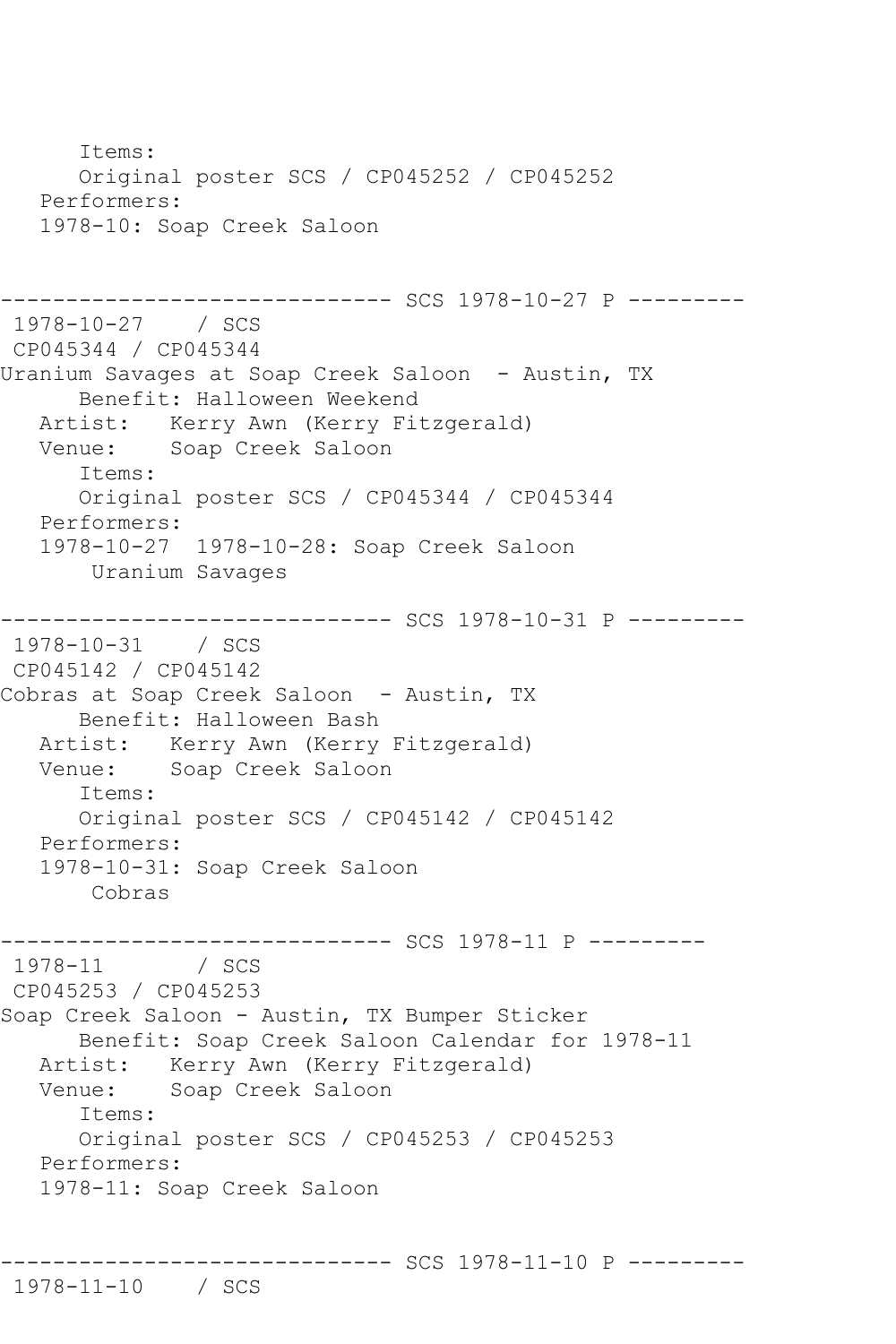CP045345 / CP045345 Uranium Savages at Soap Creek Saloon - Austin, TX Artist: Kerry Awn (Kerry Fitzgerald) Venue: Soap Creek Saloon Items: Original poster SCS / CP045345 / CP045345 Performers: 1978-11-10: Soap Creek Saloon Uranium Savages ------------------------------ SCS 1978-11-17 P --------- 1978-11-17 / SCS CP045067 / CP045067 Uranium Savages at Texas Tavern - , UT Artist: Kerry Awn (Kerry Fitzgerald) Venue: Texas Tavern Items: Original poster SCS / CP045067 / CP045067 Performers: 1978-11-17 1978-11-18: Texas Tavern Uranium Savages ------------------------------ SCS 1978-12 P ---------  $1978 - 12$ CP045254 / CP045254 Soap Creek Saloon - Austin, TX Bumper Sticker Benefit: Soap Creek Saloon Calendar for 1978-12 Artist: Kerry Awn (Kerry Fitzgerald) Venue: Soap Creek Saloon Items: Original poster SCS / CP045254 / CP045254 Performers: 1978-12: Soap Creek Saloon ------------------------------ SCS 1978-12-01 P --------- 1978-12-01 / SCS CP045346 / CP045346 Uranium Savages at Steamboat Springs - Steamboat Springs, CO Artist: Kerry Awn (Kerry Fitzgerald) Venue: Steamboat Springs Items: Original poster SCS / CP045346 / CP045346 Performers: 1978-12-01 1978-02: Steamboat Springs Uranium Savages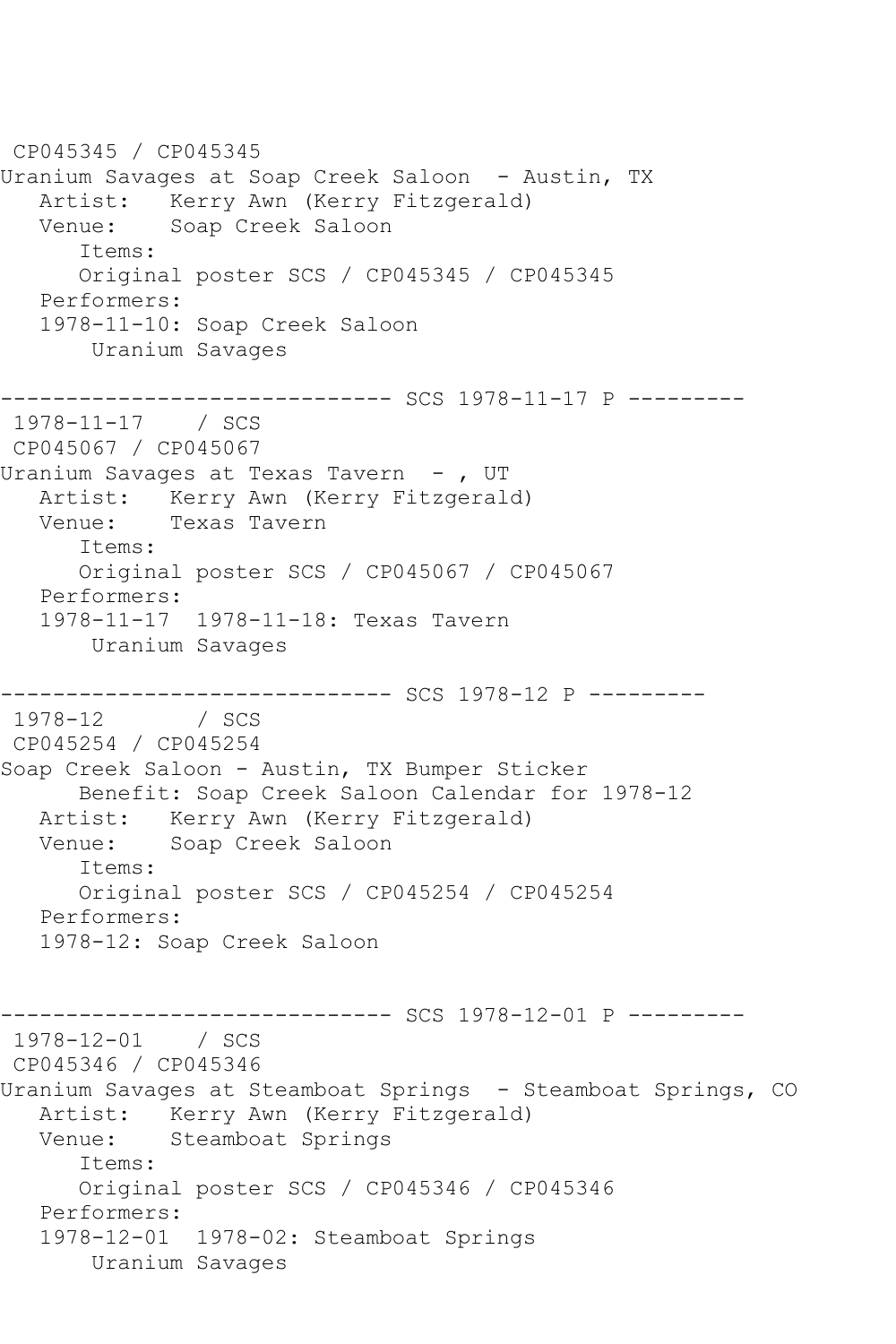------------------------------ SCS 1978-12-31 P --------- 1978-12-31 / SCS CP045347 / CP045347 Uranium Savages at Soap Creek Saloon - Austin, TX Artist: Kerry Awn (Kerry Fitzgerald) Venue: Soap Creek Saloon Items: Original poster SCS / CP045347 / CP045347 Performers: 1978-12-31: Soap Creek Saloon Uranium Savages ------------------------------ SCS 1979-01 P --------- 1979-01 / SCS CP045255 / CP045255 Soap Creek Saloon - Austin, TX Bumper Sticker Benefit: Soap Creek Saloon Calendar for 1979-01 Artist: Kerry Awn (Kerry Fitzgerald) Venue: Soap Creek Saloon Items: Original poster SCS / CP045255 / CP045255 Performers: 1979-01: Soap Creek Saloon ------------------------------ SCS 1979-01-27 P --------- 1979-01-27 / SCS CP045348 / CP045348 Uranium Savages at Soap Creek Saloon - Austin, TX Artist: Kerry Awn (Kerry Fitzgerald)<br>Venue: Soap Creek Saloon Soap Creek Saloon Items: Original poster SCS / CP045348 / CP045348 Performers: 1979-01-27: Soap Creek Saloon Uranium Savages ------------------------------ SCS 1979-02 P ---------  $1979 - 02$ CP045256 / CP045256 Soap Creek Saloon - Austin, TX Bumper Sticker Benefit: Soap Creek Saloon Calendar for 1979-02 Artist: Kerry Awn (Kerry Fitzgerald) Venue: Soap Creek Saloon Items: Original poster SCS / CP045256 / CP045256 Performers: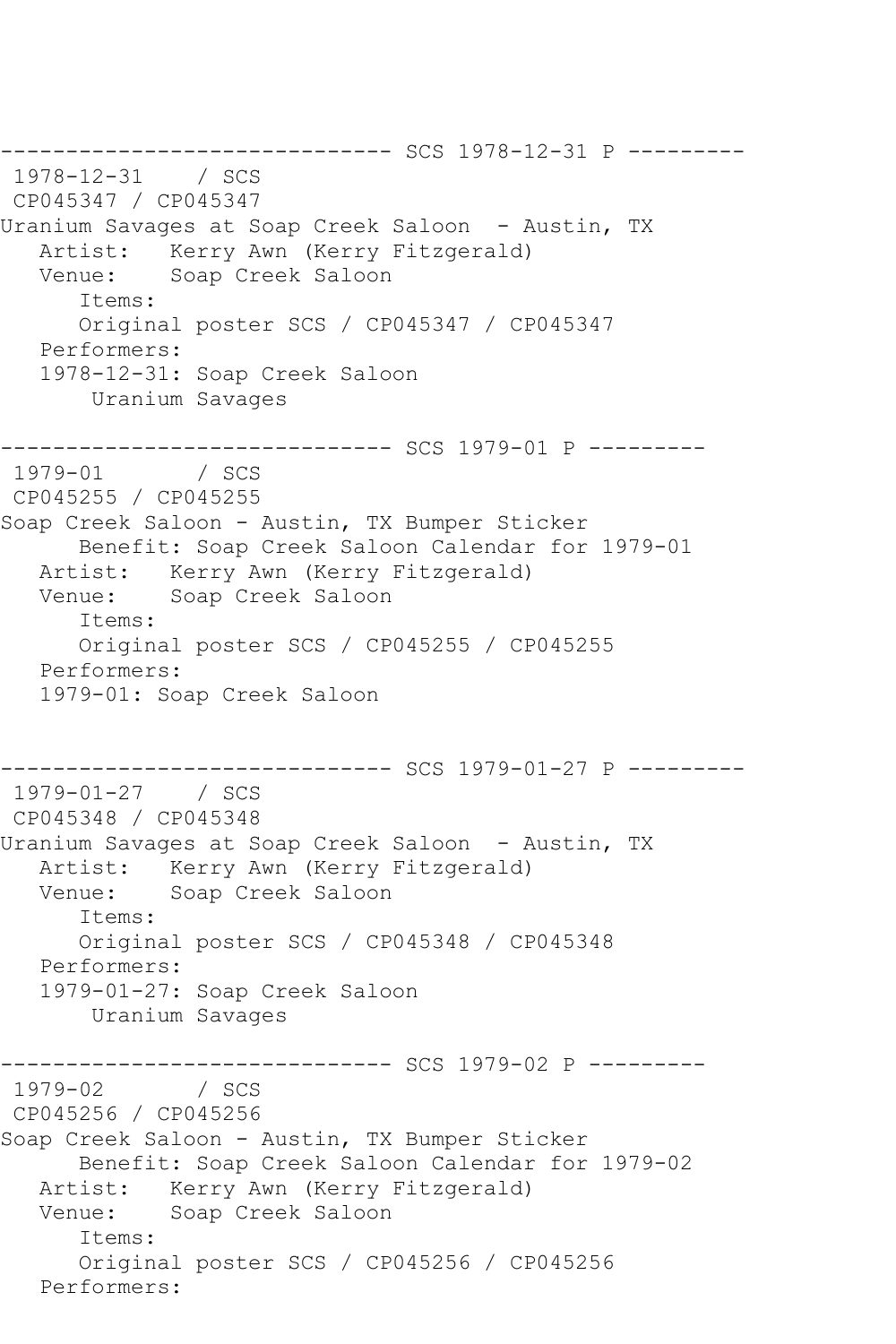1979-02: Soap Creek Saloon

```
------------------------------ SCS 1979-03 P ---------
1979-03 / SCS 
CP045257 / CP045257
Soap Creek Saloon - Austin, TX Bumper Sticker
      Benefit: Soap Creek Saloon Calendar for 1979-03
   Artist: Kerry Awn (Kerry Fitzgerald)
   Venue: Soap Creek Saloon
      Items:
      Original poster SCS / CP045257 / CP045257
   Performers:
   1979-03: Soap Creek Saloon
------------------------------ SCS 1979-03-09 P ---------
1979-03-09 / SCS 
CP045349 / CP045349
Uranium Savages at Soap Creek Saloon - Austin, TX
   Artist: Kerry Awn (Kerry Fitzgerald)
   Venue: Soap Creek Saloon
      Items:
      Original poster SCS / CP045349 / CP045349
   Performers:
   1979-03-09 1979-03-10: Soap Creek Saloon
       Uranium Savages
                    ---------- SCS 1979-04 P ---------
1979-04 / SCS 
CP045258 / CP045258
Soap Creek Saloon - Austin, TX Bumper Sticker
      Benefit: Soap Creek Saloon Calendar for 1979-04
   Artist: Kerry Awn (Kerry Fitzgerald)
   Venue: Soap Creek Saloon
      Items:
      Original poster SCS / CP045258 / CP045258
   Performers:
   1979-04: Soap Creek Saloon
                    ------------------------------ SCS 1979-04-01 P-1 ---------
1979-04-01 / SCS 
CP004152 / CD04561
2nd Annual Spamarama
      Series: 2nd Annual
   Artist: Kerry Awn (Kerry Fitzgerald)
```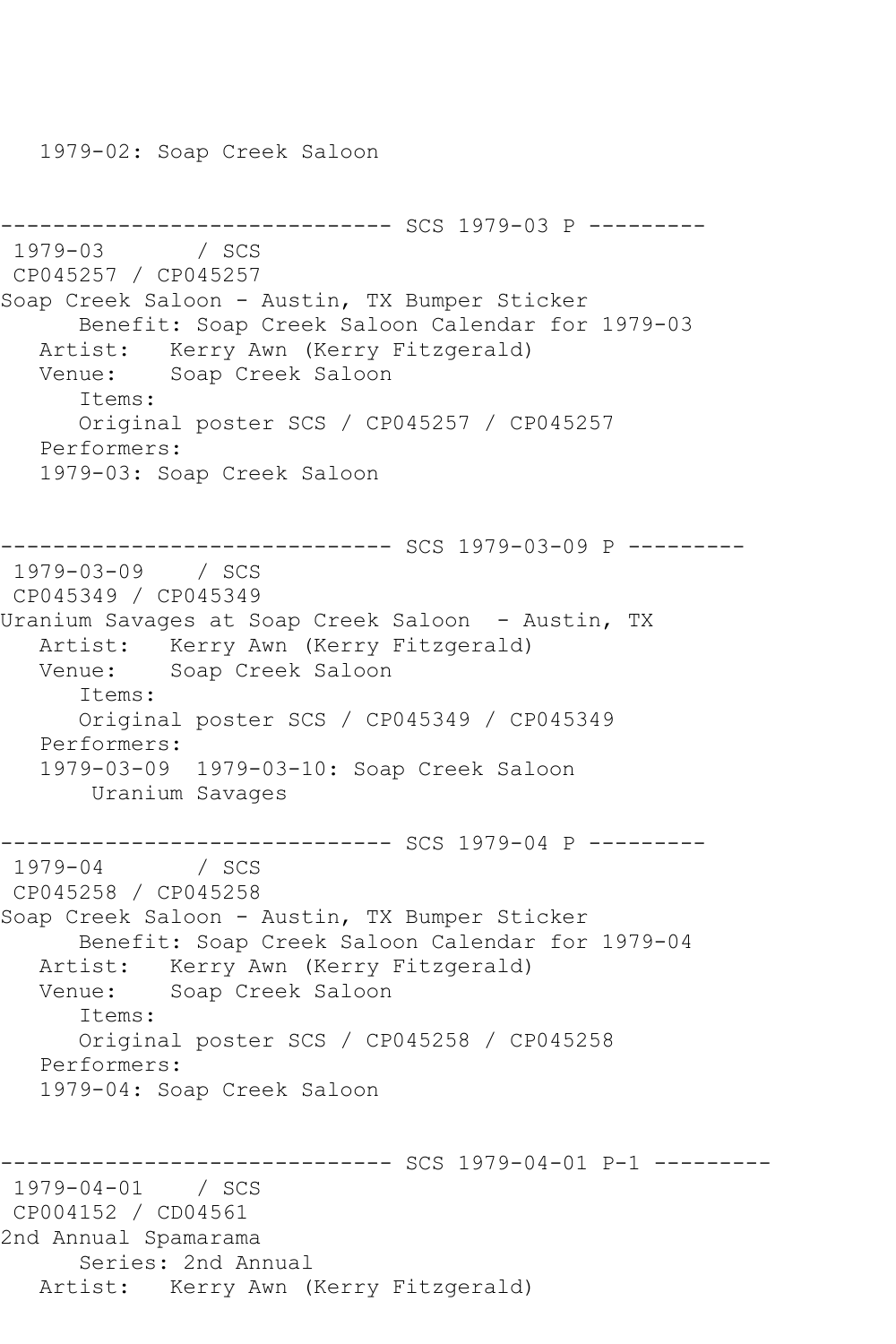Venue: Soap Creek Saloon Items: Original poster SCS Edition 1 / CP004152 / CD04561 Performers: 1979-04-01: Soap Creek Saloon ------------------------------ SCS 1979-04-01 P --------- 1979-04-01 / SCS CP045350 / CP045350 Uranium Savages, Verykal smiles at Soap Creek Saloon - Austin, TX Artist: Kerry Awn (Kerry Fitzgerald)<br>Venue: Soap Creek Saloon Soap Creek Saloon Items: Original poster SCS / CP045350 / CP045350 Performers: 1979-04-01: Soap Creek Saloon Uranium Savages / Verykal smiles / Tas Booze Brothers / Parrot Lounge Orchestra ------------------------------ SCS 1979-04-13 P --------- 1979-04-13 / SCS CP045351 / CP045351 Uranium Savages at Soap Creek Saloon - Austin, TX Artist: Kerry Awn (Kerry Fitzgerald)<br>Venue: Soap Creek Saloon Soap Creek Saloon Items: Original poster SCS / CP045351 / CP045351 Performers: 1979-04-13 1979-04-14: Soap Creek Saloon Uranium Savages ------------------------------ SCS 1979-05 P-1 --------- 1979-05 / SCS CP009633 / CS04378 Soap Creek Calendar Artist: Kerry Awn (Kerry Fitzgerald) Items: Original poster SCS Edition 1 / CP009633 / CS04378 Performers: 1979-05: Asleep at the Wheel / Lotions / Alvin Crow / Cobras / T-Birds / Marcia Ball / Delbert McClinton / Uranium Savages / Double Trouble / George Majewsky / Skylab Falling ------------------------------ SCS 1979-05 P --------- 1979-05 CP045259 / CP045259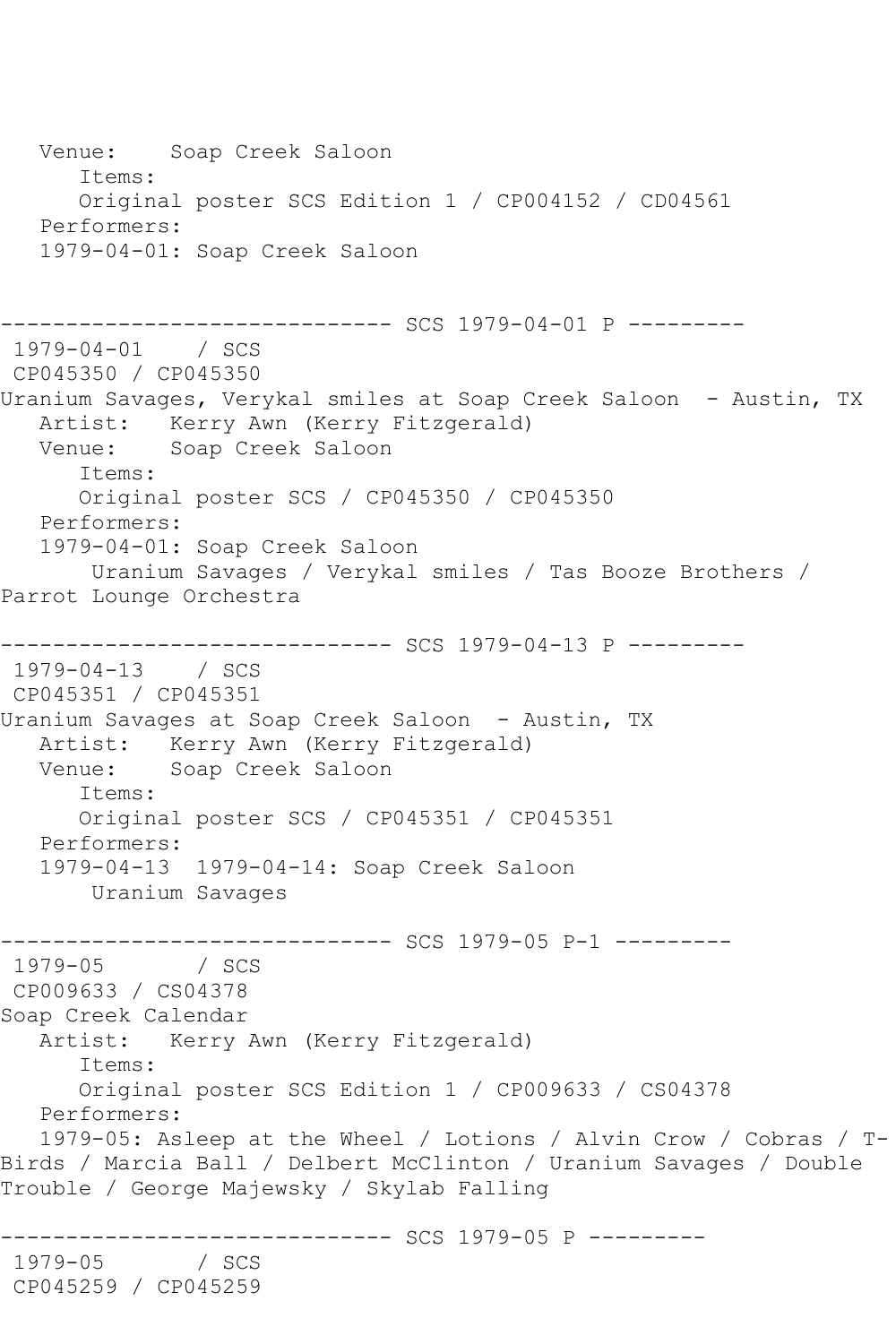Soap Creek Saloon - Austin, TX Bumper Sticker Benefit: Soap Creek Saloon Calendar for 1979-05 Artist: Kerry Awn (Kerry Fitzgerald) Venue: Soap Creek Saloon Items: Original poster SCS / CP045259 / CP045259 Performers: 1979-05: Soap Creek Saloon ------------------------------ SCS 1979-06 P --------- 1979-06 / SCS CP045260 / CP045260 Soap Creek Saloon - Austin, TX Bumper Sticker Benefit: Soap Creek Saloon Calendar for 1979-06 Artist: Kerry Awn (Kerry Fitzgerald) Venue: Soap Creek Saloon Items: Original poster SCS / CP045260 / CP045260 Performers: 1979-06: Soap Creek Saloon ------------------------------ SCS 1979-06-30 P --------- 1979-06-30 / SCS CP045353 / CP045353 Uranium Savages at Soap Creek Saloon - Austin, TX Benefit: 5th Annual George Majewski Look alike Contest Artist: Kerry Awn (Kerry Fitzgerald) Venue: Soap Creek Saloon Items: Original poster SCS / CP045353 / CP045353 Performers: 1979-06-30: Soap Creek Saloon Uranium Savages --------------------------------- SCS 1979-07 P ---------<br>1979-07 / SCS 1979-07 CP045261 / CP045261 Soap Creek Saloon - Austin, TX Bumper Sticker Benefit: Soap Creek Saloon Calendar for 1979-07 Artist: Kerry Awn (Kerry Fitzgerald) Venue: Soap Creek Saloon Items: Original poster SCS / CP045261 / CP045261 Performers: 1979-07: Soap Creek Saloon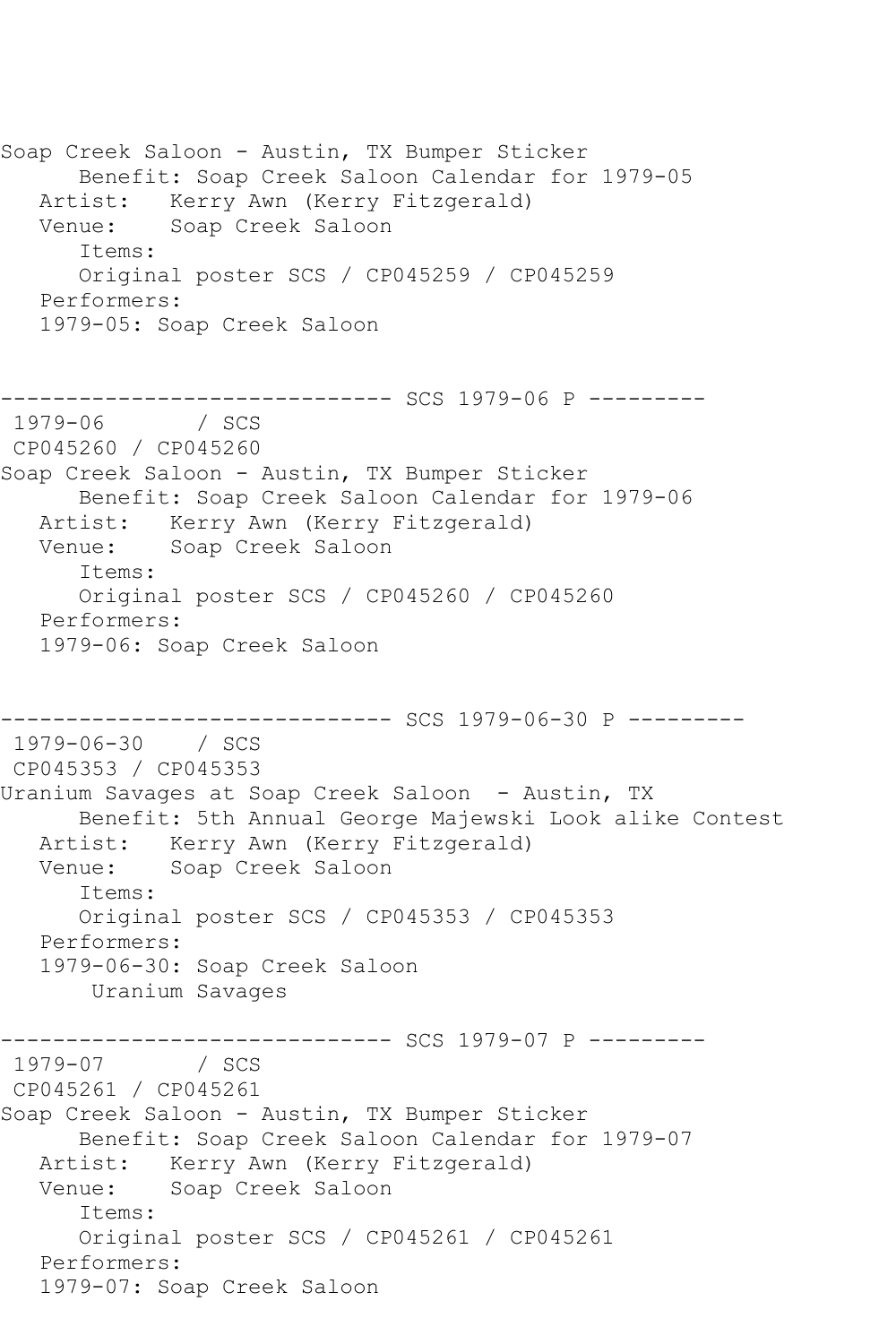------------------------------ SCS 1979-07-27 P --------- 1979-07-27 / SCS CP045069 / CP045069 Uranium Savages at Liberty Lunch - Austin, TX Artist: Kerry Awn (Kerry Fitzgerald) Venue: Liberty Lunch Items: Original poster SCS / CP045069 / CP045069 Performers: 1979-07-27 1979-07-28: Liberty Lunch Uranium Savages ------------------------------ SCS 1979-08 P --------- 1979-08 / SCS CP004714 / CD06017 Soap Creek Saloon - Austin, TX Artist: Kerry Awn (Kerry Fitzgerald) Venue: Soap Creek Saloon Items: Original poster SCS / CP004714 / CD06017 Performers: 1979-08: Soap Creek Saloon ------------------------------ SCS 1979-08 P --------- 1979-08 / SCS CP045262 / CP045262 Soap Creek Saloon - Austin, TX Bumper Sticker Benefit: Soap Creek Saloon Calendar for 1979-08 Artist: Kerry Awn (Kerry Fitzgerald) Venue: Soap Creek Saloon Items: Original poster SCS / CP045262 / CP045262 Performers: 1979-08: Soap Creek Saloon ------------------------------ SCS 1979-08-11 ® --------- 1979-08-11 / SCS Uranium Savages at Soap Creek Saloon - Austin, TX Artist: Kerry Awn (Kerry Fitzgerald) Venue: Soap Creek Saloon Items: SCS /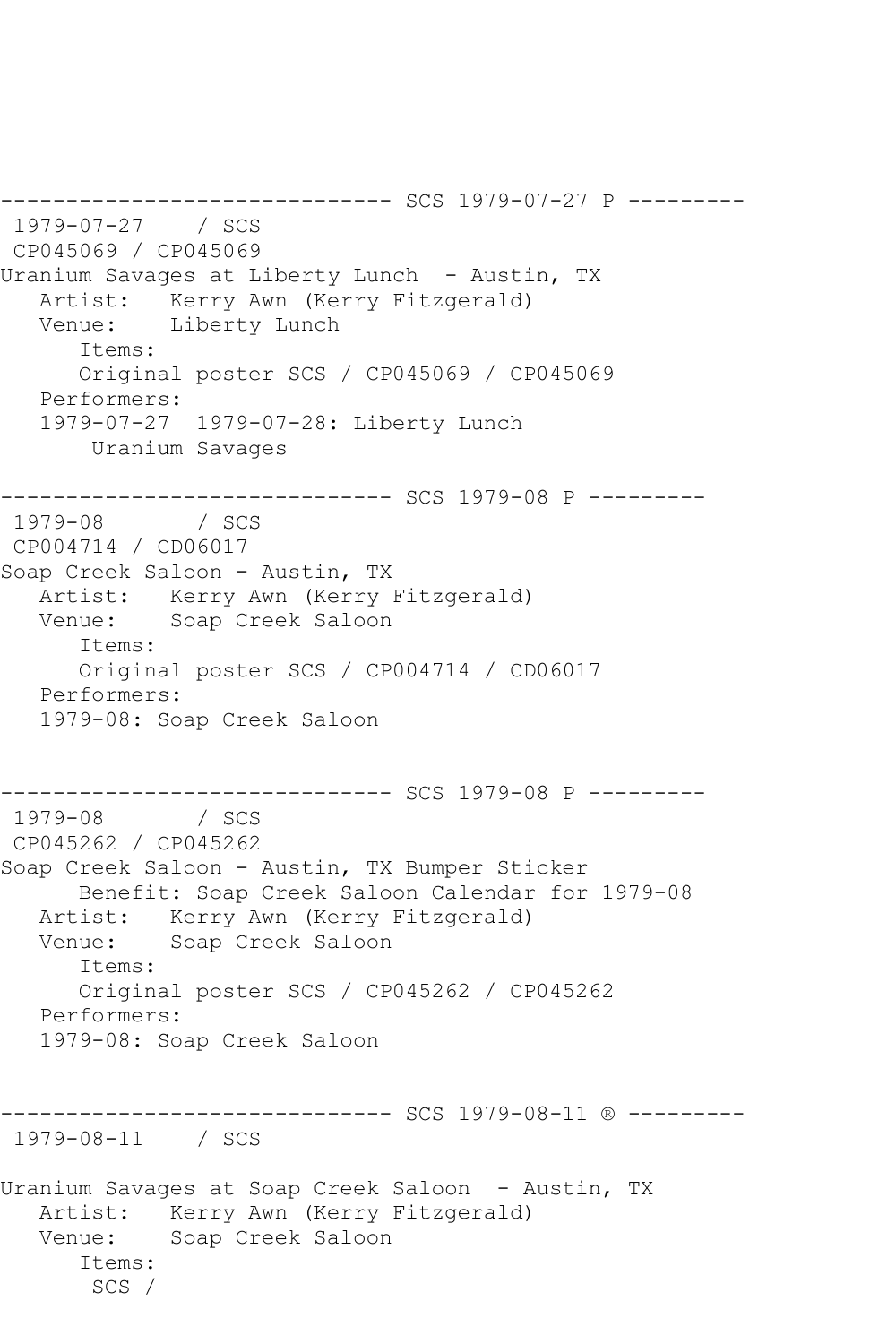Performers: 1979-08-11: Soap Creek Saloon Uranium Savages ------------------------------ SCS 1979-08-17 P --------- 1979-08-17 / SCS CP045357 / CP045357 Uranium Savages at Soap Creek Saloon - Austin, TX Artist: Kerry Awn (Kerry Fitzgerald) Venue: Soap Creek Saloon Items: Original poster SCS / CP045357 / CP045357 Performers: 1979-08-17: Soap Creek Saloon Uranium Savages ------------------------------ SCS 1979-08-30 P --------- 1979-08-30 / SCS CP045354 / CP045354 Uranium Savages at Soap Creek Saloon - Austin, TX Benefit: College Party Artist: Kerry Awn (Kerry Fitzgerald) Venue: Soap Creek Saloon Items: Original poster SCS / CP045354 / CP045354 Performers: 1979-08-30: Soap Creek Saloon Uranium Savages 1979-08-31: Soap Creek Saloon Uranium Savages ------------------------------ SCS 1979-09 P ---------  $1979 - 09$ CP045263 / CP045263 Soap Creek Saloon - Austin, TX Bumper Sticker Benefit: Soap Creek Saloon Calendar for 1979-09 Artist: Kerry Awn (Kerry Fitzgerald) Venue: Soap Creek Saloon Items: Original poster SCS / CP045263 / CP045263 Performers: 1979-09: Soap Creek Saloon --------- SCS 1979-09-20 P ---------1979-09-20 / SCS CP045355 / CP045355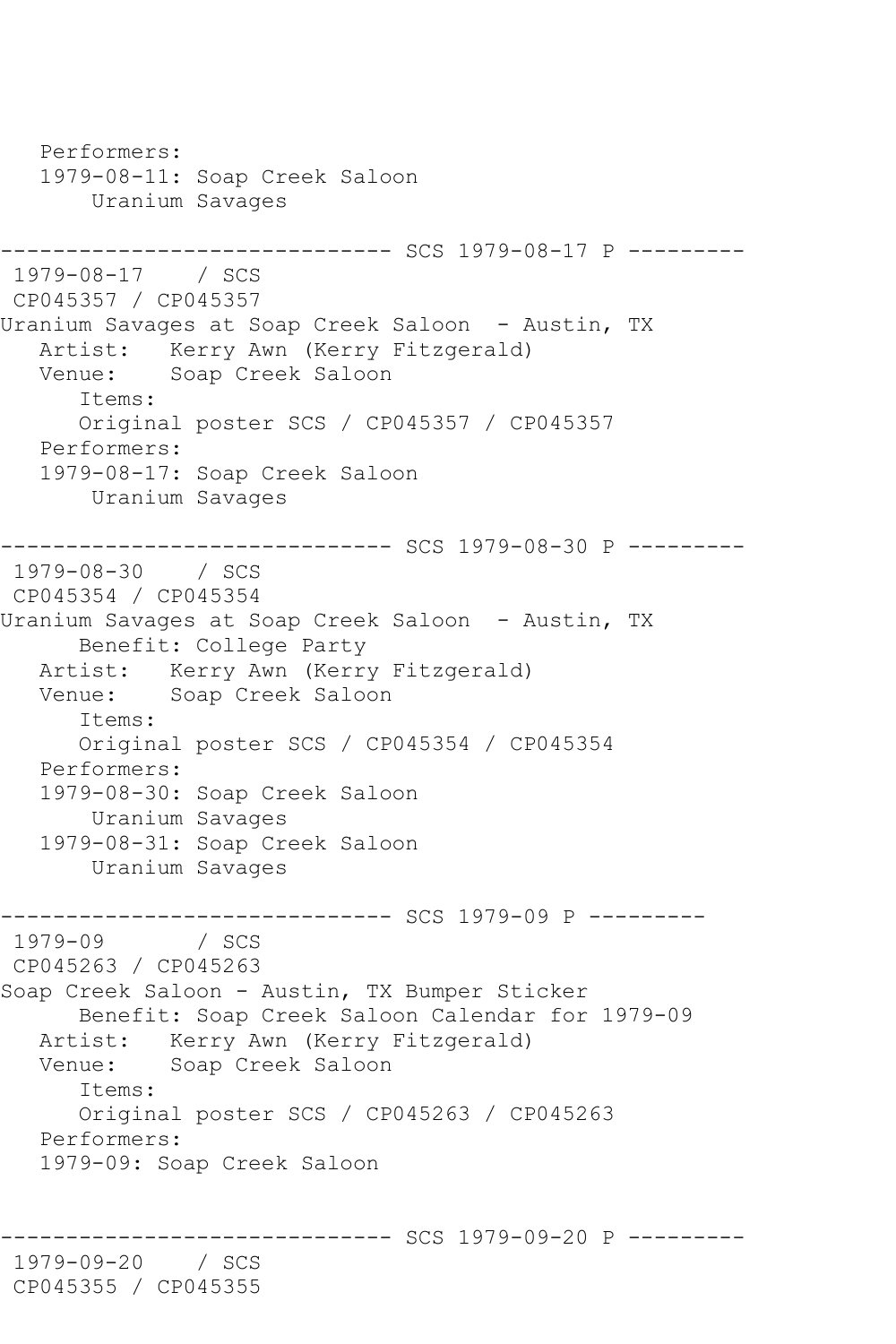Uranium Savages at Soap Creek Saloon - Austin, TX Artist: Kerry Awn (Kerry Fitzgerald) Venue: Soap Creek Saloon Items: Original poster SCS / CP045355 / CP045355 Performers: 1979-09-20 1979-09-21: Soap Creek Saloon Uranium Savages ------------------------------ SCS 1979-10 P ---------  $/$  SCS CP045264 / CP045264 Soap Creek Saloon - Austin, TX Bumper Sticker Benefit: Soap Creek Saloon Calendar for 1979-10 Artist: Kerry Awn (Kerry Fitzgerald) Venue: Soap Creek Saloon Items: Original poster SCS / CP045264 / CP045264 Performers: 1979-10: Soap Creek Saloon ------------------------------ TEXT 1979-10-05 ® --------- 1979-10-05 / TEXT Uranium Savages at Texas Tavern - , UT Artist: Kerry Awn (Kerry Fitzgerald) Venue: Texas Tavern Items: TEXT / Performers: 1979-10-05: Texas Tavern Uranium Savages ---------- SCS 1979-10-31 P ---------1979-10-31 / SCS CP045070 / CP045070 Uranium Savages at Soap Creek Saloon - Austin, TX Benefit: Halloween Artist: Kerry Awn (Kerry Fitzgerald) Venue: Soap Creek Saloon Items: Original poster SCS / CP045070 / CP045070 Performers: 1979-10-31: Soap Creek Saloon Uranium Savages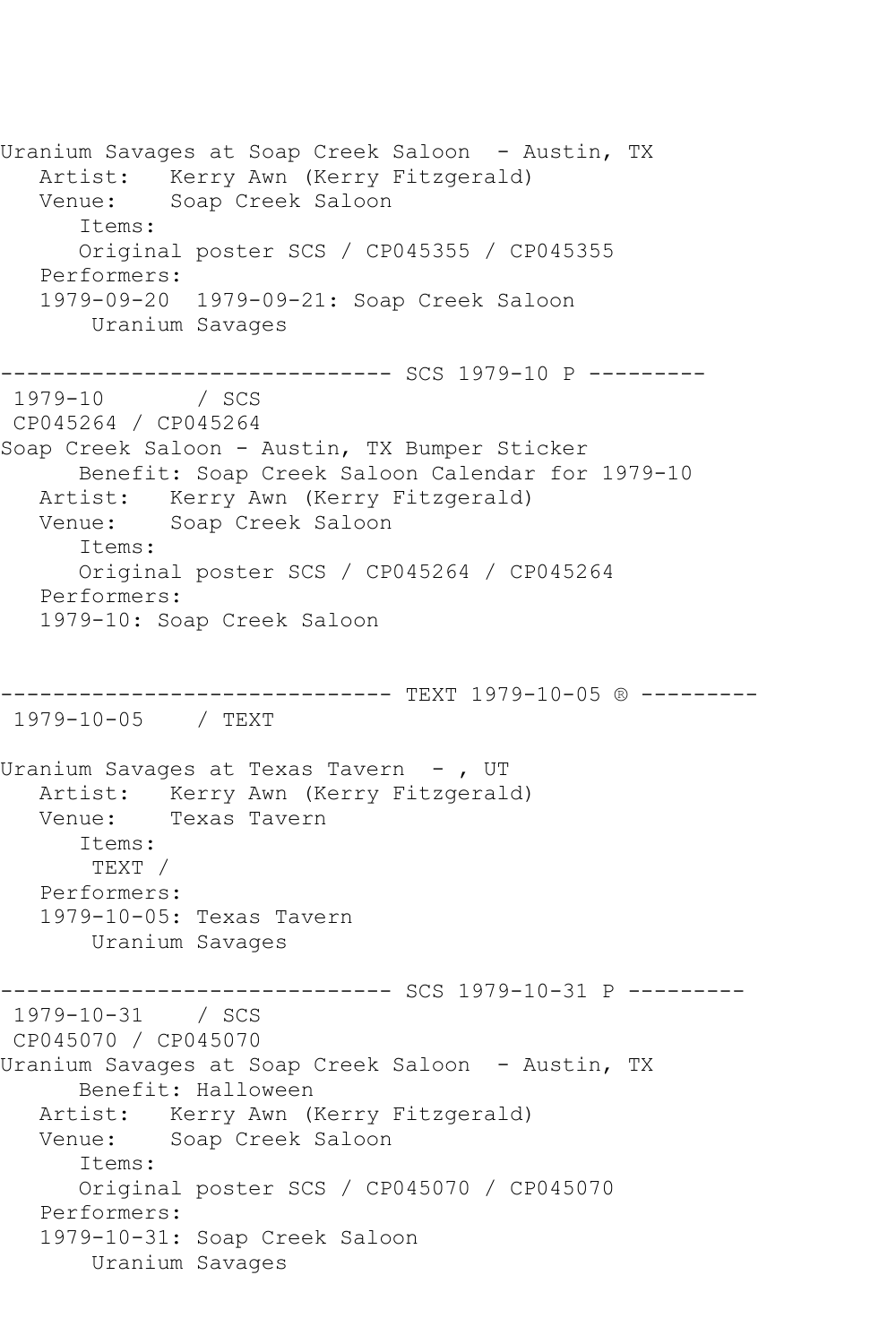------------------------------ SCS 1979-10-31 P --------- 1979-10-31 / SCS CP045356 / CP045356 Uranium Savages at Soap Creek Saloon - Austin, TX Artist: Kerry Awn (Kerry Fitzgerald) Venue: Soap Creek Saloon Items: Original poster SCS / CP045356 / CP045356 Performers: 1979-10-31: Soap Creek Saloon Uranium Savages ------------------------------ SCS 1979-11 P --------- 1979-11 / SCS CP045265 / CP045265 Soap Creek Saloon - Austin, TX Bumper Sticker Benefit: Soap Creek Saloon Calendar for 1979-11 Artist: Kerry Awn (Kerry Fitzgerald) Venue: Soap Creek Saloon Items: Original poster SCS / CP045265 / CP045265 Performers: 1979-11: Soap Creek Saloon -------------------------------- SCS 1979-12 P ---------<br>1979-12 / SCS 1979-12 / SCS CP045266 / CP045266 Soap Creek Saloon - Austin, TX Bumper Sticker Benefit: Soap Creek Saloon Calendar for 1979-12 Artist: Kerry Awn (Kerry Fitzgerald)<br>Venue: Soap Creek Saloon Soap Creek Saloon Items: Original poster SCS / CP045266 / CP045266 Performers: 1979-12: Soap Creek Saloon ------------------------------ SCS 1979-12-14 P --------- 1979-12-14 / SCS CP045358 / CP045358 Uranium Savages at Soap Creek Saloon - Austin, TX Benefit: 5th Birthday Party Artist: Kerry Awn (Kerry Fitzgerald) Venue: Soap Creek Saloon Items: Original poster SCS / CP045358 / CP045358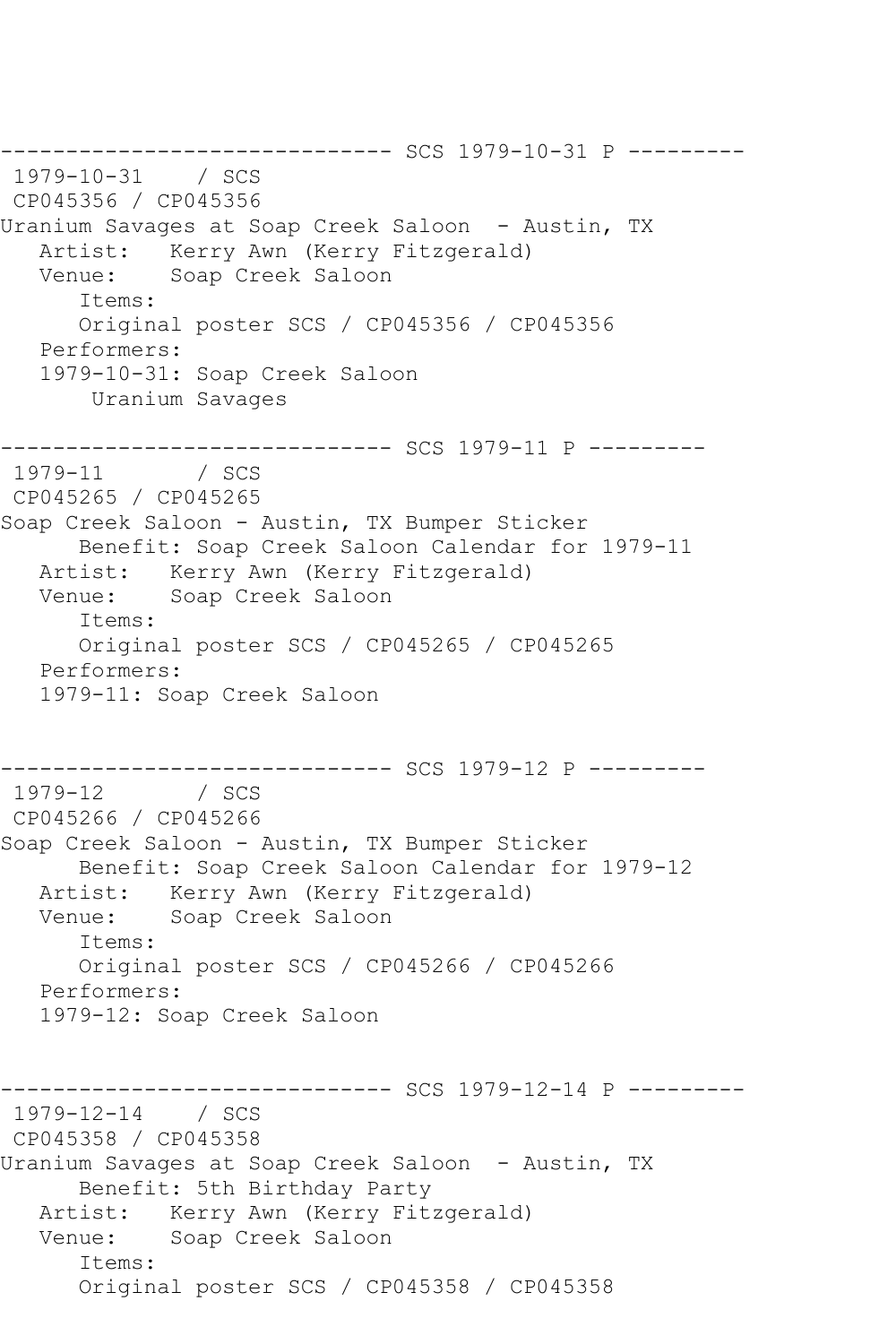Performers: 1979-12-14: Soap Creek Saloon Uranium Savages ------------------------------ SCS 1979-12-31 P --------- 1979-12-31 / SCS CP045071 / CP045071 Uranium Savages at Soap Creek Saloon - Austin, TX Benefit: New Years Eve Artist: Kerry Awn (Kerry Fitzgerald) Venue: Soap Creek Saloon Items: Original poster SCS / CP045071 / CP045071 Performers: 1979-12-31: Soap Creek Saloon Uranium Savages ------------------------------ SCS 1979-zz-13 P --------- 1979-zz-13 / SCS CP045352 / CP045352 Uranium Savages at Soap Creek Saloon - Austin, TX Artist: Kerry Awn (Kerry Fitzgerald) Venue: Soap Creek Saloon Items: Original poster SCS / CP045352 / CP045352 Performers: 1979-zz-13 1979-zz14: Soap Creek Saloon Uranium Savages --------------------------------- SCS 1980-01 P ---------<br>1980-01 / SCS  $1980 - 01$ CP045267 / CP045267 Soap Creek Saloon - Austin, TX Bumper Sticker Benefit: Soap Creek Saloon Calendar for 1980-01 Artist: Kerry Awn (Kerry Fitzgerald) Venue: Soap Creek Saloon Items: Original poster SCS / CP045267 / CP045267 Performers: 1980-01: Soap Creek Saloon ------------------------------ SCS 1980-02 P ---------  $1980 - 02$ CP045268 / CP045268 Soap Creek Saloon - Austin, TX Bumper Sticker Benefit: Soap Creek Saloon Calendar for 1980-02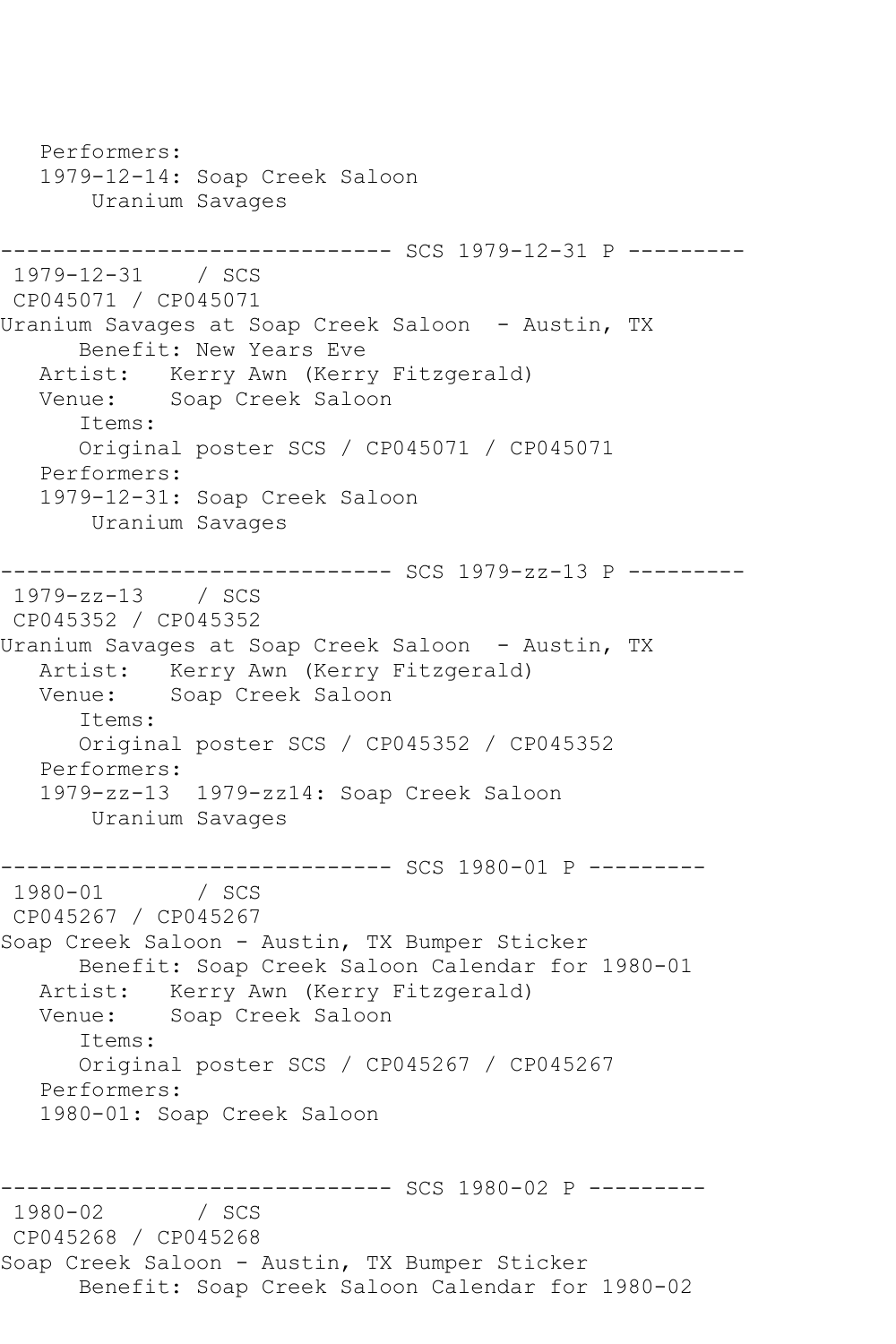Artist: Kerry Awn (Kerry Fitzgerald) Venue: Soap Creek Saloon Items: Original poster SCS / CP045268 / CP045268 Performers: 1980-02: Soap Creek Saloon ------------------------------ ARM 1980-02-08 P-1 --------- 1980-02-08 / ARM CP004849 / CP00094 Uranium Savages, Big Boys at Armadillo WHQ Private Notes: AWHQ P-1 Artist: Kerry Awn (Kerry Fitzgerald) Venue: Armadillo World Headquarters Items: Original poster ARM Edition 1 / CP004849 / CP00094 ARM / CP018644 / THJME0146 Performers: 1980-02-08: Armadillo World Headquarters Uranium Savages / Big Boys ------------------------------ SCS 1980-02-08 P --------- 1980-02-08 / SCS CP045359 / CP045359 Uranium Savages at Armadillo WHQ Artist: Kerry Awn (Kerry Fitzgerald)<br>Venue: Armadillo World Headquarters Armadillo World Headquarters Items: Original poster SCS / CP045359 / CP045359 Performers: 1980-02-08: Armadillo World Headquarters Uranium Savages ---------- SCS 1980-02-14 P ---------1980-02-14 / SCS CP045360 / CP045360 Uranium Savages at Rockefellers Artist: Kerry Awn (Kerry Fitzgerald)<br>Venue: Rockefellers Rockefellers Items: Original poster SCS / CP045360 / CP045360 Performers: 1980-02-14: Rockefellers Uranium Savages ------------------------------ SCS 1980-02-22 P ---------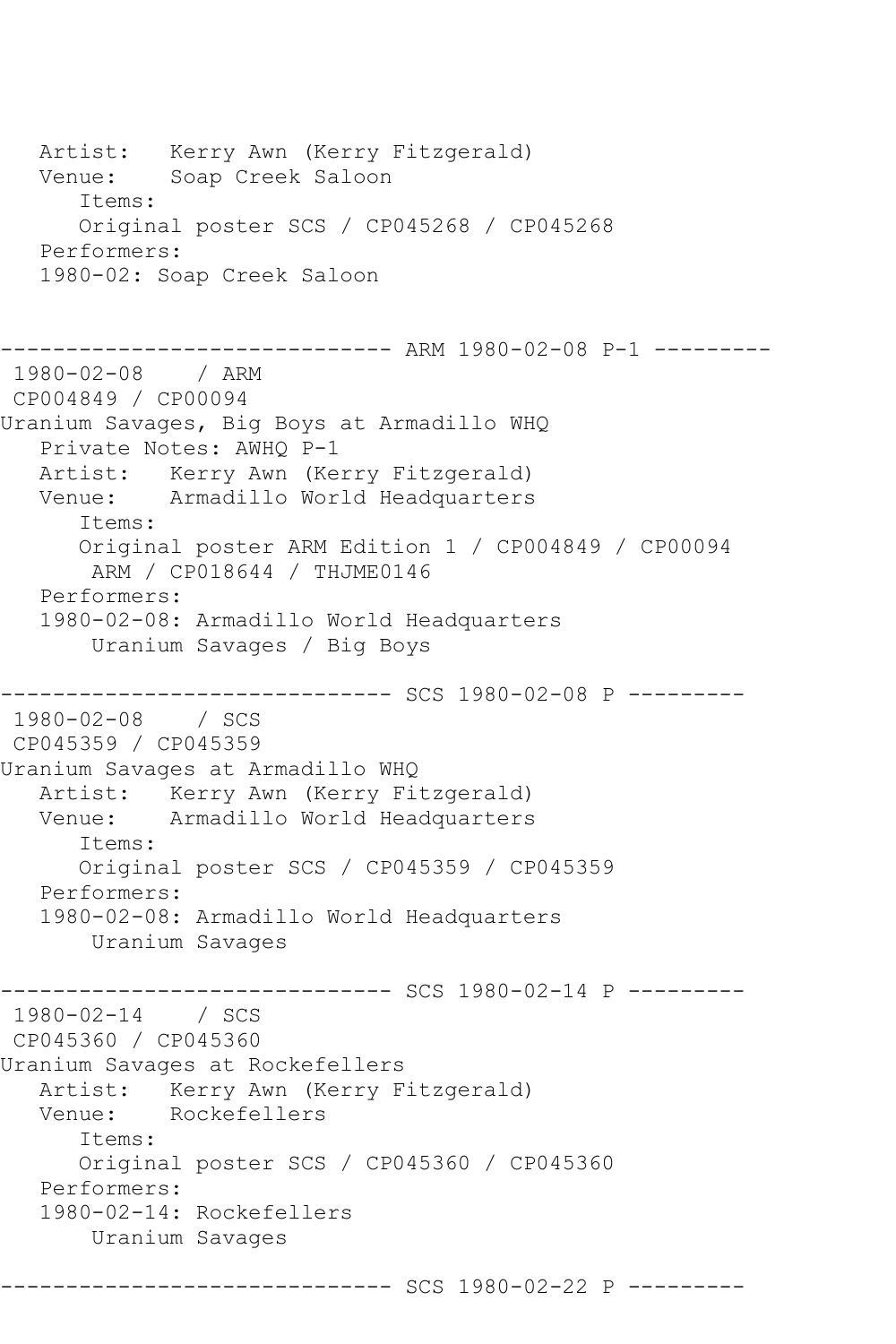1980-02-22 / SCS CP045361 / CP045361 Uranium Savages at Soap Creek Saloon - Austin, TX Artist: Kerry Awn (Kerry Fitzgerald)<br>Venue: Soap Creek Saloon Soap Creek Saloon Items: Original poster SCS / CP045361 / CP045361 Performers: 1980-02-22 1980-02-23: Soap Creek Saloon Uranium Savages ------------------------------ SCS 1980-03 P ---------  $1980 - 03$ CP045269 / CP045269 Soap Creek Saloon - Austin, TX Bumper Sticker Benefit: Soap Creek Saloon Calendar for 1980-03 Artist: Kerry Awn (Kerry Fitzgerald) Venue: Soap Creek Saloon Items: Original poster SCS / CP045269 / CP045269 Performers: 1980-03: Soap Creek Saloon ------------------------------ SCS 1980-03-30 P-1 --------- 1980-03-30 / SCS CP004153 / CD04562 3rd Annual Spam -a-rama Series: 3rd Annual Artist: Kerry Awn (Kerry Fitzgerald) Venue: Soap Creek Saloon Items: Original poster SCS Edition 1 / CP004153 / CD04562 Performers: 1980-03-30: Soap Creek Saloon ---------- SCS 1980-03-30 P ---------1980-03-30 / SCS CP045034 / CP045034 Soap Creek Saloon - Austin, TX Bumper Sticker Benefit: Spam O Rama all Fools Weekend Artist: Kerry Awn (Kerry Fitzgerald) Venue: Soap Creek Saloon Items: Original poster SCS / CP045034 / CP045034 Performers: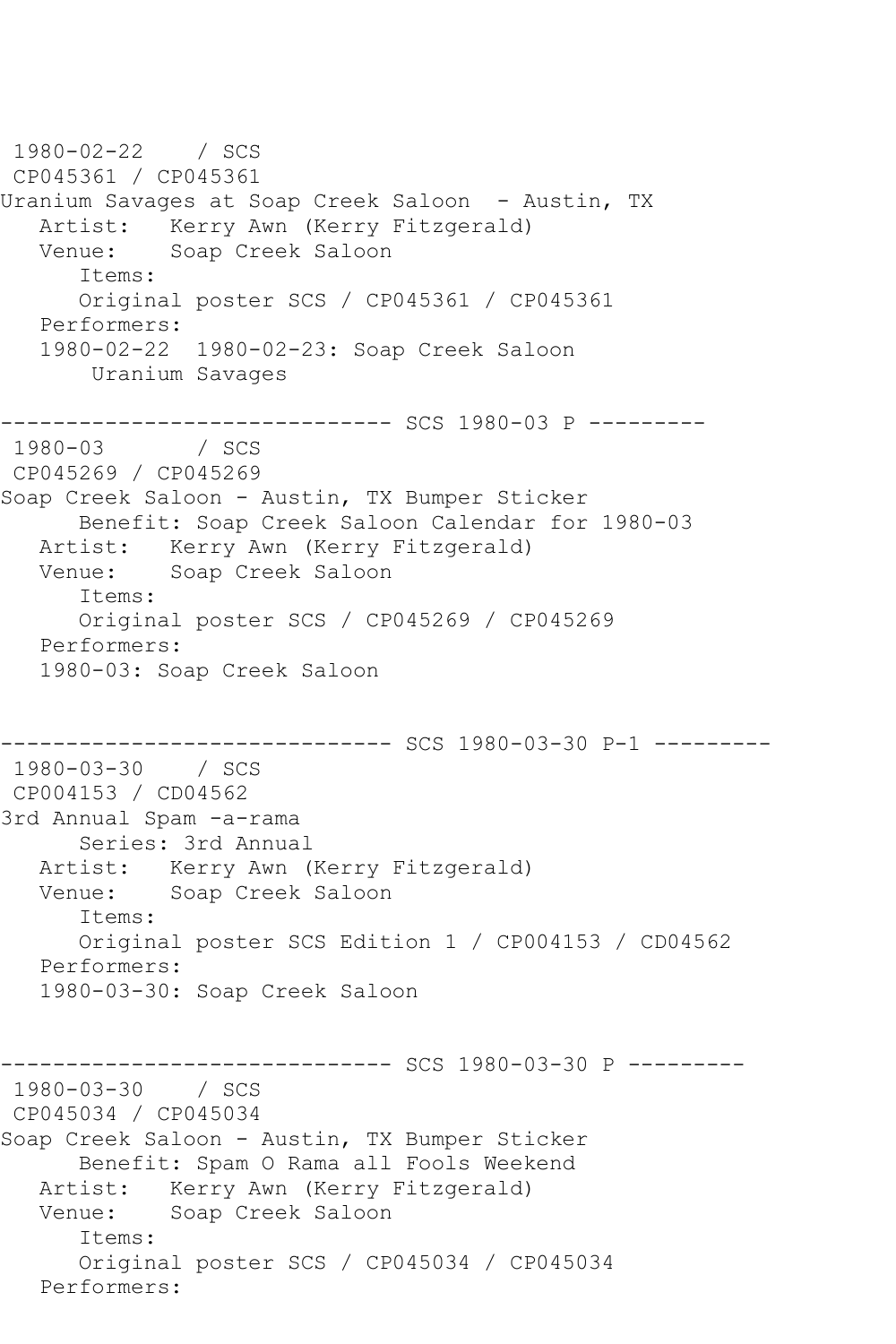1980-03-30: Soap Creek Saloon

```
------------------------------ SCS 1980-03-30 P ---------
1980-03-30 / SCS 
CP045146 / CP045146
Soap Creek Saloon - Austin, TX Bumper Sticker
       Benefit: Third Annual Spam-o-Rama
   Artist: Kerry Awn (Kerry Fitzgerald)
   Venue: Soap Creek Saloon
       Items:
       Original poster SCS / CP045146 / CP045146
   Performers:
    1980-03-30: Soap Creek Saloon
------------------------------ SCS 1980-04 P ---------
1980 - 04CP045270 / CP045270
Soap Creek Saloon - Austin, TX Bumper Sticker
       Benefit: Soap Creek Saloon Calendar for 1980-04
  Artist: Kerry Awn (Kerry Fitzgerald)<br>Venue: Soap Creek Saloon
            Soap Creek Saloon
       Items:
       Original poster SCS / CP045270 / CP045270
   Performers:
    1980-04: Soap Creek Saloon
------------------------------ SCS 1980-04-18 P ---------
1980-04-18 / SCS 
CP045072 / CP045072
Uranium Savages at Soap Creek Saloon - Austin, TX
   Artist: Kerry Awn (Kerry Fitzgerald)
   Venue: Soap Creek Saloon
       Items:
       Original poster SCS / CP045072 / CP045072
    Performers:
    1980-04-18: Soap Creek Saloon
        Uranium Savages
--------------------------------- SCS 1980-05 P ---------<br>1980-05     / SCS
1980-05
CP045271 / CP045271
Soap Creek Saloon - Austin, TX Bumper Sticker
       Benefit: Soap Creek Saloon Calendar for 1980-05
   Artist: Kerry Awn (Kerry Fitzgerald)
```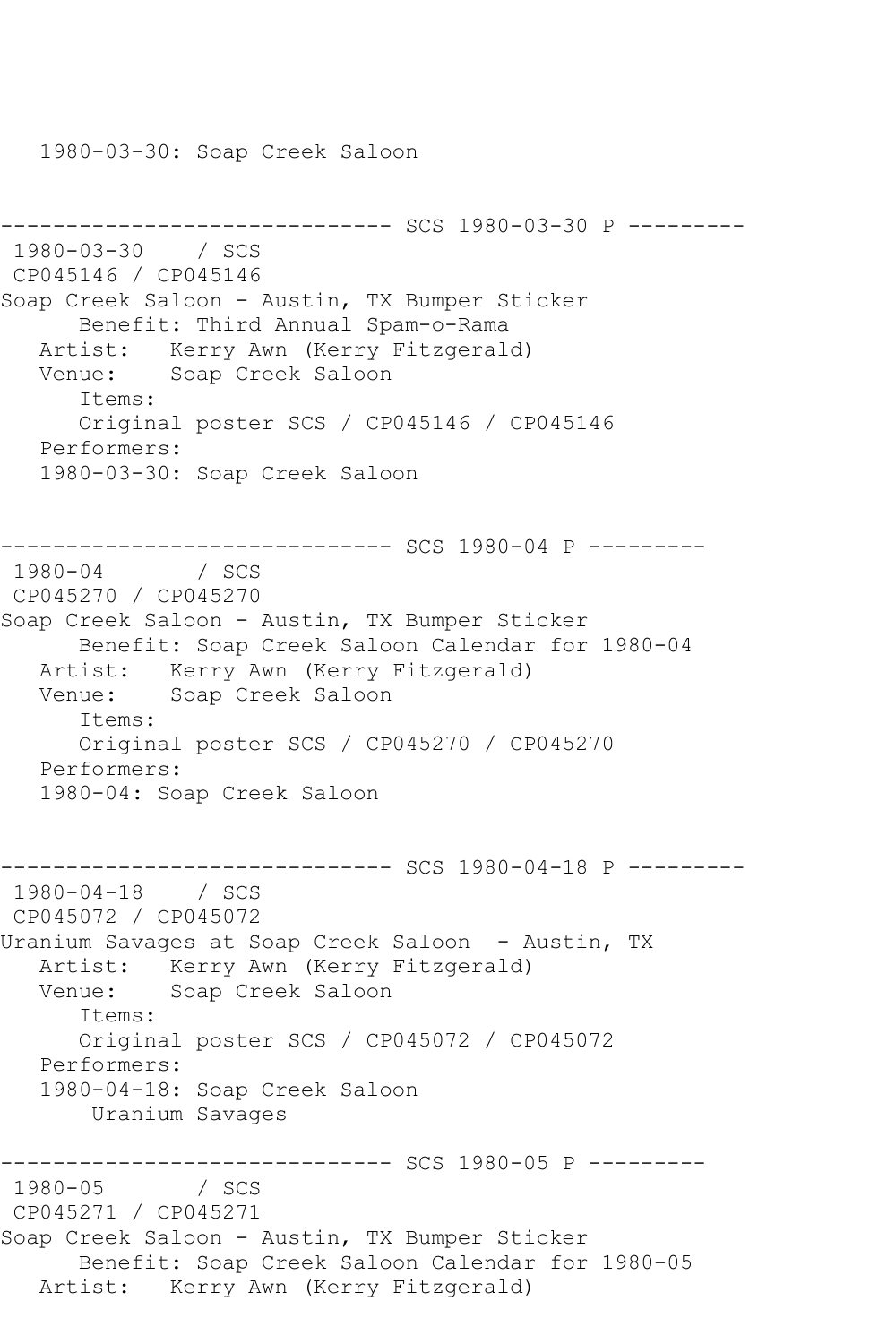Venue: Soap Creek Saloon Items: Original poster SCS / CP045271 / CP045271 Performers: 1980-05: Soap Creek Saloon ------------------------------ SCS 1980-05-21 P --------- 1980-05-21 / SCS CP045363 / CP045363 Uranium Savages at Soap Creek Saloon - Austin, TX Benefit: Spring Wing Ding Artist: Kerry Awn (Kerry Fitzgerald) Venue: Soap Creek Saloon Items: Original poster SCS / CP045363 / CP045363 Performers: 1980-05-21 1980-05-22: Soap Creek Saloon Uranium Savages ------------------------------ SCS 1980-05-23 P --------- 1980-05-23 / SCS CP045073 / CP045073 Uranium Savages at Liberty Lunch - Austin, TX Benefit: Dance under the stars Artist: Kerry Awn (Kerry Fitzgerald) Venue: Liberty Lunch Items: Original poster SCS / CP045073 / CP045073 Performers: 1980-05-23 1980-05-24: Liberty Lunch Uranium Savages ------------------------------ SCS 1980-05-23 P --------- 1980-05-23 / SCS CP045074 / CP045074 Uranium Savages at Liberty Lunch - Austin, TX Benefit: Dance under the stars Artist: Kerry Awn (Kerry Fitzgerald)<br>Venue: Liberty Lunch Liberty Lunch Items: Original poster SCS / CP045074 / CP045074 Performers: 1980-05-23 1980-05-24: Liberty Lunch Uranium Savages ------------------------------ SCS 1980-05-25 P ---------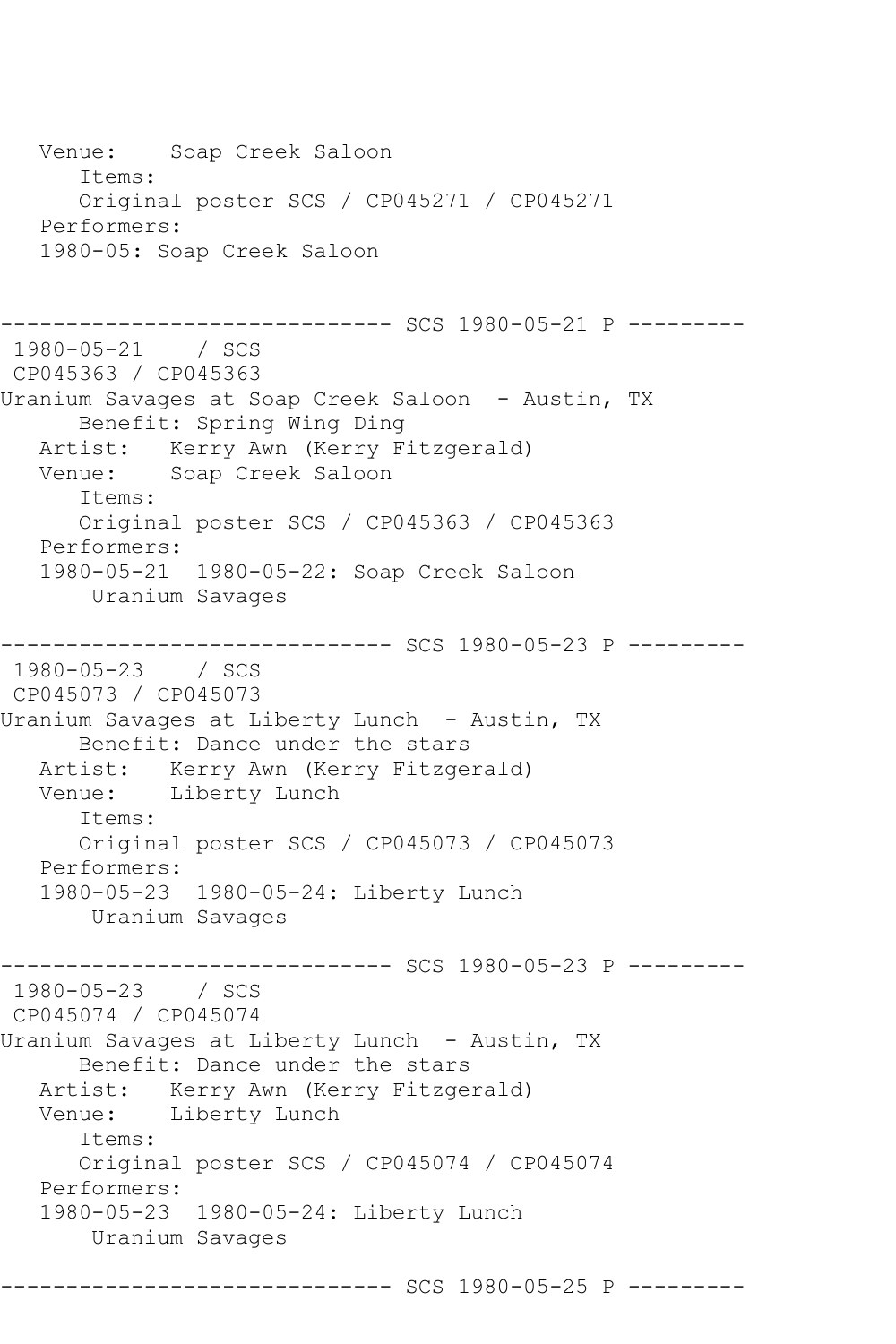1980-05-25 / SCS CP045364 / CP045364 Uranium Savages at Rockefellers Artist: Kerry Awn (Kerry Fitzgerald)<br>Venue: Rockefellers Rockefellers Items: Original poster SCS / CP045364 / CP045364 Performers: 1980-05-25 1980-05-26: Rockefellers Uranium Savages ------------------------------ SCS 1980-06 P ---------  $1980 - 06$ CP045272 / CP045272 Soap Creek Saloon - Austin, TX Bumper Sticker Benefit: Soap Creek Saloon Calendar for 1980-06 Artist: Kerry Awn (Kerry Fitzgerald) Venue: Soap Creek Saloon Items: Original poster SCS / CP045272 / CP045272 Performers: 1980-06: Soap Creek Saloon ------------------------------ 1980-06-27 P --------- 1980-06-27 / Uranium Savages at Soap Creek Saloon - Austin, TX Artist: Kerry Awn (Kerry Fitzgerald) Venue: Soap Creek Saloon Items: Original poster / Performers: 1980-06-27: Soap Creek Saloon Uranium Savages ------------------------------ SCS 1980-06-28 P --------- 1980-06-28 / SCS CP045365 / CP045365 Uranium Savages at Soap Creek Saloon - Austin, TX Benefit: 7th Annual George Majewski Artist: Kerry Awn (Kerry Fitzgerald) Venue: Soap Creek Saloon Items: Original poster SCS / CP045365 / CP045365 Performers: 1980-06-28: Soap Creek Saloon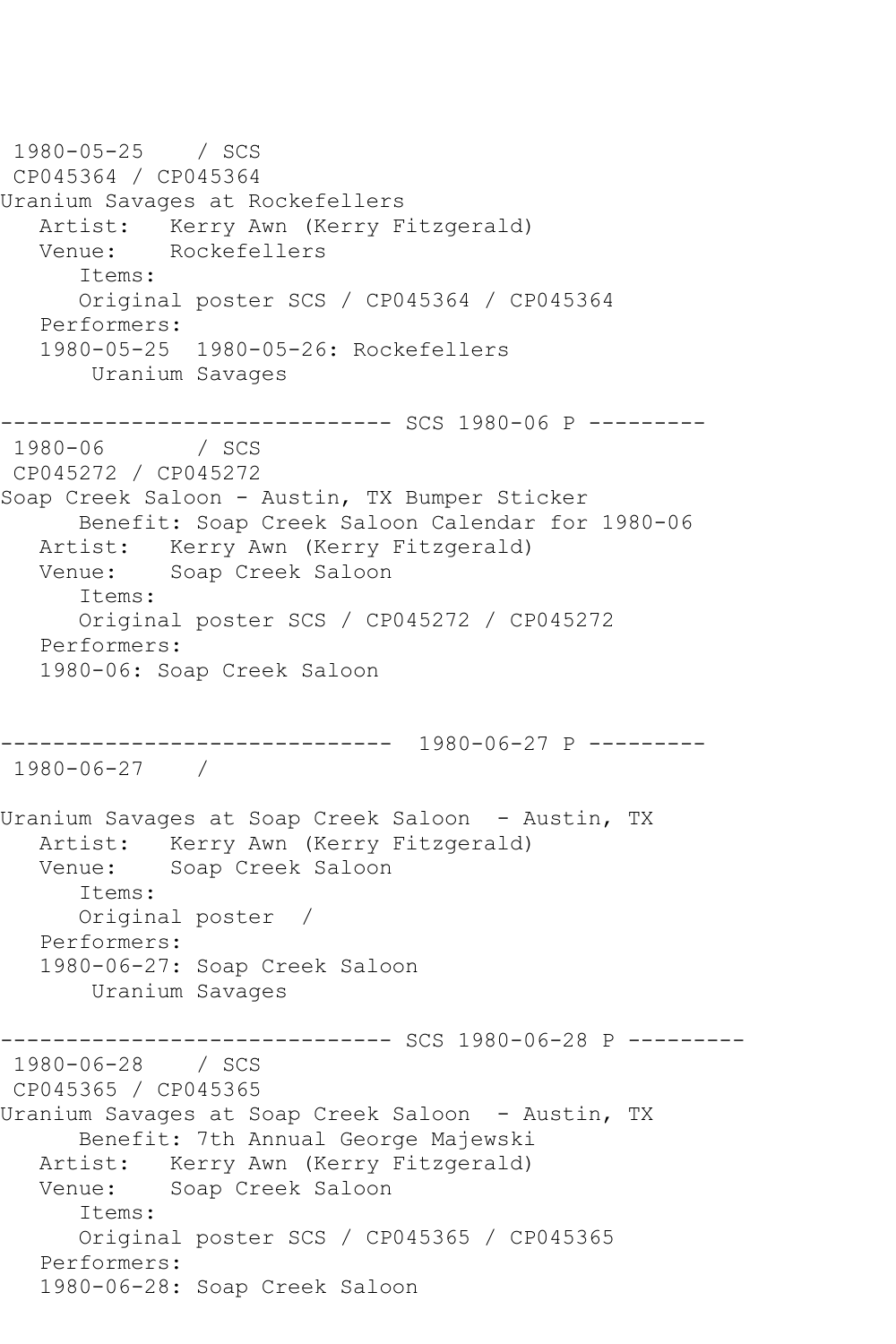Uranium Savages

```
------------------------------ SCS 1980-07 P ---------
1980-07
CP045273 / CP045273
Soap Creek Saloon - Austin, TX Bumper Sticker
       Benefit: Soap Creek Saloon Calendar for 1980-07
   Artist: Kerry Awn (Kerry Fitzgerald)
   Venue: Soap Creek Saloon
       Items:
       Original poster SCS / CP045273 / CP045273
   Performers:
    1980-07: Soap Creek Saloon
                     ---------- SCS 1980-07-16 P ---------
1980-07-16 / SCS 
CP045145 / CP045145
A-train at Nick's Uptown
       Benefit: Esther's Follies Comedy Revue
   Artist: Kerry Awn (Kerry Fitzgerald)
   Venue: Nick's Uptown
       Items:
       Original poster SCS / CP045145 / CP045145
   Performers:
    1980-07-16 1980-07-18: Nick's Uptown
        A-train
------------------------------ SCS 1980-07-18 P ---------
1980-07-18 / SCS 
CP045366 / CP045366
Uranium Savages at Liberty Lunch - Austin, TX
  Artist: Kerry Awn (Kerry Fitzgerald)<br>Venue: Liberty Lunch
            Liberty Lunch
       Items:
       Original poster SCS / CP045366 / CP045366
   Performers:
    1980-07-18 1980-07-19: Liberty Lunch
        Uranium Savages
               ------------------------------ SCS 1980-08 P-1 ---------
1980 - 08CP009634 / CS04379
Cobras, Alvin Crow at Soap Creek Saloon - Austin, TX
   Artist: Kerry Awn (Kerry Fitzgerald)
   Venue: Soap Creek Saloon
       Items:
```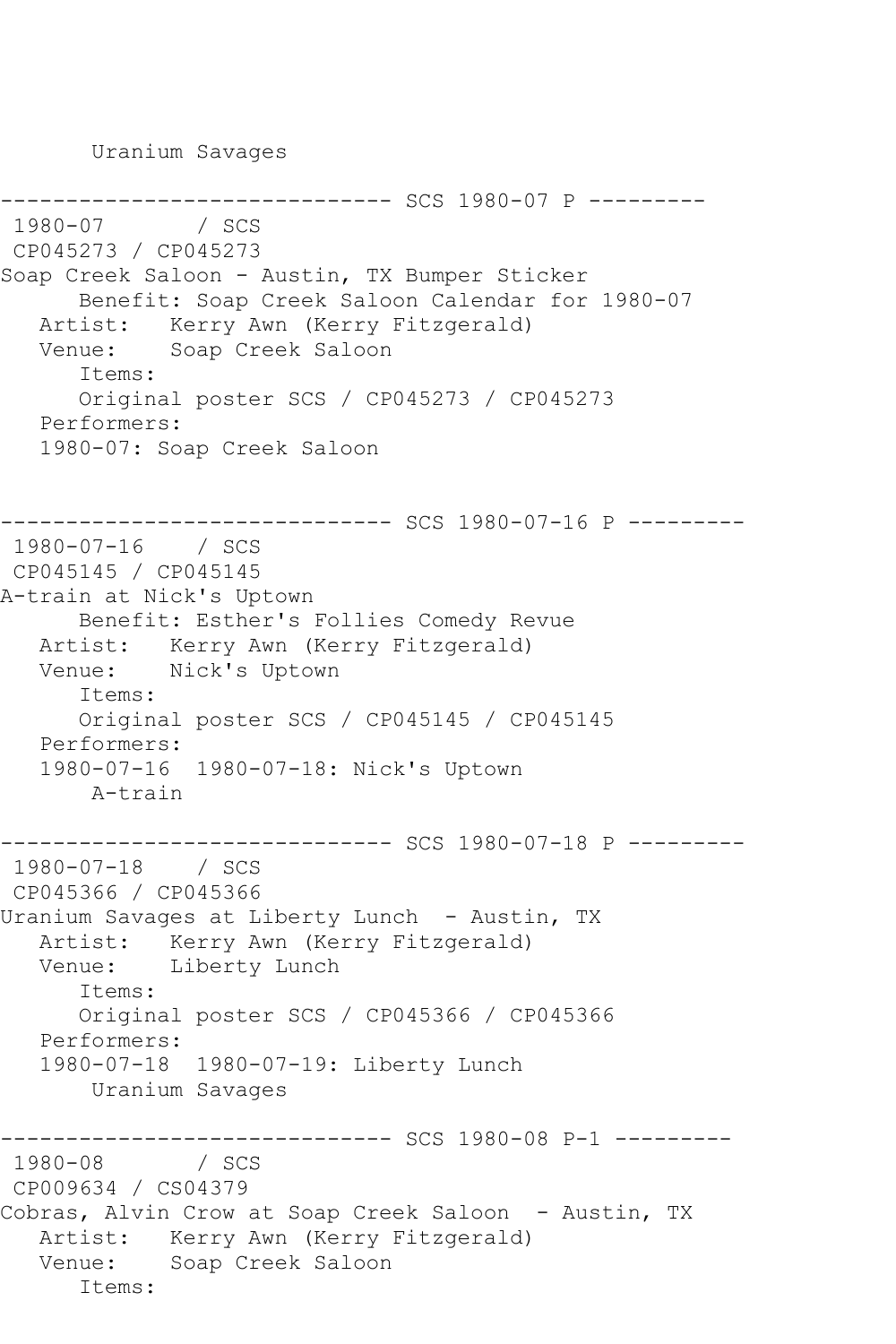Original poster SCS Edition 1 / CP009634 / CS04379 Performers: 1980-08: Soap Creek Saloon Cobras / Alvin Crow / Pleasant Valley Boys / Lewis and the Legends / Esther's Follies / Beto Y Los / Sir Douglas Quintet / Fairlanes --------------------------------- SCS 1980-08 P ---------<br>1980-08 / SCS 1980-08 CP045274 / CP045274 Soap Creek Saloon - Austin, TX Bumper Sticker Benefit: Soap Creek Saloon Calendar for 1980-08 Artist: Kerry Awn (Kerry Fitzgerald) Venue: Soap Creek Saloon Items: Original poster SCS / CP045274 / CP045274 Performers: 1980-08: Soap Creek Saloon ------------------------------ SCS 1980-08-15 P --------- 1980-08-15 / SCS CP045367 / CP045367 Uranium Savages at Rockefellers Artist: Kerry Awn (Kerry Fitzgerald)<br>Venue: Rockefellers Rockefellers Items: Original poster SCS / CP045367 / CP045367 Performers: 1980-08-15 1980-08-16: Rockefellers Uranium Savages ------------------------------ 1980-08-29 P --------- 1980-08-29 / Uranium Savages at Soap Creek Saloon - Austin, TX Artist: Kerry Awn (Kerry Fitzgerald) Venue: Soap Creek Saloon Items: Original poster / Performers: 1980-08-29: Soap Creek Saloon Uranium Savages ------------------------------ SCS 1980-09 P --------- 1980-09 CP045275 / CP045275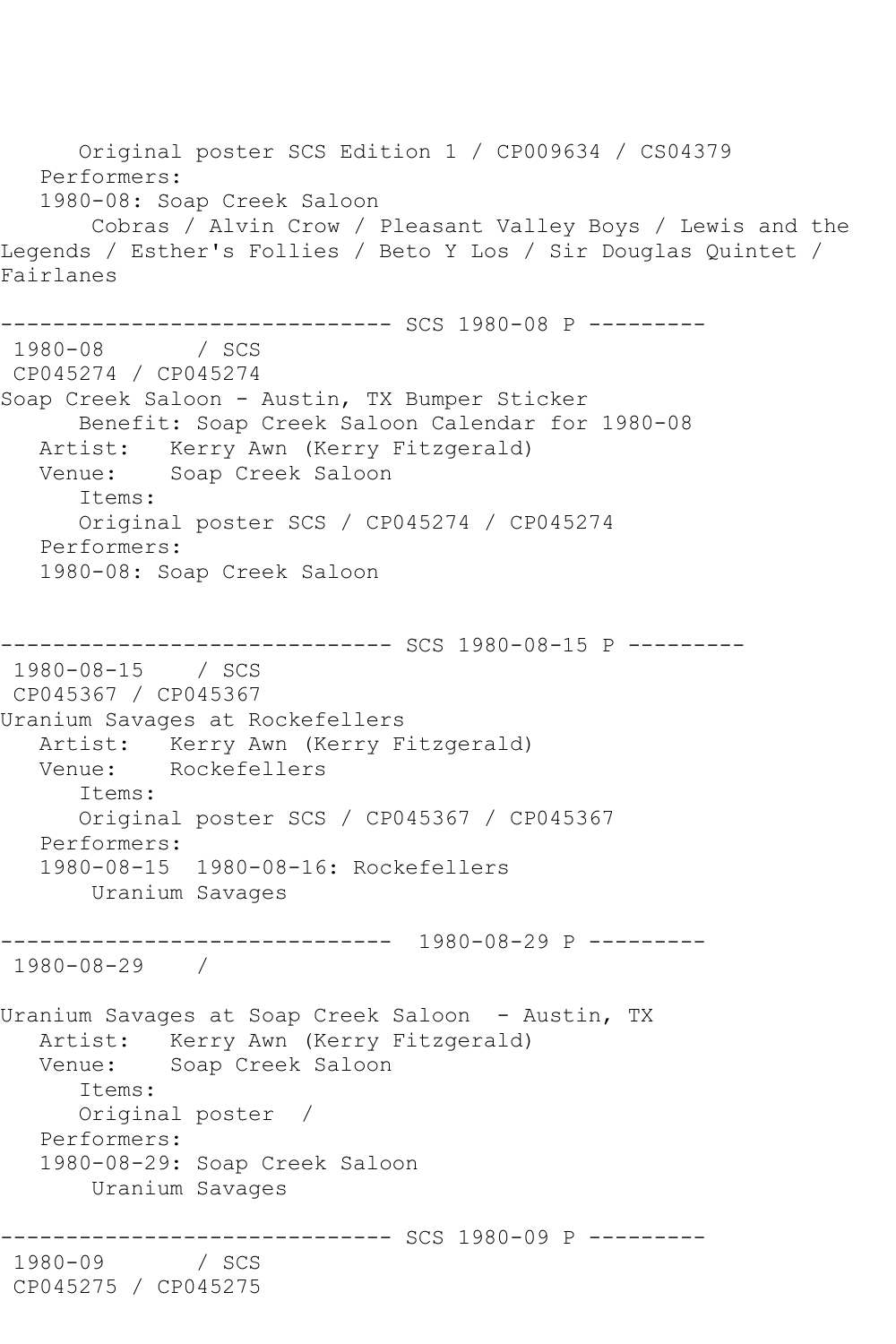Soap Creek Saloon - Austin, TX Bumper Sticker Benefit: Soap Creek Saloon Calendar for 1980-09 Artist: Kerry Awn (Kerry Fitzgerald) Venue: Soap Creek Saloon Items: Original poster SCS / CP045275 / CP045275 Performers: 1980-09: Soap Creek Saloon ------------------------------ SCS 1980-09-06 P --------- 1980-09-06 / SCS CP045369 / CP045369 Uranium Savages at Continental Club - Austin, TX Artist: Kerry Awn (Kerry Fitzgerald) Venue: Continental Club Items: Original poster SCS / CP045369 / CP045369 Performers: 1980-09-06: Continental Club Uranium Savages --------------- SCS 1980-09-19 P ---------1980-09-19 / SCS CP045368 / CP045368 Soap Creek Saloon - Austin, TX Bumper Sticker Artist: Kerry Awn (Kerry Fitzgerald) Venue: Soap Creek Saloon Items: Original poster SCS / CP045368 / CP045368 Performers: 1980-09-19 1980-09-20: Soap Creek Saloon --------------------------------- SCS 1980-10 P ----------<br>1980-10 / SCS / SCS CP045276 / CP045276 Soap Creek Saloon - Austin, TX Bumper Sticker Benefit: Soap Creek Saloon Calendar for 1980-10 Artist: Kerry Awn (Kerry Fitzgerald) Venue: Soap Creek Saloon Items: Original poster SCS / CP045276 / CP045276 Performers: 1980-10: Soap Creek Saloon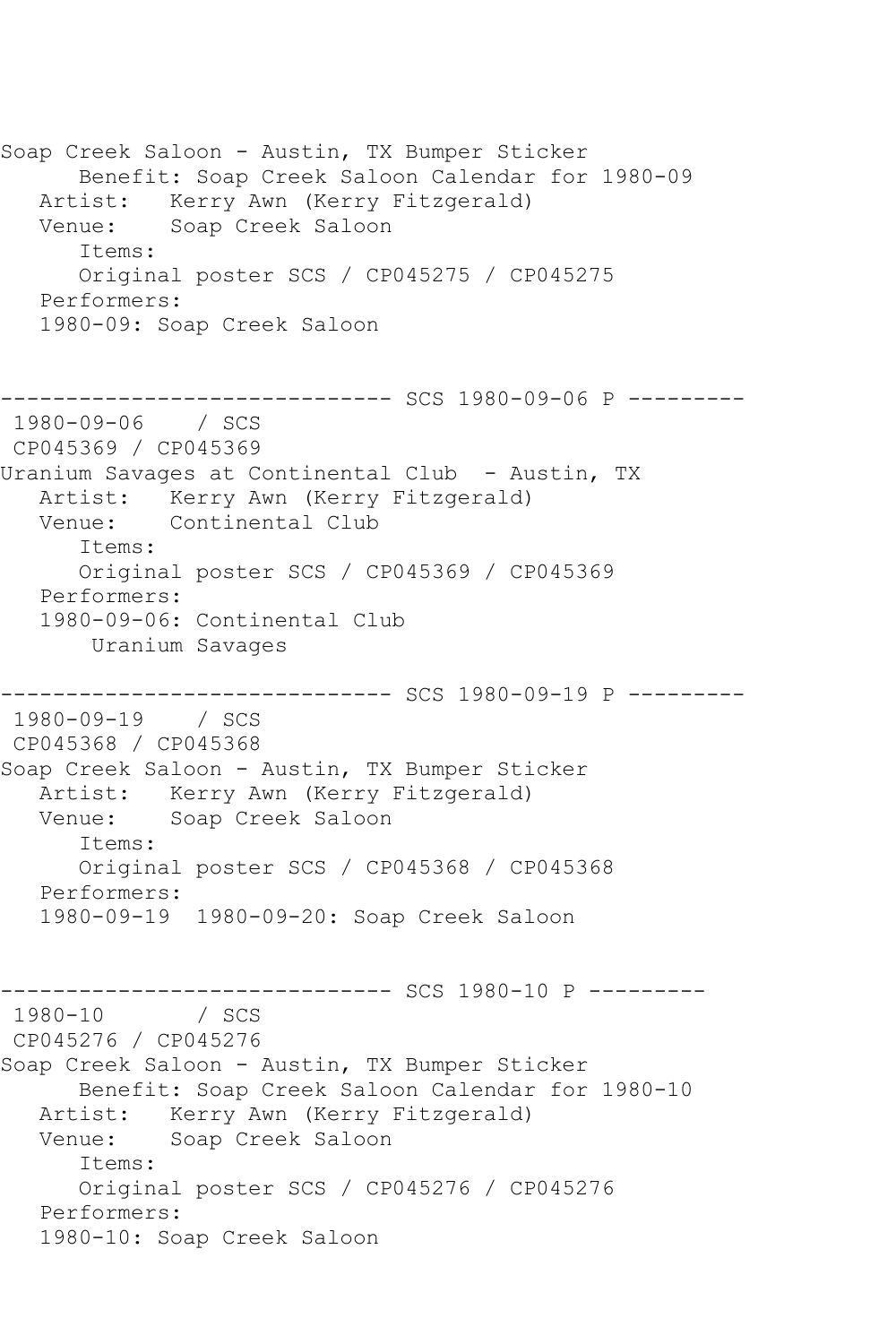------------------------------ SCS 1980-10-03 P --------- 1980-10-03 / SCS CP045076 / CP045076 Urandium Savages at Liberty Lunch - Austin, TX Artist: Kerry Awn (Kerry Fitzgerald) Venue: Liberty Lunch Items: Original poster SCS / CP045076 / CP045076 Performers: 1980-10-03 1980-10-04: Liberty Lunch Uranium Savages ------------------------------ SCS 1980-10-11 P --------- 1980-10-11 / SCS CP045370 / CP045370 Uranium Savages at Soap Creek Saloon - Austin, TX Artist: Kerry Awn (Kerry Fitzgerald)<br>Venue: Soap Creek Saloon Soap Creek Saloon Items: Original poster SCS / CP045370 / CP045370 Performers: 1980-10-11: Soap Creek Saloon Uranium Savages ------------------------------ SCS 1980-11 P-1 ---------  $1980 - 11$ CP009635 / CS04380 Soap Creek Calendar Artist: Kerry Awn (Kerry Fitzgerald) Items: Original poster SCS Edition 1 / CP009635 / CS04380 Performers: 1980-11: Albert Collins and the Icebreakers / Blame / Alvin Crow / Lewis and the Legends / Uranium Savages / Delta / Roomful of Blues / Lou Ann and the Fliptops / Joe Ely / Full Moon / Marcia Ball / Hans Schwarz ------------------------------ SCS 1980-11 P ---------  $1980 - 11$ CP045277 / CP045277 Soap Creek Saloon - Austin, TX Bumper Sticker Benefit: Soap Creek Saloon Calendar for 1980-11 Artist: Kerry Awn (Kerry Fitzgerald) Venue: Soap Creek Saloon Items: Original poster SCS / CP045277 / CP045277 Performers: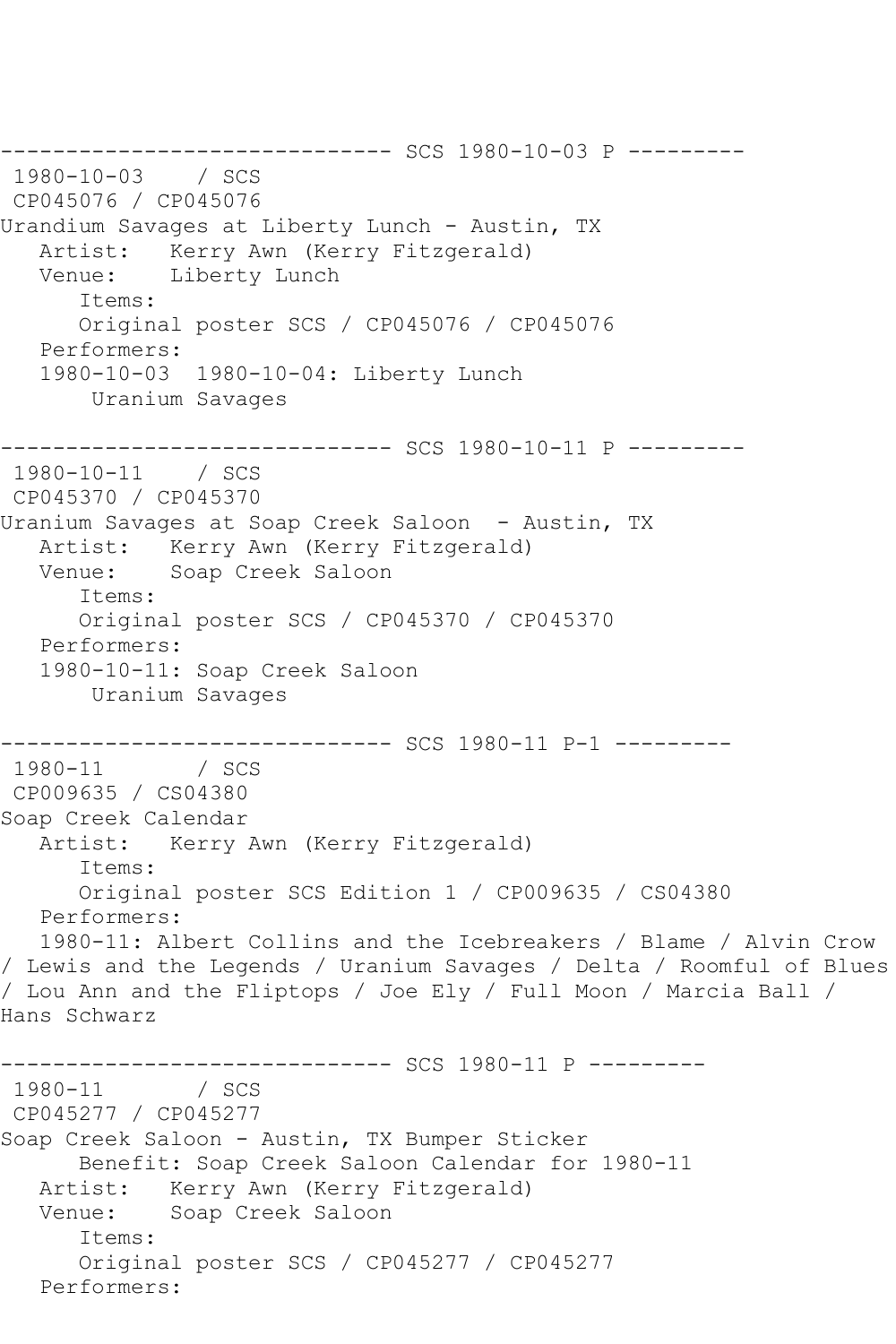1980-11: Soap Creek Saloon

```
--------------------------------- SCS 1980-12 P ----------<br>1980-12    / SCS
1980 - 12CP045278 / CP045278
Soap Creek Saloon - Austin, TX Bumper Sticker
       Benefit: Soap Creek Saloon Calendar for 1980-12
   Artist: Kerry Awn (Kerry Fitzgerald)
   Venue: Soap Creek Saloon
       Items:
      Original poster SCS / CP045278 / CP045278
   Performers:
   1980-12: Soap Creek Saloon
------------------------------ SCS 1980-12-05 P ---------
1980-12-05 / SCS 
CP045077 / CP045077
Uranium Savages, In Sex at Third Coast
   Artist: Kerry Awn (Kerry Fitzgerald)
   Venue: Third Coast
      Items:
       Original poster SCS / CP045077 / CP045077
   Performers:
   1980-12-05 1980-12-06: Third Coast
        Uranium Savages / In Sex
    ------------------------------ 1980-12-31 P ---------
1980-12-31 / 
Uranium Savages, Corkscrew Brothers at Soap Creek Saloon - Austin, 
TX
   Artist: Kerry Awn (Kerry Fitzgerald)
   Venue: Soap Creek Saloon
       Items:
      Original poster / 
   Performers:
   1980-12-31: Soap Creek Saloon
        Uranium Savages / Corkscrew Brothers
------------------------------ SCS 1981 P ---------
1981
CP045088 / CP045088
Uranium Savages at Backstage - Philadelphia, PA
   Artist: Kerry Awn (Kerry Fitzgerald)
   Venue: Backstage
```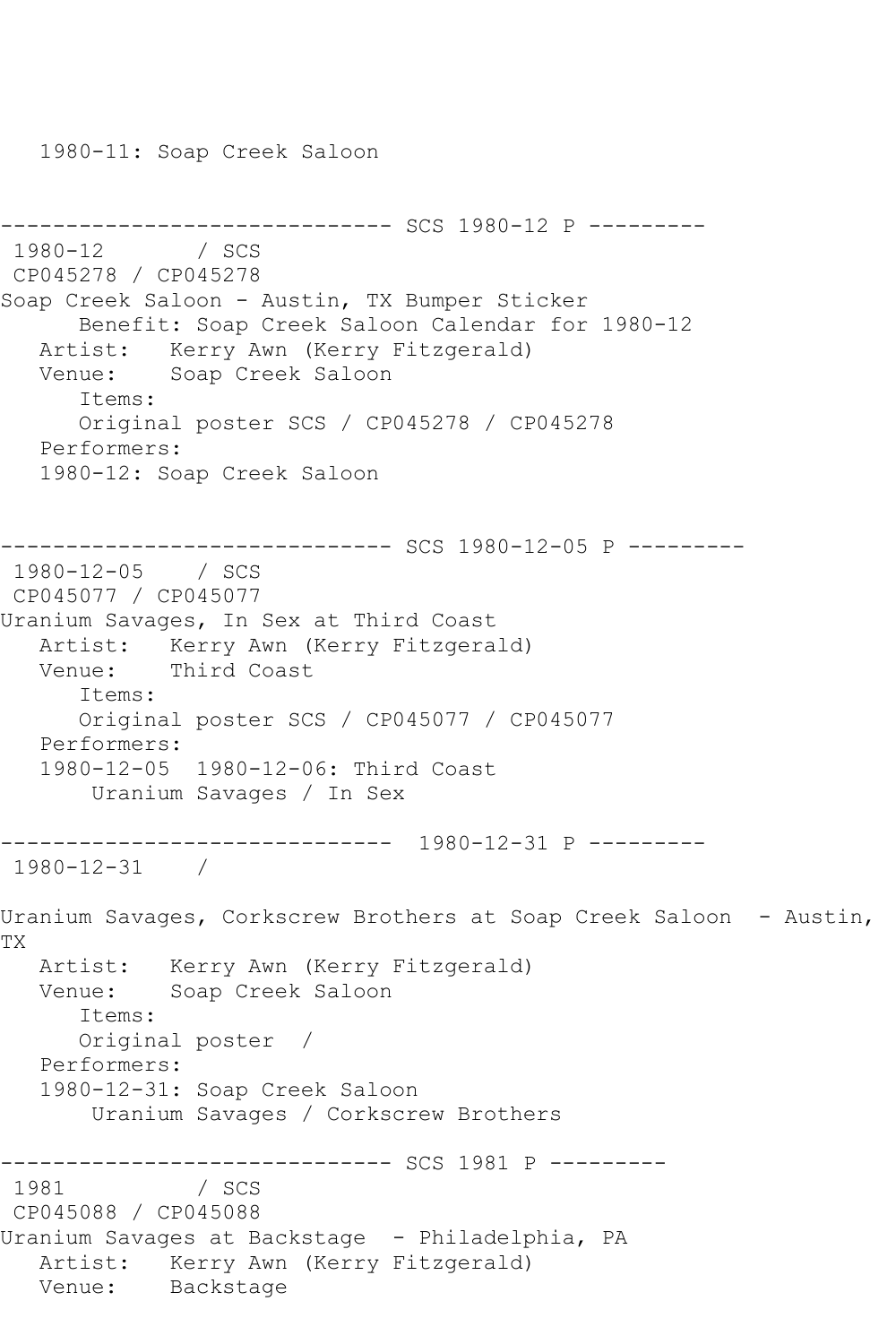Items: Original poster SCS / CP045088 / CP045088 Performers: 1981: Backstage Uranium Savages --------------------------------- SCS 1981-01 P ---------<br>1981-01 / SCS  $1981 - 01$ CP045279 / CP045279 Soap Creek Saloon - Austin, TX Bumper Sticker Benefit: Soap Creek Saloon Calendar for 1981-01 Artist: Kerry Awn (Kerry Fitzgerald)<br>Venue: Soap Creek Saloon Soap Creek Saloon Items: Original poster SCS / CP045279 / CP045279 Performers: 1981-01: Soap Creek Saloon ------------------------------ SCS 1981-02 P ---------  $1981 - 02$ CP045280 / CP045280 Soap Creek Saloon - Austin, TX Bumper Sticker Benefit: Soap Creek Saloon Calendar for 1981-02 Artist: Kerry Awn (Kerry Fitzgerald)<br>Venue: Soap Creek Saloon Soap Creek Saloon Items: Original poster SCS / CP045280 / CP045280 Performers: 1981-02: Soap Creek Saloon ------------------------------ SCS 1981-02-13 P --------- 1981-02-13 / SCS CP045078 / CP045078 Uranium Savages at Texas Tavern -, UT Artist: Kerry Awn (Kerry Fitzgerald) Venue: Texas Tavern Items: Original poster SCS / CP045078 / CP045078 Performers: 1981-02-13 1981-02-14: Texas Tavern Uranium Savages ------------------------------ SCS 1981-03 P-1 --------- 1981-03 CP009636 / CS04381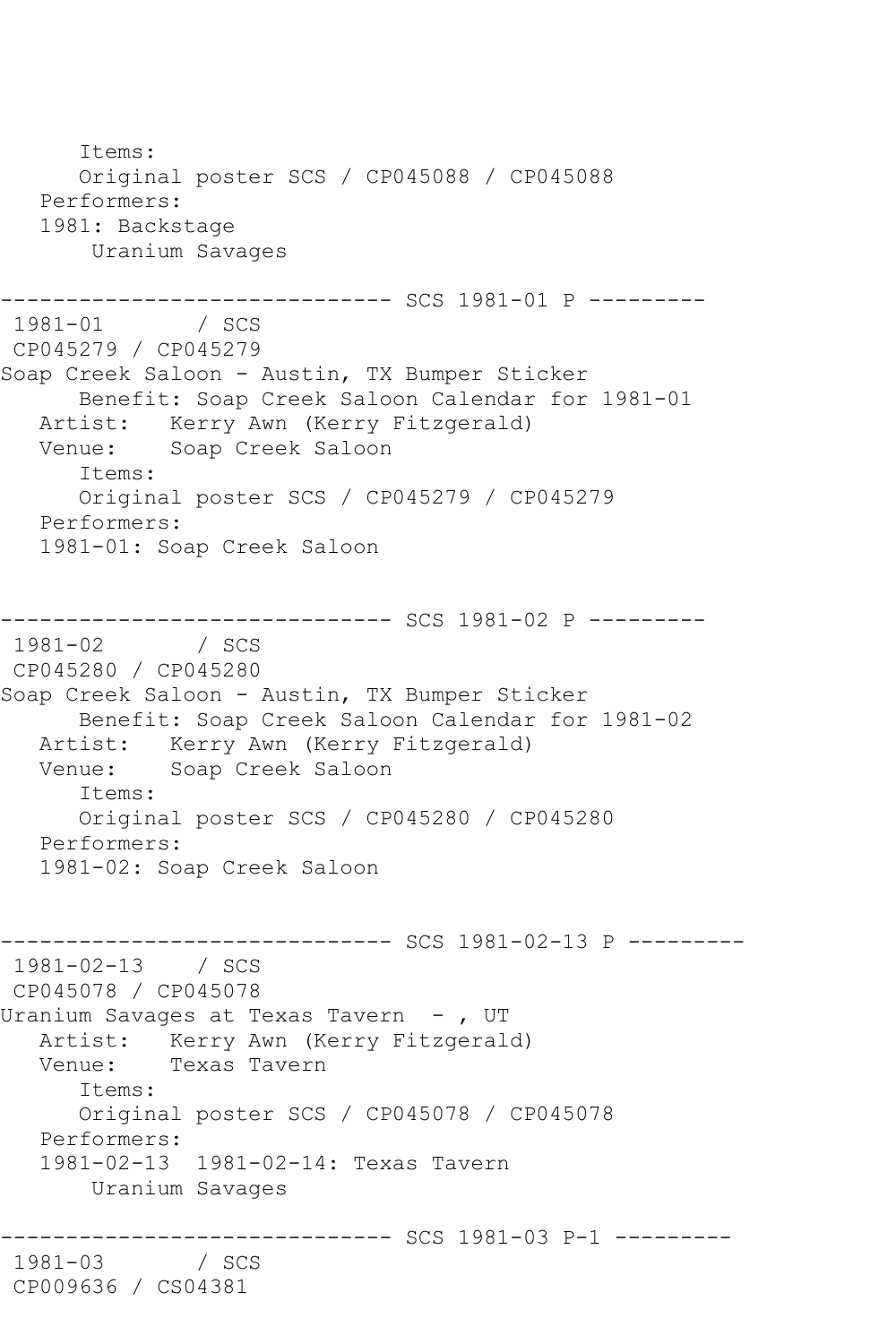Joe Ely, Spam-O-Rama at Soap Creek Saloon - Austin, TX Artist: Kerry Awn (Kerry Fitzgerald) Venue: Soap Creek Saloon Items: Original poster SCS Edition 1 / CP009636 / CS04381 Performers: 1981-03: Soap Creek Saloon Joe Ely / Spam-O-Rama / Alvin Crow / Pleasant Valley Boys / Lewis and the Legends / Lotins / Call Club / Uranium Savages ------------------------------ SCS 1981-03 P --------- 1981-03 / SCS CP045281 / CP045281 Soap Creek Saloon - Austin, TX Bumper Sticker Benefit: Soap Creek Saloon Calendar for 1981-03 Artist: Kerry Awn (Kerry Fitzgerald) Venue: Soap Creek Saloon Items: Original poster SCS / CP045281 / CP045281 Performers: 1981-03: Soap Creek Saloon ------------------------------ SCS 1981-03-06 P --------- 1981-03-06 / SCS CP045079 / CP045079 Uranium Savages at Soap Creek Saloon - Austin, TX Artist: Kerry Awn (Kerry Fitzgerald) Venue: Soap Creek Saloon Items: Original poster SCS / CP045079 / CP045079 Performers: 1981-03-06 1981-03-07: Soap Creek Saloon Uranium Savages ------------------------------ SCS 1981-03-06 P --------- 1981-03-06 / SCS CP045372 / CP045372 Uranium Savages at Soap Creek Saloon - Austin, TX Artist: Kerry Awn (Kerry Fitzgerald) Venue: Soap Creek Saloon Items: Original poster SCS / CP045372 / CP045372 Performers: 1981-03-06 1981-07: Soap Creek Saloon Uranium Savages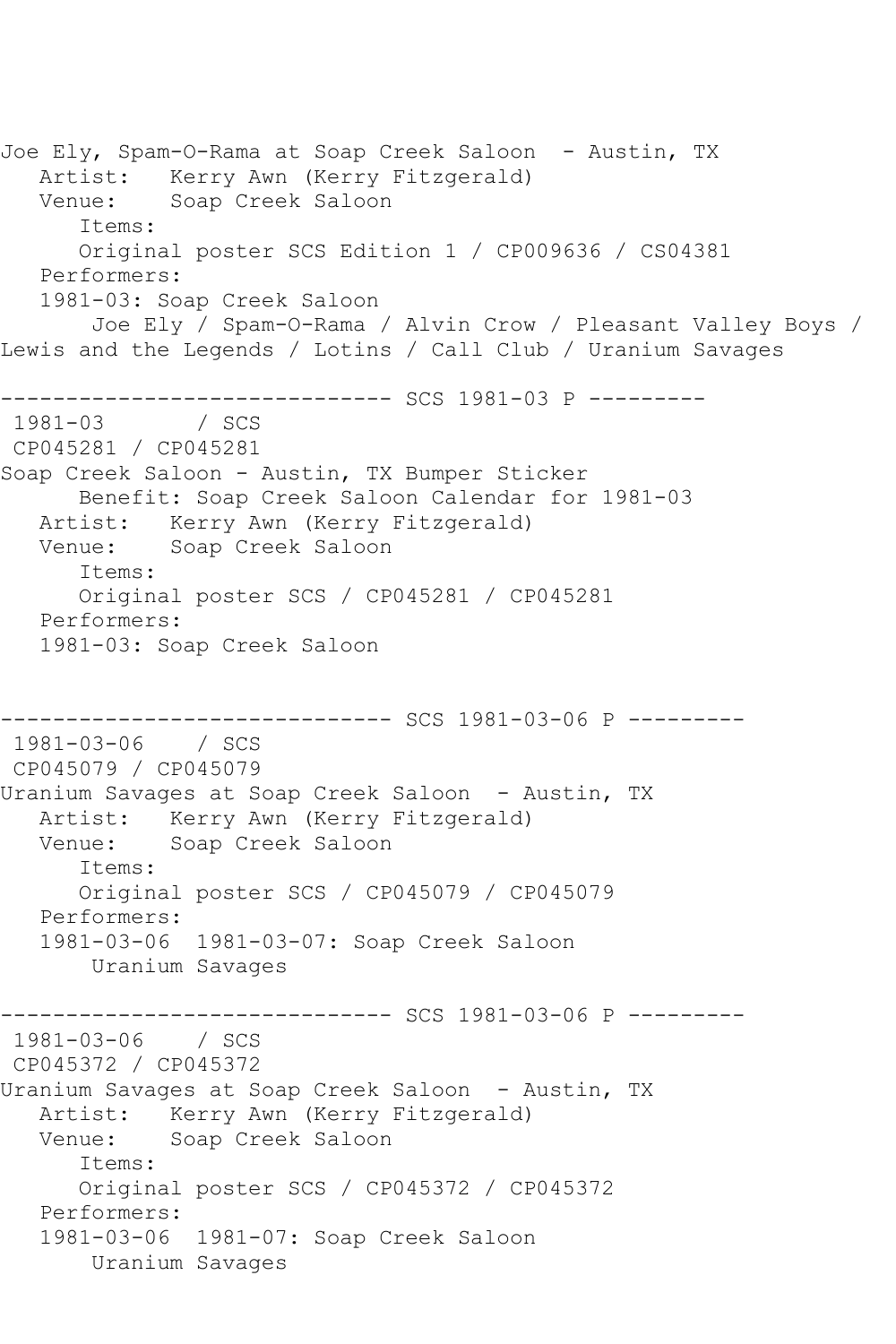------------------------------ SCS 1981-03-19 P --------- 1981-03-19 / SCS CP045080 / CP045080 Uranium Savages at Club Foot - Austin, TX Artist: Kerry Awn (Kerry Fitzgerald) Venue: Club Foot Items: Original poster SCS / CP045080 / CP045080 Performers: 1981-03-19 1981-03-20: Club Foot Uranium Savages ------------------------------ SCS 1981-03-19 P --------- 1981-03-19 / SCS CP045373 / CP045373 Uranium Savages at Club Foot - Austin, TX Artist: Kerry Awn (Kerry Fitzgerald)<br>Venue: Club Foot Club Foot Items: Original poster SCS / CP045373 / CP045373 Performers: 1981-03-19 1981-03-20: Club Foot Uranium Savages ------------------------------ SCS 1981-04 P ---------  $1981 - 04$ CP045282 / CP045282 Soap Creek Saloon - Austin, TX Bumper Sticker Benefit: Soap Creek Saloon Calendar for 1981-04 Artist: Kerry Awn (Kerry Fitzgerald) Venue: Soap Creek Saloon Items: Original poster SCS / CP045282 / CP045282 Performers: 1981-04: Soap Creek Saloon ----------- SCS 1981-04-17 P ---------1981-04-17 / SCS CP045081 / CP045081 Uranium Savages at Third Coast Benefit: Easter Show Artist: Kerry Awn (Kerry Fitzgerald)<br>Venue: Third Coast Third Coast Items: Original poster SCS / CP045081 / CP045081 Performers: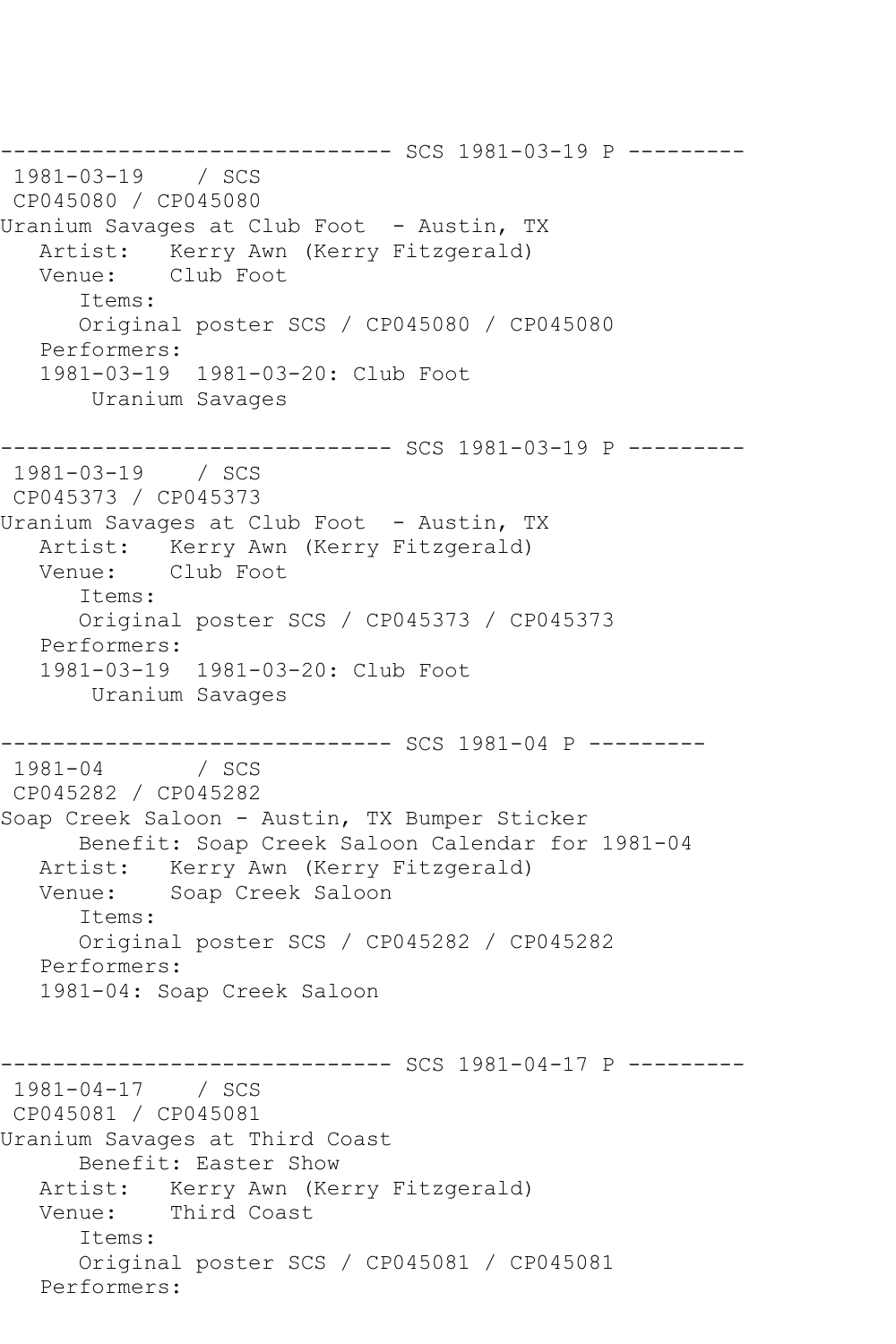1981-04-17 1981-04-18: Third Coast Uranium Savages ------------------------------ SCS 1981-04-24 P --------- 1981-04-24 / SCS CP045082 / CP045082 Uranium Savages at Liberty Lunch - Austin, TX Artist: Kerry Awn (Kerry Fitzgerald) Venue: Liberty Lunch Items: Original poster SCS / CP045082 / CP045082 Performers: 1981-04-24 1981-04-25: Liberty Lunch Uranium Savages ------------------------------ SCS 1981-04-24 P --------- 1981-04-24 / SCS CP045374 / CP045374 Uranium Savages at Liberty Lunch - Austin, TX Artist: Kerry Awn (Kerry Fitzgerald)<br>Venue: Liberty Lunch Liberty Lunch Items: Original poster SCS / CP045374 / CP045374 Performers: 1981-04-24 1981-04-25: Liberty Lunch Uranium Savages ------------------------------ SCS 1981-05 P ---------  $1981 - 05$ CP045283 / CP045283 Soap Creek Saloon - Austin, TX Bumper Sticker Benefit: Soap Creek Saloon Calendar for 1981-05 Artist: Kerry Awn (Kerry Fitzgerald)<br>Venue: Soap Creek Saloon Soap Creek Saloon Items: Original poster SCS / CP045283 / CP045283 Performers: 1981-05: Soap Creek Saloon ------------------------------ 1981-05-19 P --------- 1981-05-19 / Uranium Savages at Club Foot - Austin, TX Artist: Kerry Awn (Kerry Fitzgerald) Venue: Club Foot Items: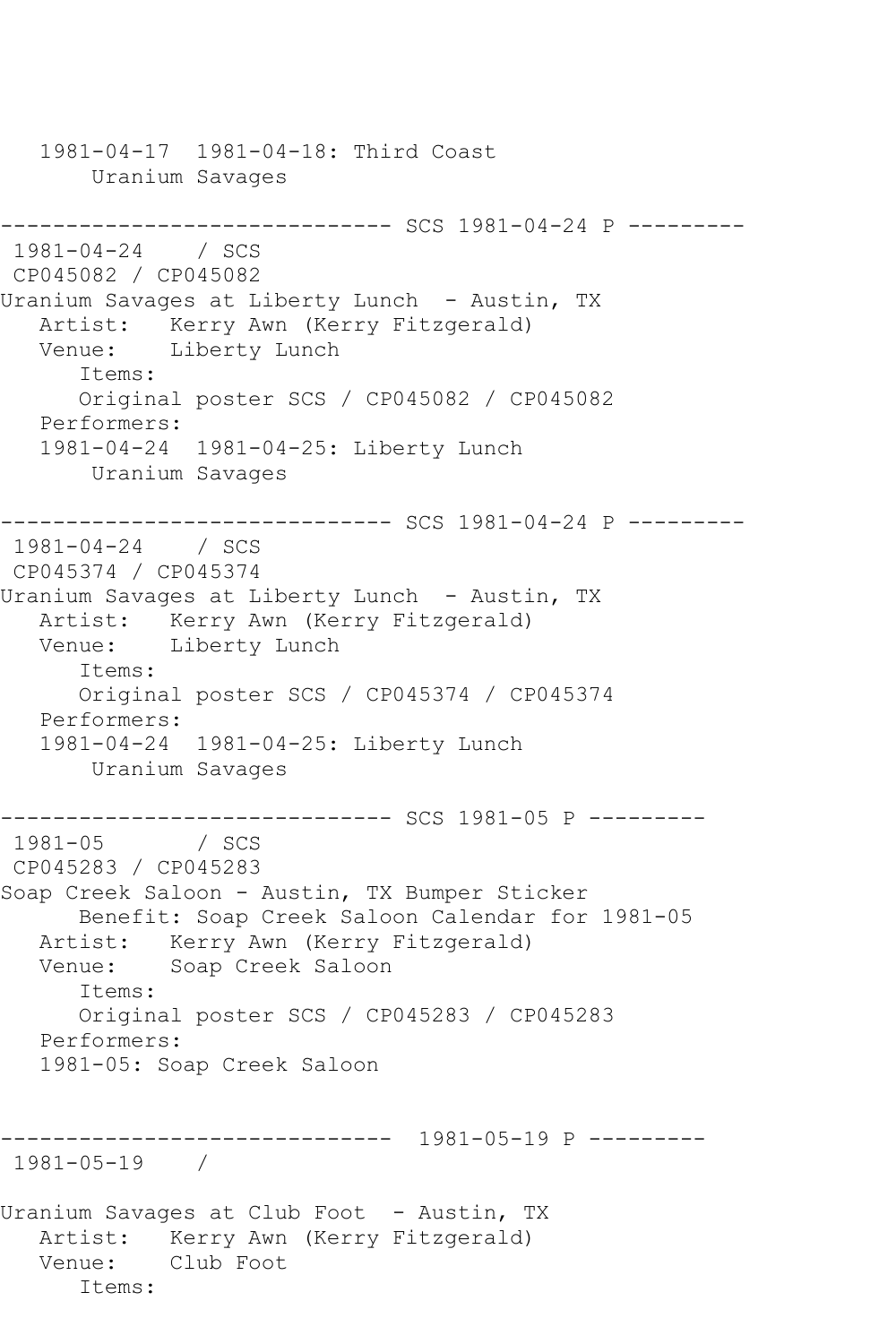Original poster / Performers: 1981-05-19: Club Foot Uranium Savages ---------- SCS 1981-05-22 P ---------1981-05-22 / SCS CP045083 / CP045083 Uranium Savages at Liberty Lunch - Austin, TX Artist: Kerry Awn (Kerry Fitzgerald)<br>Venue: Liberty Lunch Liberty Lunch Items: Original poster SCS / CP045083 / CP045083 Performers: 1981-05-22 1981-05-23: Liberty Lunch Uranium Savages ------------------------------ SCS 1981-06 P ---------  $1981 - 06$ CP045284 / CP045284 Soap Creek Saloon - Austin, TX Bumper Sticker Benefit: Soap Creek Saloon Calendar for 1981-06 Artist: Kerry Awn (Kerry Fitzgerald) Venue: Soap Creek Saloon Items: Original poster SCS / CP045284 / CP045284 Performers: 1981-06: Soap Creek Saloon ------------------------------ SCS 1981-06-05 P --------- 1981-06-05 / SCS CP045147 / CP045147 Uranium Savages at Liberty Lunch - Austin, TX Artist: Kerry Awn (Kerry Fitzgerald)<br>Venue: Liberty Lunch Liberty Lunch Items: Original poster SCS / CP045147 / CP045147 Performers: 1981-06-05: Liberty Lunch 1981-06-06: Paramount Theater, Oakland Uranium Savages --------- SCS 1981-06-26 P ---------1981-06-26 / SCS CP045375 / CP045375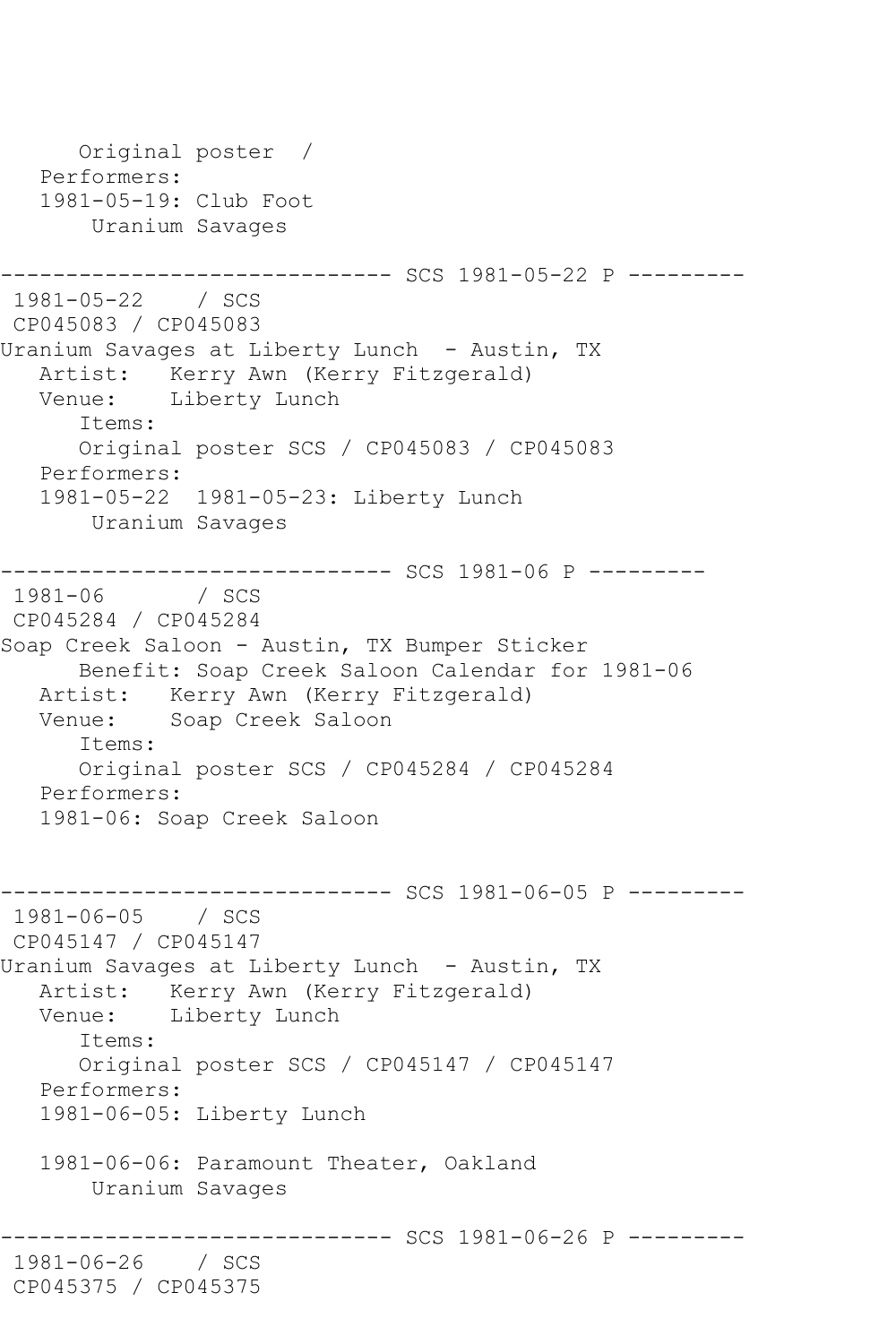Uranium Savages at Texas Tavern - , UT Artist: Kerry Awn (Kerry Fitzgerald) Venue: Texas Tavern Items: Original poster SCS / CP045375 / CP045375 Performers: 1981-06-26 1981-06-27: Texas Tavern Uranium Savages ------------------------------ SCS 1981-07-18 P --------- 1981-07-18 / SCS CP045087 / CP045087 Backstage - Philadelphia, PA Bumper Sticker Artist: Kerry Awn (Kerry Fitzgerald) Venue: Backstage Items: Original poster SCS / CP045087 / CP045087 Performers: 1981-07-18: Backstage ---------- SCS 1981-07-24 P ---------1981-07-24 / SCS CP045089 / CP045089 Uranium Savages at Liberty Lunch - Austin, TX Artist: Kerry Awn (Kerry Fitzgerald)<br>Venue: Liberty Lunch Liberty Lunch Items: Original poster SCS / CP045089 / CP045089 Performers: 1981-07-24 1981-07-25: Liberty Lunch Uranium Savages ------------------------------ SCS 1981-07-24 P --------- 1981-07-24 / SCS CP045376 / CP045376 Uranium Savages at Liberty Lunch - Austin, TX Artist: Kerry Awn (Kerry Fitzgerald) Venue: Liberty Lunch Items: Original poster SCS / CP045376 / CP045376 Performers: 1981-07-24 1981-07-25: Liberty Lunch Uranium Savages ------------------------------ SCS 1981-08-28 P --------- 1981-08-28 / SCS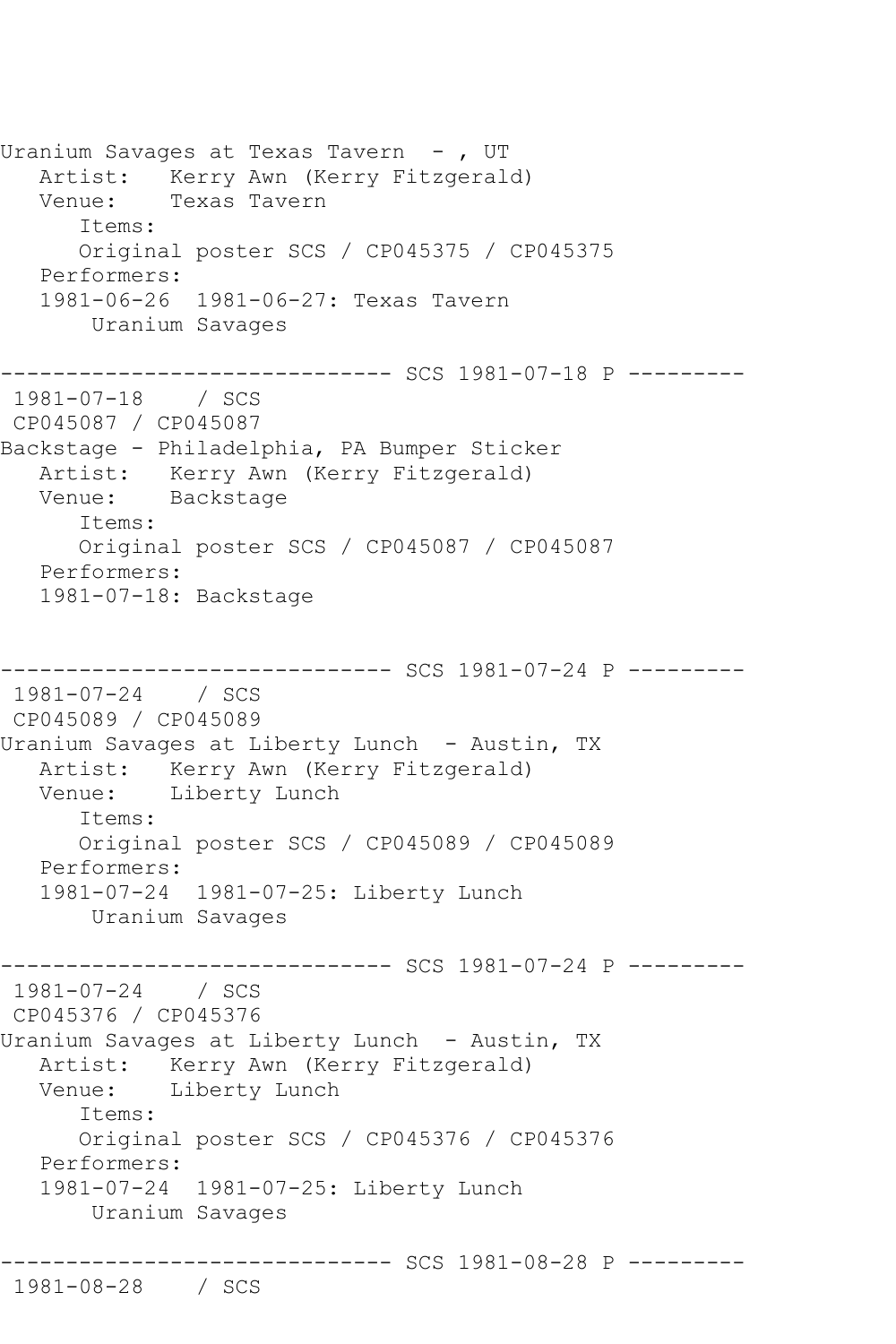```
CP045379 / CP045379
Uranium Savages at Steamboat Springs - Steamboat Springs, CO
       Benefit: Back to School
  Artist: Kerry Awn (Kerry Fitzgerald)<br>Venue: Steamboat Springs
            Steamboat Springs
       Items:
       Original poster SCS / CP045379 / CP045379
   Performers:
    1981-08-28 1981-08-29: Steamboat Springs
        Uranium Savages
         ------------------------------ SCS 1981-09-05 P ---------
1981-09-05 / SCS 
CP045378 / CP045378
Uranium Savages at Backstage - Philadelphia, PA
   Artist: Kerry Awn (Kerry Fitzgerald)
   Venue: Backstage
       Items:
       Original poster SCS / CP045378 / CP045378
   Performers:
    1981-09-05: Backstage
        Uranium Savages
------------------------------ SCS 1981-09-19 P ---------
1981-09-19 / SCS 
CP045090 / CP045090
Uranium Savages at Fitzgeralds
       Benefit: 1st Annual Houston Eddy Awards
   Artist: Kerry Awn (Kerry Fitzgerald)
   Venue: Fitzgerald's
       Items:
       Original poster SCS / CP045090 / CP045090
   Performers:
    1981-09-19: Fitzgerald's
        Uranium Savages
------------------------------ SCS 1981-09-26 P ---------
1981-09-26 / SCS 
CP045380 / CP045380
Uranium Savages at Steamboat Springs - Steamboat Springs, CO
       Benefit: 7th Annual Eddy Awards
   Artist: Kerry Awn (Kerry Fitzgerald)
   Venue: Steamboat Springs
       Items:
       Original poster SCS / CP045380 / CP045380
   Performers:
    1981-09-26: Steamboat Springs
```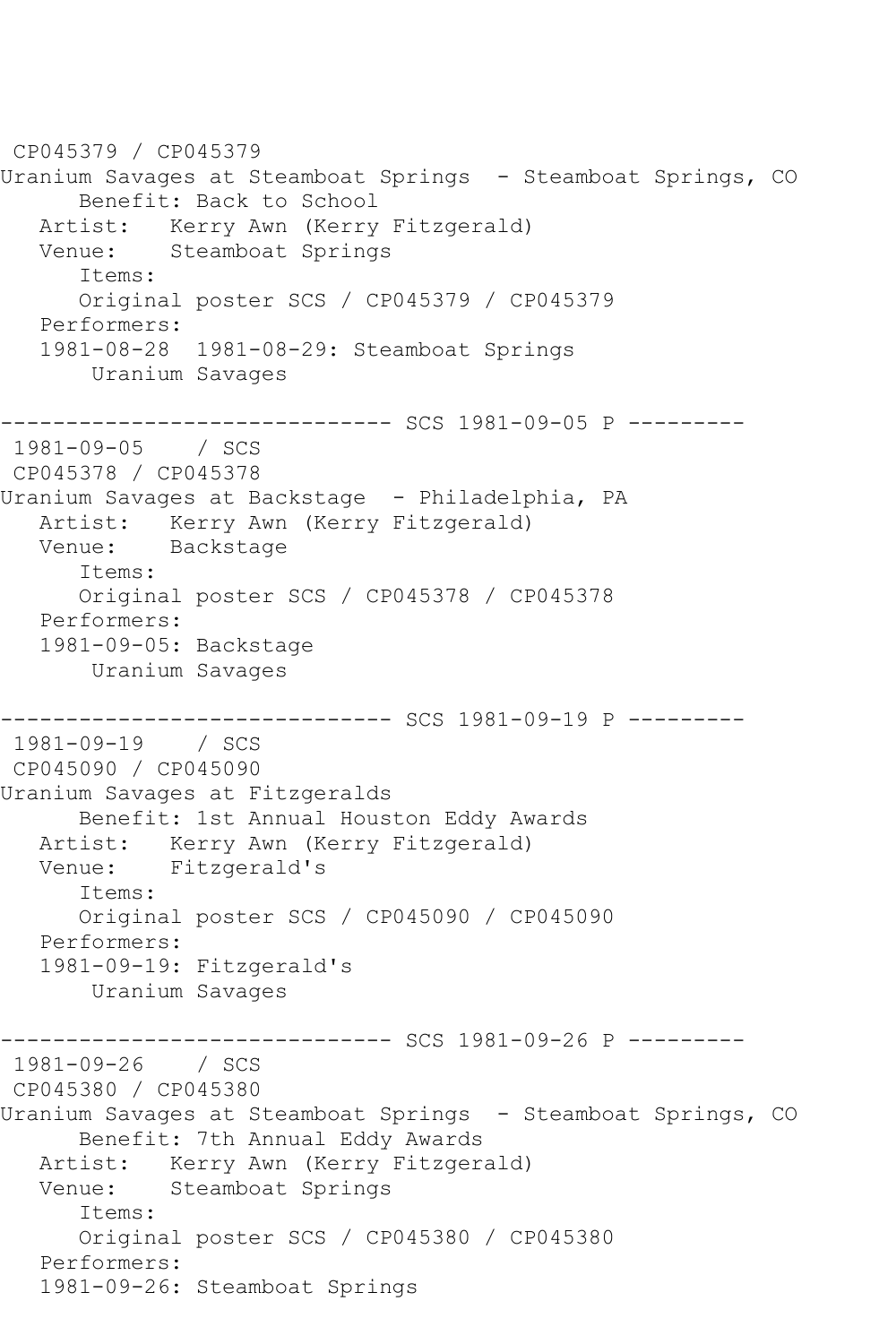Uranium Savages

```
---------- SCS 1981-10-14 P ---------
1981-10-14 / SCS 
CP045148 / CP045148
Tommy Hancock, Turk Pipkin at Paramount Theater - Oakland, CA
      Benefit: Downtown with Esthers Follies
   Artist: Kerry Awn (Kerry Fitzgerald)
   Venue: Paramount Theater, Oakland
       Items:
       Original poster SCS / CP045148 / CP045148
   Performers:
   1981-10-14: Paramount Theater, Oakland
        Tommy Hancock / Turk Pipkin / Kerry Awn
                  ------------- SCS 1981-10-31 P ---------
1981-10-31 / SCS 
CP045091 / CP045091
Uranium Savages at Foot Club
      Benefit: Halloween
   Artist: Kerry Awn (Kerry Fitzgerald)
   Venue: Foot Club
       Items:
       Original poster SCS / CP045091 / CP045091
   Performers:
   1981-10-31: Foot Club
        Uranium Savages
                  ------------ SCS 1981-10-31 P ---------
1981-10-31 / SCS 
CP045381 / CP045381
Uranium Savages at Foot Club
      Benefit: Halloween
   Artist: Kerry Awn (Kerry Fitzgerald)
   Venue: Foot Club
       Items:
       Original poster SCS / CP045381 / CP045381
   Performers:
   1981-10-31: Foot Club
        Uranium Savages
------------------------------ SCS 1981-11-13 P ---------
1981-11-13 / SCS 
CP045084 / CP045084
Uranium Savages at Texas Tavern - , UT
  Artist: Kerry Awn (Kerry Fitzgerald)<br>Venue: Texas Tavern
            Texas Tavern
```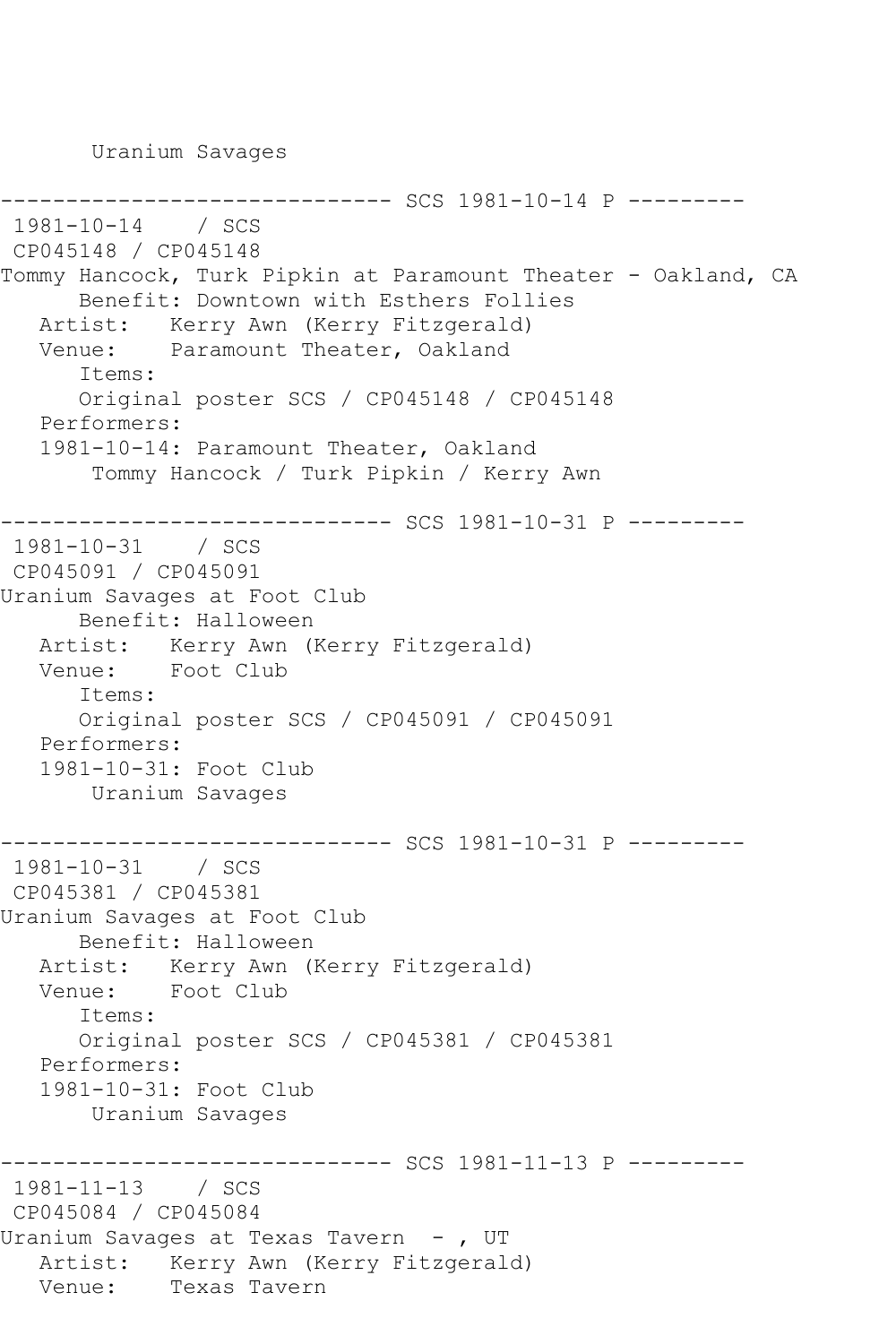Items: Original poster SCS / CP045084 / CP045084 Performers: 1981-11-13: Texas Tavern Uranium Savages ------------------------------ SCS 1981-12-31 P --------- 1981-12-31 / SCS CP045149 / CP045149 Fabulous Thunderbirds, W.C. Clark Blues Band at Soap Creek Saloon - Austin, TX Benefit: New Years Eve Artist: Kerry Awn (Kerry Fitzgerald) Venue: Soap Creek Saloon Items: Original poster SCS / CP045149 / CP045149 Performers: 1981-12-31: Soap Creek Saloon Fabulous Thunderbirds / W.C. Clarke Band ------------------------------ SCS 1981-zz-zz P --------- 1981-zz-zz / SCS CP045085 / CP045085 Club Foot - Austin, TX Bumper Sticker Artist: Kerry Awn (Kerry Fitzgerald)<br>Venue: Club Foot Club Foot Items: Original poster SCS / CP045085 / CP045085 Performers: 1981-zz-zz: Club Foot ------------------------------ SCS 1982 P --------- 1982 / SCS CP045094 / CP045094 Sheraton Crest Inn Bumper Sticker Artist: Kerry Awn (Kerry Fitzgerald) Venue: Sheraton Crest Inn Items: Original poster SCS / CP045094 / CP045094 Performers: 1982: Sheraton Crest Inn ------------------------------ SCS 1982 P --------- 1982 CP045150 / CP045150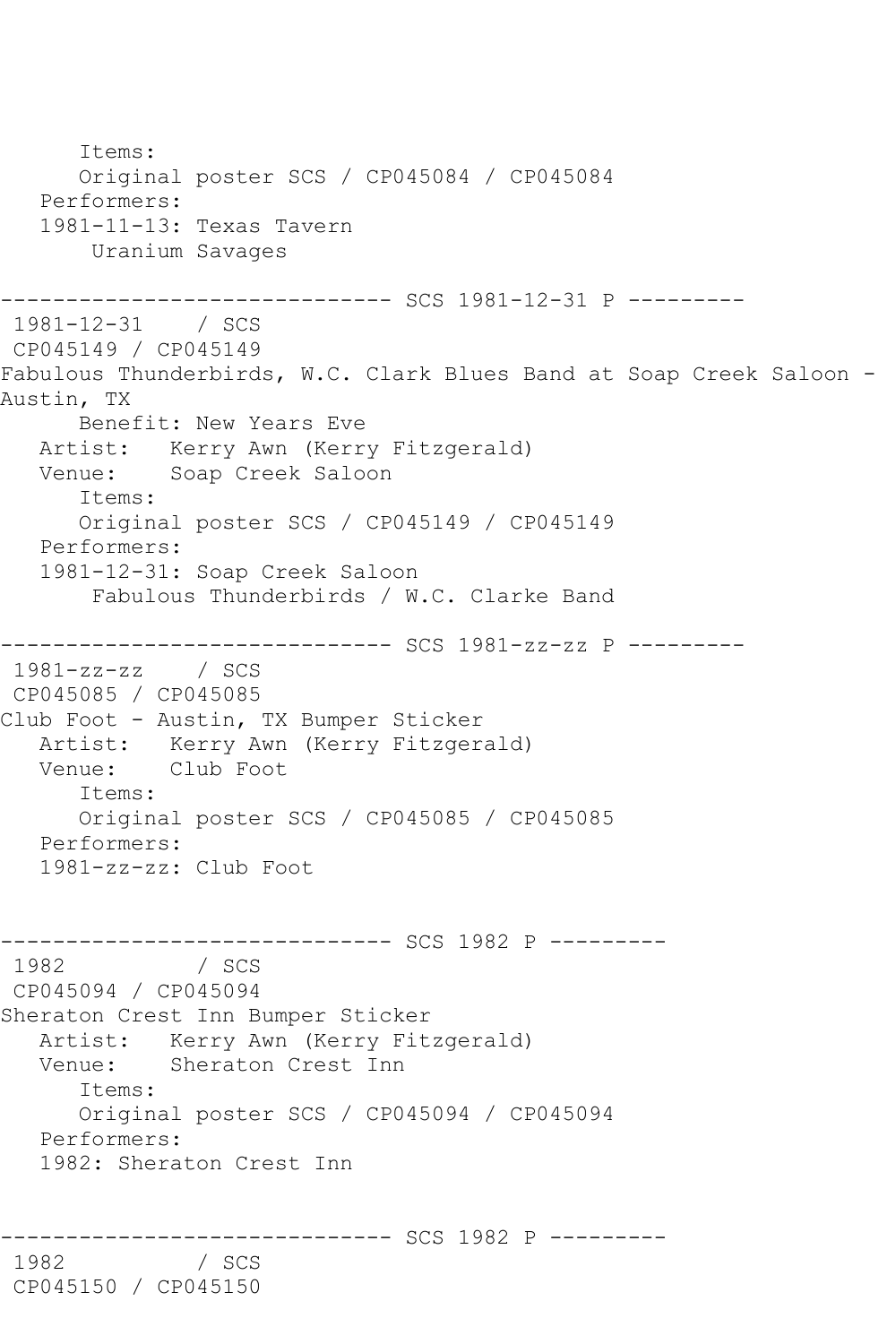Esther's Follies - Austin, TX Bumper Sticker Benefit: Promo Poster Artist: Kerry Awn (Kerry Fitzgerald) Venue: Esther's Follies Items: Original poster SCS / CP045150 / CP045150 Performers: 1982: Esther's Follies ------------------------------ SCS 1982-01-23 P --------- 1982-01-23 / SCS CP045092 / CP045092 Uranium Savages at Fitzgeralds Artist: Kerry Awn (Kerry Fitzgerald) Venue: Fitzgerald's Items: Original poster SCS / CP045092 / CP045092 Performers: 1982-01-23: Fitzgerald's Uranium Savages ------------------------------ SCS 1982-02-23 P --------- 1982-02-23 / SCS CP045093 / CP045093 Esther's Follies, Uranium Savages at Ritz - Detroit, MI Benefit: Madi Gras Costume Party Artist: Kerry Awn (Kerry Fitzgerald) Venue: Ritz Theater in Austin Items: Original poster SCS / CP045093 / CP045093 Performers: 1982-02-23: Ritz Theater in Austin Esther's Follies / Uranium Savages ------------------------------ SCS 1982-02-23 P --------- 1982-02-23 / SCS CP045382 / CP045382 Esther's Follies, Uranium Savages at Ritz - Detroit, MI Benefit: Benefit Part to help Raise the Ritz Artist: Kerry Awn (Kerry Fitzgerald) Venue: Ritz Theater in Austin Items: Original poster SCS / CP045382 / CP045382 Performers: 1982-02-23: Ritz Theater in Austin Esther's Follies / Uranium Savages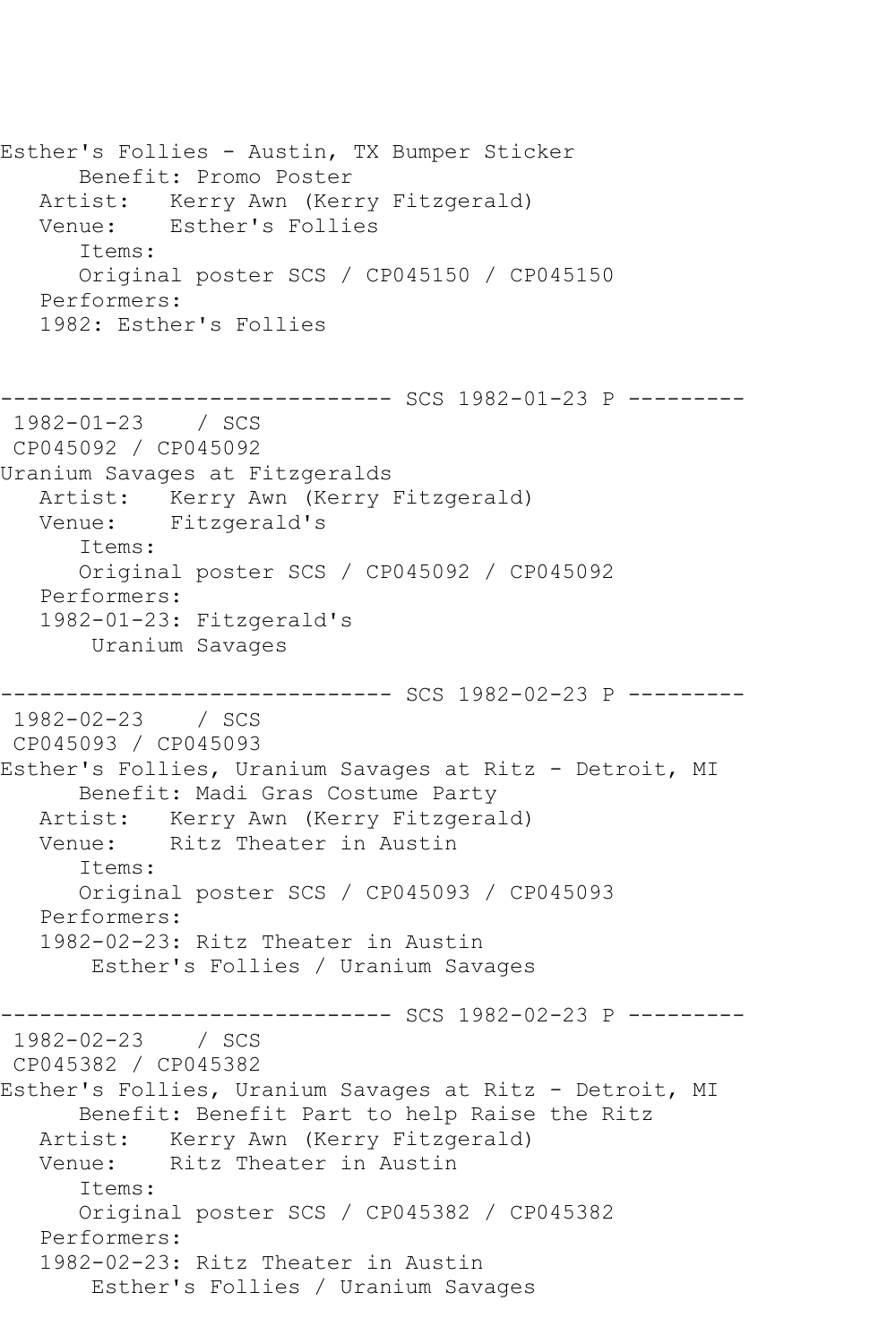```
------------------------------ SCS 1982-05-01 P ---------
1982-05-01 / SCS 
CP045383 / CP045383
Uraniuim Savages, Jitters at Liberty Lunch - Austin, TX
  Artist: Kerry Awn (Kerry Fitzgerald)<br>Venue: Liberty Lunch
            Liberty Lunch
       Items:
       Original poster SCS / CP045383 / CP045383
   Performers:
    1982-05-01: Liberty Lunch
        Uranium Savages / Jitters
------------------------------ SCS 1982-05-14 P ---------
1982-05-14 / SCS 
CP045031 / CP045031
Marcia Ball at Liberty Lunch - Austin, TX
   Artist: Kerry Awn (Kerry Fitzgerald)
   Venue: Liberty Lunch
       Items:
       Original poster SCS / CP045031 / CP045031
   Performers:
    1982-05-14: Liberty Lunch
        Marcia Ball
------------------------------ SCS 1982-08-20 P ---------
1982-08-20 / SCS 
CP045151 / CP045151
Rank adn File, Leroi Brothers at Soap Creek Saloon - Austin, TX
       Benefit: Grand Opening
   Artist: Kerry Awn (Kerry Fitzgerald)
   Venue: Soap Creek Saloon
       Items:
       Original poster SCS / CP045151 / CP045151
   Performers:
   1982-08-20 1982-08-21: Soap Creek Saloon
        Rank adn File / Leroi Brothers / Guitar Charlie
                ------------------------------ SCS 1982-08-28 P ---------
1982-08-28 / SCS 
CP045095 / CP045095
Uranium Savages at Symphony Square
   Artist: Kerry Awn (Kerry Fitzgerald)
   Venue: Symphony Square
       Items:
       Original poster SCS / CP045095 / CP045095
   Performers:
```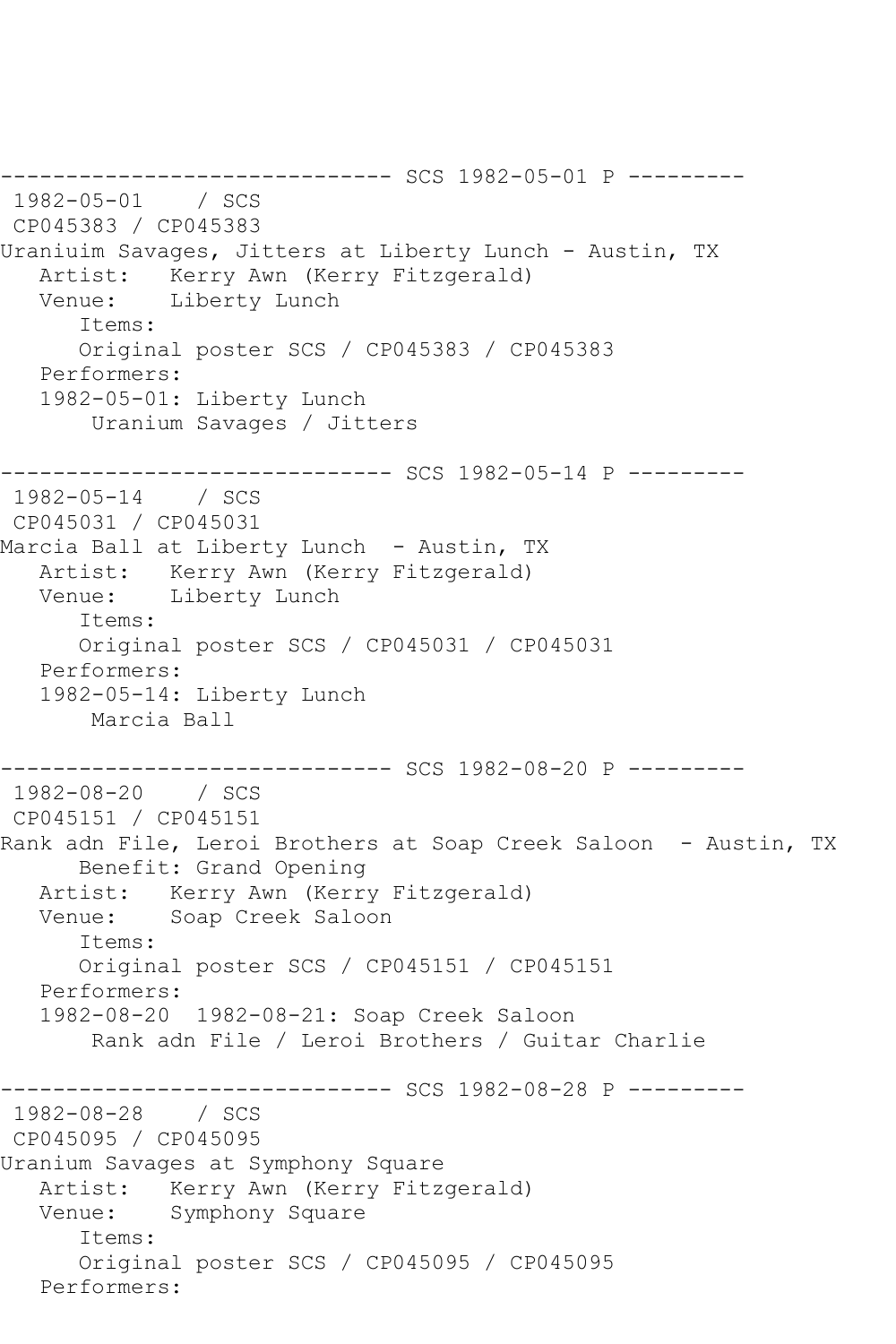1982-08-28: Symphony Square Uranium Savages ------------------------------ SCS 1982-09-17 P --------- 1982-09-17 / SCS CP045153 / CP045153 Paramount Theatre Bumper Sticker Benefit: Esther's Follies Fifth Birthday Bash Artist: Kerry Awn (Kerry Fitzgerald) Venue: Paramount Theater, Oakland Items: Original poster SCS / CP045153 / CP045153 Performers: 1982-09-17 1982-09-18: Paramount Theater, Oakland ------------------------------ SCS 1982-10 P ---------  $1982 - 10$ CP045285 / CP045285 Soap Creek Saloon - Austin, TX Bumper Sticker Benefit: Soap Creek Saloon Calendar for 1982-10 Artist: Kerry Awn (Kerry Fitzgerald) Venue: Soap Creek Saloon Items: Original poster SCS / CP045285 / CP045285 Performers: 1982-10: Soap Creek Saloon ------------------------------ SCS 1982-10-30 P --------- 1982-10-30 / SCS CP045384 / CP045384 Uranium Savages, Diana Cantu Band at Soap Creek Saloon - Austin, TX Artist: Kerry Awn (Kerry Fitzgerald) Venue: Soap Creek Saloon Items: Original poster SCS / CP045384 / CP045384 Performers: 1982-10-30: Soap Creek Saloon Uranium Savages / Diana Cantu Band ------------------------------ SCS 1982-10-31 P --------- 1982-10-31 / SCS CP045196 / CP045196 Texas Chainsaw Massacre, Hollerin' Weenies at Ritz - Detroit, MI Benefit: Halloween Artist: Kerry Awn (Kerry Fitzgerald)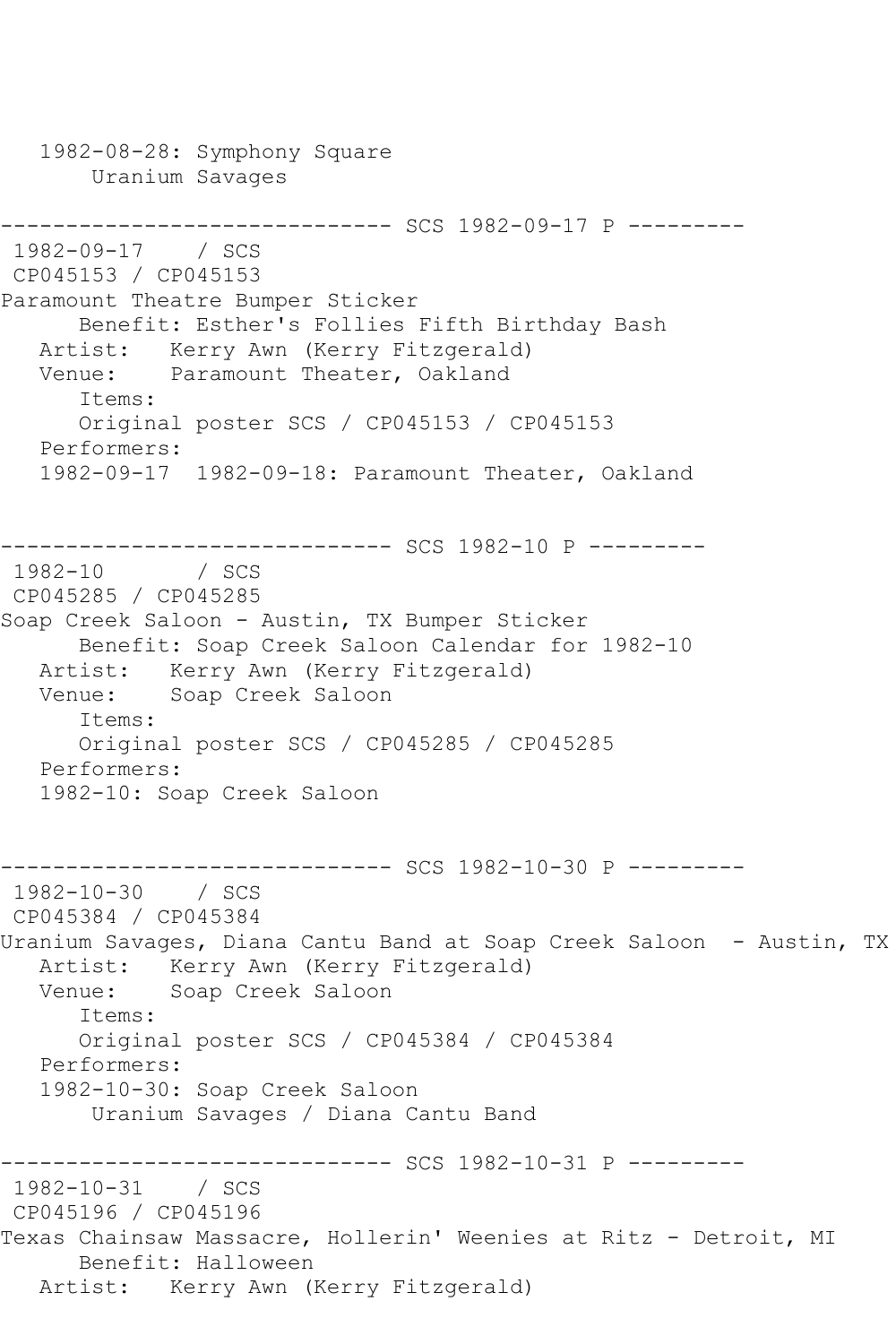Venue: Ritz Theater in Austin Items: Original poster SCS / CP045196 / CP045196 Performers: 1982-10-31: Ritz Theater in Austin Texas Chainsaw Massacre / Hollerin' Weenies ------------------------------ SCS 1982-11 P --------- 1982-11 / SCS CP045286 / CP045286 Soap Creek Saloon - Austin, TX Bumper Sticker Benefit: Soap Creek Saloon Calendar for 1982-11 Artist: Kerry Awn (Kerry Fitzgerald) Venue: Soap Creek Saloon Items: Original poster SCS / CP045286 / CP045286 Performers: 1982-11: Soap Creek Saloon ------------------------------ SCS 1982-12 P --------- 1982-12 / SCS CP045287 / CP045287 Soap Creek Saloon - Austin, TX Bumper Sticker Benefit: Soap Creek Saloon Calendar for 1982-12 Artist: Kerry Awn (Kerry Fitzgerald)<br>Venue: Soap Creek Saloon Soap Creek Saloon Items: Original poster SCS / CP045287 / CP045287 Performers: 1982-12: Soap Creek Saloon ------------------------------ SCS 1983-01 P --------- 1983-01 / SCS CP045288 / CP045288 Soap Creek Saloon - Austin, TX Bumper Sticker Benefit: Soap Creek Saloon Calendar for 1983-01 Artist: Kerry Awn (Kerry Fitzgerald)<br>Venue: Soap Creek Saloon Soap Creek Saloon Items: Original poster SCS / CP045288 / CP045288 Performers: 1983-01: Soap Creek Saloon

------------------------------ SCS 1983-02 P ---------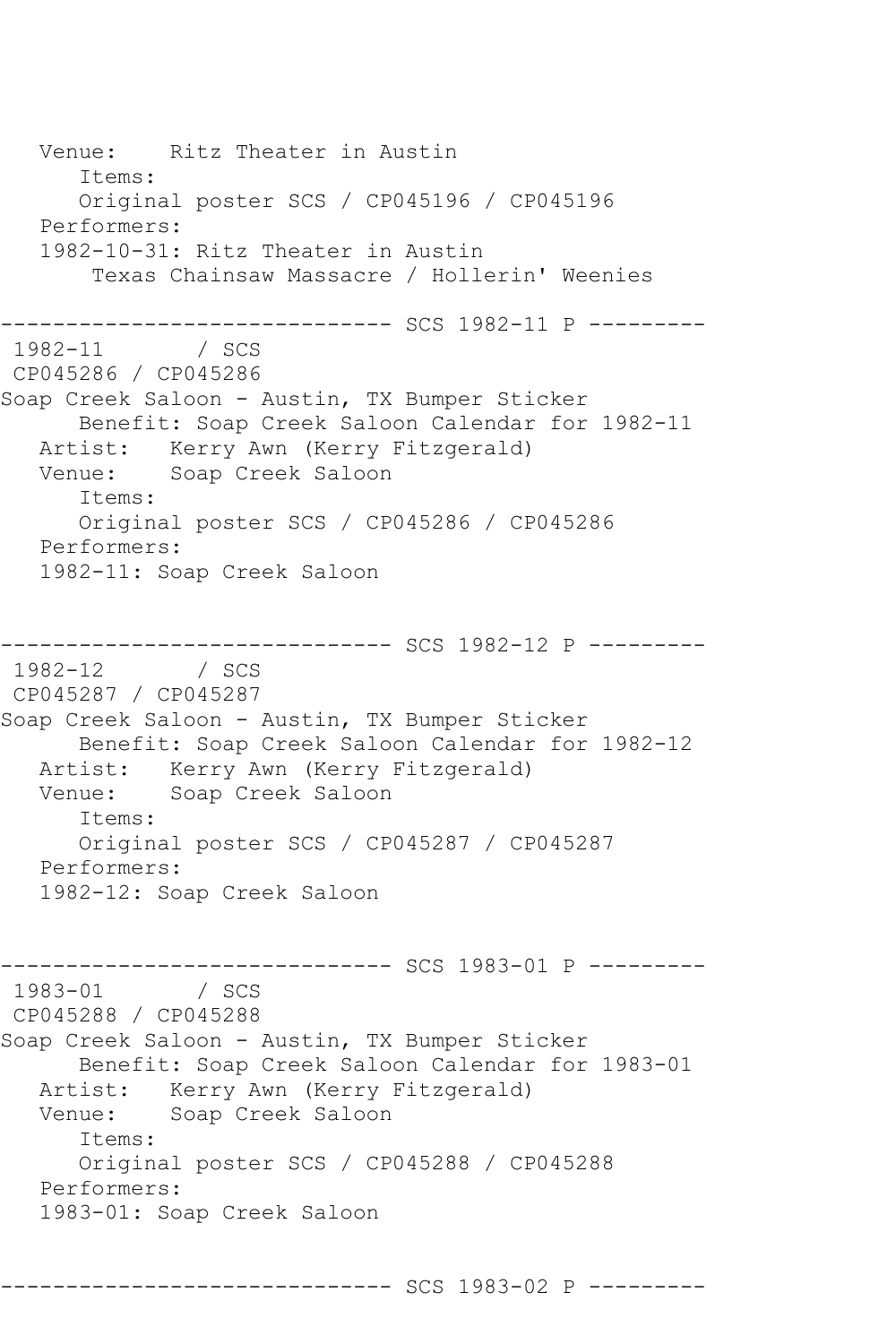1983-02 / SCS CP045289 / CP045289 Soap Creek Saloon - Austin, TX Bumper Sticker Benefit: Soap Creek Saloon Calendar for 1983-02 Artist: Kerry Awn (Kerry Fitzgerald) Venue: Soap Creek Saloon Items: Original poster SCS / CP045289 / CP045289 Performers: 1983-02: Soap Creek Saloon  $--------$  SCS 1983-02-15 P  $------$ 1983-02-15 / SCS CP045195 / CP045195 Trinidad Exotic Steel Band at Ritz - Detroit, MI Benefit: Second Annual Mardi Gras Artist: Kerry Awn (Kerry Fitzgerald) Venue: Ritz Theater in Austin Items: Original poster SCS / CP045195 / CP045195 Performers: 1983-02-15: Ritz Theater in Austin Trinidad Exotic Steel Band -------------------------------- SCS 1983-03 P ---------<br>1983-03 / SCS  $1983 - 03$ CP045290 / CP045290 Soap Creek Saloon - Austin, TX Bumper Sticker Benefit: Soap Creek Saloon Calendar for 1983-03 Artist: Kerry Awn (Kerry Fitzgerald)<br>Venue: Soap Creek Saloon Soap Creek Saloon Items: Original poster SCS / CP045290 / CP045290 Performers: 1983-03: Soap Creek Saloon ------------------------------ SCS 1983-04 P --------- 1983-04 / SCS CP045291 / CP045291 Soap Creek Saloon - Austin, TX Bumper Sticker Benefit: Soap Creek Saloon Calendar for 1983-04 Artist: Kerry Awn (Kerry Fitzgerald) Venue: Soap Creek Saloon Items: Original poster SCS / CP045291 / CP045291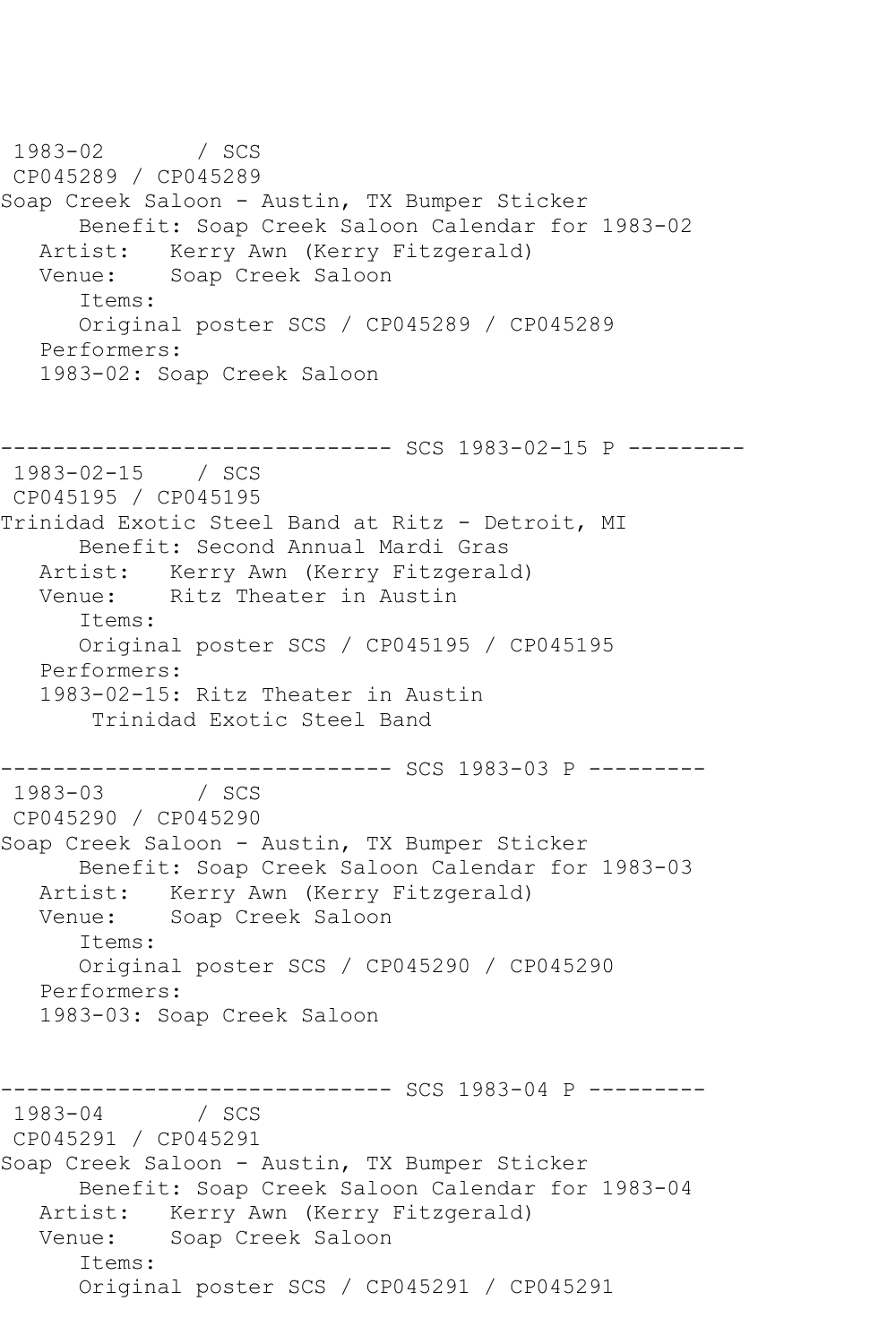Performers: 1983-04: Soap Creek Saloon ------------------------------ SCS 1983-04-01 P --------- 1983-04-01 / SCS CP045385 / CP045385 Uranium Savages at Soap Creek Saloon - Austin, TX Artist: Kerry Awn (Kerry Fitzgerald) Venue: Soap Creek Saloon Items: Original poster SCS / CP045385 / CP045385 Performers: 1983-04-01 1983-04-02: Soap Creek Saloon Uranium Savages ------------------------------ SCS 1983-05 P --------- 1983-05 / SCS CP045292 / CP045292 Soap Creek Saloon - Austin, TX Bumper Sticker Benefit: Soap Creek Saloon Calendar for 1983-05 Artist: Kerry Awn (Kerry Fitzgerald)<br>Venue: Soap Creek Saloon Soap Creek Saloon Items: Original poster SCS / CP045292 / CP045292 Performers: 1983-05: Soap Creek Saloon --------------------------------- SCS 1983-06 P ----------<br>1983-06 / SCS  $1983 - 06$ CP045293 / CP045293 Soap Creek Saloon - Austin, TX Bumper Sticker Benefit: Soap Creek Saloon Calendar for 1983-06 Artist: Kerry Awn (Kerry Fitzgerald) Venue: Soap Creek Saloon Items: Original poster SCS / CP045293 / CP045293 Performers: 1983-06: Soap Creek Saloon ------------------------------ SCS 1983-08-23 P --------- 1983-08-23 / SCS CP045152 / CP045152 Elane Boosler at Austin, TX Benefit: Comedy Workshop First Year Anniversary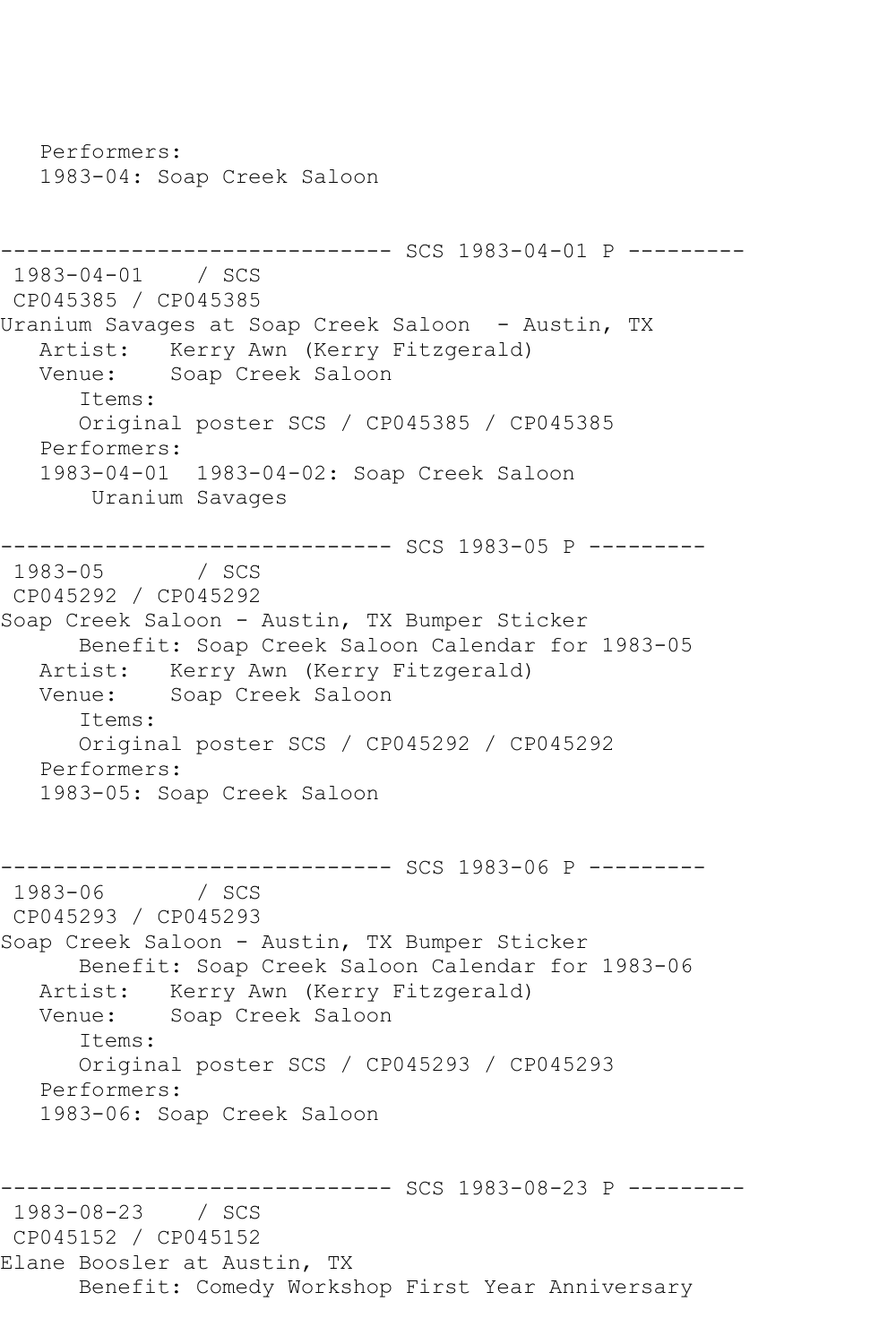Artist: Kerry Awn (Kerry Fitzgerald) Venue: Austin, Texas Items: Original poster SCS / CP045152 / CP045152 Performers: 1983-08-23: Austin, Texas Elane Boosler ----------- SCS 1983-08-26 P ---------1983-08-26 / SCS CP045386 / CP045386 Uranium Savages at Fitzgeralds Benefit: Back to School Tour Artist: Kerry Awn (Kerry Fitzgerald) Venue: Fitzgerald's Items: Original poster SCS / CP045386 / CP045386 Performers: 1983-08-26: Fitzgerald's Uranium Savages 1983-08-27: Syphony Square Uranium Savages ------------------------------ SCS 1983-09-30 P --------- 1983-09-30 / SCS CP045154 / CP045154 Esthers Follies at Paramount Theatre Artist: Kerry Awn (Kerry Fitzgerald) Venue: Paramount Theater, Oakland Items: Original poster SCS / CP045154 / CP045154 Performers: 1983-09-30 1983-10-01: Paramount Theater, Oakland Esthers Follies ------------------------------ SCS 1984-04-01 P-1 --------- 1984-04-01 / SCS CP004157 / CD04566 7th Annual Spamarama Series: 7th Annual Artist: Kerry Awn (Kerry Fitzgerald) Venue: Soap Creek Saloon Items: Original poster SCS Edition 1 / CP004157 / CD04566 Performers: 1984-04-01: Soap Creek Saloon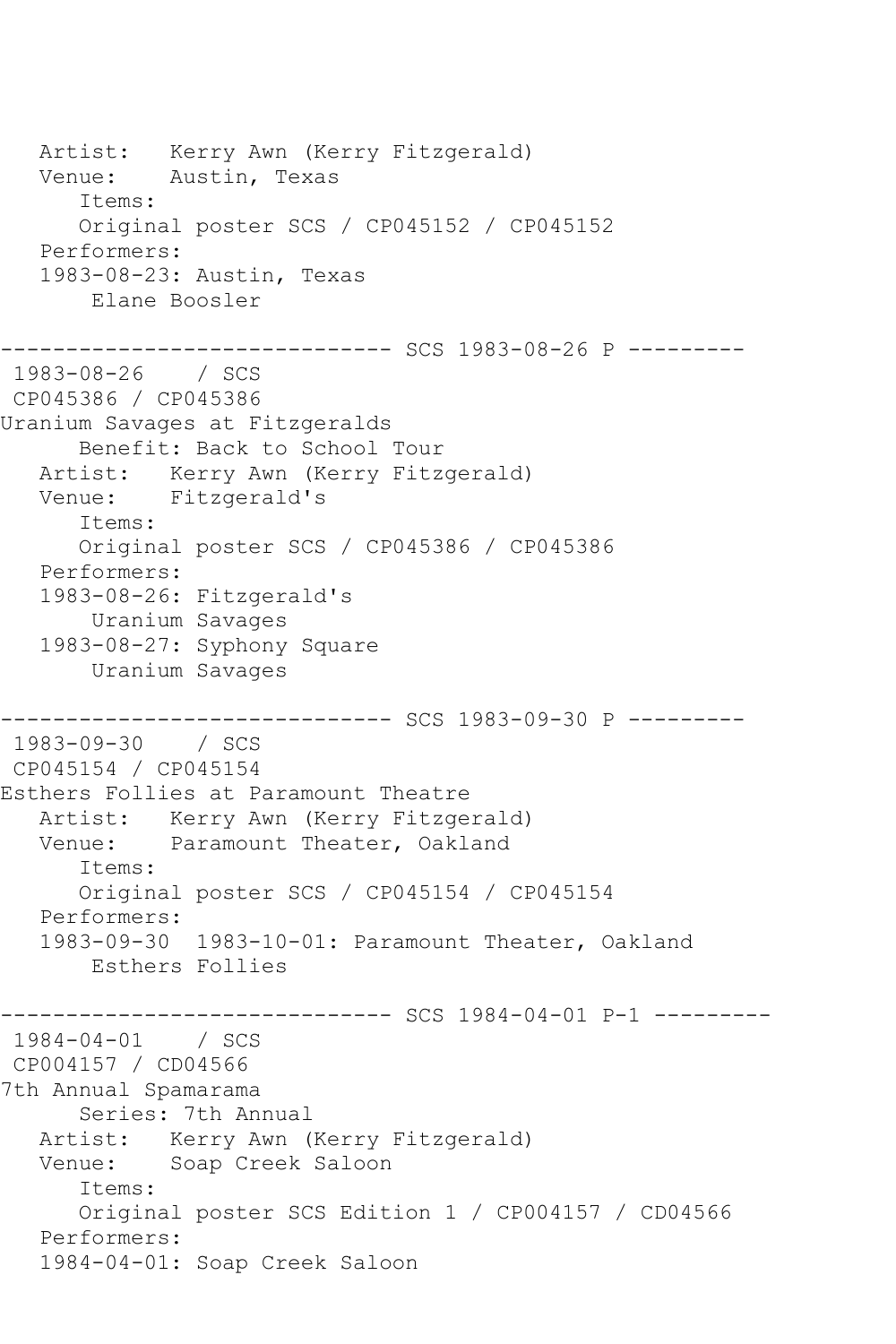------------------------------ SCS 1984-05-29 P --------- 1984-05-29 / SCS CP045026 / CP045026 Comedy Workshop Bumper Sticker Artist: Kerry Awn (Kerry Fitzgerald) Venue: Comedy Workshop Items: Original poster SCS / CP045026 / CP045026 Performers: 1984-05-29 1984-06-03: Comedy Workshop --------------------------------- SCS 1984-07 P ---------<br>1984-07 / SCS  $1984 - 07$ CP045294 / CP045294 Soap Creek Saloon - Austin, TX Bumper Sticker Benefit: Soap Creek Saloon Calendar for 1984-07 Artist: Kerry Awn (Kerry Fitzgerald) Venue: Soap Creek Saloon Items: Original poster SCS / CP045294 / CP045294 Performers: 1984-07: Soap Creek Saloon ------------------------------ SCS 1984-07-28 P --------- 1984-07-28 / SCS CP045387 / CP045387 Uranium Savages, Sweet Hog Moron at Soap Creek Saloon - Austin, TX Artist: Kerry Awn (Kerry Fitzgerald) Venue: Soap Creek Saloon Items: Original poster SCS / CP045387 / CP045387 Performers: 1984-07-28: Soap Creek Saloon Uranium Savages / Sweet Hog Moron / Ray Ban / Dual Elvis's / Booze Bros / Dos Saqws / Shrovinoners ----------------------------- SCS 1984-08 P-1 ---------1984-08 / SCS CP009637 / CS04382 Gatemouth Brown, Fingers Taylor at Soap Creek Saloon - Austin, TX Artist: Kerry Awn (Kerry Fitzgerald) Venue: Soap Creek Saloon Items: Original poster SCS Edition 1 / CP009637 / CS04382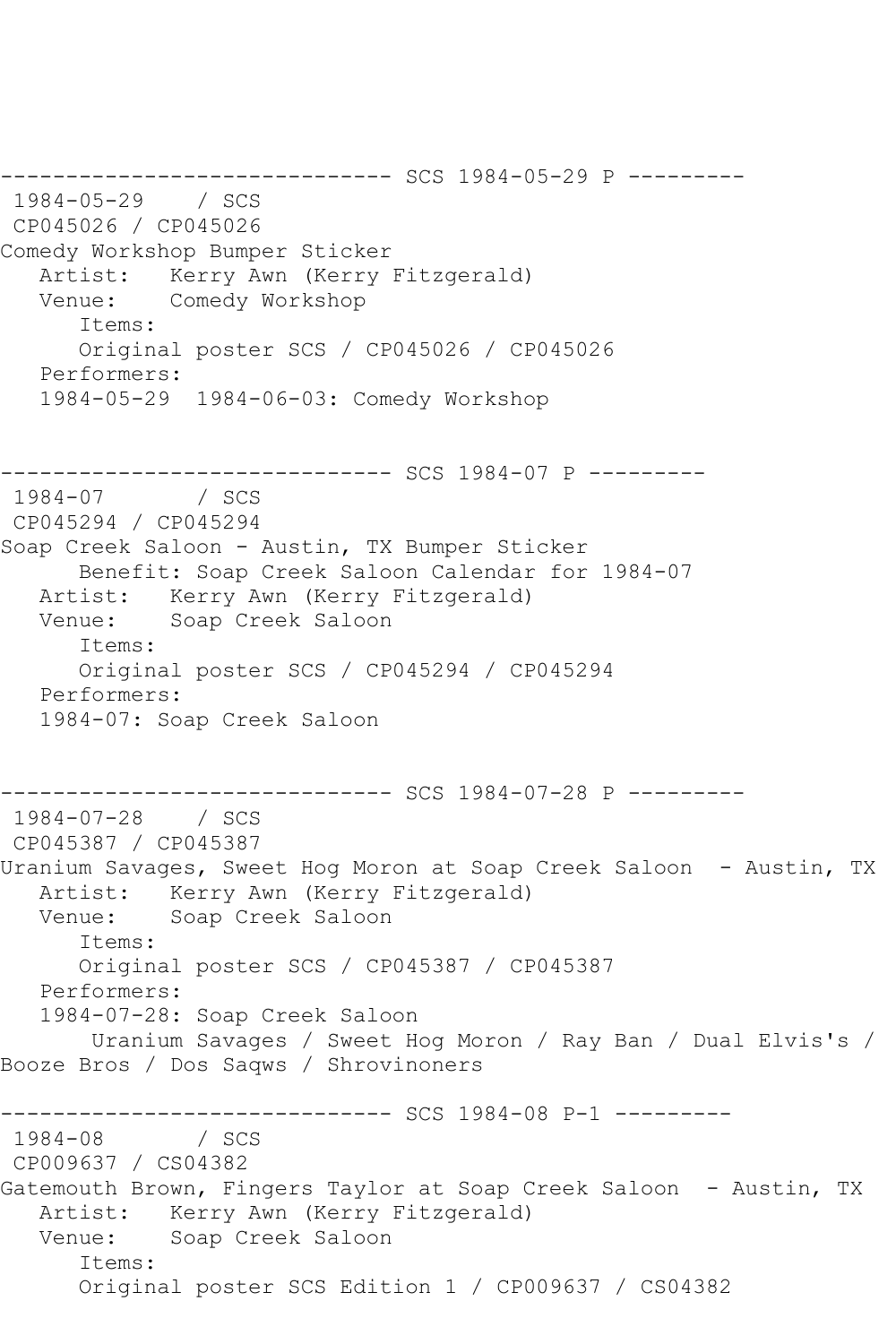```
 Performers:
    1984-08: Soap Creek Saloon
        Gatemouth Brown / Fingers Taylor / Cornerstone / Rusty Wier / 
Bugs Henderson / Lonnie Mack / Ponty Bone / Squeezetones / Ramblers 
/ Lucinda Williams / Joker / Pressure / Alvin Crow / Dana Cooper / 
Jim Franklin / Golden Echoes / Gospel Revelations / Flaco Jimenez / 
Roky Erickson / Balamil / Rey Nardine / Supernatural Family Band / 
Townes Van Zandt / Karen Kraft / Uranium Savages
---------------------------------- SCS 1984-08 P ----------<br>1984-08    / SCS
1984 - 08CP045295 / CP045295
Soap Creek Saloon - Austin, TX Bumper Sticker
       Benefit: Soap Creek Saloon Calendar for 1984-08
   Artist: Kerry Awn (Kerry Fitzgerald)
   Venue: Soap Creek Saloon
       Items:
       Original poster SCS / CP045295 / CP045295
   Performers:
    1984-08: Soap Creek Saloon
            ------------------------------ SCS 1984-09 P ---------
1984-09
CP045296 / CP045296
Soap Creek Saloon - Austin, TX Bumper Sticker
       Benefit: Soap Creek Saloon Calendar for 1984-09
   Artist: Kerry Awn (Kerry Fitzgerald)
   Venue: Soap Creek Saloon
       Items:
       Original poster SCS / CP045296 / CP045296
    Performers:
    1984-09: Soap Creek Saloon
------------------------------ SCS 1984-09-01 P ---------
1984-09-01 / SCS 
CP045388 / CP045388
Uranium Savages at Soap Creek Saloon - Austin, TX
       Benefit: Back to School Ball
   Artist: Kerry Awn (Kerry Fitzgerald)
   Venue: Soap Creek Saloon
       Items:
       Original poster SCS / CP045388 / CP045388
    Performers:
    1984-09-01: Soap Creek Saloon
        Uranium Savages
```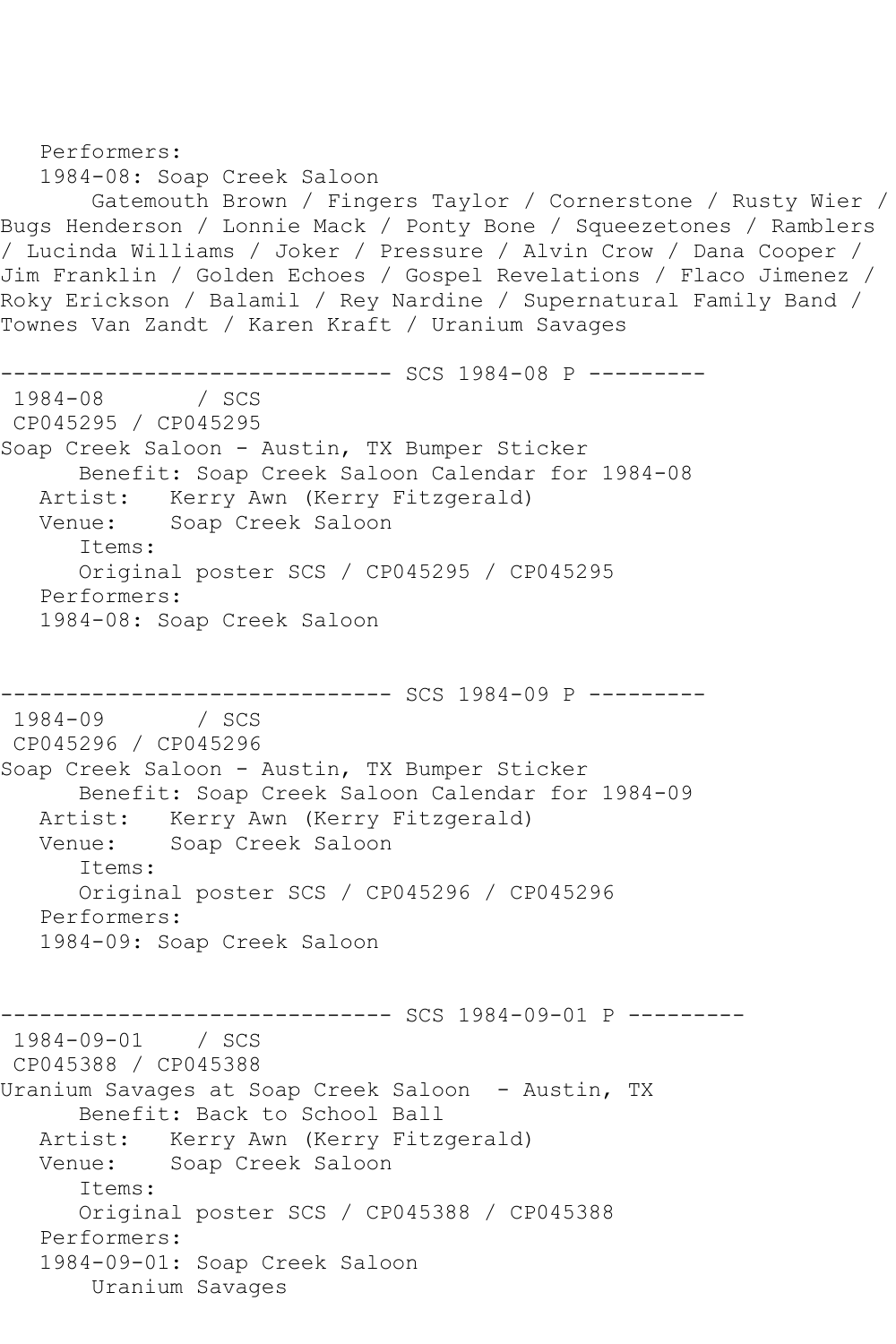--------------------------------- SCS 1984-10 P ---------<br>1984-10 / SCS 1984 / SCS CP045297 / CP045297 Soap Creek Saloon - Austin, TX Bumper Sticker Benefit: Soap Creek Saloon Calendar for 1984-10 Artist: Kerry Awn (Kerry Fitzgerald) Venue: Soap Creek Saloon Items: Original poster SCS / CP045297 / CP045297 Performers: 1984-10: Soap Creek Saloon ------------------------------ SCS 1984-12 P --------- 1984-12 / SCS CP045298 / CP045298 Soap Creek Saloon - Austin, TX Bumper Sticker Benefit: Soap Creek Saloon Calendar for 1984-12 Artist: Kerry Awn (Kerry Fitzgerald) Venue: Soap Creek Saloon Items: Original poster SCS / CP045298 / CP045298 Performers: 1984-12: Soap Creek Saloon ------------------------------ SCS 1985 P --------- 1985 / SCS CP045155 / CP045155 Esthers Follies Comedy Music Revue, All Day Sisters Benefit: David Perkoff Music Presents Artist: Kerry Awn (Kerry Fitzgerald) Items: Original poster SCS / CP045155 / CP045155 Performers: 1985: Esthers Follies / All Day Sisters / Little Big Band ---------------------------------- SCS 1985-01 P ---------<br>1985-01 / SCS 1985-01 / SCS CP045156 / CP045156 L.A. Imron Bumper Sticker Benefit: Third Annual Comedy Workshop Artist: Kerry Awn (Kerry Fitzgerald) Venue: L.A. Imron Items: Original poster SCS / CP045156 / CP045156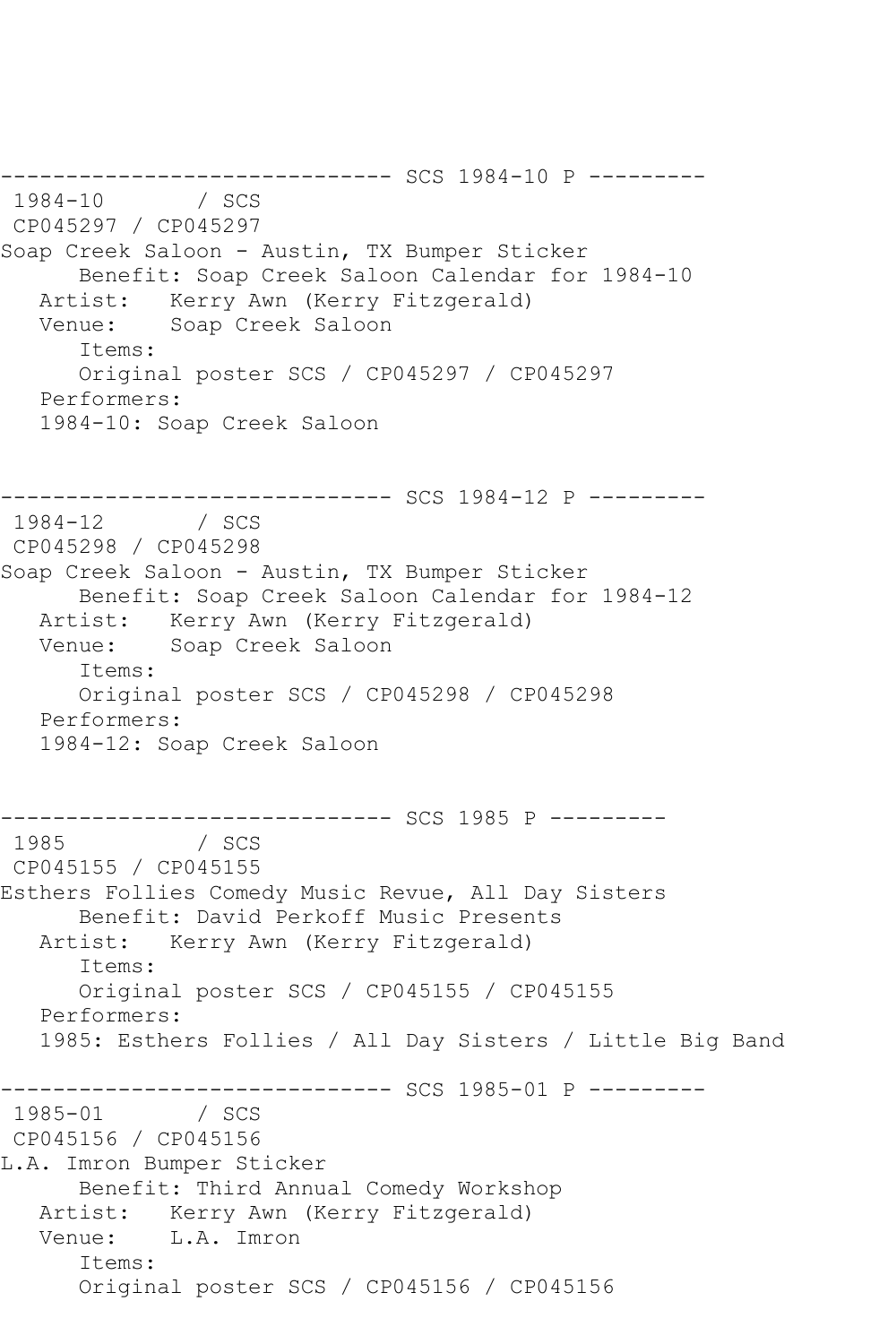Performers: 1985-01: L.A. Imron ------------------------------ SCS 1985-01 P --------- 1985-01 / SCS CP045299 / CP045299 Soap Creek Saloon - Austin, TX Bumper Sticker Benefit: Soap Creek Saloon Calendar for 1985-01 Artist: Kerry Awn (Kerry Fitzgerald)<br>Venue: Soap Creek Saloon Soap Creek Saloon Items: Original poster SCS / CP045299 / CP045299 Performers: 1985-01: Soap Creek Saloon ------------------------------ SCS 1985-01-26 P --------- 1985-01-26 / SCS CP045096 / CP045096 Soap Creek Saloon - Austin, TX Bumper Sticker Artist: Kerry Awn (Kerry Fitzgerald) Venue: Soap Creek Saloon Items: Original poster SCS / CP045096 / CP045096 Performers: 1985-01-26: Soap Creek Saloon ------------------------------ SCS 1985-01-26 P --------- 1985-01-26 / SCS CP045097 / CP045097 Uranium Savages at Soap Creek Saloon - Austin, TX Artist: Kerry Awn (Kerry Fitzgerald) Venue: Soap Creek Saloon Items: Original poster SCS / CP045097 / CP045097 Performers: 1985-01-26: Soap Creek Saloon Uranium Savages ----------------- SCS 1985-01-26 P ---------1985-01-26 / SCS CP045389 / CP045389 Uranium Savages at Soap Creek Saloon - Austin, TX Benefit: Eddy Awards Artist: Kerry Awn (Kerry Fitzgerald)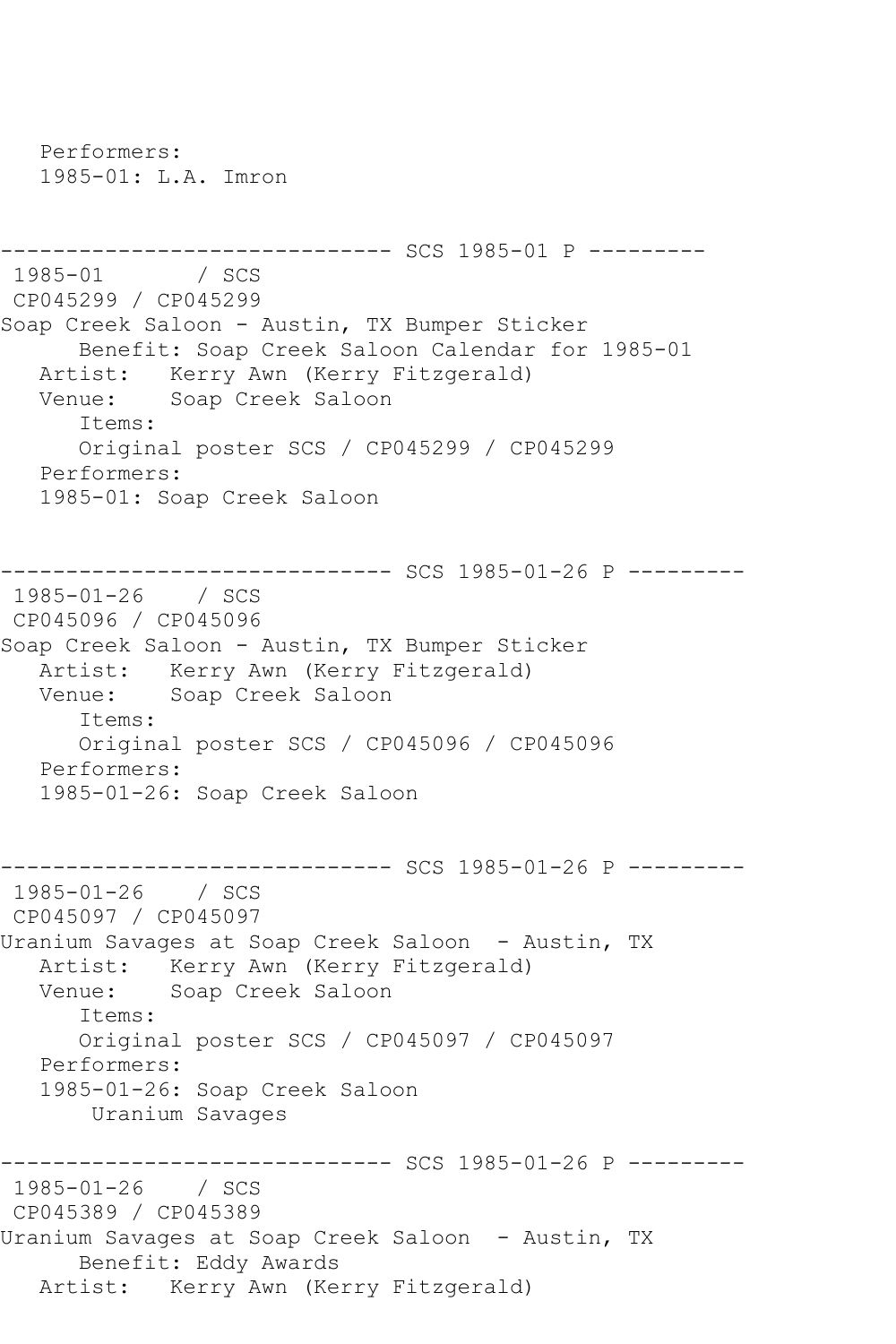Venue: Soap Creek Saloon Items: Original poster SCS / CP045389 / CP045389 Performers: 1985-01-26: Soap Creek Saloon Uranium Savages ------------------------------ SCS 1985-02 P ---------  $1985 - 02$ CP045300 / CP045300 Soap Creek Saloon - Austin, TX Bumper Sticker Benefit: Soap Creek Saloon Calendar for 1985-02 Artist: Kerry Awn (Kerry Fitzgerald) Venue: Soap Creek Saloon Items: Original poster SCS / CP045300 / CP045300 Performers: 1985-02: Soap Creek Saloon ------------------------------ SCS 1985-02-14 P --------- 1985-02-14 / SCS CP045157 / CP045157 Supernatural Family Band at Soap Creek Saloon - Austin, TX Benefit: Valentine Dance Artist: Kerry Awn (Kerry Fitzgerald) Venue: Soap Creek Saloon Items: Original poster SCS / CP045157 / CP045157 Performers: 1985-02-14 1985-02-15: Soap Creek Saloon Supernatural Family Band ------------------------------ SCS 1985-03 P --------- 1985-03 / SCS CP045301 / CP045301 Soap Creek Saloon - Austin, TX Bumper Sticker Benefit: Soap Creek Saloon Calendar for 1985-03 Artist: Kerry Awn (Kerry Fitzgerald)<br>Venue: Soap Creek Saloon Soap Creek Saloon Items: Original poster SCS / CP045301 / CP045301 Performers: 1985-03: Soap Creek Saloon

------------------------------ SCS 1985-03-01 P ---------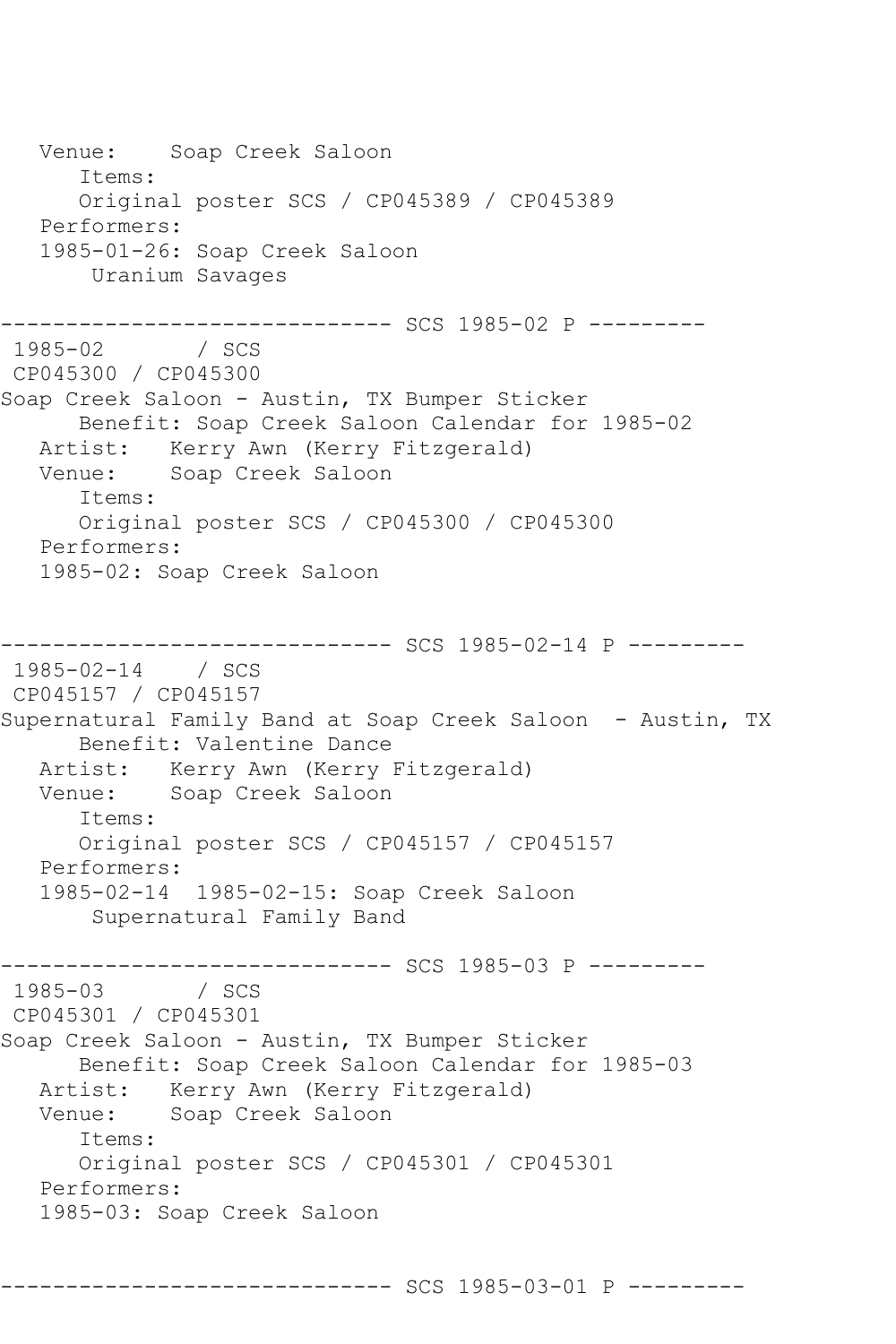1985-03-01 / SCS CP045158 / CP045158 Supernatural Family Band, Billy Joe Shaver at Soap Creek Saloon -Austin, TX Benefit: Texas Independence Week-end Artist: Kerry Awn (Kerry Fitzgerald) Venue: Soap Creek Saloon Items: Original poster SCS / CP045158 / CP045158 Performers: 1985-03-01 1985-03-02: Soap Creek Saloon Supernatural Family Band / Billy Joe Shaver / T. Gosney Thorton Band ------------------------------ SCS 1985-03-15 P --------- 1985-03-15 / SCS CP045098 / CP045098 Uranium Savages at Soap Creek Saloon - Austin, TX Benefit: Spring Breakdance Artist: Kerry Awn (Kerry Fitzgerald) Venue: Soap Creek Saloon Items: Original poster SCS / CP045098 / CP045098 Performers: 1985-03-15: Soap Creek Saloon Uranium Savages ------------------------------ SCS 1985-03-15 P --------- 1985-03-15 / SCS CP045390 / CP045390 Uranium Savages at Soap Creek Saloon - Austin, TX Benefit: Spring Break Dance Artist: Kerry Awn (Kerry Fitzgerald)<br>Venue: Soap Creek Saloon Soap Creek Saloon Items: Original poster SCS / CP045390 / CP045390 Performers: 1985-03-15: Soap Creek Saloon Uranium Savages ------------------------------ SCS 1985-04 P ---------  $1985 - 04$ CP045302 / CP045302 Soap Creek Saloon - Austin, TX Bumper Sticker Benefit: Soap Creek Saloon Calendar for 1985-04 Artist: Kerry Awn (Kerry Fitzgerald) Venue: Soap Creek Saloon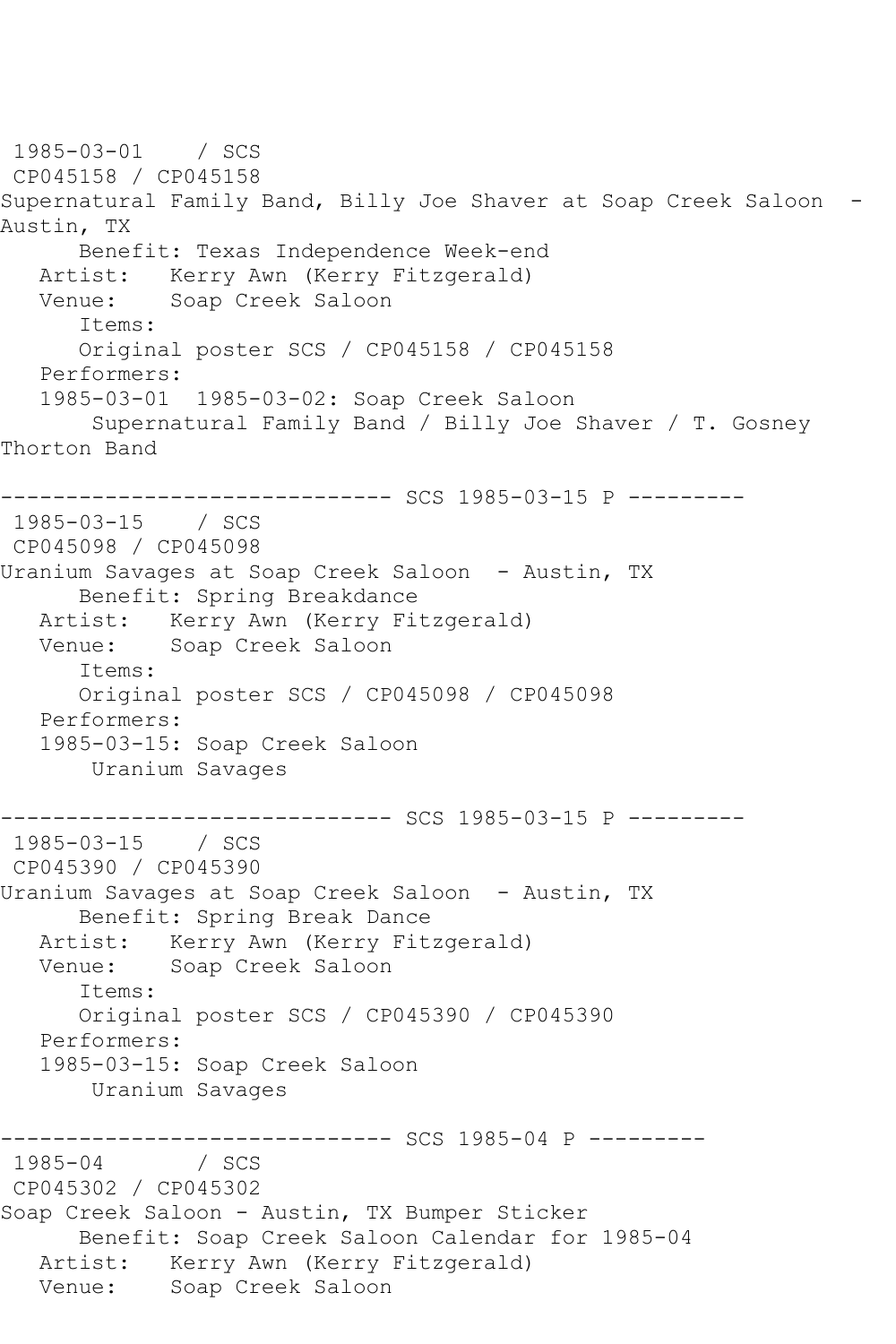```
 Items:
       Original poster SCS / CP045302 / CP045302
    Performers:
    1985-04: Soap Creek Saloon
------------------------------ SCS 1985-04-01 P ---------
1985-04-01 / SCS 
CP045159 / CP045159
Kerry Awn, Rusty Wier
   Benefit: Comedy Workshop April Fools Parade of Fools<br>Artist: Kerry Awn (Kerry Fitzgerald)
            Kerry Awn (Kerry Fitzgerald)
       Items:
       Original poster SCS / CP045159 / CP045159
    Performers:
    1985-04-01: Kerry Awn / Rusty Wier / Marion Holloway / Mike Kelly 
/ Kevin Phinney / Pat Taggart / Olin murrell / John Michael Scott
------------------------------ SCS 1985-04-07 P ---------
1985-04-07 / SCS 
CP045160 / CP045160
Ponty Bone and the Squeezetones, Steven Doster at Steamboat Springs 
- Steamboat Springs, CO
       Benefit: Benifit for Arthur Cicchese
   Artist: Kerry Awn (Kerry Fitzgerald)<br>Venue: Steamboat Springs
            Steamboat Springs
       Items:
       Original poster SCS / CP045160 / CP045160
    Performers:
    1985-04-07: Steamboat Springs
        Ponty Bone and the Squeezetones / Steven Doster / Senders / 
Money / Nick Ferrari / Little Kings / Loyal Cannon
------------------------------ SCS 1985-04-14 P-1 ---------
1985-04-14 / SCS 
CP004158 / CD04567
8th Annual Spamarama
       Series: 8th Annual
   Artist: Kerry Awn (Kerry Fitzgerald)<br>Venue: Soap Creek Saloon
           Soap Creek Saloon
       Items:
       Original poster SCS Edition 1 / CP004158 / CD04567
   Performers:
    1985-04-14: Soap Creek Saloon
```
------------------------------ SCS 1985-04-29 P ---------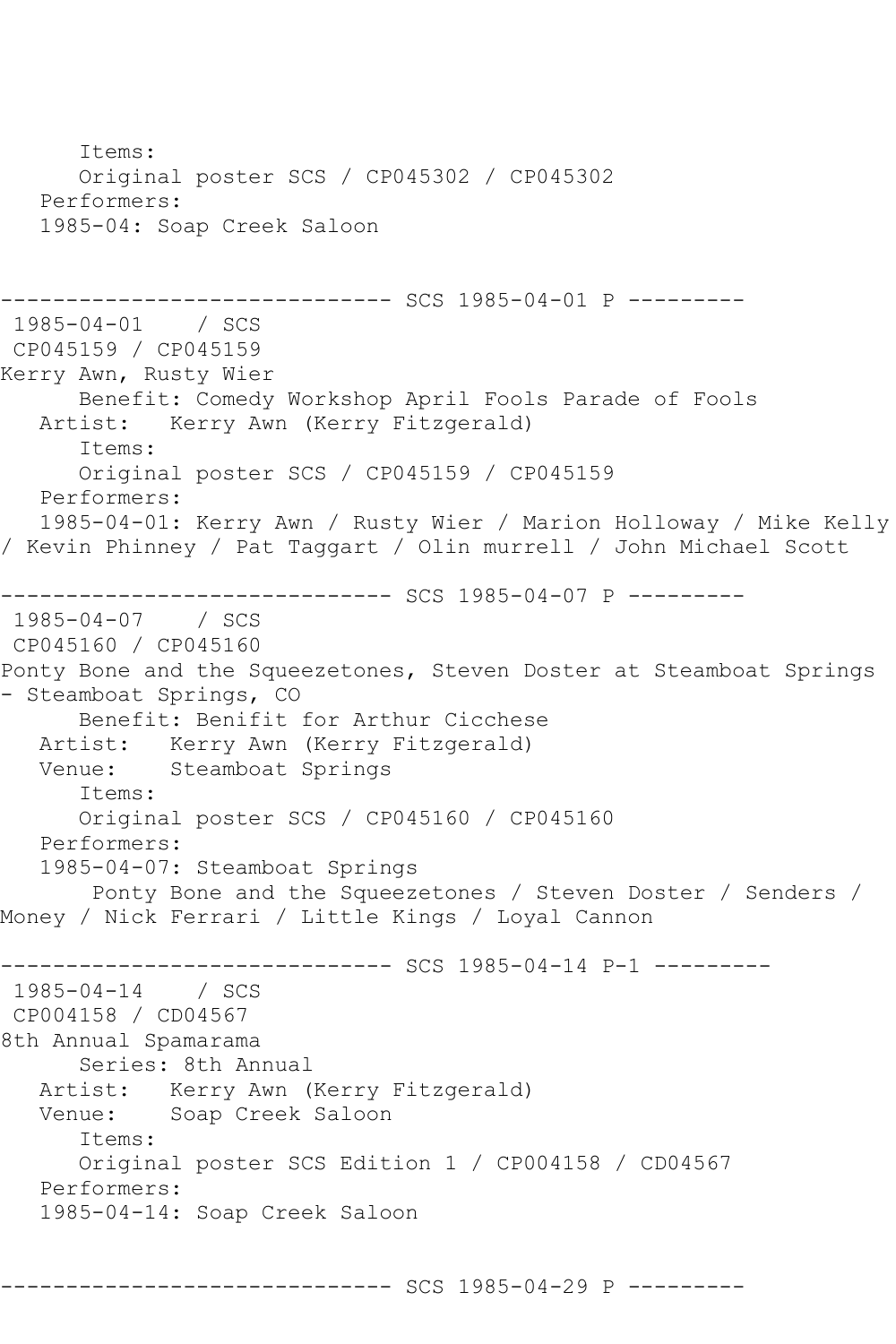```
1985-04-29 / SCS 
CP045161 / CP045161
Vic Dunlop, Ritch Shydner at Texas Opry House - Houston, TX
       Benefit: Benifit for Arthur Cicchese Night of a Million Laughs
   Artist: Kerry Awn (Kerry Fitzgerald)
   Venue: Texas Opry House
       Items:
       Original poster SCS / CP045161 / CP045161
    Performers:
    1985-04-29: Texas Opry House
        Vic Dunlop / Ritch Shydner / Greg Travis / Bill Hicks / 
Richard Morris / Ed Yeager / Gary Richardson / Jack Mayberry / Ron 
Crick / Steve Moore
------------------------------ SCS 1985-05 P-1 ---------
1985-05
CP009638 / CS04383
Alvin Crow, Ed Vizard at Soap Creek Saloon - Austin, TX
  Artist: Kerry Awn (Kerry Fitzgerald)<br>Venue: Soap Creek Saloon
            Soap Creek Saloon
       Items:
       Original poster SCS Edition 1 / CP009638 / CS04383
   Performers:
    1985-05: Soap Creek Saloon
        Alvin Crow / Ed Vizard / New Huevos / Alfredo / Burl 
Wilderson / Roky Morales / Lounge Lizards / Randy Banks / Mike 
Kindred / Townes Van Zandt / Calvin Russell Band / Mike and Mark / 
Luke Daniels / Darden Smith / Bruce Newman / John Stewart / Steve 
Cicchetti / Robin and Linda Williams / Roy Bookbinder / Roger 
Mcguinn / Ponty / Bone / Squeezetones / Rusty Wier / Alvin Crow / 
Ray Wylie Hubbard / Supernatural Family Band / Tail Gators / Taj 
Mahal / Bugs Henderson / Pre-Kerrville Festival Festival / Pleasant 
Valley Boys / Pleasant Valley Boys
               ------------------------------ SCS 1985-05 P ---------
1985 - 05CP045303 / CP045303
Soap Creek Saloon - Austin, TX Bumper Sticker
       Benefit: Soap Creek Saloon Calendar for 1985-05
  Artist: Kerry Awn (Kerry Fitzgerald)<br>Venue: Soap Creek Saloon
            Soap Creek Saloon
       Items:
       Original poster SCS / CP045303 / CP045303
   Performers:
    1985-05: Soap Creek Saloon
```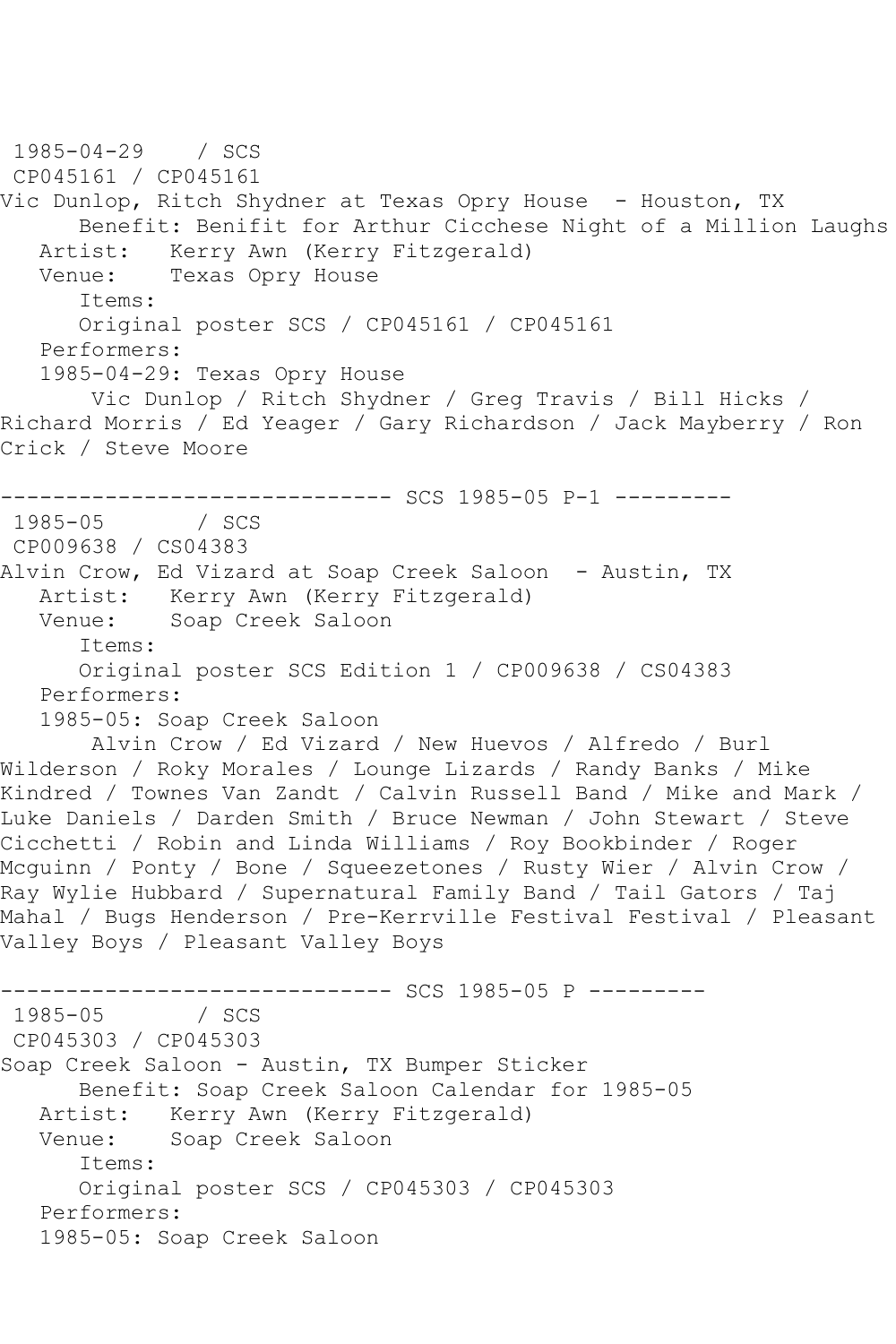------------------------------ SCS 1985-05-06 P --------- 1985-05-06 / SCS CP045162 / CP045162 Comedy Workshop Bumper Sticker Benefit: 1st Annual Fiber Fest '85 Tall Tales and Big Lies Artist: Kerry Awn (Kerry Fitzgerald) Venue: Comedy Workshop Items: Original poster SCS / CP045162 / CP045162 Performers: 1985-05-06: Comedy Workshop --------------------------------- SCS 1985-06 P ---------<br>1985-06 / SCS  $1985 - 06$ CP045304 / CP045304 Soap Creek Saloon - Austin, TX Bumper Sticker Benefit: Soap Creek Saloon Calendar for 1985-06 Artist: Kerry Awn (Kerry Fitzgerald) Venue: Soap Creek Saloon Items: Original poster SCS / CP045304 / CP045304 Performers: 1985-06: Soap Creek Saloon ------------------------------ SCS 1985-07 P --------- 1985-07 / SCS CP045305 / CP045305 Soap Creek Saloon - Austin, TX Bumper Sticker Benefit: Soap Creek Saloon Calendar for 1985-07 Artist: Kerry Awn (Kerry Fitzgerald) Venue: Soap Creek Saloon Items: Original poster SCS / CP045305 / CP045305 Performers: 1985-07: Soap Creek Saloon ------------------------------ SCS 1985-07-27 P --------- 1985-07-27 / SCS CP045392 / CP045392 Soap Creek Saloon - Austin, TX Bumper Sticker Artist: Kerry Awn (Kerry Fitzgerald) Venue: Soap Creek Saloon Items: Original poster SCS / CP045392 / CP045392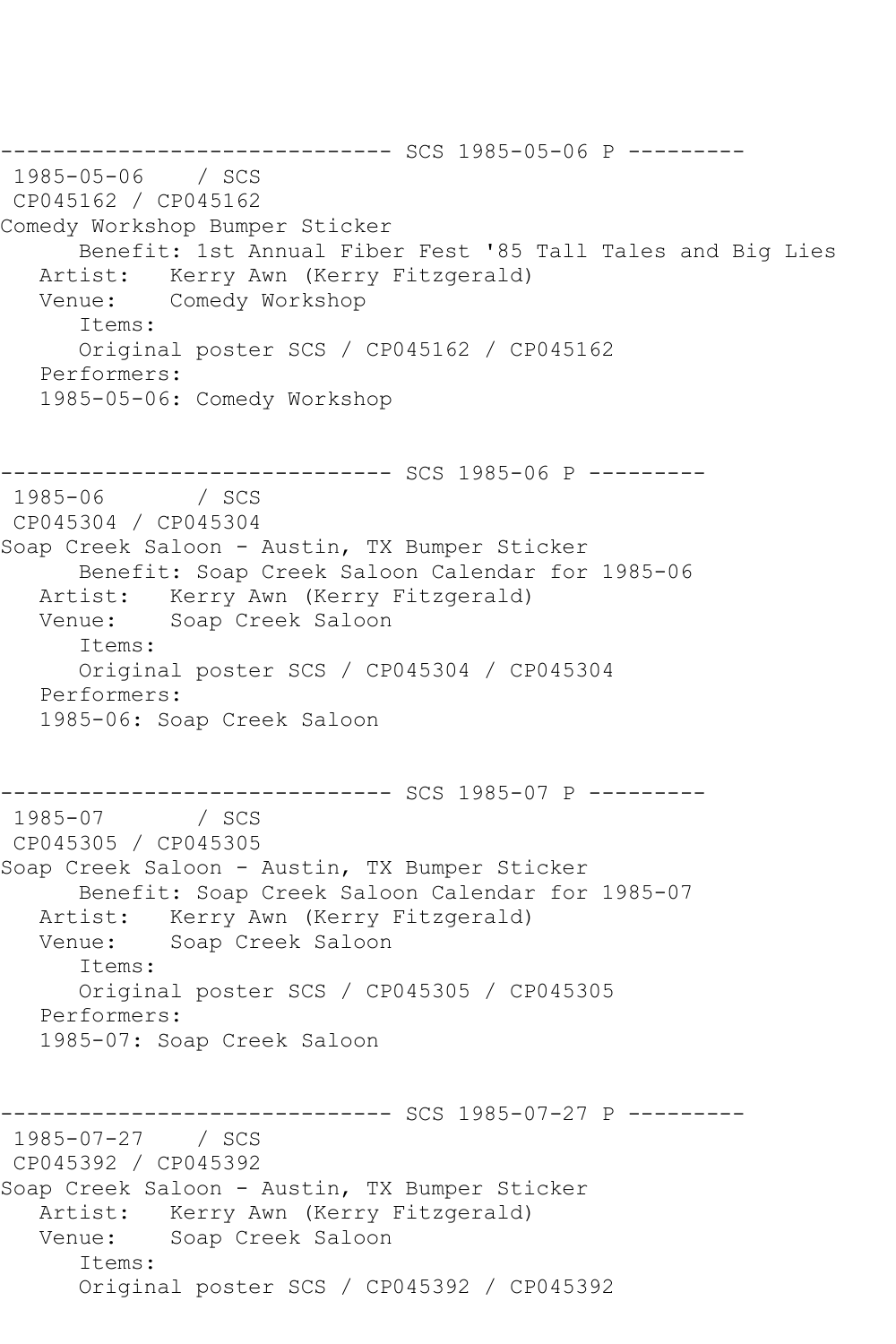Performers: 1985-07-27: Soap Creek Saloon ------------------------------ SCS 1985-08 P --------- 1985-08 / SCS CP045306 / CP045306 Soap Creek Saloon - Austin, TX Bumper Sticker Benefit: Soap Creek Saloon Calendar for 1985-08 Artist: Kerry Awn (Kerry Fitzgerald)<br>Venue: Soap Creek Saloon Soap Creek Saloon Items: Original poster SCS / CP045306 / CP045306 Performers: 1985-08: Soap Creek Saloon ------------------------------ SCS 1985-08-06 P --------- 1985-08-06 / SCS CP045054 / CP045054 Ray Ban, Evin Rude Benefit: Comedy Workshop Artist: Kerry Awn (Kerry Fitzgerald) Items: Original poster SCS / CP045054 / CP045054 Performers: 1985-08-06: Ray Ban / Evin Rude / Peter Fonda's Workout / Ronnie Velveeta / Elvis Family Recipies 1985-08-11: Ray Ban / Evin Rude / Peter Fonda's Workout / Ronnie Velveeta / Elvis Family Recipies ------------------------------ SCS 1985-09 P-1 --------- 1985-09 / SCS CP009639 / CS04384 Soapcreek calendar Artist: Kerry Awn (Kerry Fitzgerald) Items: Original poster SCS Edition 1 / CP009639 / CS04384 Performers: 1985-09: Tailgators / Mark Luke Daniels / Trout Fishing In America / Rock-N-Cabs / Jerry Jeff Walker / Swamp Thing / Bluegrass Vampires / Ramblers / Ponty Bone / Squeezetones / W.C. Clarke Band / Bugs Henderson / Roger Mcguinn / Geezinslaw Brothers / Chuck Hamrick Gang / Music Umbrella / Bobby Mack / Ray Wylie Hubbard / Uranium Savages / Nite Train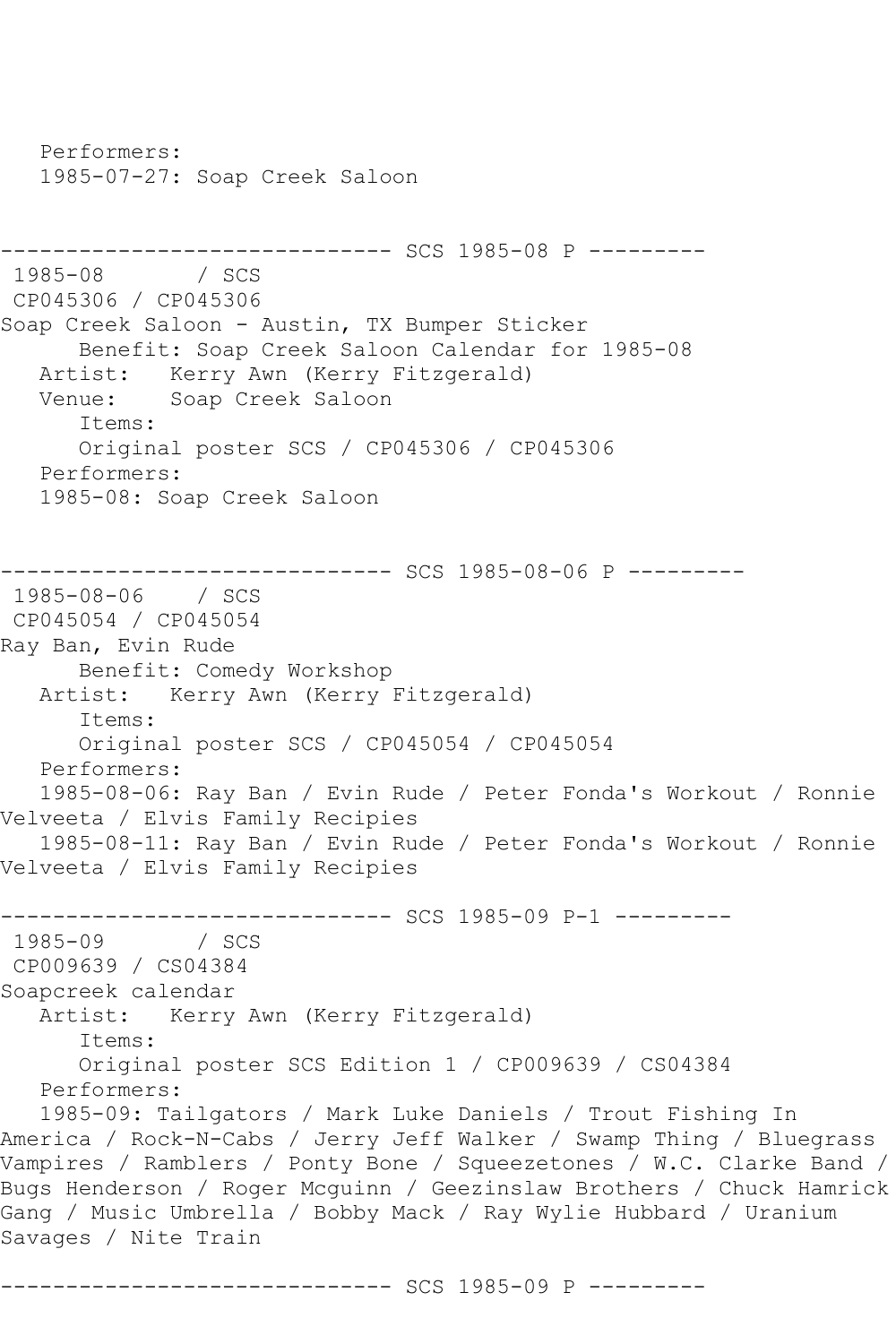1985-09 / SCS CP045307 / CP045307 Soap Creek Saloon - Austin, TX Bumper Sticker Benefit: Soap Creek Saloon Calendar for 1985-09 Artist: Kerry Awn (Kerry Fitzgerald) Venue: Soap Creek Saloon Items: Original poster SCS / CP045307 / CP045307 Performers: 1985-09: Soap Creek Saloon ------------------------------ SCS 1985-09-03 P --------- 1985-09-03 / SCS CP045163 / CP045163 Judy Tenuta, John Heinz at Comedy Workshop Benefit: 3rd Anniversary Artist: Kerry Awn (Kerry Fitzgerald) Venue: Comedy Workshop Items: Original poster SCS / CP045163 / CP045163 Performers: 1985-09-03 1985-09-08: Comedy Workshop Judy Tenuta / John Heinz / Johnny Torrez -------------- SCS 1985-09-28 P ---------1985-09-28 / SCS CP045393 / CP045393 Uranium Savages at Soap Creek Saloon - Austin, TX Artist: Kerry Awn (Kerry Fitzgerald)<br>Venue: Soap Creek Saloon Soap Creek Saloon Items: Original poster SCS / CP045393 / CP045393 Performers: 1985-09-28: Soap Creek Saloon Uranium Savages ------------------------------ SCS 1985-10 P-1 ---------  $1985 - 10$ CP009640 / CS04385 Trout Fishing In America, Tailgators at Soap Creek Saloon - Austin, TX Artist: Kerry Awn (Kerry Fitzgerald) Venue: Soap Creek Saloon Items: Original poster SCS Edition 1 / CP009640 / CS04385 Performers: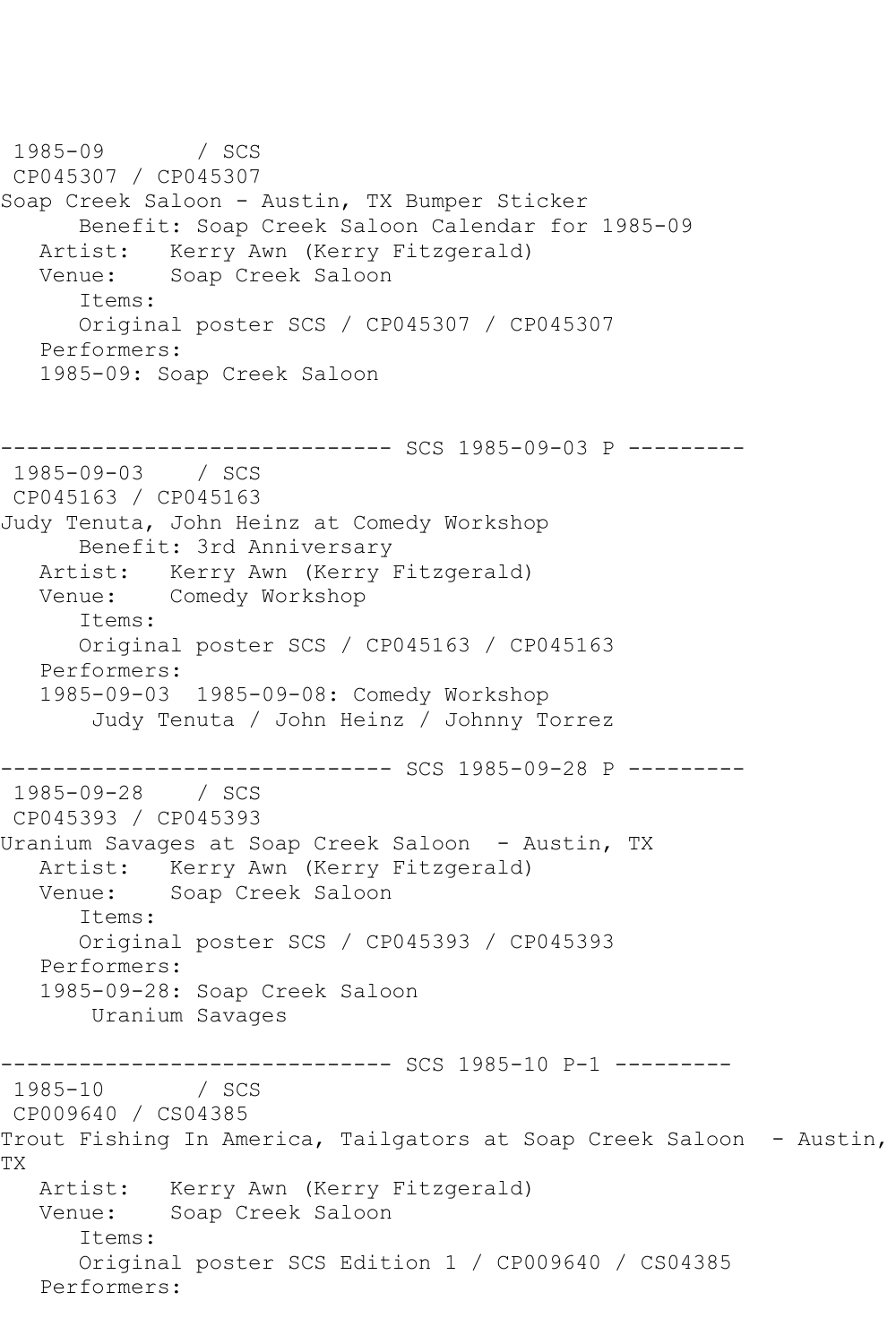1985-10: Soap Creek Saloon Trout Fishing In America / Tailgators / Ponty Bone / Mark Luke Daniels / Rock-N-Cabs / Swamp Thing / Jaguars / Rhythm Rats / Doak Snead / Tim Henderson / Radio London / Squeezetones / Lonnie Mack / W.C. Clarke Band / Van Wilks / Alvin Crow / Bugs Henderson / Stratoblasters --------------------------------- SCS 1985-10 P ---------<br>1985-10 / SCS 1985-10 CP045308 / CP045308 Soap Creek Saloon - Austin, TX Bumper Sticker Benefit: Soap Creek Saloon Calendar for 1985-10 Artist: Kerry Awn (Kerry Fitzgerald) Venue: Soap Creek Saloon Items: Original poster SCS / CP045308 / CP045308 Performers: 1985-10: Soap Creek Saloon ------------------------------ SCS 1985-10-04 P --------- 1985-10-04 / SCS CP045057 / CP045057 Lonnie Mack, Jon Emery at Soap Creek Saloon - Austin, TX Artist: Kerry Awn (Kerry Fitzgerald) Venue: Soap Creek Saloon Items: Original poster SCS / CP045057 / CP045057 Performers: 1985-10-04: Soap Creek Saloon Lonnie Mack / Jon Emery ------------------------------ SCS 1985-11-19 P --------- 1985-11-19 / SCS CP045164 / CP045164 Margaret Smith, Ellen Degeneres at Comedy Workshop Benefit: Women in Comedy Week Artist: Kerry Awn (Kerry Fitzgerald) Venue: Comedy Workshop Items: Original poster SCS / CP045164 / CP045164 Performers: 1985-11-19 1985-11-24: Comedy Workshop Margaret Smith / Ellen Degeneres / Cheryl Holliday ------------------------------ SCS 1985-12-26 P --------- 1985-12-26 / SCS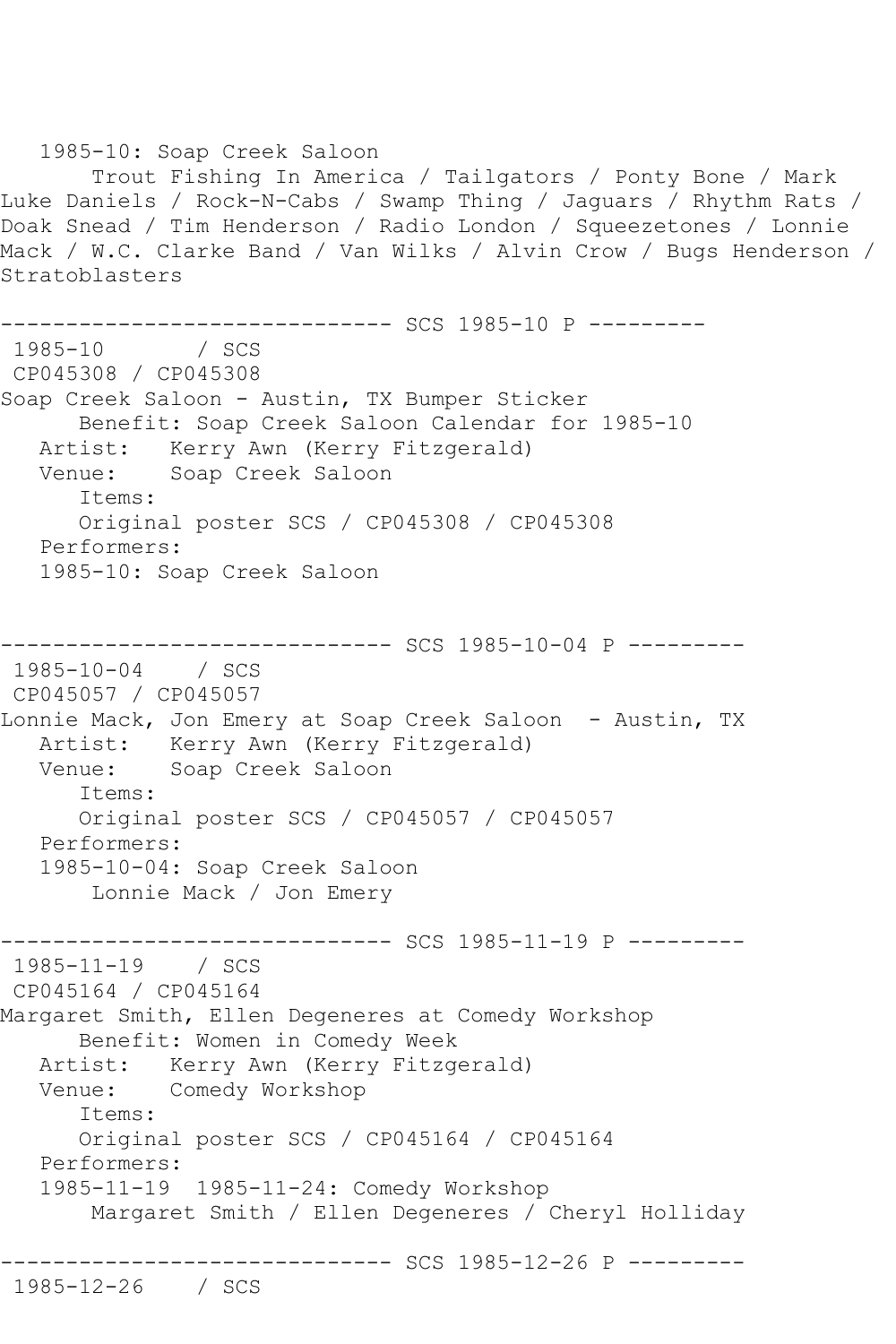```
CP045167 / CP045167
Kerry Awn, James Vernon at Comedy Workshop
  Artist: Kerry Awn (Kerry Fitzgerald)<br>Venue: Comedy Workshop
           Comedy Workshop
       Items:
       Original poster SCS / CP045167 / CP045167
   Performers:
   1985-12-26 1985-12-29: Comedy Workshop
        Kerry Awn / James Vernon / Mark Kisheso / David Lamont
------------------------------ SCS 1985-12-31 P ---------
1985-12-31 / SCS 
CP045165 / CP045165
Esther's Follies at Ritz Theatre
      Benefit: New Years Eve
   Artist: Kerry Awn (Kerry Fitzgerald)
   Venue: Ritz Theater in Austin
       Items:
       Original poster SCS / CP045165 / CP045165
   Performers:
   1985-12-31: Ritz Theater in Austin
        Esther's Follies
------------------------------ SCS 1985-12-31 P ---------
1985-12-31 / SCS 
CP045166 / CP045166
Ritch Shydner, Rushion McDonald at Comedy Workshop
      Benefit: New Years Show
   Artist: Kerry Awn (Kerry Fitzgerald)
   Venue: Comedy Workshop
       Items:
       Original poster SCS / CP045166 / CP045166
   Performers:
   1985-12-31: Comedy Workshop
        Ritch Shydner / Rushion McDonald
------------------------------ SCS 1985-zz-13 P ---------
1985-zz-13 / SCS 
CP045391 / CP045391
Uranium Savages at Fitzgeralds
   Artist: Kerry Awn (Kerry Fitzgerald)
   Venue: Fitzgerald's
       Items:
      Original poster SCS / CP045391 / CP045391
   Performers:
   1985-zz-13: Fitzgerald's
        Uranium Savages
```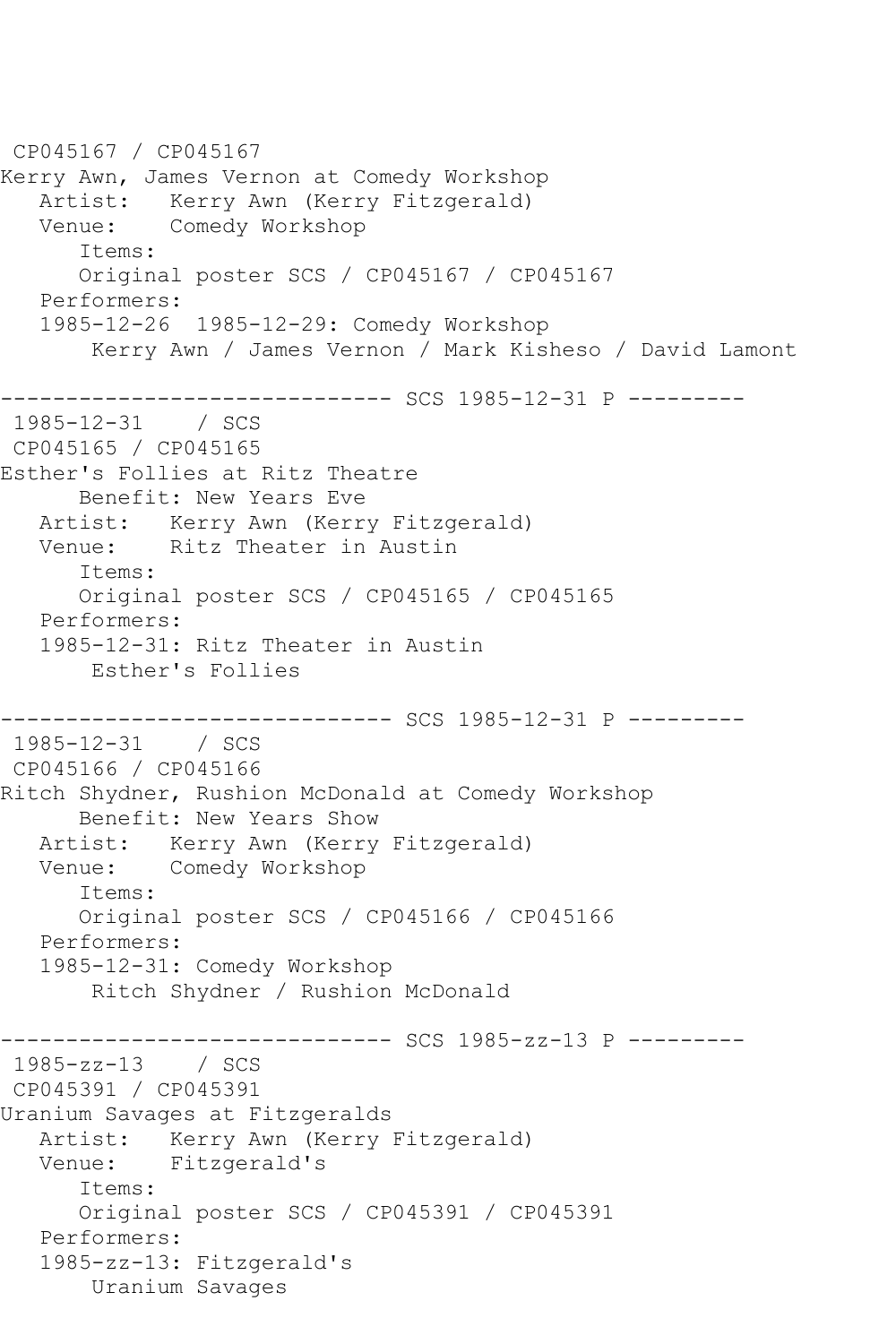------------------------------ SCS 1986-04-26 P --------- 1986-04-26 / SCS CP045169 / CP045169 Beto, Fairlanes at Sheraton Crest Ballroom Benefit: Benefit AC TV Artist: Kerry Awn (Kerry Fitzgerald) Venue: Sheraton Crest Ballroom Items: Original poster SCS / CP045169 / CP045169 Performers: 1986-04-26: Sheraton Crest Ballroom Beto / Fairlanes / Skank / Bluerays ------------------------------ SCS 1986-10 P --------- 1986-10 CP045168 / CP045168 Texas Gubernatorial Massacre, Esther's Follies at Ritz - Detroit, MI Artist: Kerry Awn (Kerry Fitzgerald)<br>Venue: Ritz Theater in Austin Ritz Theater in Austin Items: Original poster SCS / CP045168 / CP045168 Performers: 1986-10: Ritz Theater in Austin Texas Gubernatorial Massacre / Esther's Follies ------------------------------ SCS 1986-12-05 P --------- 1986-12-05 / SCS CP045099 / CP045099 Uranium Savages at Ritz - Detroit, MI Benefit: 12th Birthday Party Artist: Kerry Awn (Kerry Fitzgerald) Venue: Ritz Theater in Austin Items: Original poster SCS / CP045099 / CP045099 Performers: 1986-12-05: Ritz Theater in Austin Uranium Savages ------------------------------ SCS 1986-12-05 P --------- 1986-12-05 / SCS CP045394 / CP045394 Uranium Savages at Ritz - Detroit, MI Benefit: Eddy Awards Artist: Kerry Awn (Kerry Fitzgerald) Venue: Ritz Theater in Austin Items: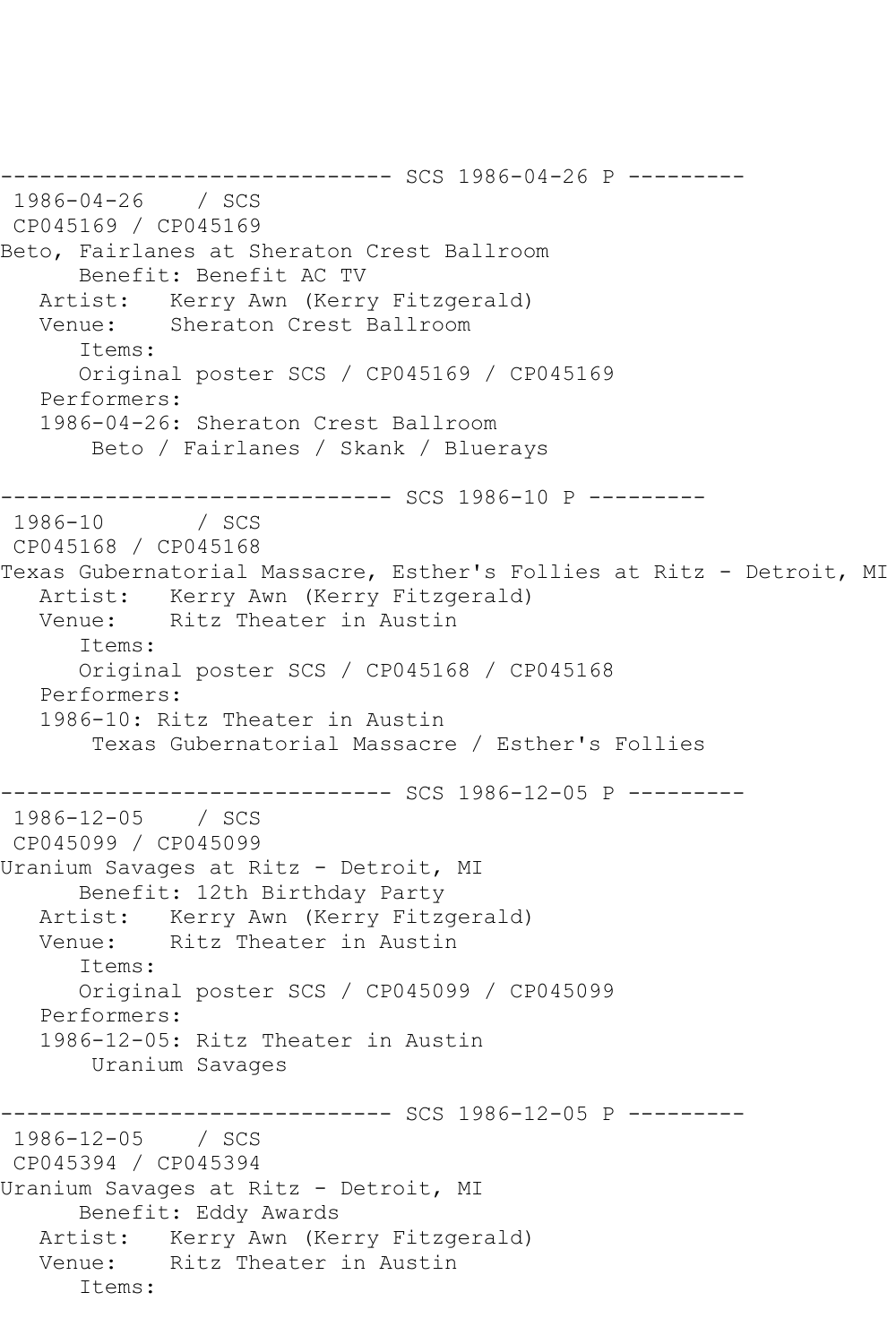Original poster SCS / CP045394 / CP045394 Performers: 1986-12-05: Ritz Theater in Austin Uranium Savages ------------------------------ SCS 198611-13 P --------- 198611-13 CP045029 / CP045029 Ray Campis, Ronnie Mack at Ritz Theatre Artist: Kerry Awn (Kerry Fitzgerald) Venue: Ritz Theater in Austin Items: Original poster SCS / CP045029 / CP045029 Performers: 198611-13: Ritz Theater in Austin Ray Campis / Ronnie Mack / James Itveld / Rip Masters / Butch Hancock / Kimmie Rhodes ------------------------------ SCS 1987-10-14 P --------- 1987-10-14 / SCS CP045053 / CP045053 Jake Ratchett, Dame Della Diva at Esther's Follies - Austin, TX Benefit: Esther's Follies 10th Birthday Bash Artist: Kerry Awn (Kerry Fitzgerald) Venue: Esther's Follies Items: Original poster SCS / CP045053 / CP045053 Performers: 1987-10-14 1987-10-17: Esther's Follies Jake Ratchett / Dame Della Diva / Sister Ruth / Kerry Awn ------------------------------ SCS 1987-12-12 P --------- 1987-12-12 / SCS CP045395 / CP045395 Uranium Savages at Steamboat Springs - Steamboat Springs, CO Benefit: Uranium Savages 13th Birthday Bash Artist: Kerry Awn (Kerry Fitzgerald) Venue: Steamboat Springs Items: Original poster SCS / CP045395 / CP045395 Performers: 1987-12-12: Steamboat Springs Uranium Savages ------------------------------ SCS 1988-01 P --------- 1988-01 CP045172 / CP045172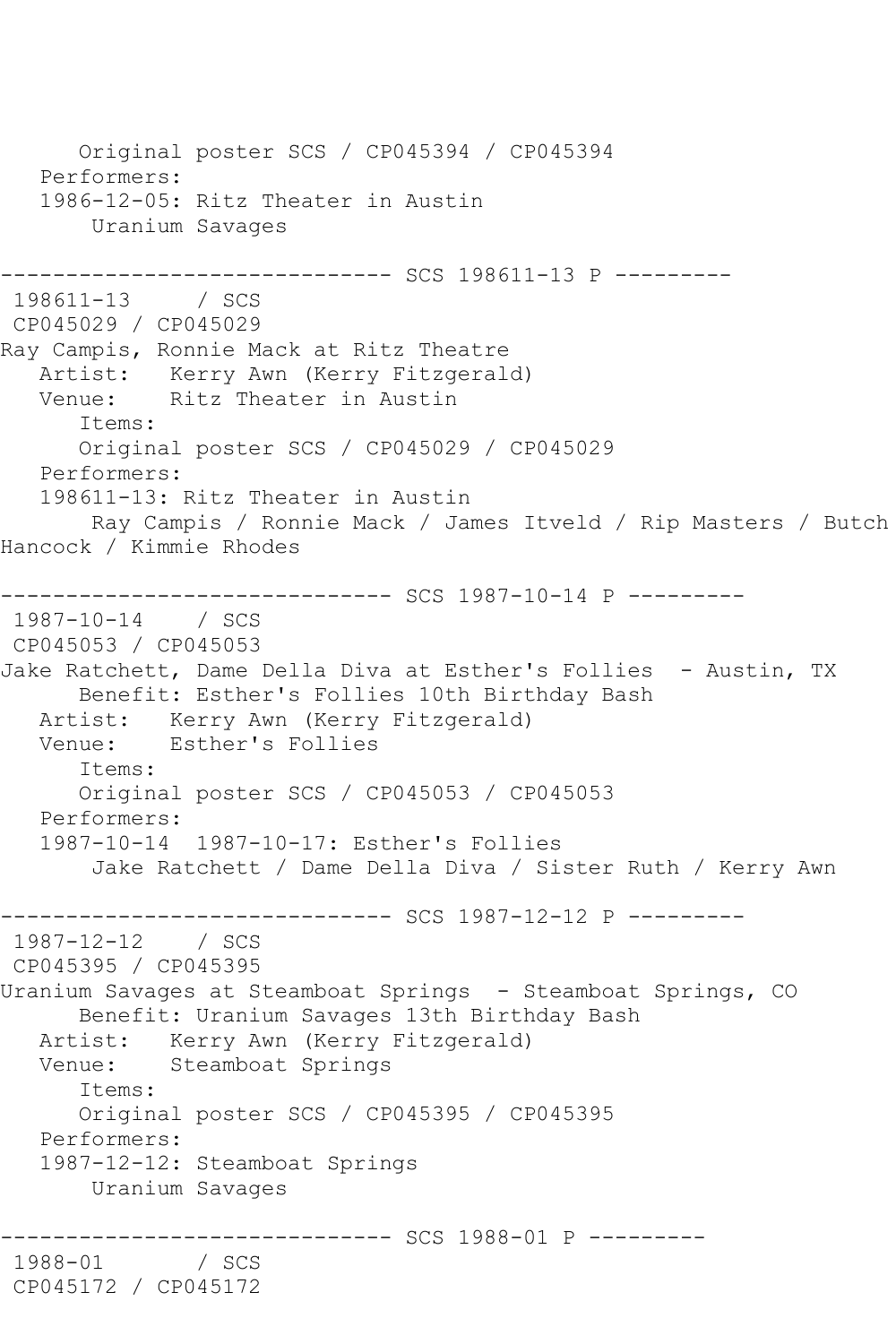Cheatham St. Warehouse Bumper Sticker Benefit: Cheatham St. Warehouse Calendar for January Artist: Kerry Awn (Kerry Fitzgerald) Venue: Cheatham St. Warehouse Items: Original poster SCS / CP045172 / CP045172 Performers: 1988-01: Cheatham St. Warehouse ------------------------------ SCS 1988-03 P --------- 1988-03 / SCS CP045173 / CP045173 Cheatham St. Warehouse Bumper Sticker Benefit: Cheatham St. Warehouse Calendar for March Artist: Kerry Awn (Kerry Fitzgerald) Venue: Cheatham St. Warehouse Items: Original poster SCS / CP045173 / CP045173 Performers: 1988-03: Cheatham St. Warehouse ------------------------------ SCS 1988-03-15 P --------- 1988-03-15 / SCS CP045171 / CP045171 Vic Dunlop at Laff Stop Benefit: 3rd Anniversary Artist: Kerry Awn (Kerry Fitzgerald) Venue: Laff Stop Items: Original poster SCS / CP045171 / CP045171 Performers: 1988-03-15 1988-03-20: Laff Stop Vic Dunlop ------------------------------ SCS 1988-03-20 P --------- 1988-03-20 / SCS CP045032 / CP045032 Texacalli Grille Bumper Sticker Benefit: Equinox Art Show and Sale Artist: Kerry Awn (Kerry Fitzgerald) Venue: Texacalli Grille Items: Original poster SCS / CP045032 / CP045032 Performers: 1988-03-20: Texacalli Grille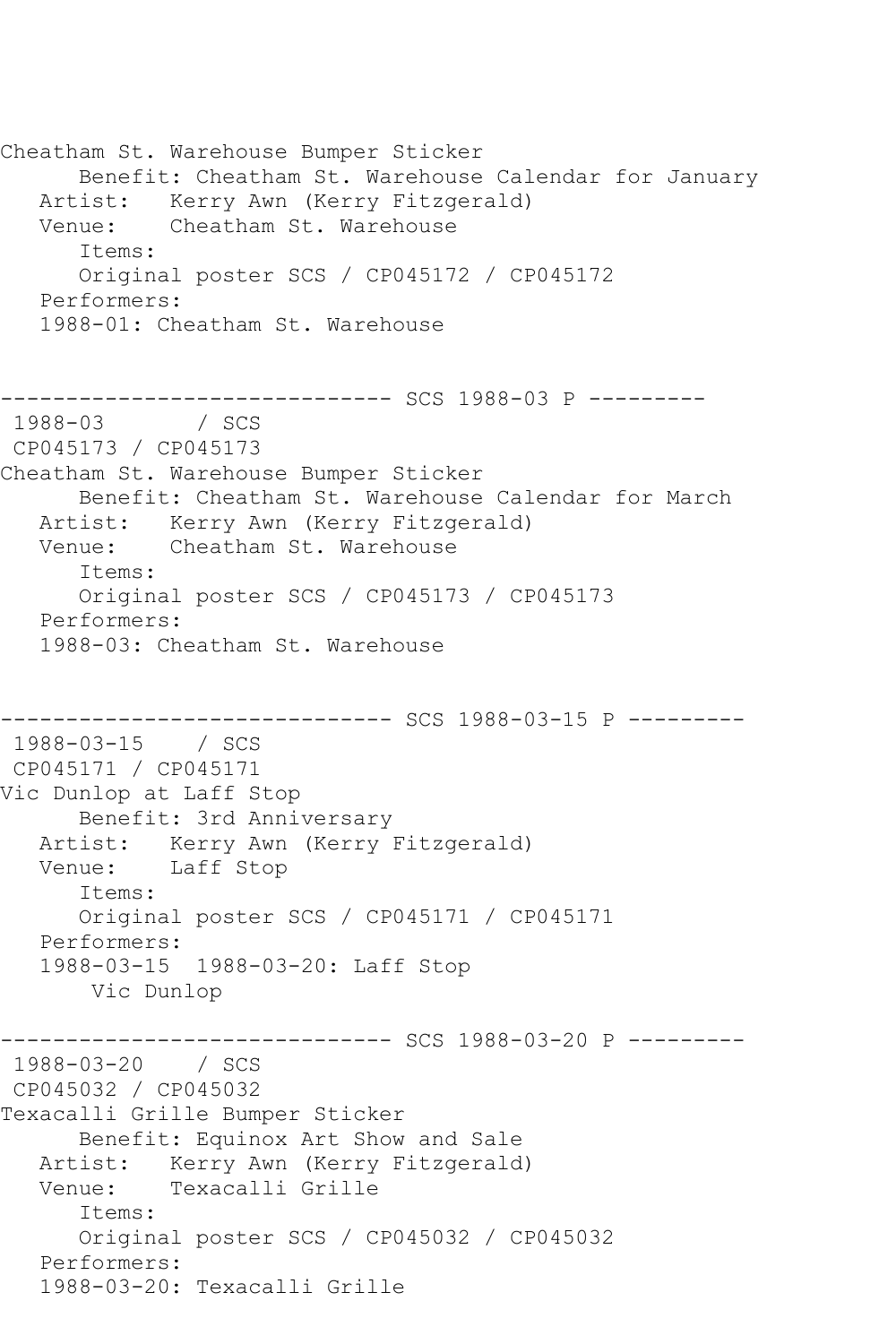---------------------------------- SCS 1988-04 P ----------<br>1988-04 / SCS 1988-04 / SCS CP045174 / CP045174 Cheatham St. Warehouse Bumper Sticker Benefit: Cheatham St. Warehouse Calendar for April Artist: Kerry Awn (Kerry Fitzgerald) Venue: Cheatham St. Warehouse Items: Original poster SCS / CP045174 / CP045174 Performers: 1988-04: Cheatham St. Warehouse ----------- SCS 1988-04-02 P ----------1988-04-02 / SCS CP045396 / CP045396 Uranium Savages at Steamboat Springs - Steamboat Springs, CO Benefit: 19th Annual Eddy Awards Artist: Kerry Awn (Kerry Fitzgerald) Venue: Steamboat Springs Items: Original poster SCS / CP045396 / CP045396 Performers: 1988-04-02: Steamboat Springs Uranium Savages ------------------------------ SCS 1988-06 P --------- 1988-06 / SCS CP045175 / CP045175 Cheatham St. Warehouse Bumper Sticker Benefit: Cheatham St. Warehouse Calendar for June Artist: Kerry Awn (Kerry Fitzgerald) Venue: Cheatham St. Warehouse Items: Original poster SCS / CP045175 / CP045175 Performers: 1988-06: Cheatham St. Warehouse ---------------------- STMB 1988-09 P-1 ---------1988-09 / STMB CP009454 / CS04199 Neptunes, Wan Wilks and the Gunslingers at Steamboat - Austin, TX Series: 20th Anniversary Artist: Kerry Awn (Kerry Fitzgerald)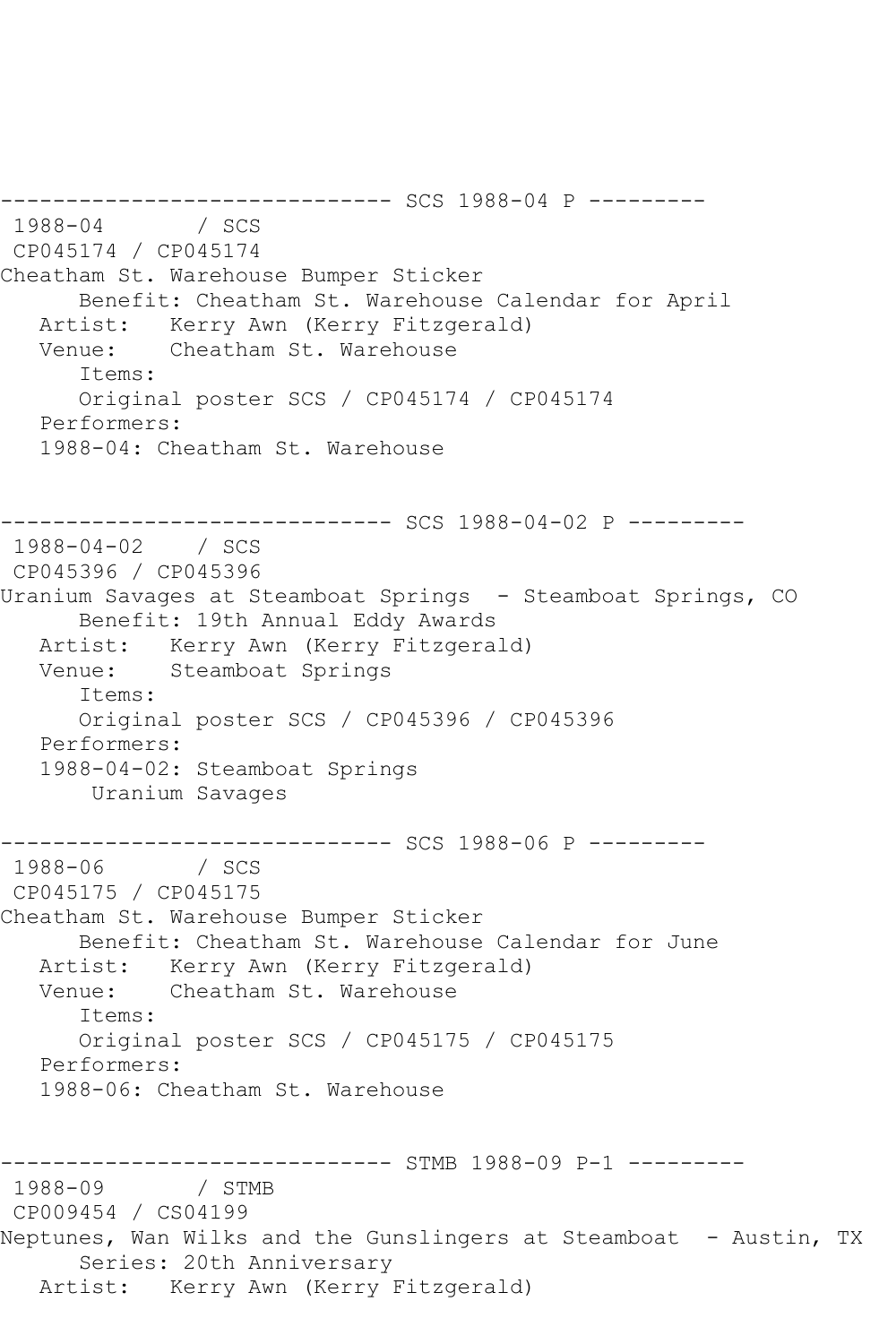Venue: Steamboat Items: Original poster STMB Edition 1 / CP009454 / CS04199 Performers: 1988-09: Steamboat Neptunes / Wan Wilks and the Gunslingers / Rotel / Hot Tomatoes / Uranium Savages / Joe King Carrasco / Trix Trax / Omar and the Howlers / Bizness / Steam Heat / Onyxz / Lifeseyes / Too Smooth / Lotions / Greezy Wheels ------------------------------ SCS 1988-09 P --------- 1988-09 / SCS CP045194 / CP045194 Oat Willies Steamboat Bumper Sticker Benefit: Oat Willies Steamboat Calendar for 1988-09 Artist: Kerry Awn (Kerry Fitzgerald) Venue: Oat Willies Steamboat Items: Original poster SCS / CP045194 / CP045194 Performers: 1988-09: Oat Willies Steamboat ------------------------------ SCS 1988-09-02 P --------- 1988-09-02 / SCS CP045100 / CP045100 Uranium Savages at Steamboat Springs - Steamboat Springs, CO Artist: Kerry Awn (Kerry Fitzgerald) Venue: Steamboat Springs Items: Original poster SCS / CP045100 / CP045100 Performers: 1988-09-02: Steamboat Springs Uranium Savages ------------------------------ SCS 1988-09-02 P --------- 1988-09-02 / SCS CP045397 / CP045397 Uranium Savages at Steamboat Springs - Steamboat Springs, CO Artist: Kerry Awn (Kerry Fitzgerald) Venue: Steamboat Springs Items: Original poster SCS / CP045397 / CP045397 Performers: 1988-09-02: Steamboat Springs Uranium Savages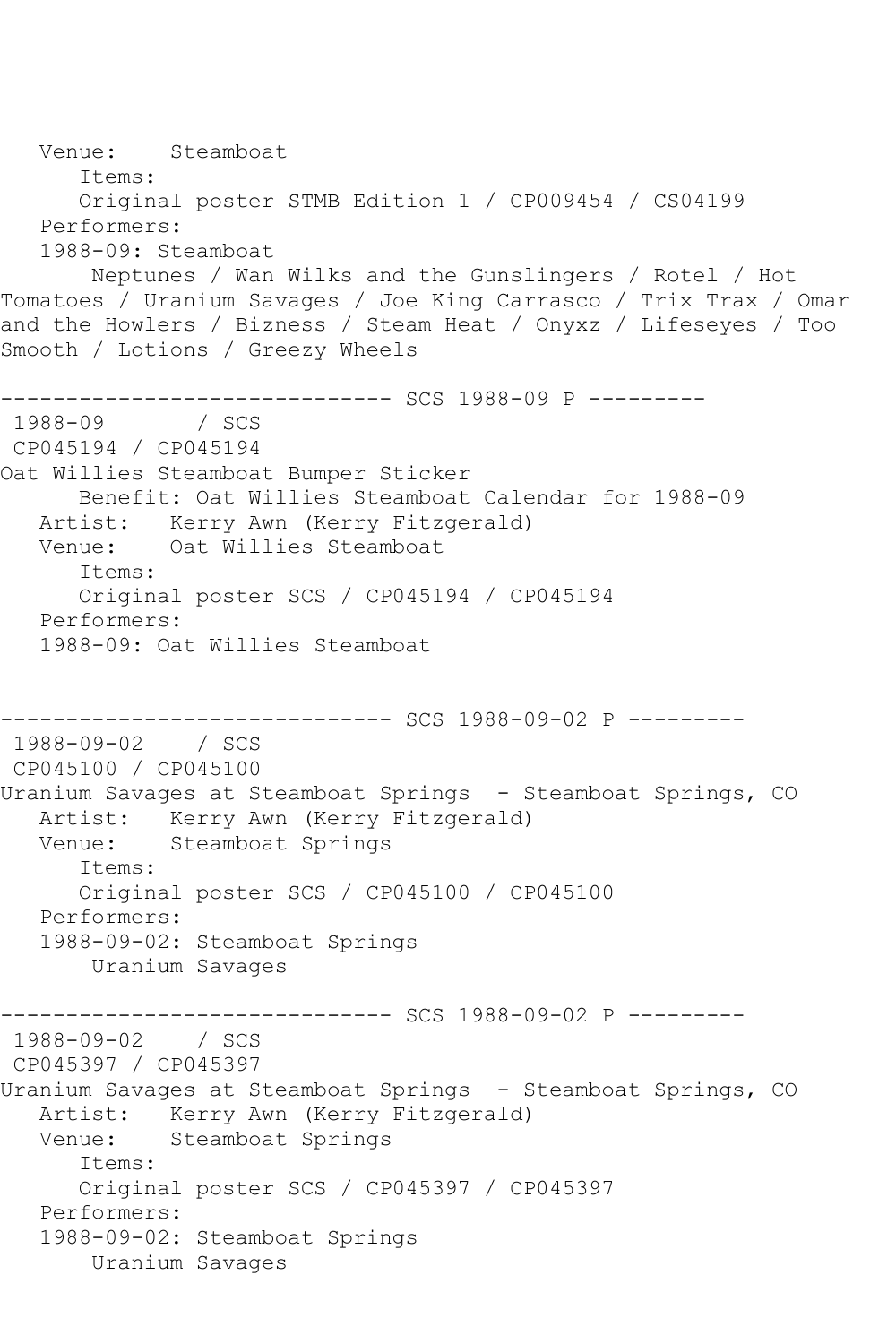------------------------------ SCS 1989-03-14 P --------- 1989-03-14 / SCS CP045176 / CP045176 Robert Shimmel at Laff Stop Benefit: 4th Birthday<br>Artist: Kerry Awn (Ker) Kerry Awn (Kerry Fitzgerald) Venue: Laff Stop Items: Original poster SCS / CP045176 / CP045176 Performers: 1989-03-14: Laff Stop Robert Shimmel ------------------------------ SCS 1989-05-12 P --------- 1989-05-12 / SCS CP045177 / CP045177 Ronnie Velveeta, Kerry Awn at Velveeta Room Benefit: 1st Birthday Party Artist: Kerry Awn (Kerry Fitzgerald) Venue: Velveeta Room Items: Original poster SCS / CP045177 / CP045177 Performers: 1989-05-12 1989-05-13: Velveeta Room Ronnie Velveeta / Kerry Awn / Seltezer Sisters / Colom Keating / Margaret Wiley / Peter the Adequate / Chuck Slick ------------ SCS 1989-10-13 P ----------1989-10-13 / SCS CP045178 / CP045178 Paramount Theatre Bumper Sticker Benefit: Esther Follies 12th Birthday Bash Artist: Kerry Awn (Kerry Fitzgerald)<br>Venue: Paramount Theater, Oakland Paramount Theater, Oakland Items: Original poster SCS / CP045178 / CP045178 Performers: 1989-10-13 1989-10-14: Paramount Theater, Oakland ----------- SCS 1990-03-01 P ---------1990-03-01 / SCS CP045179 / CP045179 Paula Poundstone at Laff Stop Benefit: 5th Anniversary Artist: Kerry Awn (Kerry Fitzgerald) Venue: Laff Stop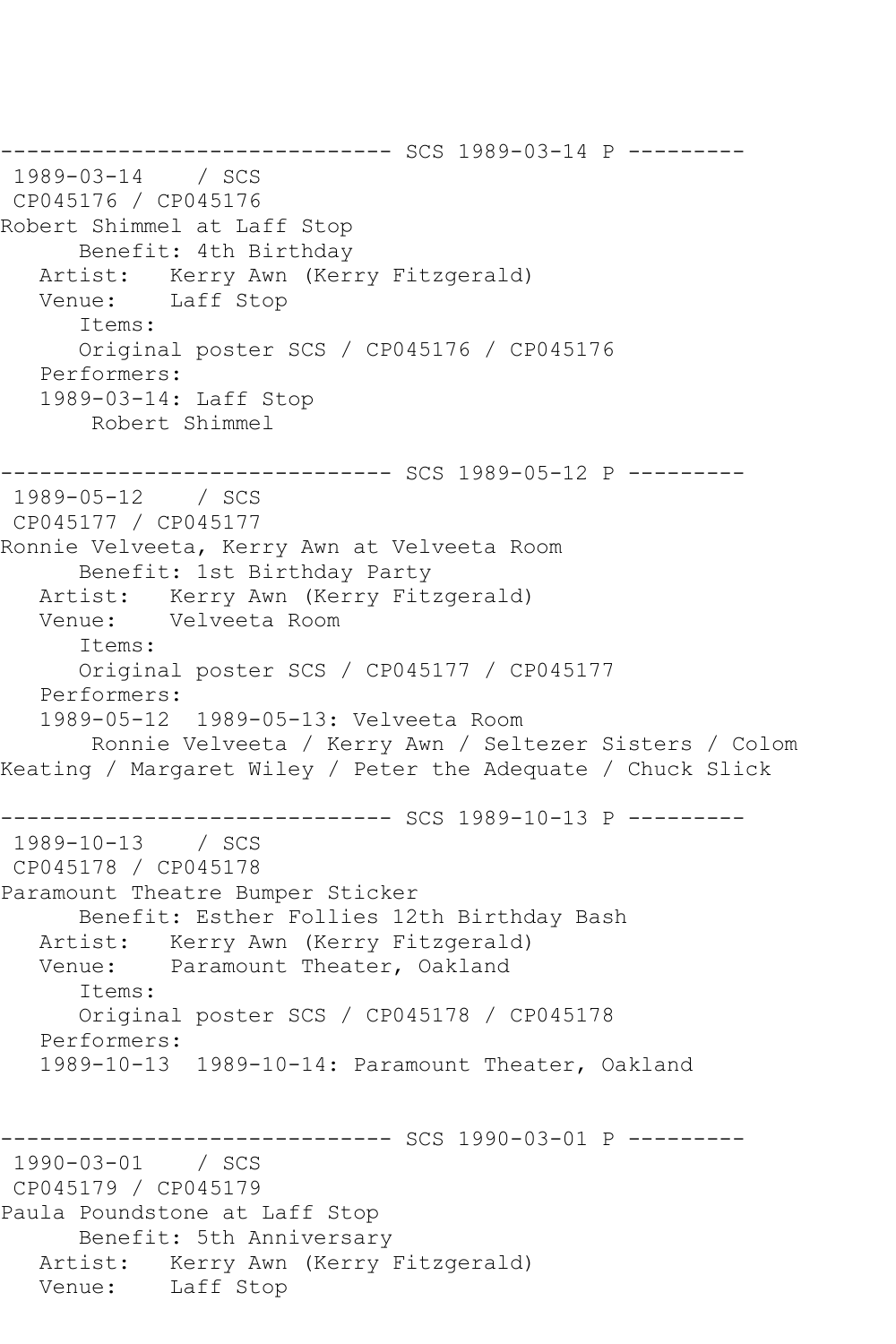Items: Original poster SCS / CP045179 / CP045179 Performers: 1990-03-01 1990-03-04: Laff Stop Paula Poundstone ------------------------------ SCS 1990-12-12 P --------- 1990-12-12 / SCS CP045101 / CP045101 Uranium Savages at La Zona Rosa - Austin, TX Artist: Kerry Awn (Kerry Fitzgerald) Venue: La Zona Rosa Items: Original poster SCS / CP045101 / CP045101 Performers: 1990-12-12: La Zona Rosa Uranium Savages ------------------------------ SCS 1991-03 P --------- 1991-03 CP045180 / CP045180 Velveeta Room Bumper Sticker Benefit: Velveeta Room Calendar for March Artist: Kerry Awn (Kerry Fitzgerald) Venue: Velveeta Room Items: Original poster SCS / CP045180 / CP045180 Performers: 1991-03: Velveeta Room ----------- SCS 1992-02-20 P ---------1992-02-20 / SCS CP045181 / CP045181 Jr. Brown, Ronnie Velveeta at Velveeta Room Benefit: Austin Comedy Festival Artist: Kerry Awn (Kerry Fitzgerald) Venue: Velveeta Room Items: Original poster SCS / CP045181 / CP045181 Performers: 1992-02-20 1992-02-22: Velveeta Room Jr. Brown / Ronnie Velveeta ----------- SCS 1992-05-19 P ---------1992-05-19 / SCS CP045055 / CP045055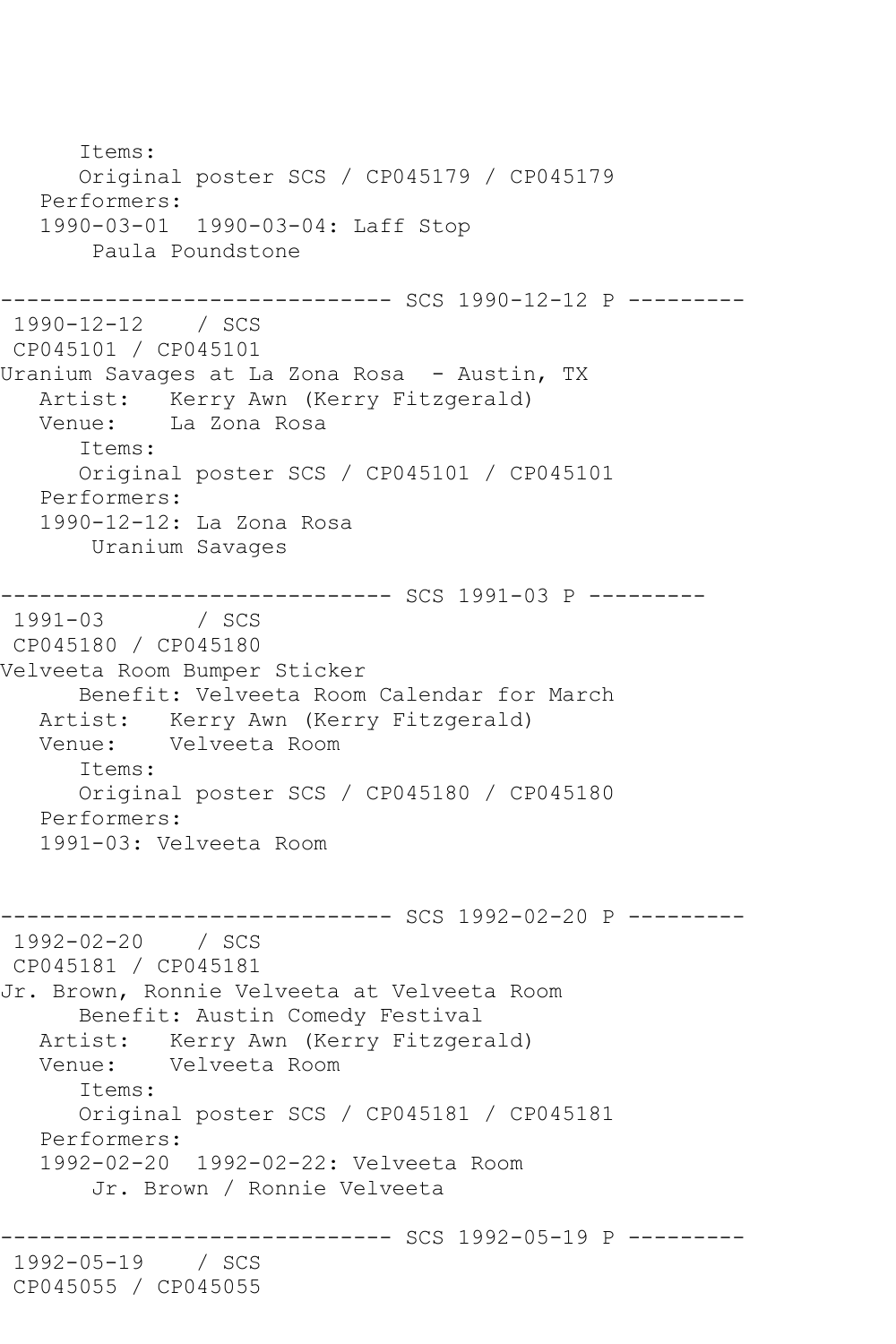Kerry Awn at Laff Stop Artist: Kerry Awn (Kerry Fitzgerald) Venue: Laff Stop Items: Original poster SCS / CP045055 / CP045055 Performers: 1992-05-19 1992-05-24: Laff Stop Kerry Awn ------------------------------ 1992-07-04 P --------- 1992-07-04 / CP045937 / CP045937 History of Austin Music Poster Art, Austin Convention Center Private Notes: Misc \* Texas Benefit: the History of Austin Music Poster Art Artist: Kerry Awn (Kerry Fitzgerald) Venue: Austin Convention Center Items: Original poster / CP045937 / CP045937 Performers: 1992-07-04 1992-07-08: Austin Convention Center 1992-07-10 1992-07-31: Lubbock or Leave It, Austin, TX -------------------------------- SCS 1992-10 P ---------<br>1992-10 / SCS / SCS CP045182 / CP045182 Esther's Follies - Austin, TX Bumper Sticker Benefit: Esther's Follies 15th Birthday Bash Artist: Kerry Awn (Kerry Fitzgerald) Venue: Esther's Follies Items: Original poster SCS / CP045182 / CP045182 Performers: 1992-10: Esther's Follies ------------------------------ SCS 1992-10-02 P --------- 1992-10-02 / SCS CP045102 / CP045102 Uranium Savages at Scholz Garten Artist: Kerry Awn (Kerry Fitzgerald)<br>Venue: Scholz Garten Scholz Garten Items: Original poster SCS / CP045102 / CP045102 Performers: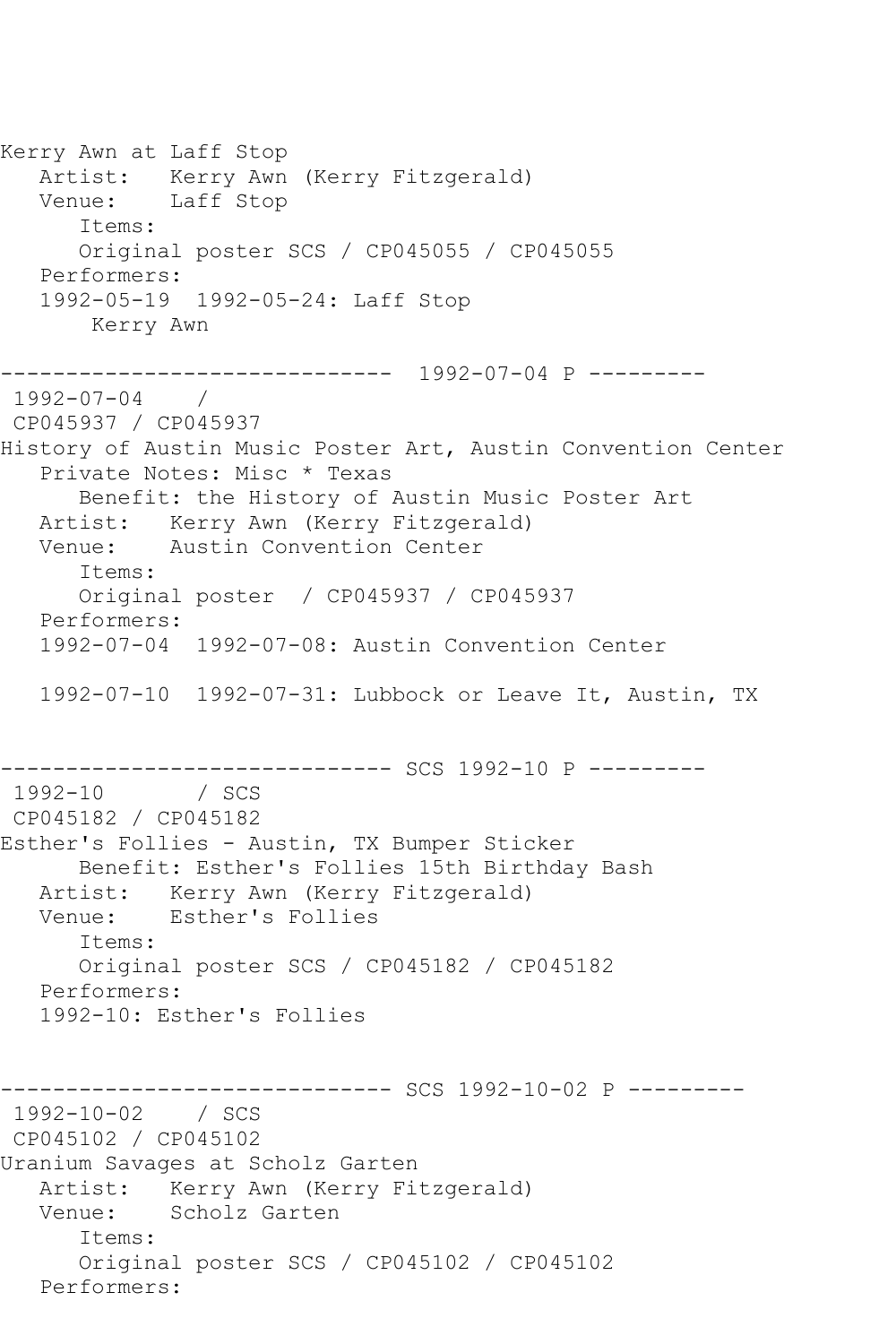1992-10-02: Scholz Garten Uranium Savages ------------------------------ SCS 1992-12-13 P --------- 1992-12-13 / SCS CP045398 / CP045398 Uranium Savages at La Zona Rosa - Austin, TX Benefit: 18th Birthday Reunion Party Uranium Savages Artist: Kerry Awn (Kerry Fitzgerald) Venue: La Zona Rosa Items: Original poster SCS / CP045398 / CP045398 Performers: 1992-12-13: La Zona Rosa Uranium Savages ------------------------------ SCS 1993-03-02 P --------- 1993-03-02 / SCS CP045399 / CP045399 Uranium Savages at La Zona Rosa - Austin, TX Benefit: Texas Independence Artist: Kerry Awn (Kerry Fitzgerald) Venue: La Zona Rosa Items: Original poster SCS / CP045399 / CP045399 Performers: 1993-03-02: La Zona Rosa Uranium Savages ------------------------------ SCS 1993-06 P --------- 1993-06 / SCS CP045183 / CP045183 Velveeta Room Bumper Sticker Benefit: Velveeta Room Calendar for June Artist: Kerry Awn (Kerry Fitzgerald) Venue: Velveeta Room Items: Original poster SCS / CP045183 / CP045183 Performers: 1993-06: Velveeta Room ------------------------------ SCS 1993-10-31 P --------- 1993-10-31 / SCS CP045400 / CP045400 Uranium Savages at Esther's Follies - Austin, TX Benefit: Halloween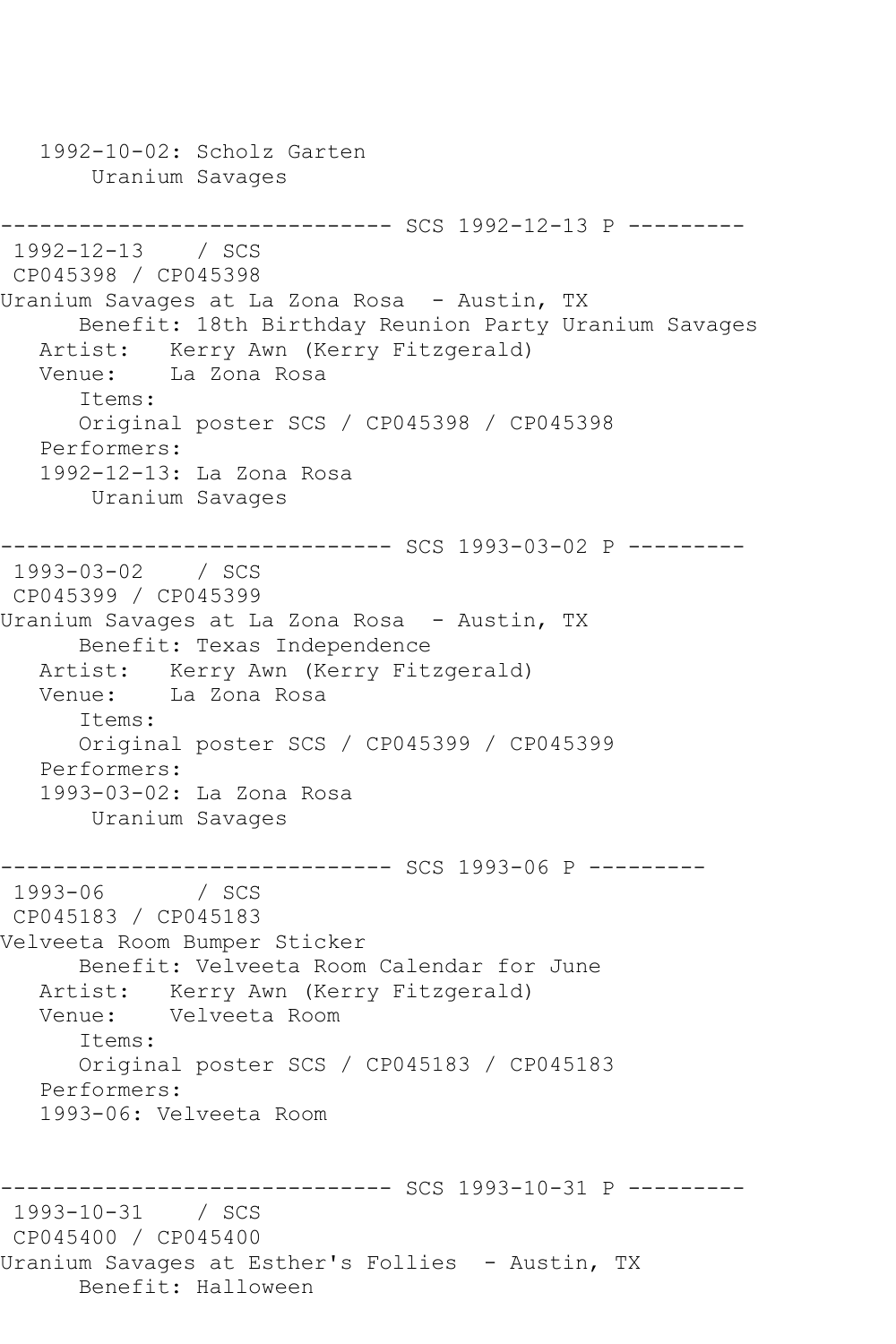Artist: Kerry Awn (Kerry Fitzgerald) Venue: Esther's Follies Items: Original poster SCS / CP045400 / CP045400 Performers: 1993-10-31: Esther's Follies Uranium Savages ------------ SCS 1994-12-09 P ----------1994-12-09 / SCS CP045401 / CP045401 Uranium Savages at Liberty Lunch - Austin, TX Artist: Kerry Awn (Kerry Fitzgerald) Venue: Liberty Lunch Items: Original poster SCS / CP045401 / CP045401 Performers: 1994-12-09: Liberty Lunch Uranium Savages ------------------------------ SCS 1995-03-03 P --------- 1995-03-03 / SCS CP045184 / CP045184 Kerry Awn at Velveeta Room Artist: Kerry Awn (Kerry Fitzgerald)<br>Venue: Velveeta Room Velveeta Room Items: Original poster SCS / CP045184 / CP045184 Performers: 1995-03-03 1995-03-04: Velveeta Room Kerry Awn ------------------------------ CDD 1995-04-01 P-1 --------- 1995-04-01 / CDD CP004167 / CD04576 18th Annual Spamarama Series: 18th Annual Artist: Kerry Awn (Kerry Fitzgerald) Venue: Cedar Door Items: Original poster CDD Edition 1 / CP004167 / CD04576 Performers: 1995-04-01: Cedar Door

------------------------------ SCS 1995-04-01 P --------- 1995-04-01 / SCS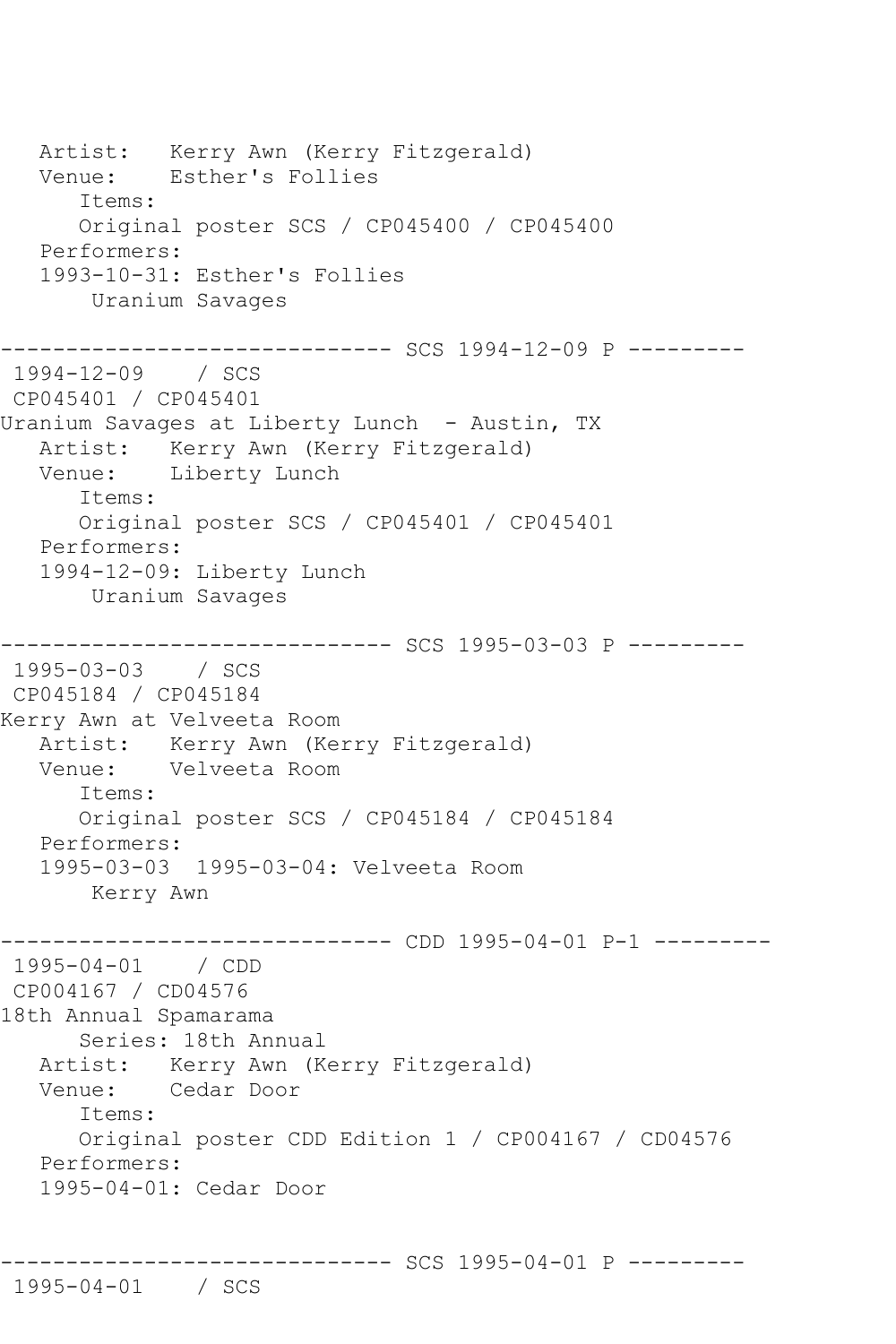CP045402 / CP045402 Uranium Savages, Ted Roddy and the Tall Tops Benefit: Spam-O-Rama Artist: Kerry Awn (Kerry Fitzgerald) Items: Original poster SCS / CP045402 / CP045402 Performers: 1995-04-01: Uranium Savages / Ted Roddy and the Tall Tops / Mr. FKLN / Texana Dames / Steven Fromholz / Michael Ballew ------------------------------ SCS 1995-05-24 P --------- 1995-05-24 / SCS CP045403 / CP045403 Uranium Savages, Fred Mitchim Band at Liberty Lunch - Austin, TX Benefit: End of School Blowout Artist: Kerry Awn (Kerry Fitzgerald) Venue: Liberty Lunch Items: Original poster SCS / CP045403 / CP045403 Performers: 1995-05-24: Liberty Lunch Uranium Savages / Fred Mitchim Band / Willy Radar ------------------------------ SCS 1995-12 P --------- 1995-12 / SCS CP045003 / CP045003 Hank's Roadhouse Cafe Bumper Sticker Artist: Kerry Awn (Kerry Fitzgerald) Venue: Hank's Roadhouse Cafe Items: Original poster SCS / CP045003 / CP045003 Performers: 1995-12: Hank's Roadhouse Cafe ------------------------------ SCS 1995-12-14 P --------- 1995-12-14 / SCS CP045404 / CP045404 Uranium Savages at Hank's Roadhouse Artist: Kerry Awn (Kerry Fitzgerald) Venue: Hank's Roadhouse Cafe Items: Original poster SCS / CP045404 / CP045404 Performers: 1995-12-14: Hank's Roadhouse Cafe Uranium Savages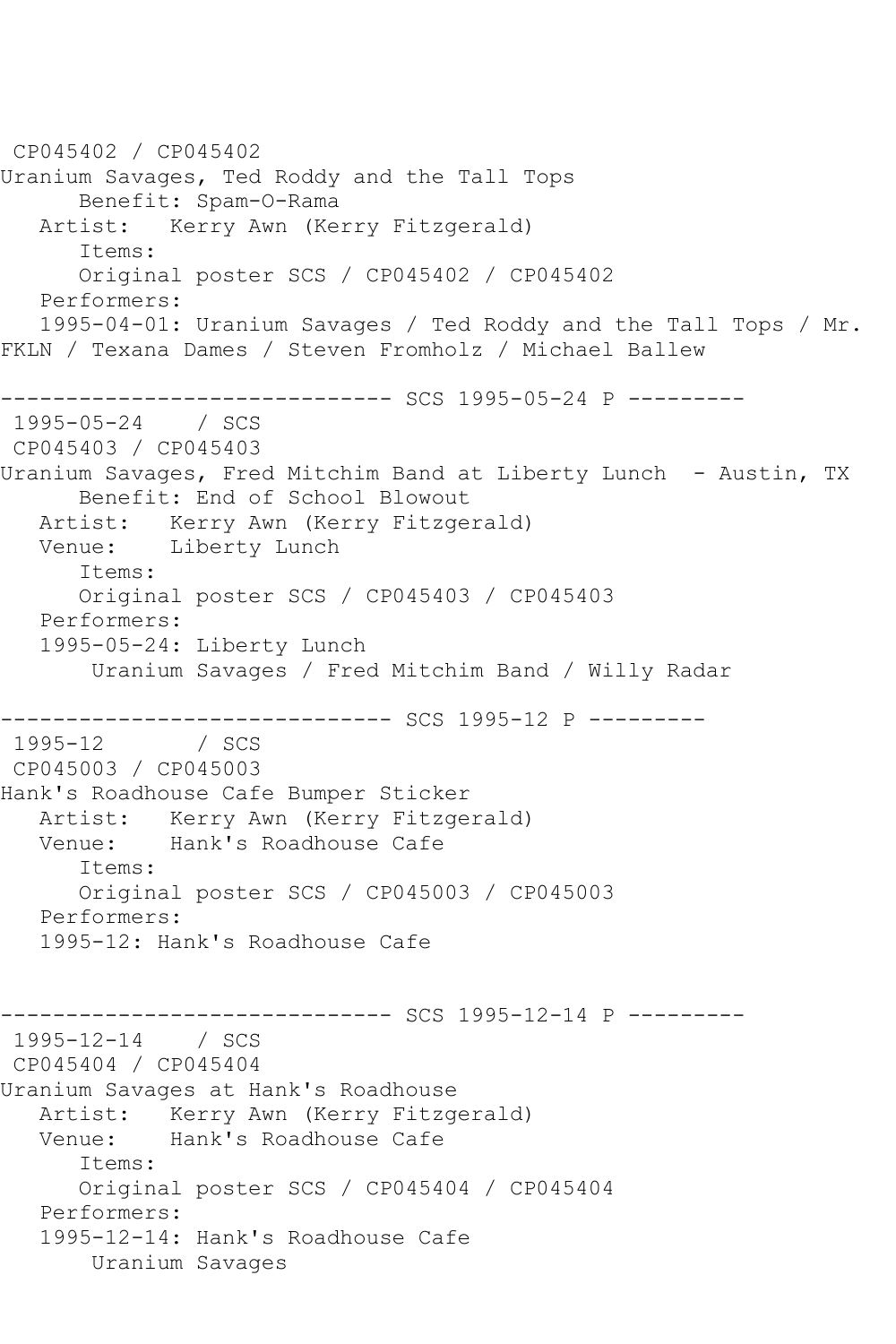--------------------------------- SCS 1996-01 P ---------<br>1996-01 / SCS  $1996 - 01$ CP045004 / CP045004 Hank's Roadhouse Cafe Bumper Sticker Artist: Kerry Awn (Kerry Fitzgerald) Venue: Hank's Roadhouse Cafe Items: Original poster SCS / CP045004 / CP045004 Performers: 1996-01: Hank's Roadhouse Cafe ------------------------------ SCS 1996-02 P --------- 1996-02 / SCS CP045005 / CP045005 Hank's Roadhouse Cafe Bumper Sticker Artist: Kerry Awn (Kerry Fitzgerald)<br>Venue: Hank's Roadhouse Cafe Hank's Roadhouse Cafe Items: Original poster SCS / CP045005 / CP045005 Performers: 1996-02: Hank's Roadhouse Cafe ------------------------------ SCS 1996-03 P --------- 1996-03 / SCS CP045007 / CP045007 Hank's Roadhouse Cafe Bumper Sticker Artist: Kerry Awn (Kerry Fitzgerald) Venue: Hank's Roadhouse Cafe Items: Original poster SCS / CP045007 / CP045007 Performers: 1996-03: Hank's Roadhouse Cafe ------------------------------ SCS 1996-03-14 P --------- 1996-03-14 / SCS CP045104 / CP045104 Uranium Savages at Road House Artist: Kerry Awn (Kerry Fitzgerald) Venue: Road House Items: Original poster SCS / CP045104 / CP045104 Performers: 1996-03-14: Road House Uranium Savages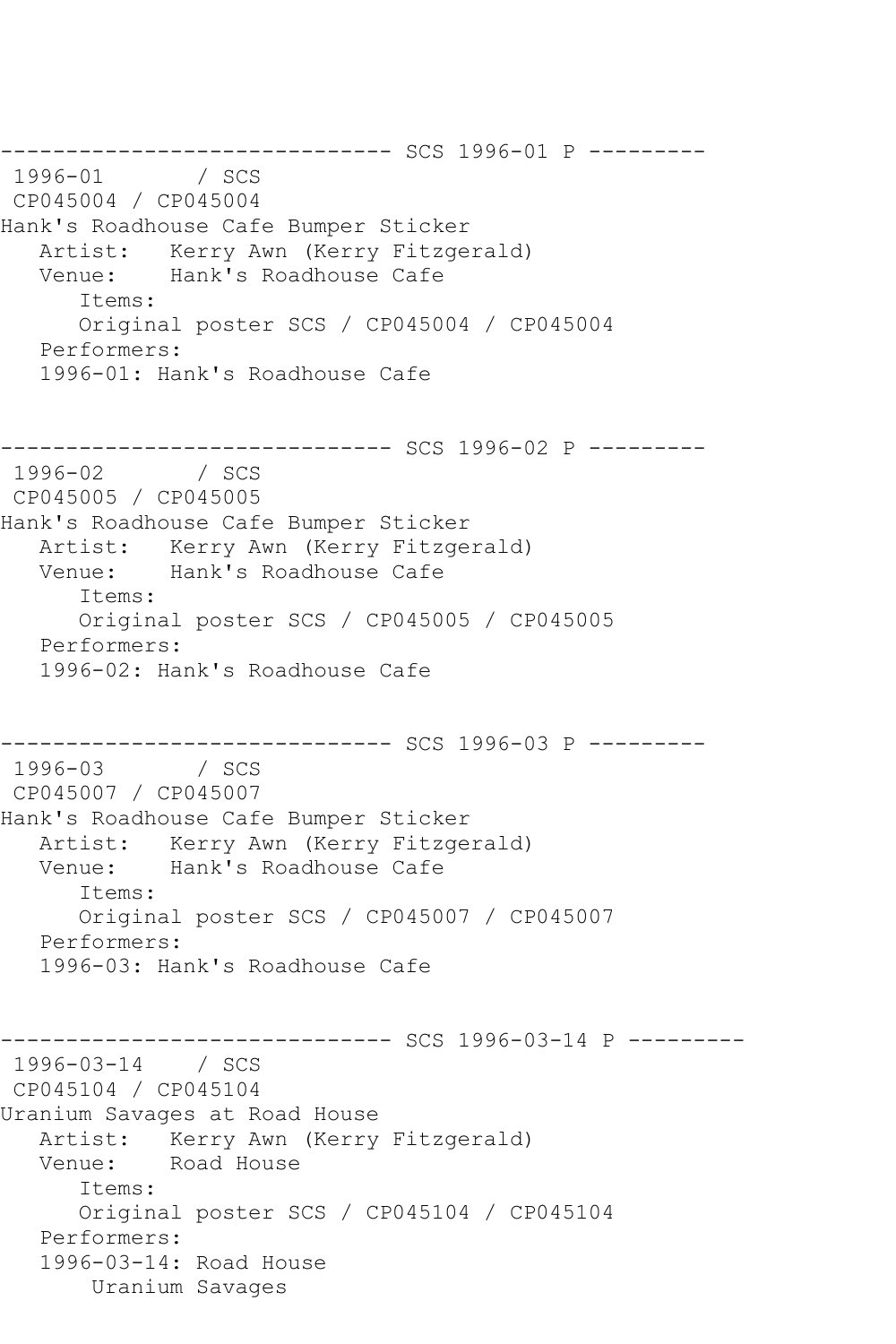---------------------------------- SCS 1996-04 P ---------<br>1996-04 / SCS 1996 / SCS CP045008 / CP045008 Hank's Roadhouse Cafe Bumper Sticker Artist: Kerry Awn (Kerry Fitzgerald)<br>Venue: Hank's Roadhouse Cafe Hank's Roadhouse Cafe Items: Original poster SCS / CP045008 / CP045008 Performers: 1996-04: Hank's Roadhouse Cafe --------------------------------- SCS 1996-05 P ---------<br>1996-05 / SCS  $1996 - 05$ CP045009 / CP045009 Hank's Roadhouse Cafe Bumper Sticker Artist: Kerry Awn (Kerry Fitzgerald) Venue: Hank's Roadhouse Cafe Items: Original poster SCS / CP045009 / CP045009 Performers: 1996-05: Hank's Roadhouse Cafe --------------------------------- SCS 1996-06 P ---------<br>1996-06 / SCS 1996-06 CP045010 / CP045010 Hank's Roadhouse Cafe Bumper Sticker Artist: Kerry Awn (Kerry Fitzgerald)<br>Venue: Hank's Roadhouse Cafe Hank's Roadhouse Cafe Items: Original poster SCS / CP045010 / CP045010 Performers: 1996-06: Hank's Roadhouse Cafe ------------------------------ SCS 1996-07 P --------- 1996-07 / SCS CP045011 / CP045011 Hank's Roadhouse Cafe Bumper Sticker Artist: Kerry Awn (Kerry Fitzgerald) Venue: Hank's Roadhouse Cafe Items: Original poster SCS / CP045011 / CP045011 Performers: 1996-07: Hank's Roadhouse Cafe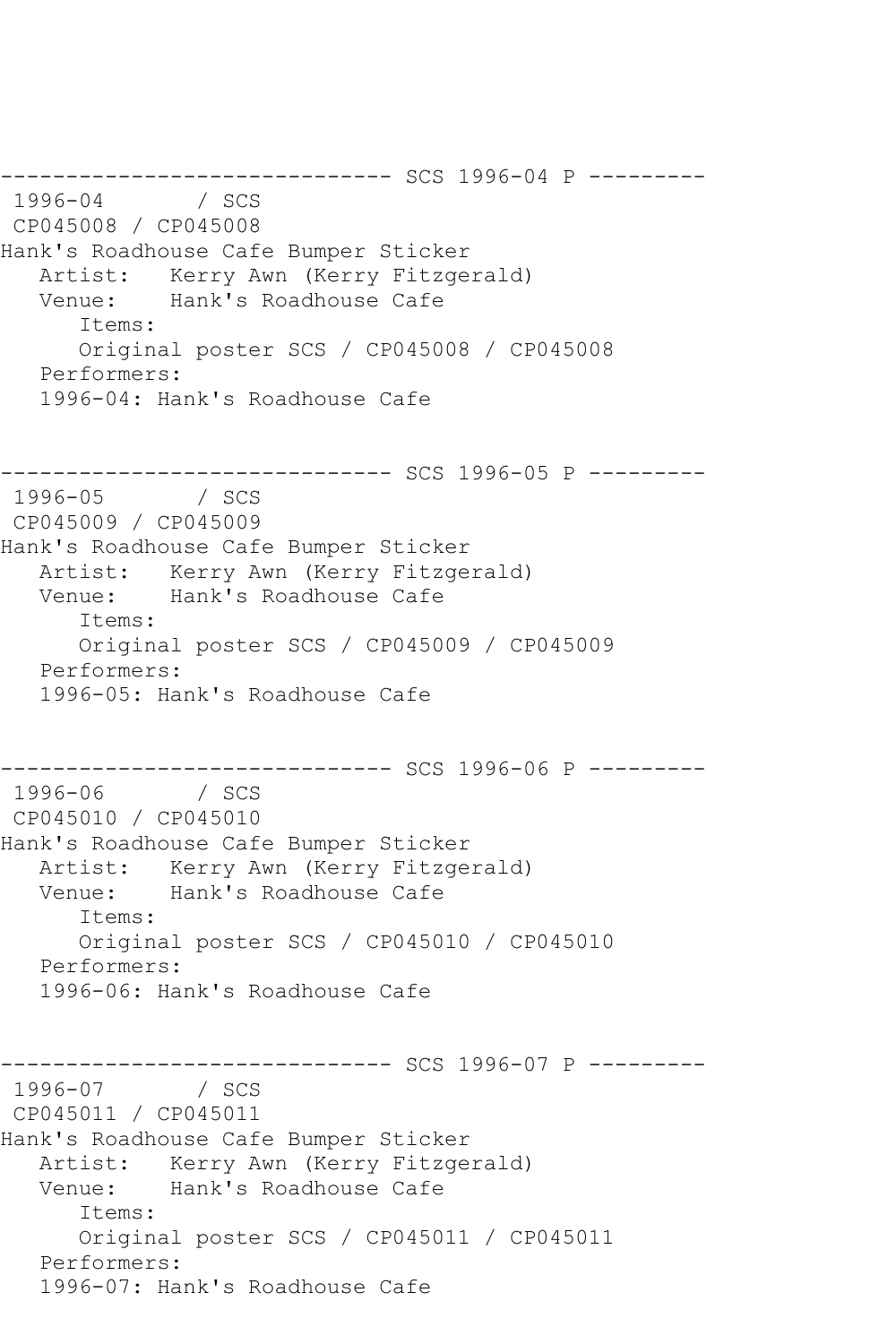----------------- SCS 1996-08 P ----------<br>/ SCS 1996-08 CP045013 / CP045013 Hank's Roadhouse Cafe Bumper Sticker Artist: Kerry Awn (Kerry Fitzgerald)<br>Venue: Hank's Roadhouse Cafe Hank's Roadhouse Cafe Items: Original poster SCS / CP045013 / CP045013 Performers: 1996-08: Hank's Roadhouse Cafe ------------------------------ SCS 1996-09 P --------- 1996-09 / SCS CP045012 / CP045012 Hank's Roadhouse Cafe Bumper Sticker Artist: Kerry Awn (Kerry Fitzgerald)<br>Venue: Hank's Roadhouse Cafe Hank's Roadhouse Cafe Items: Original poster SCS / CP045012 / CP045012 Performers: 1996-09: Hank's Roadhouse Cafe ------------------------------ SCS 1996-09-27 P --------- 1996-09-27 / SCS CP045405 / CP045405 Urianium Savages at The Roadhouse Artist: Kerry Awn (Kerry Fitzgerald)<br>Venue: The Roadhouse The Roadhouse Items: Original poster SCS / CP045405 / CP045405 Performers: 1996-09-27: The Roadhouse Uranium Savages ------------------------------ SCS 1996-10 P ---------  $1996 - 10$ CP045014 / CP045014 Hank's Roadhouse Cafe Bumper Sticker Artist: Kerry Awn (Kerry Fitzgerald)<br>Venue: Hank's Roadhouse Cafe Hank's Roadhouse Cafe Items: Original poster SCS / CP045014 / CP045014 Performers: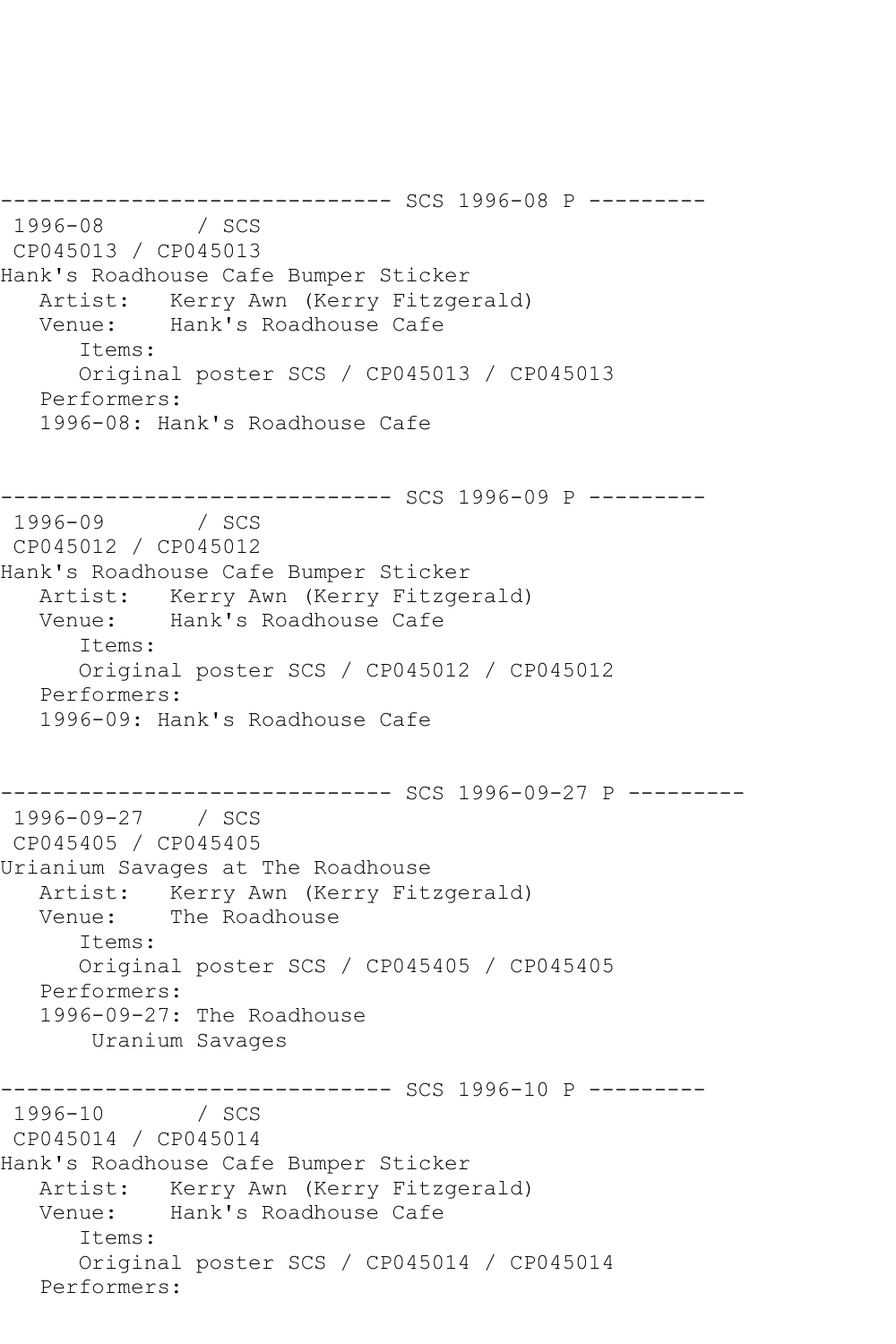1996-10: Hank's Roadhouse Cafe

------------------------------ SCS 1996-10-31 P --------- 1996-10-31 / SCS CP045406 / CP045406 Uranium Savages at Roadhouse Benefit: Halloween Costume Party Artist: Kerry Awn (Kerry Fitzgerald) Venue: Roadhouse Items: Original poster SCS / CP045406 / CP045406 Performers: 1996-10-31: Roadhouse Uranium Savages ------------------------------ SCS 1996-11 P --------- 1996-11 / SCS CP045015 / CP045015 Hank's Roadhouse Cafe Bumper Sticker Artist: Kerry Awn (Kerry Fitzgerald) Venue: Hank's Roadhouse Cafe Items: Original poster SCS / CP045015 / CP045015 Performers: 1996-11: Hank's Roadhouse Cafe ------------------------------ SCS 1996-12 P --------- 1996-12 / SCS CP045016 / CP045016 Hank's Roadhouse Cafe Bumper Sticker Artist: Kerry Awn (Kerry Fitzgerald)<br>Venue: Hank's Roadhouse Cafe Hank's Roadhouse Cafe Items: Original poster SCS / CP045016 / CP045016 Performers: 1996-12: Hank's Roadhouse Cafe ----------- SCS 1996-12-06 P ---------1996-12-06 / SCS CP045407 / CP045407 Uranium Savages at Roadhouse Artist: Kerry Awn (Kerry Fitzgerald) Venue: Roadhouse Items: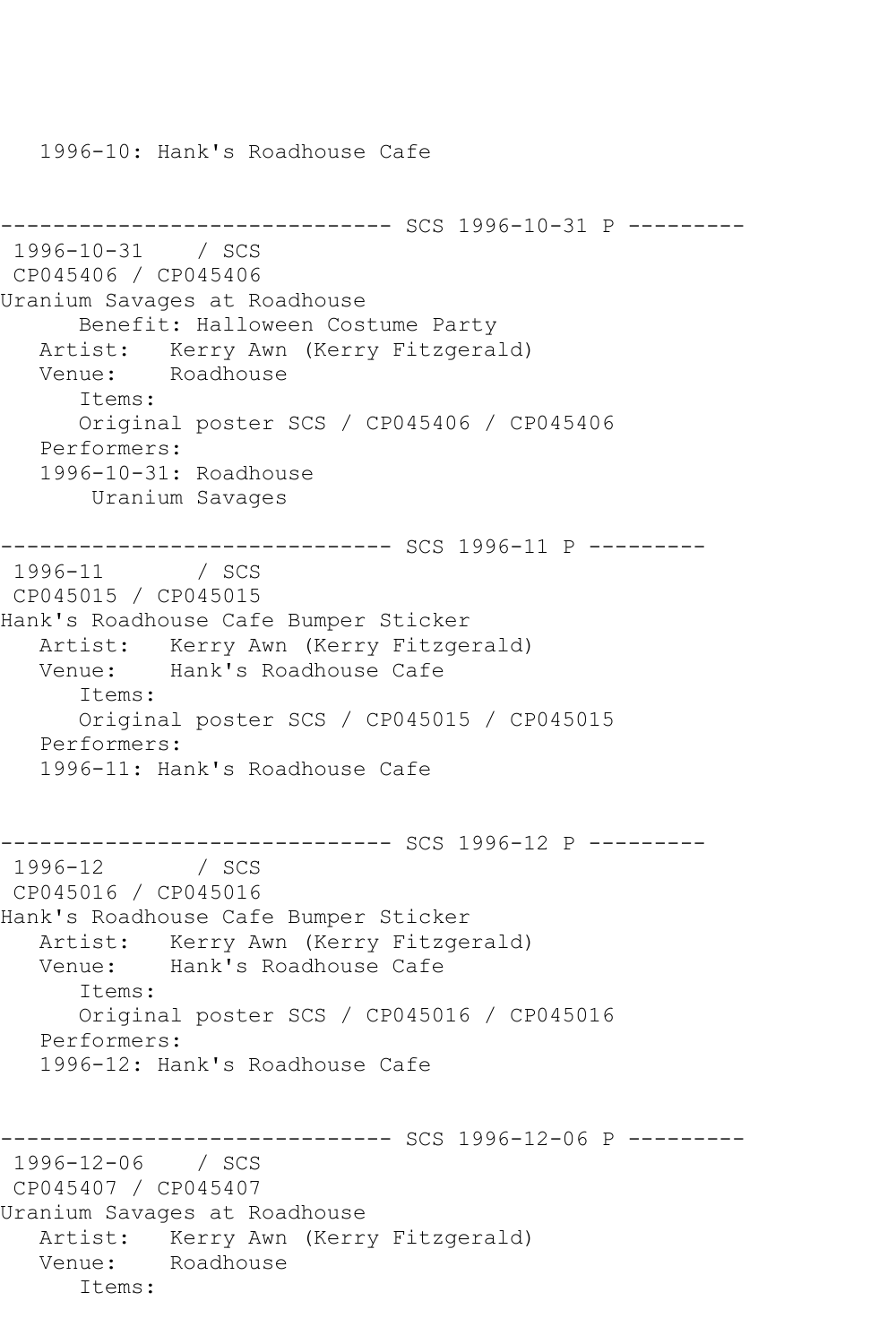Original poster SCS / CP045407 / CP045407 Performers: 1996-12-06: Roadhouse Uranium Savages ------------------------------ SCS 1997 P --------- / SCS CP045186 / CP045186 Jesse Taylor at Road House Benefit: Mondays at Roadhouse Artist: Kerry Awn (Kerry Fitzgerald) Venue: Road House Items: Original poster SCS / CP045186 / CP045186 Performers: 1997: Road House Jesse Taylor \_\_\_\_\_\_\_\_\_\_\_\_\_\_\_\_ ------------------------------ SCS 1997-01 P --------- 1997-01 / SCS CP045017 / CP045017 Hank's Roadhouse Cafe Bumper Sticker Artist: Kerry Awn (Kerry Fitzgerald)<br>Venue: Hank's Roadhouse Cafe Hank's Roadhouse Cafe Items: Original poster SCS / CP045017 / CP045017 Performers: 1997-01: Hank's Roadhouse Cafe ------------------------------ SCS 1997-02 P ---------  $/$  SCS CP045018 / CP045018 Hank's Roadhouse Cafe Bumper Sticker Artist: Kerry Awn (Kerry Fitzgerald) Venue: Hank's Roadhouse Cafe Items: Original poster SCS / CP045018 / CP045018 Performers: 1997-02: Hank's Roadhouse Cafe ------------------------------ SCS 1997-03 P ---------  $1997 - 03$ CP045019 / CP045019 Hank's Roadhouse Cafe Bumper Sticker Artist: Kerry Awn (Kerry Fitzgerald)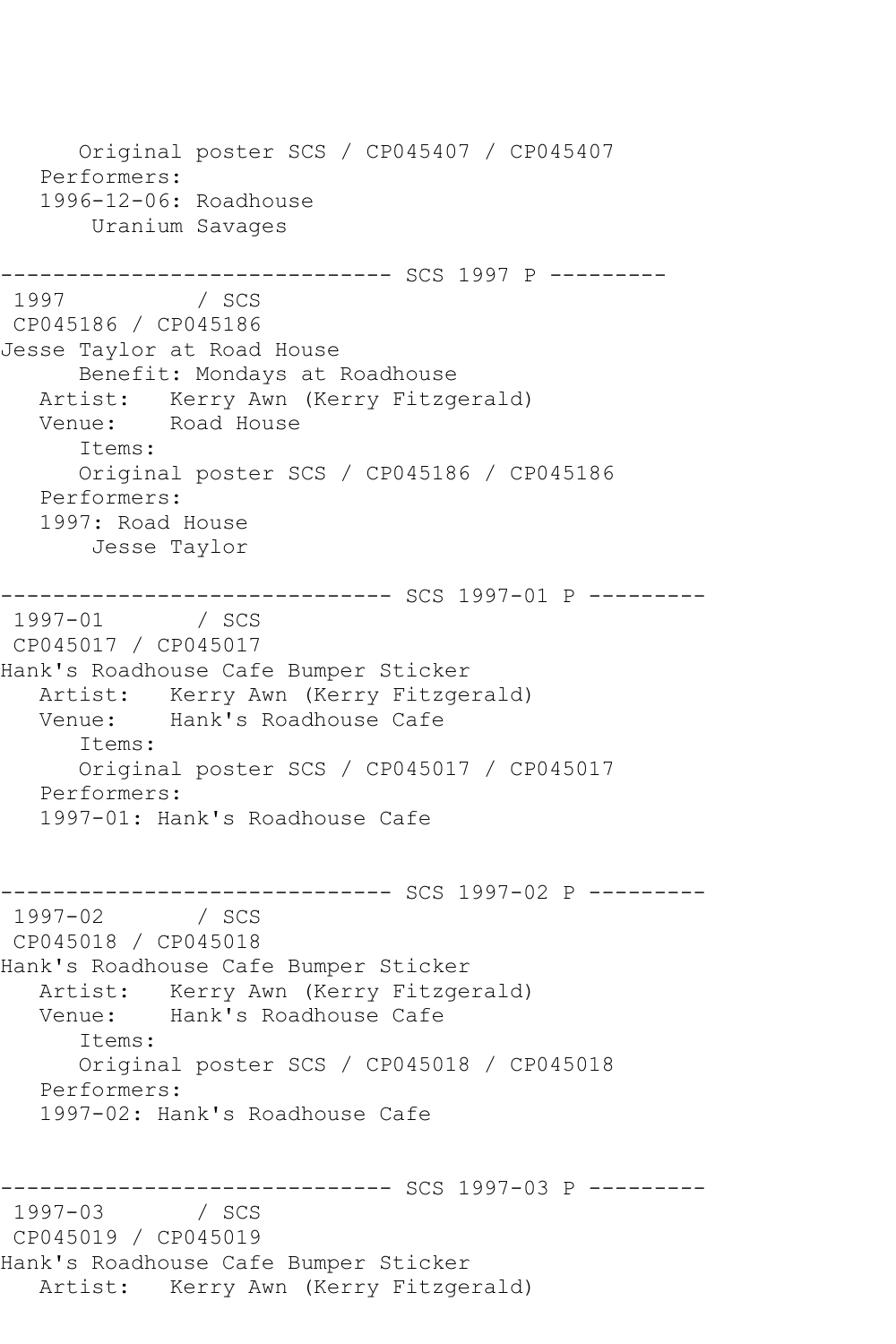Venue: Hank's Roadhouse Cafe Items: Original poster SCS / CP045019 / CP045019 Performers: 1997-03: Hank's Roadhouse Cafe ------------------------------ SCS 1997-04 P --------- 1997-04 / SCS CP045020 / CP045020 Hank's Roadhouse Cafe Bumper Sticker Artist: Kerry Awn (Kerry Fitzgerald)<br>Venue: Hank's Roadhouse Cafe Hank's Roadhouse Cafe Items: Original poster SCS / CP045020 / CP045020 Performers: 1997-04: Hank's Roadhouse Cafe ------------------------------ SCS 1997-05 P --------- 1997-05 / SCS CP045021 / CP045021 Hank's Roadhouse Cafe Bumper Sticker Artist: Kerry Awn (Kerry Fitzgerald) Venue: Hank's Roadhouse Cafe Items: Original poster SCS / CP045021 / CP045021 Performers: 1997-05: Hank's Roadhouse Cafe ------------------------------ SCS 1997-05-01 P --------- 1997-05-01 / SCS CP045187 / CP045187 Monks Night out, Kerry Awn at Velveeta Room Benefit: Birthday Weekend Artist: Kerry Awn (Kerry Fitzgerald) Venue: Velveeta Room Items: Original poster SCS / CP045187 / CP045187 Performers: 1997-05-01 1997-05-03: Velveeta Room Monks Night out / Kerry Awn ------------------------------ SCS 1997-09 P --------- 1997-09 CP045185 / CP045185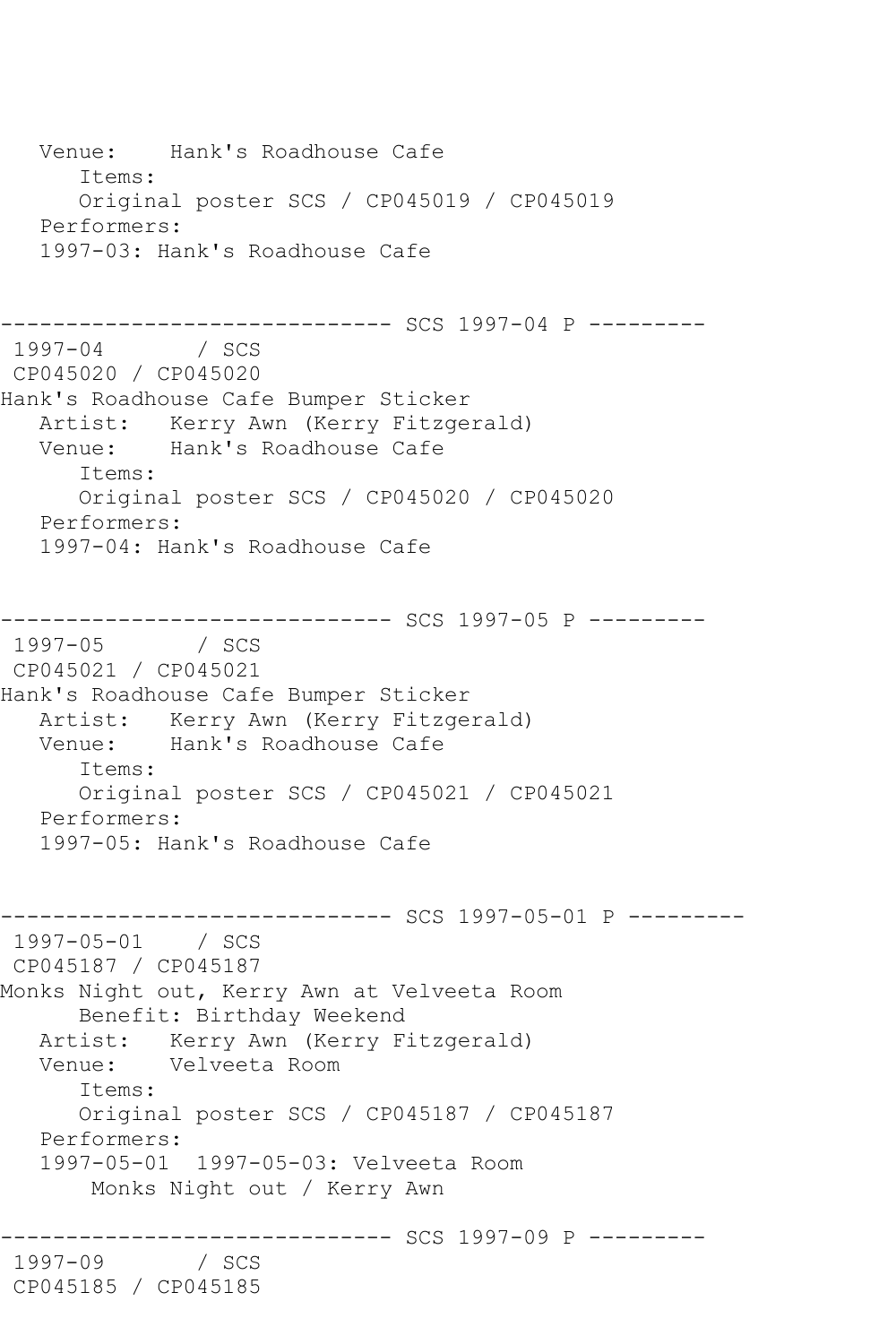Liberty Lunch - Austin, TX Bumper Sticker Benefit: Liberty Lunch 21st Birthday Party Calendar for September Artist: Kerry Awn (Kerry Fitzgerald)<br>Venue: Liberty Lunch Liberty Lunch Items: Original poster SCS / CP045185 / CP045185 Performers: 1997-09: Liberty Lunch ------------------------------ SCS 1997-12-12 P --------- 1997-12-12 / SCS CP045410 / CP045410 Uranium Savages at Ritz - Detroit, MI Benefit: Uranium Savages 23rd Birthday Ball Artist: Kerry Awn (Kerry Fitzgerald)<br>Venue: Ritz Theater in Austin Ritz Theater in Austin Items: Original poster SCS / CP045410 / CP045410 Performers: 1997-12-12: Ritz Theater in Austin Uranium Savages ------------------------------ SCS 1997-zz-zz P --------- 1997-zz-zz / SCS CP045409 / CP045409 Uranium Savages at Ritz - Detroit, MI Benefit: Holloween Artist: Kerry Awn (Kerry Fitzgerald) Venue: Ritz Theater in Austin Items: Original poster SCS / CP045409 / CP045409 Performers: 1997-zz-zz: Ritz Theater in Austin Uranium Savages ----------- SCS 1998-03-13 P ----------1998-03-13 / SCS CP045411 / CP045411 Uranium Savages at Continental Club - Austin, TX Benefit: Eddy Awards Artist: Kerry Awn (Kerry Fitzgerald) Venue: Continental Club Items: Original poster SCS / CP045411 / CP045411 Performers: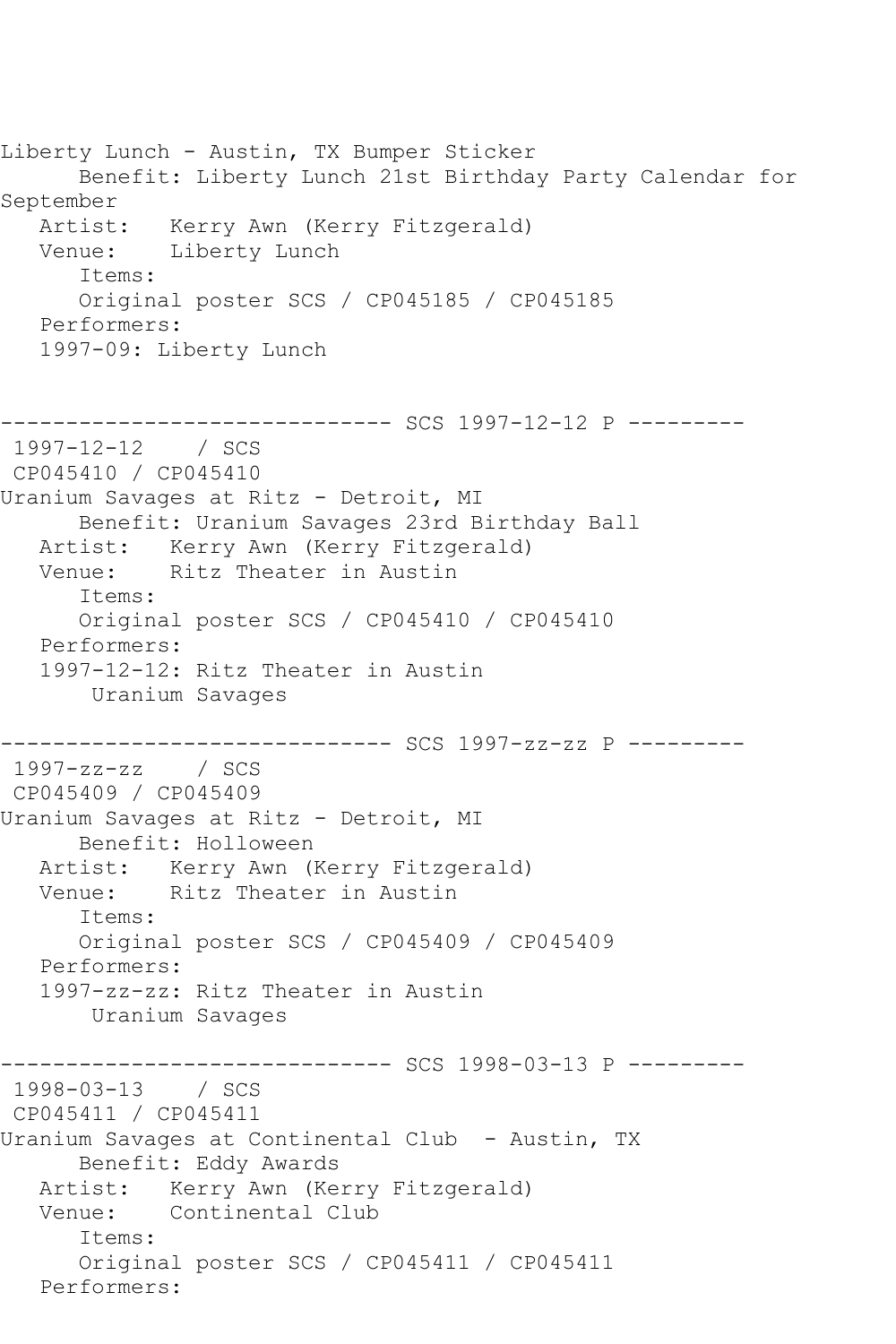1998-03-13: Continental Club Uranium Savages ------------------------------ SCS 1998-04-01 P --------- 1998-04-01 / SCS CP045188 / CP045188 Velveeta Room Bumper Sticker Benefit: 10th Birthday Party April Fools Standup Comedy Artist: Kerry Awn (Kerry Fitzgerald) Venue: Velveeta Room Items: Original poster SCS / CP045188 / CP045188 Performers: 1998-04-01 1998-04-04: Velveeta Room ------------------------------ SCS 1998-07-09 P --------- 1998-07-09 / SCS CP045412 / CP045412 Uranium Savages at Continental Club - Austin, TX Benefit: Eddy Day Artist: Kerry Awn (Kerry Fitzgerald) Venue: Continental Club Items: Original poster SCS / CP045412 / CP045412 Performers: 1998-07-09: Continental Club Uranium Savages ------------------------------ CANC 1998-12-12 P --------- 1998-12-12 / CANC CP009040 / CP06061 Uranium Savages at Continental Club - Austin, TX Private Notes: Texas P-1 \* Artist: Kerry Awn (Kerry Fitzgerald) Venue: Continental Club Items: Original poster CANC / CP009040 / CP06061 Performers: 1998-12-12: Continental Club Uranium Savages ------------------------------ SCS 1998-12-12 P --------- 1998-12-12 / SCS CP045413 / CP045413 Uranium Savages at Continental Club - Austin, TX Benefit: Uranium Savages 24th Birthday Party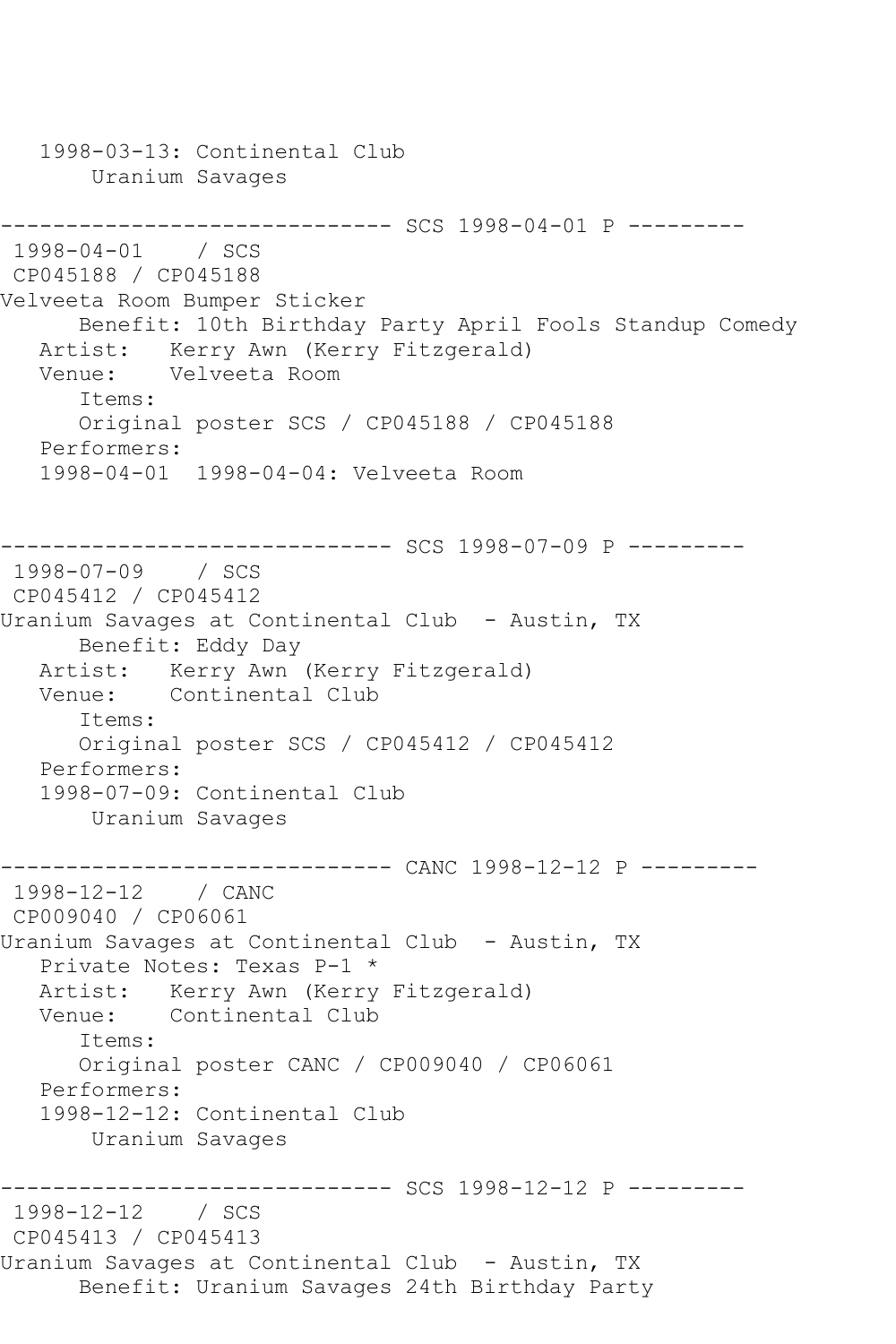Artist: Kerry Awn (Kerry Fitzgerald) Venue: Continental Club Items: Original poster SCS / CP045413 / CP045413 Performers: 1998-12-12: Continental Club Uranium Savages ------------------------------ SCS 1999-03-05 P --------- 1999-03-05 / SCS CP045414 / CP045414 Uranium Savages at Continental Club - Austin, TX Benefit: '99 Eddy Awards Artist: Kerry Awn (Kerry Fitzgerald) Venue: Continental Club Items: Original poster SCS / CP045414 / CP045414 Performers: 1999-03-05: Continental Club Uranium Savages ----------- SCS 1999-04-01 P ---------1999-04-01 / SCS CP045189 / CP045189 Monks Night out, Kerry Awn at Velveeta Room Benefit: 11th Birthday Party Artist: Kerry Awn (Kerry Fitzgerald) Venue: Velveeta Room Items: Original poster SCS / CP045189 / CP045189 Performers: 1999-04-01 1999-04-03: Velveeta Room Monks Night out / Kerry Awn -------------- SCS 1999-07-09 P ---------1999-07-09 / SCS CP045415 / CP045415 Uranium Savages at Continental Club - Austin, TX Benefit: International Eddy Day '99 Artist: Kerry Awn (Kerry Fitzgerald) Venue: Continental Club Items: Original poster SCS / CP045415 / CP045415 Performers: 1999-07-09: Continental Club Uranium Savages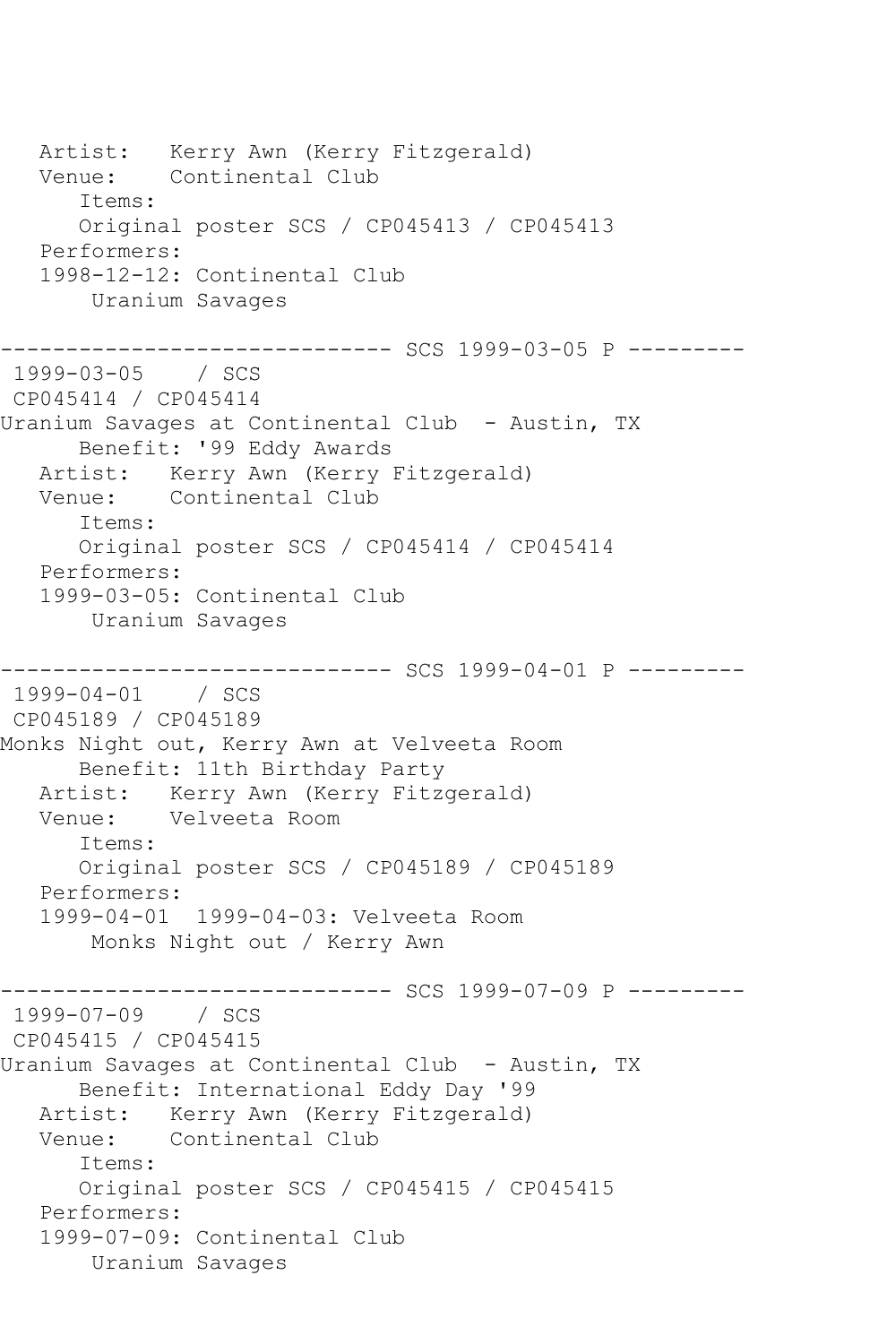------------------------------ SCS 1999-12-09 P --------- 1999-12-09 / SCS CP045416 / CP045416 Uranium Savages at Continental Club - Austin, TX Benefit: Uranium Savages 25th Birthday<br>Artist: Kerry Awn (Kerry Fitzgerald) Kerry Awn (Kerry Fitzgerald) Venue: Continental Club Items: Original poster SCS / CP045416 / CP045416 Performers: 1999-12-09: Continental Club Uranium Savages --------------------------------- SCS 19zz-02 P-1 ----------<br>19zz-02 / SCS  $19zz-02$ CP009625 / CS04370 Augie Meyers, Buckdancer's Choice at Soap Creek Saloon - Austin, TX Artist: Kerry Awn (Kerry Fitzgerald) Venue: Soap Creek Saloon Items: Original poster SCS Edition 1 / CP009625 / CS04370 Performers: 19zz-02: Soap Creek Saloon Augie Meyers / Buckdancer's Choice / Augie Meyers / Western Head Music Company / Rex H. Foster / Greezy Wheels / Plum Nelly / Ramon Ramon and the Four Daddyo's / Shakers ------------------------------ SCS 19zz-02 P-1 --------- 19zz-02 / SCS CP009626 / CS04371 Jubilee, Matrix at Soap Creek Saloon - Austin, TX Artist: Kerry Awn (Kerry Fitzgerald) Venue: Soap Creek Saloon Items: Original poster SCS Edition 1 / CP009626 / CS04371 Performers: 19zz-02: Soap Creek Saloon Jubilee / Matrix / Buckdancer's Choice / D. K. Little / 47 X It's Own Weight / Augie Meyers / Greezy Wheels / Plum Nelly / Shiva's Head Band / Steam Heat / Shiva's Head Band / Alvin Crow / Sons of Uranium Savages ------------------------------ SCS 19zz-02 P-1 ---------  $19zz-02$ CP004187 / CD04596 Soap Creek Saloon Calendar February Artist: Kerry Awn (Kerry Fitzgerald)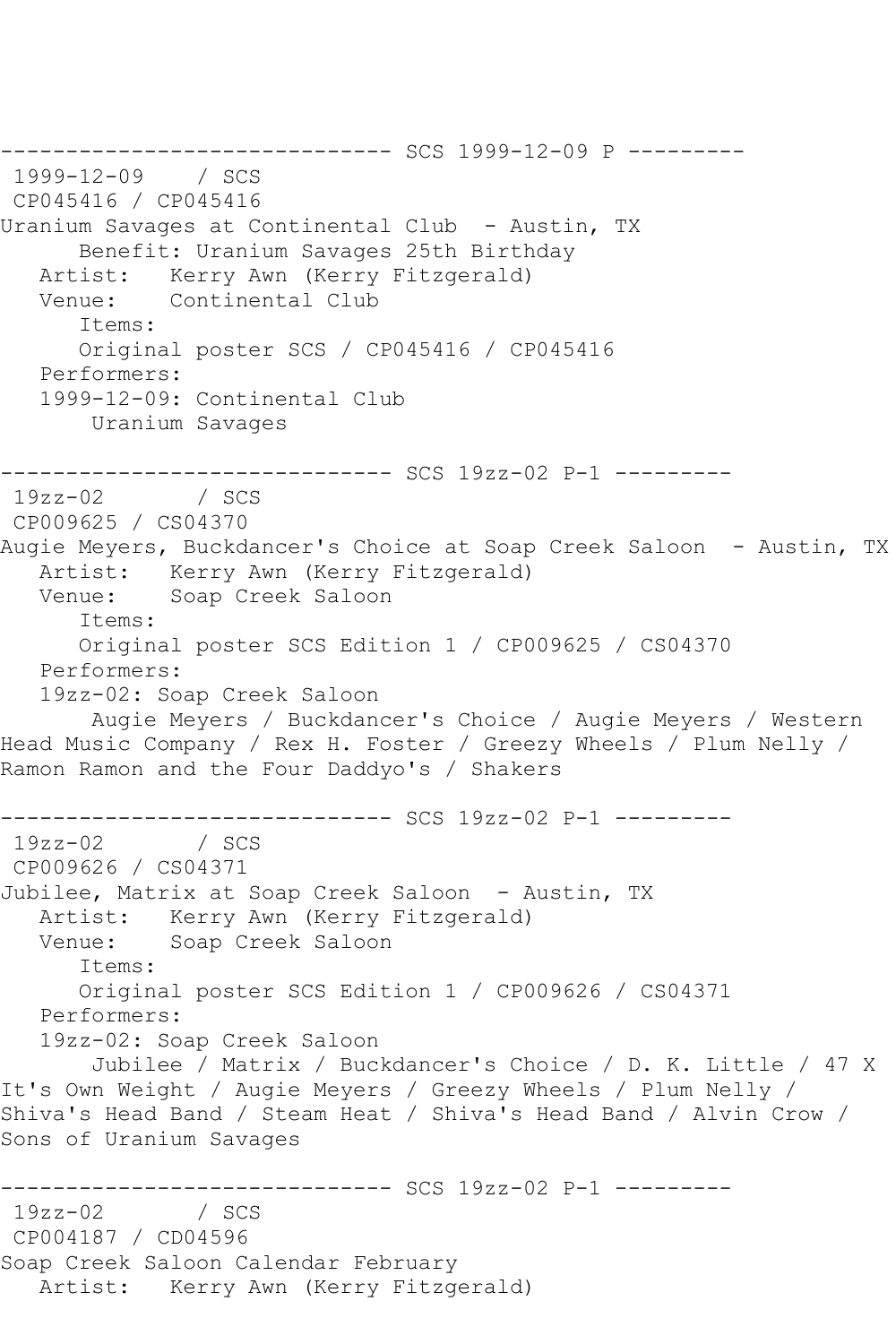Venue: Soap Creek Saloon Items: Original poster SCS Edition 1 / CP004187 / CD04596 Performers: 19zz-02: Soap Creek Saloon ------------------------------ 19zz-03-14 P-1 --------- 19zz-03-14 / CP014030 / MAH154 Uranium Savages at Road House Cafe - Austin, TX Artist: Kerry Awn (Kerry Fitzgerald)<br>Venue: Road House Cafe Road House Cafe Items: Original poster Edition 1 / CP014030 / MAH154 Performers: 19zz-03-14: Road House Cafe Uranium Savages ------------------------------ AMA 19zz-03-14 P-1 --------- 19zz-03-14 / AMA CP009622 / CS04367 Arlo Guthrie at Austin Municipal Auditorium - Austin, TX Artist: Kerry Awn (Kerry Fitzgerald) Venue: Austin Municipal Auditorium Items: Original poster AMA Edition 1 / CP009622 / CS04367 Performers: 19zz-03-14: Austin Municipal Auditorium Arlo Guthrie ------------------------------ 19zz-04-22 P-1 --------- 19zz-04-22 / CP009623 / CS04368 Werewolves, Terribles at Black Queen Tavern Artist: Kerry Awn (Kerry Fitzgerald)<br>Venue: Black Oueen Tavern Black Queen Tavern Items: Original poster Edition 1 / CP009623 / CS04368 Performers: 19zz-04-22 19zz-04-29: Black Queen Tavern Werewolves / Terribles / Stump / Storm / Krackerjack ------------------------------ RITZ 19zz-05-02 P-1 --------- 19zz-05-02 / RITZ CP008939 / CP05662 Sons of Uranium Savages, Pete Samson at Ritz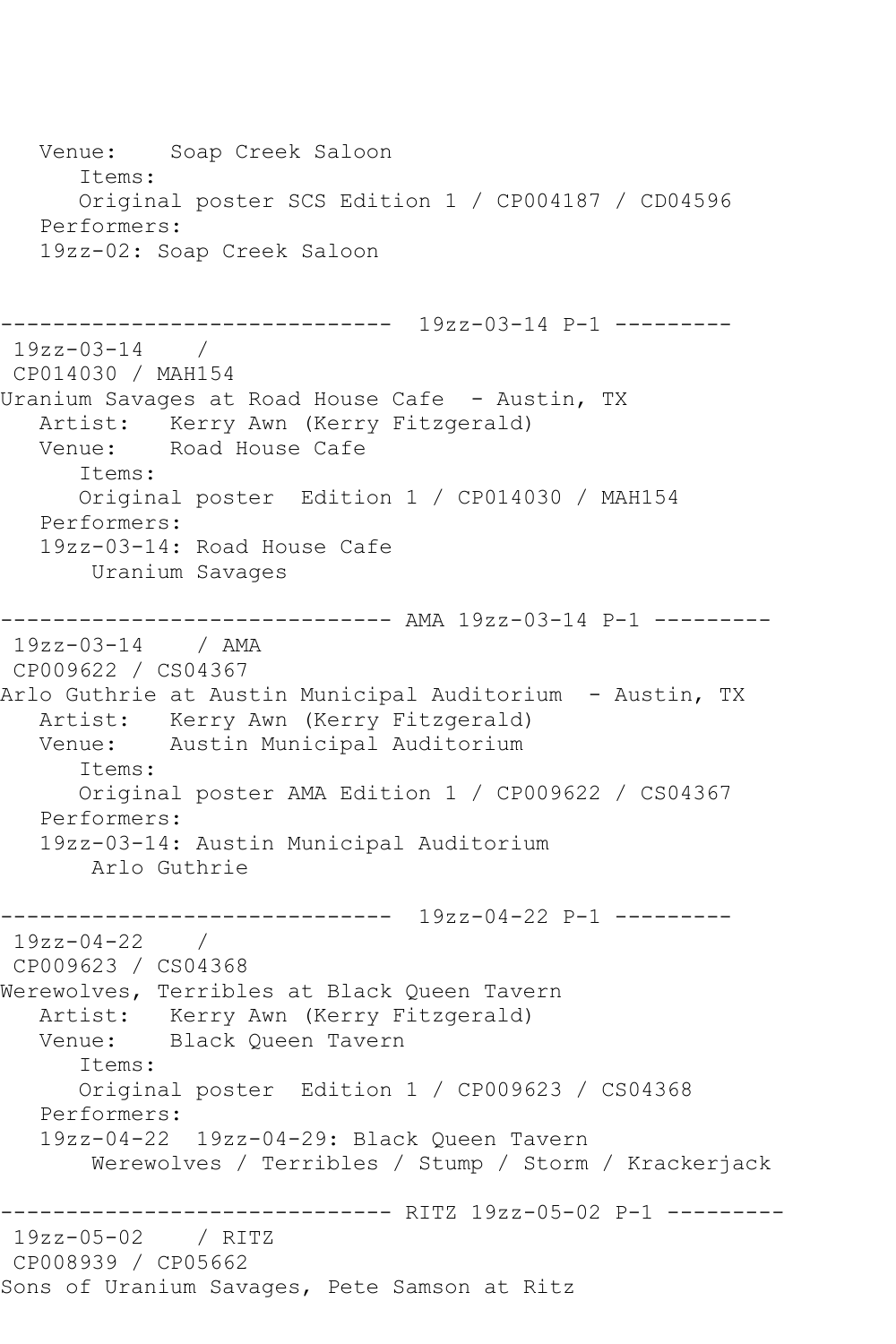Private Notes: AWHQ ?? Artist: Kerry Awn (Kerry Fitzgerald) Venue: Ritz Theater in Austin Items: Original poster RITZ Edition 1 / CP008939 / CP05662 RITZ / CP004180 / CD04589 Performers: 19zz-05-02 19zz-05-03: Ritz Theater in Austin Sons of Uranium Savages / Pete Samson / Roadmap / Easy Street ------------------------------ SCS 19zz-08-17 P-1 --------- 19zz-08-17 / SCS CP009642 / CS04387 Uranium Savages at Soap Creek Saloon - Austin, TX Artist: Kerry Awn (Kerry Fitzgerald) Venue: Soap Creek Saloon Items: Original poster SCS Edition 1 / CP009642 / CS04387 Performers: 19zz-08-17: Soap Creek Saloon Uranium Savages ------------------------------ SCS 19zz-09-28 P-1 --------- 19zz-09-28 / SCS CP004182 / CD04591 Willie Nelson at Soap Creek Saloon - Austin, TX Artist: Kerry Awn (Kerry Fitzgerald) Venue: Soap Creek Saloon Items: Original poster SCS Edition 1 / CP004182 / CD04591 Performers: 19zz-09-28: Soap Creek Saloon Willie Nelson ---------- SCS 19zz-10-04 P-1 ---------19zz-10-04 / SCS CP009641 / CS04386 Lonnie Mack at Soap Creek Saloon - Austin, TX Artist: Kerry Awn (Kerry Fitzgerald)<br>Venue: Soap Creek Saloon Soap Creek Saloon Items: Original poster SCS Edition 1 / CP009641 / CS04386 Performers: 19zz-10-04: Soap Creek Saloon Lonnie Mack ------------------------------ SCS 2000-01-30 P ---------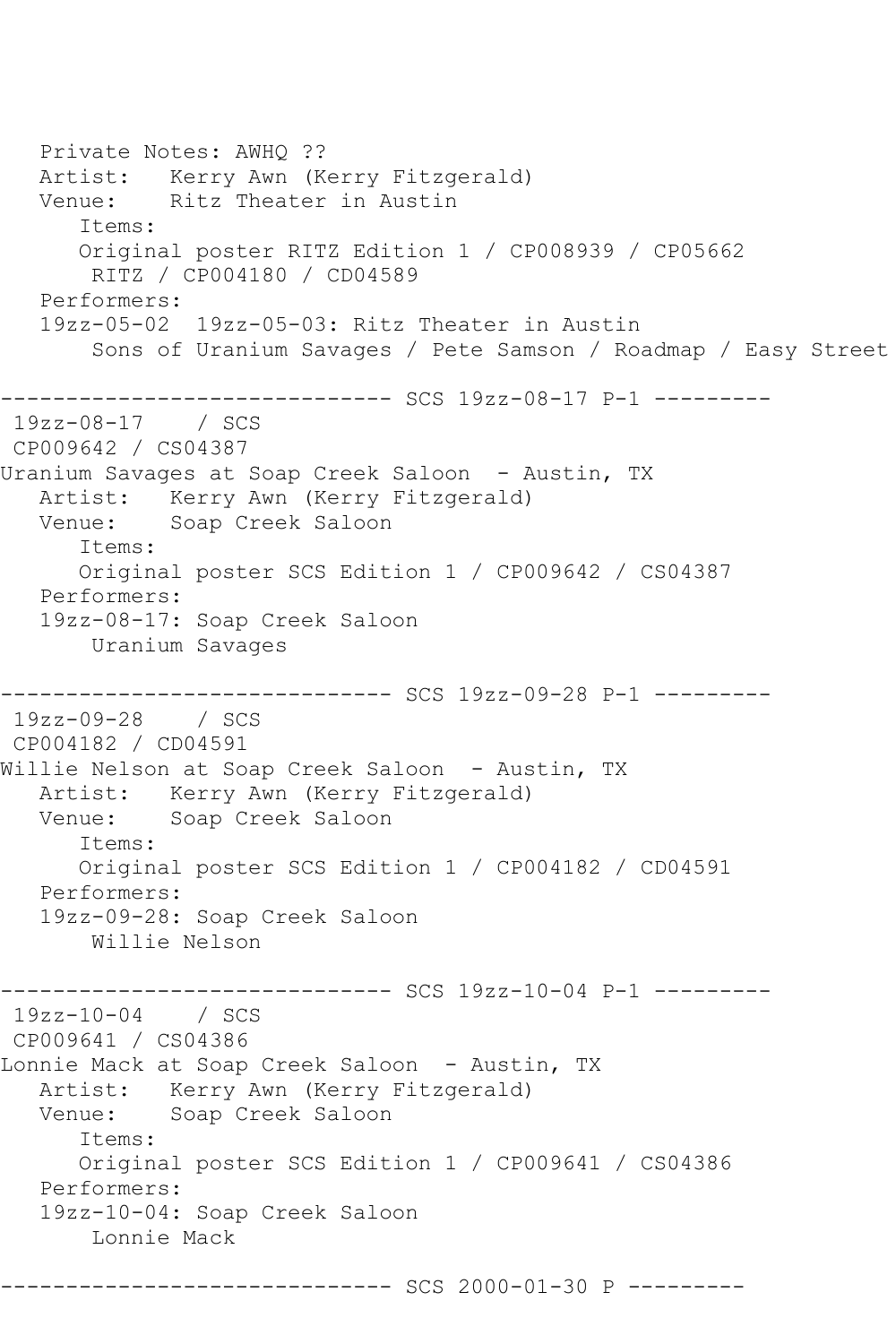```
2000-01-30 / SCS 
CP045190 / CP045190
Doug Sahm, Alvin Crow at Continental Club - Austin, TX
   Artist: Kerry Awn (Kerry Fitzgerald)
   Venue: Continental Club
       Items:
       Original poster SCS / CP045190 / CP045190
   Performers:
   2000-01-30: Continental Club
        Doug Sahm / Alvin Crow / Augie Meyers / Paul Ray / Leroi Bros
------------------------------ SCS 2000-03-24 P ---------
2000-03-24 / SCS 
CP045417 / CP045417
Uranium Savages at Continental Club - Austin, TX
       Benefit: Eddy Awards 2000
  Artist: Kerry Awn (Kerry Fitzgerald)<br>Venue: Continental Club
            Continental Club
       Items:
       Original poster SCS / CP045417 / CP045417
   Performers:
    2000-03-24: Continental Club
        Uranium Savages
                    ----------- SCS 2000-03-31 P ---------
2000-03-31 / SCS 
CP045191 / CP045191
Nancy Reed, Kerry Awn at Velveeta Room
      Benefit: 12th Birthday
  Artist: Kerry Awn (Kerry Fitzgerald)<br>Venue: Velveeta Room
            Velveeta Room
       Items:
       Original poster SCS / CP045191 / CP045191
   Performers:
    2000-03-31 2000-04-01: Velveeta Room
        Nancy Reed / Kerry Awn / Howard Beecher / JC Shakespeare / 
Monksnite Out
------------------------------ SCS 2000-07-09 P ---------
2000-07-09 / SCS 
CP045418 / CP045418
Uranium Savages at Continental Club - Austin, TX
       Benefit: Inner-National Eddy Day
   Artist: Kerry Awn (Kerry Fitzgerald)
   Venue: Continental Club
       Items:
       Original poster SCS / CP045418 / CP045418
```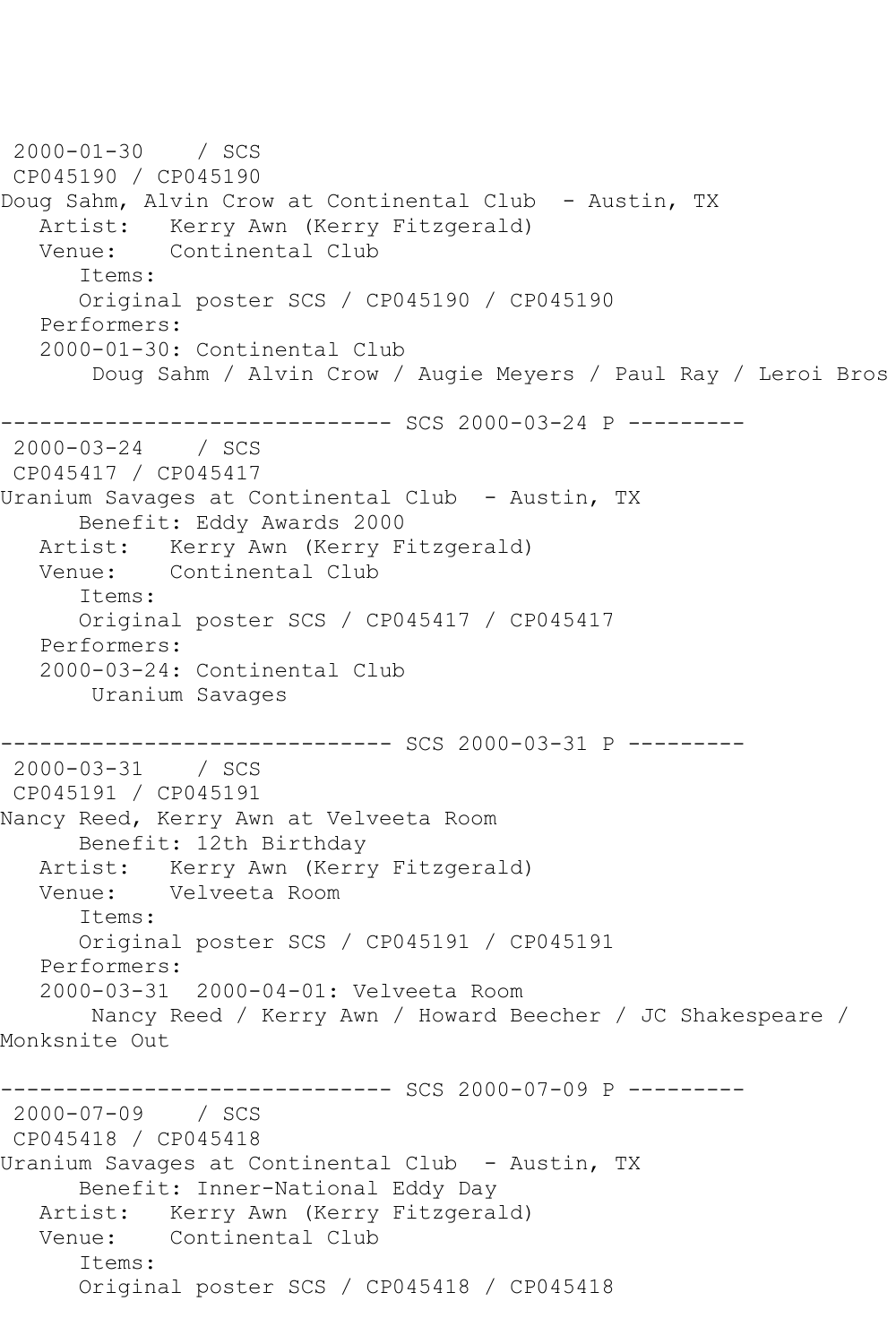```
 Performers:
    2000-07-09: Continental Club
        Uranium Savages
------------------------------ SCS 2000-10-31 P ---------
2000-10-31 / SCS 
CP045419 / CP045419
Uranium Savages at Saxon Pub
       Benefit: Halloween
  Artist: Kerry Awn (Kerry Fitzgerald)<br>Venue: Saxon Pub
            Saxon Pub
       Items:
       Original poster SCS / CP045419 / CP045419
   Performers:
    2000-10-31: Saxon Pub
        Uranium Savages
------------------------------ SCS 2000-12-28 P ---------
2000-12-28 / SCS 
CP045420 / CP045420
Uranium Savages at Continental Club - Austin, TX
       Benefit: X-mas Party
  Artist: Kerry Awn (Kerry Fitzgerald)<br>Venue: Continental Club
            Continental Club
       Items:
       Original poster SCS / CP045420 / CP045420
   Performers:
    2000-12-28: Continental Club
        Uranium Savages
                     ----------- SCS 2001-03-22 P ---------
2001-03-22 / SCS 
CP045421 / CP045421
Uranium Savages at Continental Club - Austin, TX
       Benefit: Eddy Awards 2001
  Artist: Kerry Awn (Kerry Fitzgerald)<br>Venue: Continental Club
            Continental Club
       Items:
       Original poster SCS / CP045421 / CP045421
    Performers:
    2001-03-22: Continental Club
        Uranium Savages
          ------------------------------ SCS 2001-10-14 P ---------
2001-10-14 / SCS 
CP045192 / CP045192
La Zona Rosa - Austin, TX Bumper Sticker
```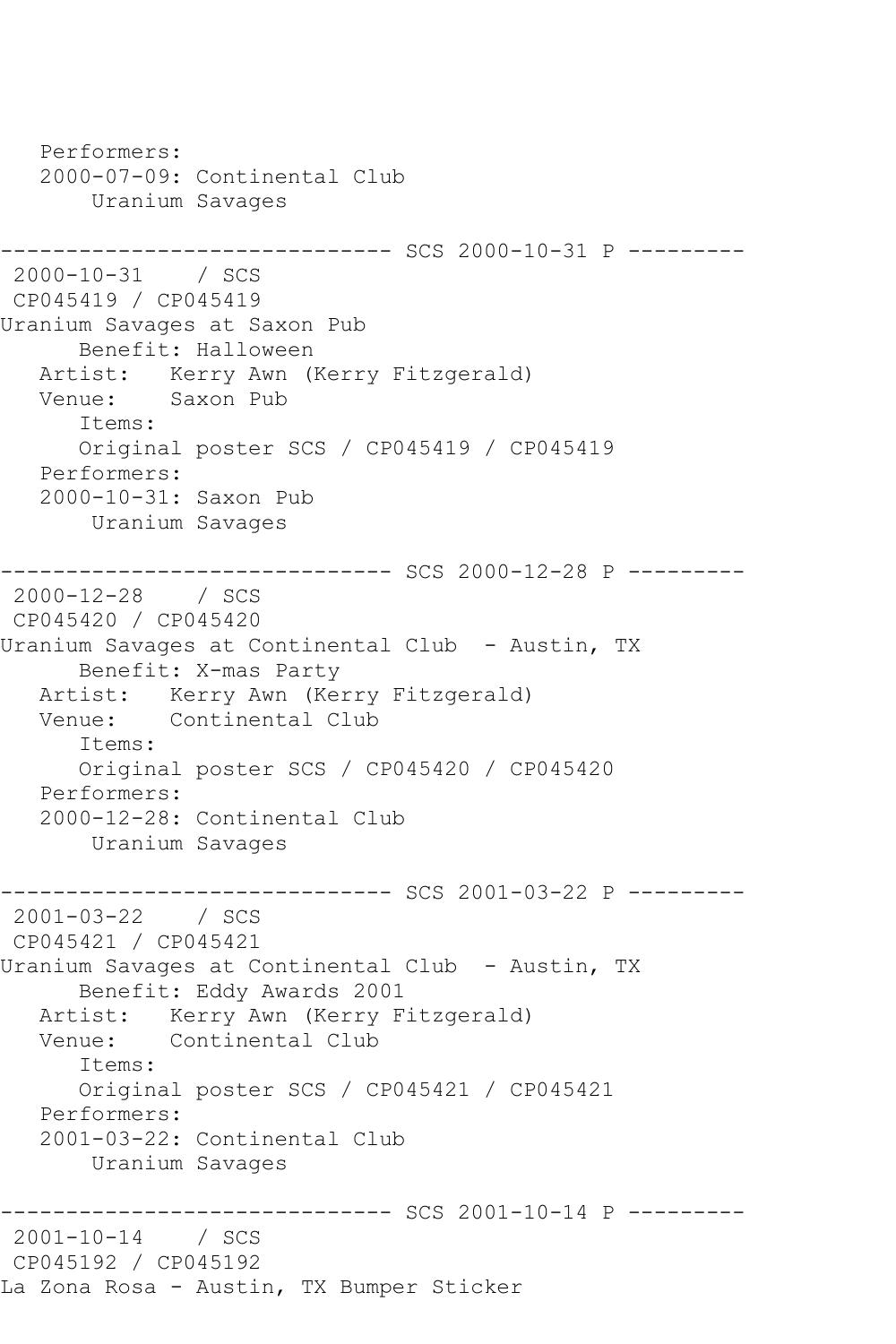Private Notes: Texas P-1 \* Benefit: Soap Creek Reunion Artist: Kerry Awn (Kerry Fitzgerald) Venue: La Zona Rosa Items: Original poster SCS / CP045192 / CP045192 Performers: 2001-10-14: La Zona Rosa ------------------------------ SCS 2002-03-23 P --------- 2002-03-23 / SCS CP045422 / CP045422 Uranium Savages at Continental Club - Austin, TX Benefit: Eddy Awards 2002 Artist: Kerry Awn (Kerry Fitzgerald) Venue: Continental Club Items: Original poster SCS / CP045422 / CP045422 Performers: 2002-03-23: Continental Club Uranium Savages ------------------------------ SCS 2002-07-09 P --------- 2002-07-09 / SCS CP045193 / CP045193 Uranium Savages at Continental Club - Austin, TX Benefit: International Eddy Day Artist: Kerry Awn (Kerry Fitzgerald) Venue: Continental Club Items: Original poster SCS / CP045193 / CP045193 Performers: 2002-07-09: Continental Club Uranium Savages ------------------------------ NONE P-1 --------- NONE / CP009621 / CS04366 Janis Joplin Artist: Kerry Awn (Kerry Fitzgerald) Items: Original poster Edition 1 / CP009621 / CS04366 Performers: NONE:

------------------------------ SCS zzzz P ---------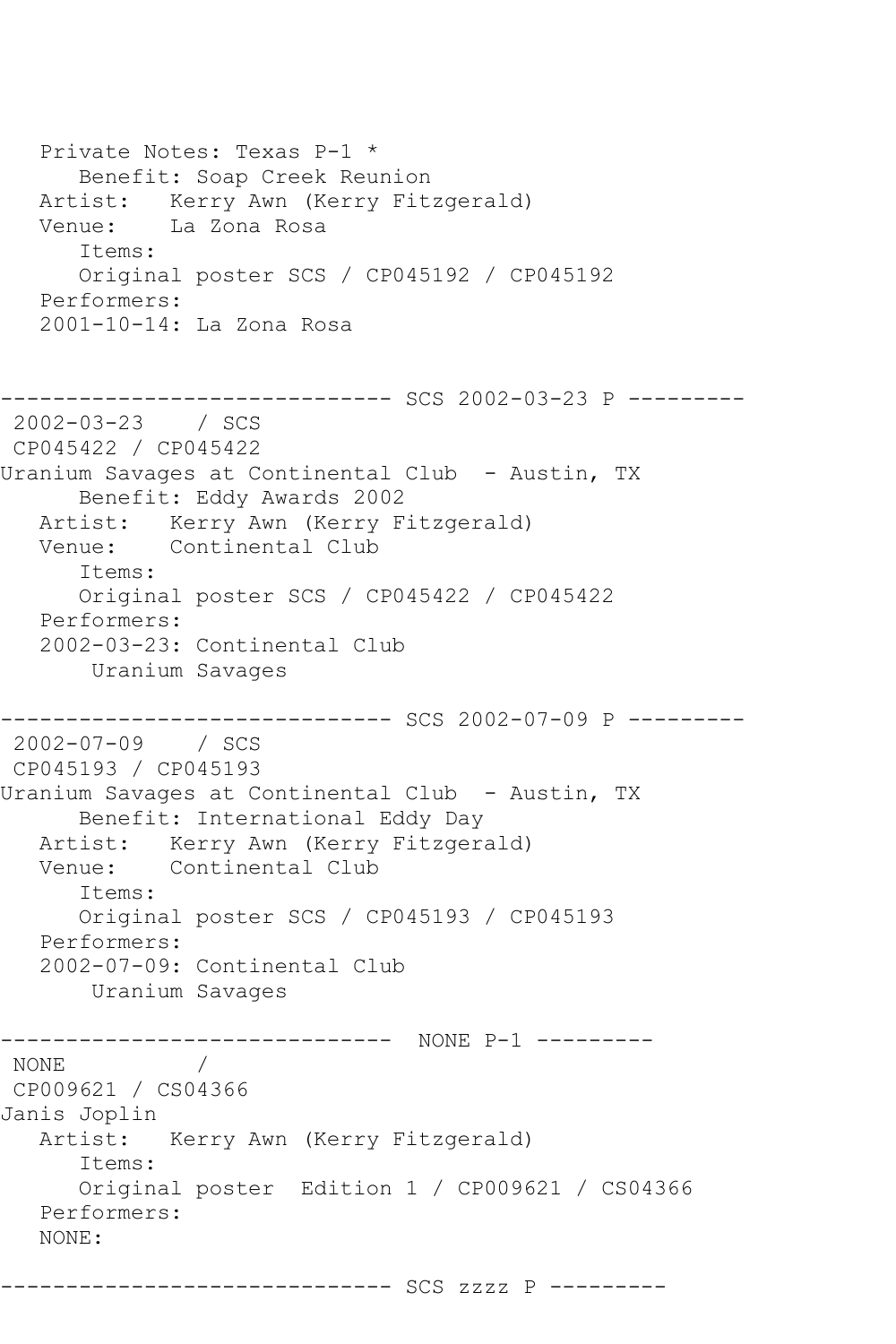zzzz / SCS CP045046 / CP045046 Soap Creek Saloon - Austin, TX Bumper Sticker Benefit: Soap Creek Moving Artist: Kerry Awn (Kerry Fitzgerald) Venue: Soap Creek Saloon Items: Original poster SCS / CP045046 / CP045046 Performers: zzzz: Soap Creek Saloon ------------------------------ SCS zzzz P -------- zzzz / SCS CP045049 / CP045049 Soap Creek Saloon - Austin, TX Bumper Sticker Benefit: Menue Artist: Kerry Awn (Kerry Fitzgerald) Venue: Soap Creek Saloon Items: Original poster SCS / CP045049 / CP045049 Performers: zzzz: Soap Creek Saloon ------------------------------ SCS zzzz P -------- zzzz / SCS CP045050 / CP045050 Soap Creek Saloon - Austin, TX Bumper Sticker Benefit: Menue Artist: Kerry Awn (Kerry Fitzgerald) Venue: Soap Creek Saloon Items: Original poster SCS / CP045050 / CP045050 Performers: zzzz: Soap Creek Saloon ------------------------------ SCS zzzz-02-06 P -------- zzzz-02-06 / SCS CP045043 / CP045043 Augie Meyers, Western Head Music Company at Soap Creek Saloon - Austin, TX Artist: Kerry Awn (Kerry Fitzgerald) Venue: Soap Creek Saloon Items: Original poster SCS / CP045043 / CP045043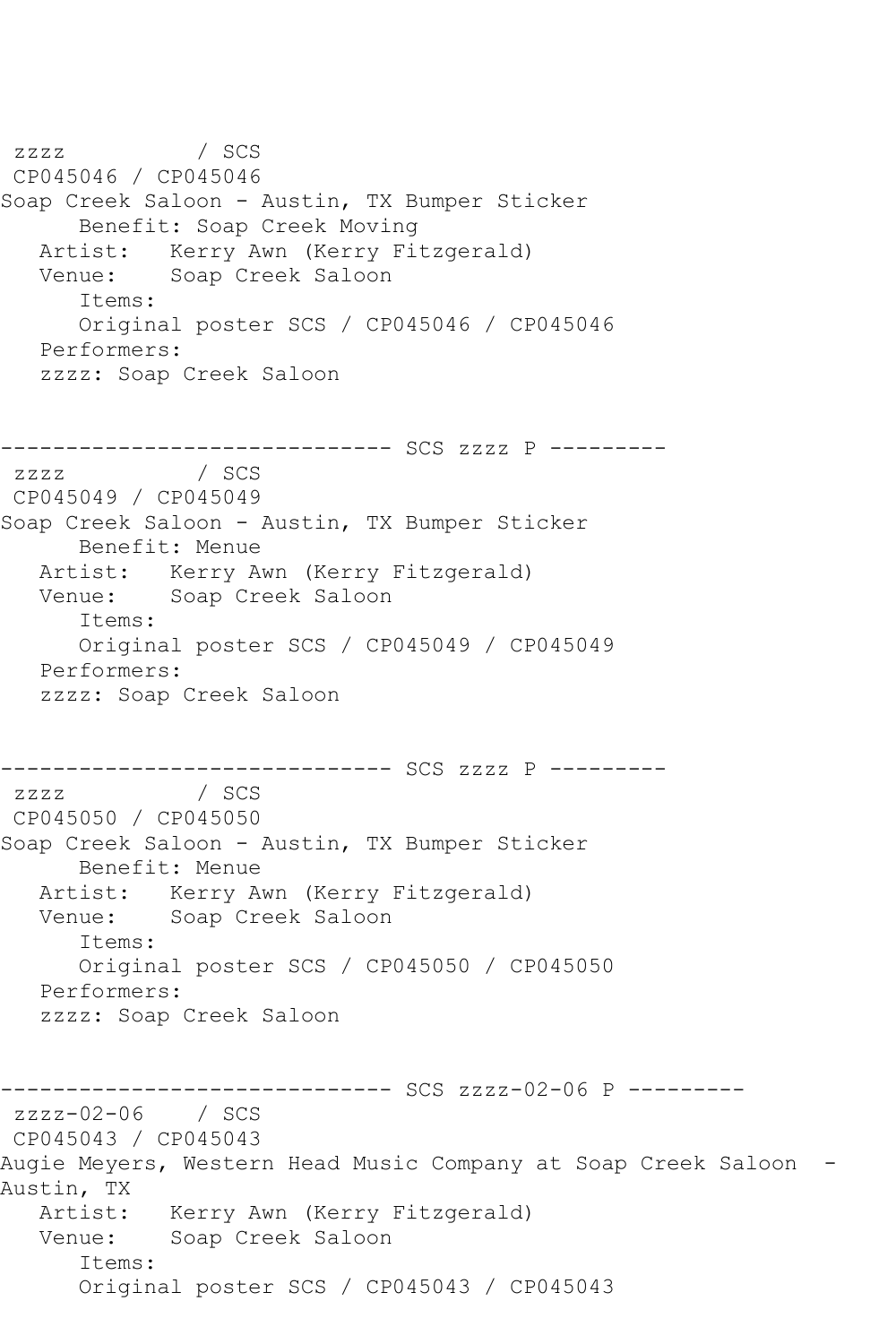```
 Performers:
    zzzz-02-06: Soap Creek Saloon
        Augie Meyers / Western Head Music Company
    zzzz-02-08 zzzz-02-09: Soap Creek Saloon
        Augie Meyers / Western Head Music Company
                 ------------------------------ SCS zzzz-03-01 P ---------
zzzz-03-01 / SCS 
CP045052 / CP045052
Kerry Awn at Velveeta Room
       Benefit: 8th Anniversary
   Artist: Kerry Awn (Kerry Fitzgerald)<br>Venue: Velveeta Room
            Velveeta Room
       Items:
       Original poster SCS / CP045052 / CP045052
    Performers:
    zzzz-03-01 zzzz-03-02: Velveeta Room
        Kerry Awn
------------------------------ SCS zzzz-04-10 P ---------
zzzz-04-10 / SCS 
CP045075 / CP045075
Uranium Savages at Soap Creek Saloon - Austin, TX
       Benefit: Record Burning Bash
   Artist: Kerry Awn (Kerry Fitzgerald)<br>Venue: Soap Creek Saloon
            Soap Creek Saloon
       Items:
       Original poster SCS / CP045075 / CP045075
    Performers:
    zzzz-04-10: Soap Creek Saloon
        Uranium Savages
------------------------------ SCS zzzz-04-14 P ---------
zzzz-04-14 / SCS
CP045030 / CP045030
Greezy Wheels at Armadillo WHQ
    Artist: Kerry Awn (Kerry Fitzgerald)
    Venue: Armadillo World Headquarters
       Items:
       Original poster SCS / CP045030 / CP045030
    Performers:
    zzzz-04-14: Armadillo World Headquarters
        Greezy Wheels
                     ------------------------------ SCS zzzz-06-29 P ---------
zzzz-06-29 / SCS 
CP045086 / CP045086
```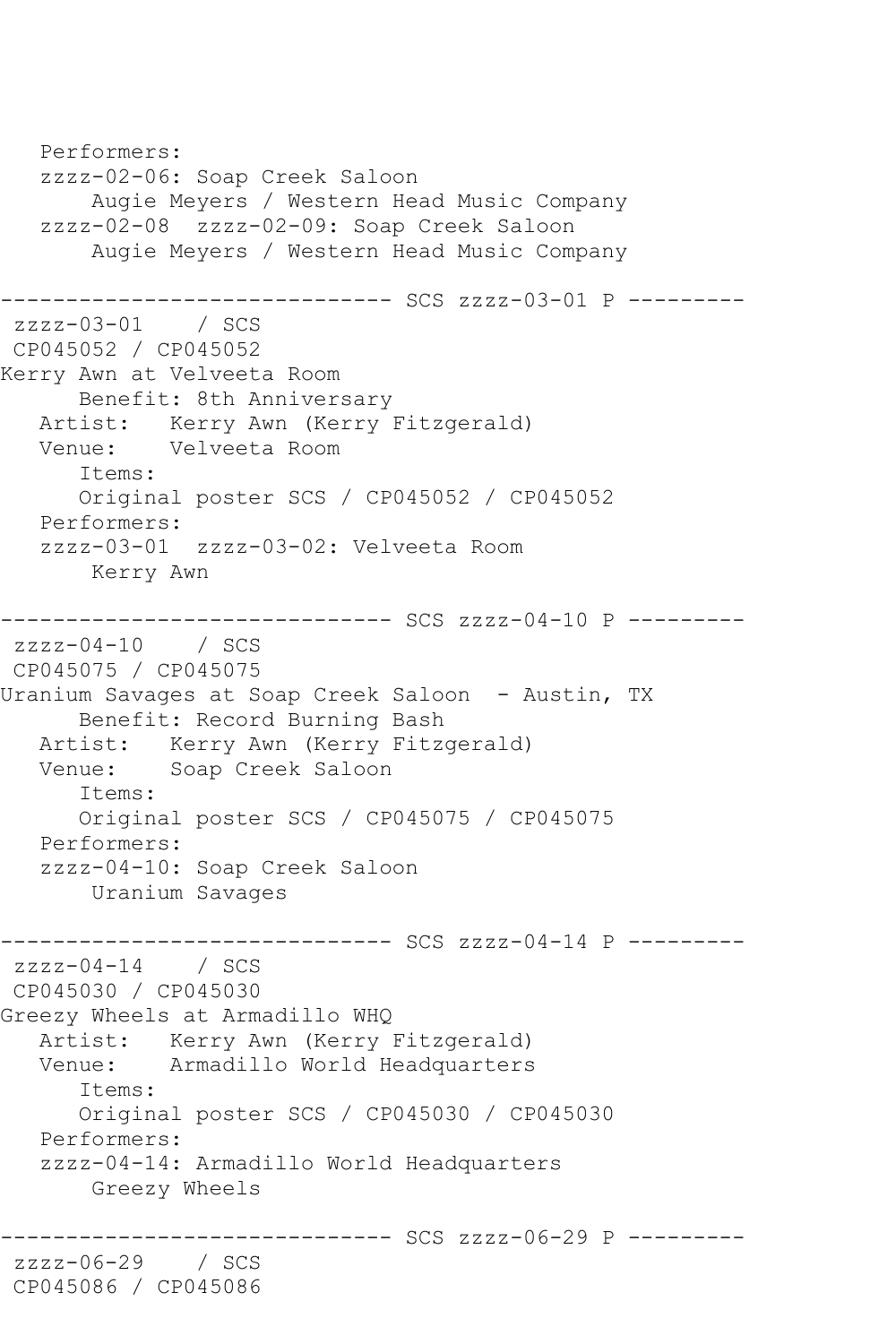Uranium Savages at Texas Tavern - , UT Artist: Kerry Awn (Kerry Fitzgerald) Venue: Texas Tavern Items: Original poster SCS / CP045086 / CP045086 Performers: zzzz-06-29: Texas Tavern Uranium Savages ------------------------------ SCS zzzz-07 P --------  $zzzz-07$ CP045045 / CP045045 Soap Creek Saloon - Austin, TX Bumper Sticker Benefit: July Calender for Soap Creek Saloon Artist: Kerry Awn (Kerry Fitzgerald) Venue: Soap Creek Saloon Items: Original poster SCS / CP045045 / CP045045 Performers: zzzz-07: Soap Creek Saloon ------------------------------ SCS zzzz-07 P --------  $zzzz-07$ CP045047 / CP045047 Soap Creek Saloon - Austin, TX Bumper Sticker Benefit: Soap Creek Calender July Artist: Kerry Awn (Kerry Fitzgerald) Venue: Soap Creek Saloon Items: Original poster SCS / CP045047 / CP045047 Performers: zzzz-07: Soap Creek Saloon ------------------------------ SCS zzzz-07-07 P -------- zzzz-07-07 / SCS CP045051 / CP045051 Kerry Awn, Joey Waldon at Velveeta Room Benefit: 7th Anniversary Show Artist: Kerry Awn (Kerry Fitzgerald) Venue: Velveeta Room Items: Original poster SCS / CP045051 / CP045051 Performers: zzzz-07-07 zzzz-07-08: Velveeta Room Kerry Awn / Joey Waldon / Nancy Reed / Johnny Hardwick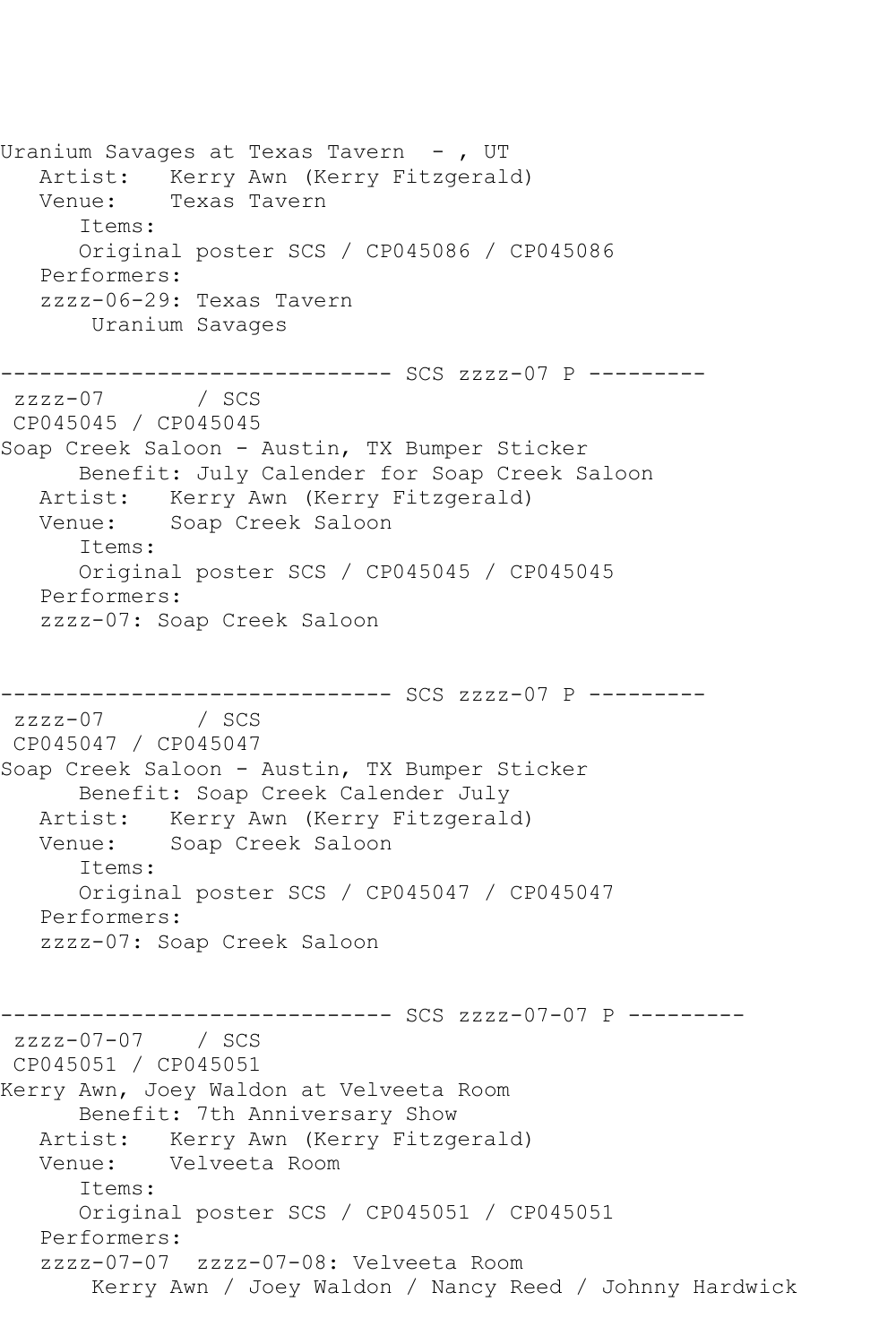------------------------------ SCS zzzz-08-15 P -------- zzzz-08-15 / SCS CP045377 / CP045377 Uranium Savages, Lift at Club Foot - Austin, TX Artist: Kerry Awn (Kerry Fitzgerald) Venue: Club Foot Items: Original poster SCS / CP045377 / CP045377 Performers: zzzz-08-15: Club Foot Uranium Savages / Lift ------------------------------ SCS zzzz-09-25 P -------- zzzz-09-25 / SCS CP045103 / CP045103 Uranium Savages at Scholz Garten Benefit: Bachelor Party<br>Artist: Kerry Awn (Kerry Kerry Awn (Kerry Fitzgerald) Venue: Scholz Garten Items: Original poster SCS / CP045103 / CP045103 Performers: zzzz-09-25: Scholz Garten Uranium Savages ------------------------------ SCS zzzz-11-04 P --------  $zzzz-11-04$  / SCS CP045048 / CP045048 Kerry Awn at Waco Water Works Benefit: Comedy Cult Artist: Kerry Awn (Kerry Fitzgerald)<br>Venue: Waco Water Works Waco Water Works Items: Original poster SCS / CP045048 / CP045048 Performers: zzzz-11-04 zzzz-11-05: Waco Water Works Kerry Awn ------------------------------ SCS zzzz-11-09 P --------  $zzzz-11-09$  / SCS CP045040 / CP045040 Glory, Sugarcane at Black Queen Tavern Artist: Kerry Awn (Kerry Fitzgerald) Venue: Black Queen Tavern Items: Original poster SCS / CP045040 / CP045040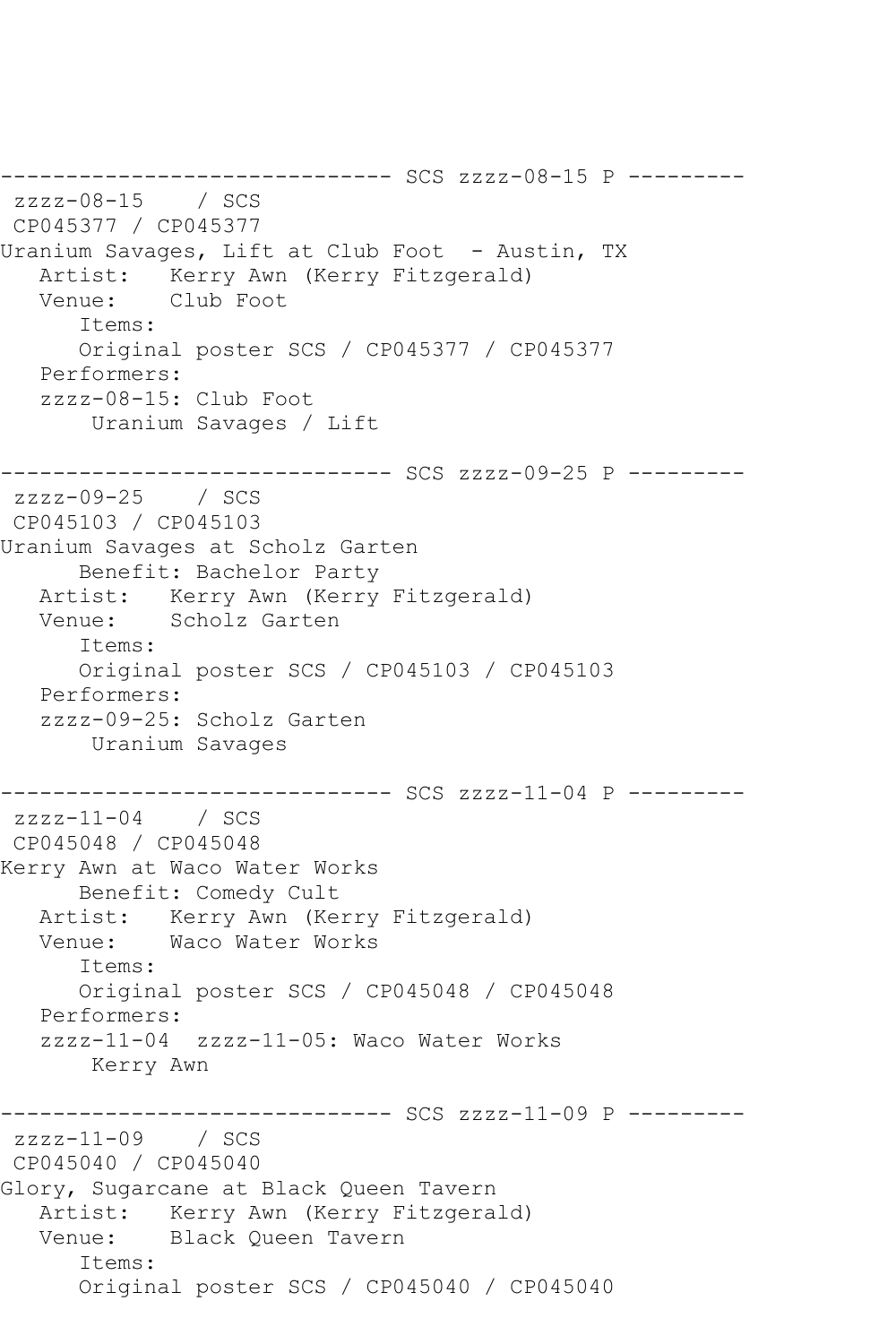```
 Performers:
    zzzz-11-09: Black Queen Tavern
        Glory / Sugarcane
------------------------------ SCS zzzz-11-16 P ---------
zzzz-11-16 / SCS 
CP045371 / CP045371
Uranium Savages at Soap Creek Saloon - Austin, TX
   Artist: Kerry Awn (Kerry Fitzgerald)
   Venue: Soap Creek Saloon
       Items:
       Original poster SCS / CP045371 / CP045371
   Performers:
    zzzz-11-16 zzzz-11-17: Soap Creek Saloon
        Uranium Savages
------------------------------ SCS zzzz-11-18 P ---------
zzzz-11-18 / SCS 
CP045027 / CP045027
Alvin Crow, Plesant Valley Boys at Austin Ritz Theatre
   Artist: Kerry Awn (Kerry Fitzgerald)
   Venue: Ritz Theater in Austin
       Items:
       Original poster SCS / CP045027 / CP045027
   Performers:
    zzzz-11-18: Ritz Theater in Austin
        Alvin Crow / Plesant Valley Boys
                ------------------------------ SCS zzzz-12-01 P ---------
zzzz-12-01 / SCS 
CP045041 / CP045041
Vida, Moses at Black Queen Tavern
  Artist: Kerry Awn (Kerry Fitzgerald)<br>Venue: Black Oueen Tavern
            Black Queen Tavern
       Items:
       Original poster SCS / CP045041 / CP045041
   Performers:
    zzzz-12-01 zzzz-12-02: Black Queen Tavern
        Vida / Moses
                   ------------ SCS zzzz-12-12 P ----------
zzzz-12-12 / SCS 
CP045066 / CP045066
Uranium Savages at Esterspool
       Benefit: 3 years
   Artist: Kerry Awn (Kerry Fitzgerald)
   Venue: Esterspool
```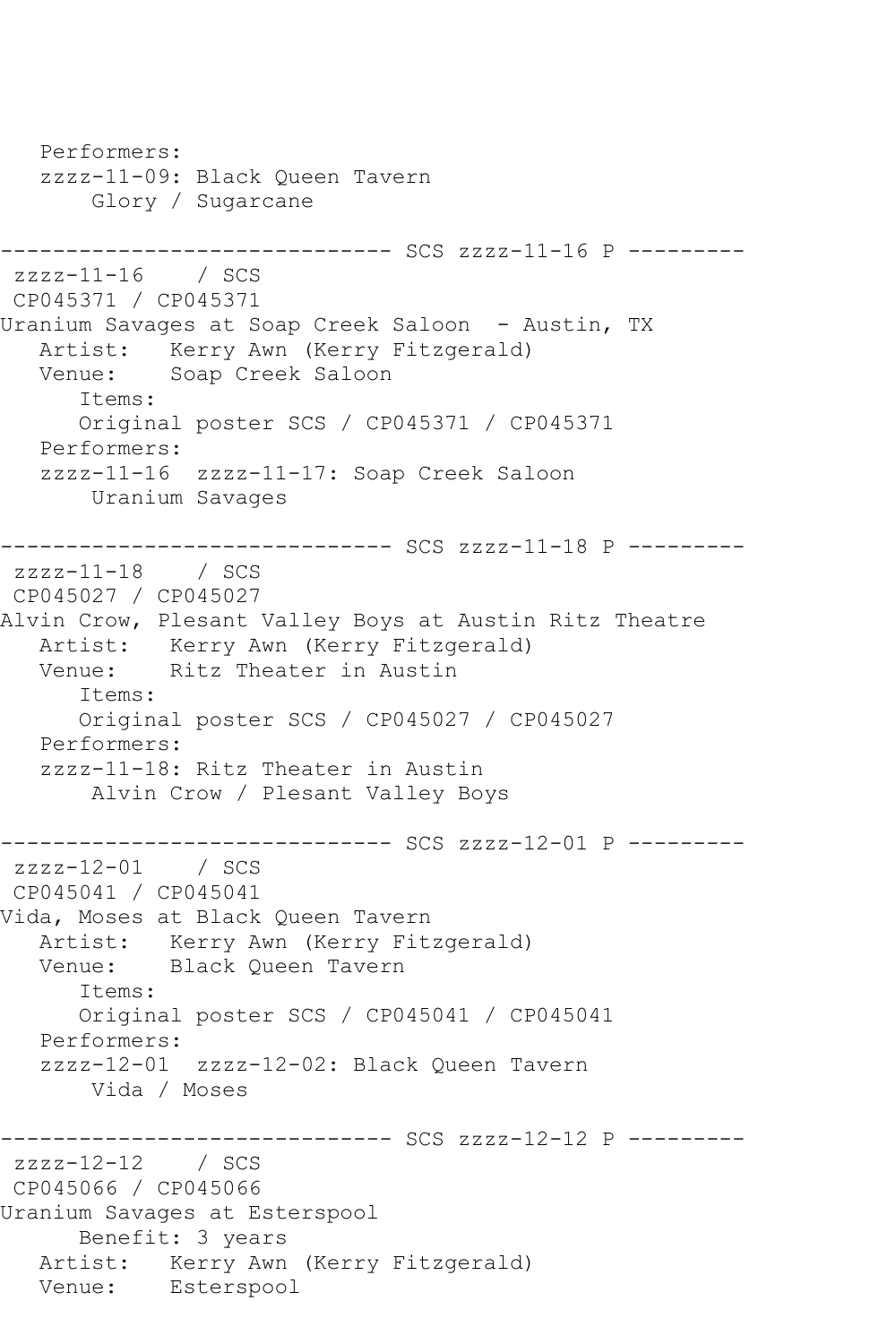Items: Original poster SCS / CP045066 / CP045066 Performers: zzzz-12-12: Esterspool Uranium Savages ------------------------------ SCS zzzz-zz P -------- zzzz-zz / SCS CP045037 / CP045037 Black Queen Tavern Bumper Sticker Benefit: Calander for Black Queen Tavern Artist: Kerry Awn (Kerry Fitzgerald) Venue: Black Queen Tavern Items: Original poster SCS / CP045037 / CP045037 Performers: zzzz-zz: Black Queen Tavern ------------------------------ SCS zzzz-zz-zz P-1 -------- zzzz-zz-zz / SCS CP009627 / CS04372 Mother of Pearl, Milton Carroll at Soap Creek Saloon - Austin, TX Artist: Kerry Awn (Kerry Fitzgerald) Venue: Soap Creek Saloon Items: Original poster SCS Edition 1 / CP009627 / CS04372 Performers: zzzz-zz-zz: Soap Creek Saloon Mother of Pearl / Milton Carroll / Paul Ray / Greezy Wheels / Balcones Fault / Denim / Marcia Ball / Meters / Sir Doug and the Texas Tornados / Uranium Savages / Steam Heat ------------------------------ SCS zzzz-zz-zz P-1 -------- zzzz-zz-zz / SCS CP009629 / CS04374 Paul Ray, Gypsee Eyes at Soap Creek Saloon - Austin, TX Artist: Kerry Awn (Kerry Fitzgerald) Venue: Soap Creek Saloon Items: Original poster SCS Edition 1 / CP009629 / CS04374 Performers: zzzz-zz-zz: Soap Creek Saloon Paul Ray / Gypsee Eyes / Ray Campi / Alvin Crow / Pleasant Valley Boys / Butch Hancock / Marcia Ball / Steam Heat / Freedom Express / Ray Campi / Jon Emery / Doug Sahm / Bob Vanell / Artly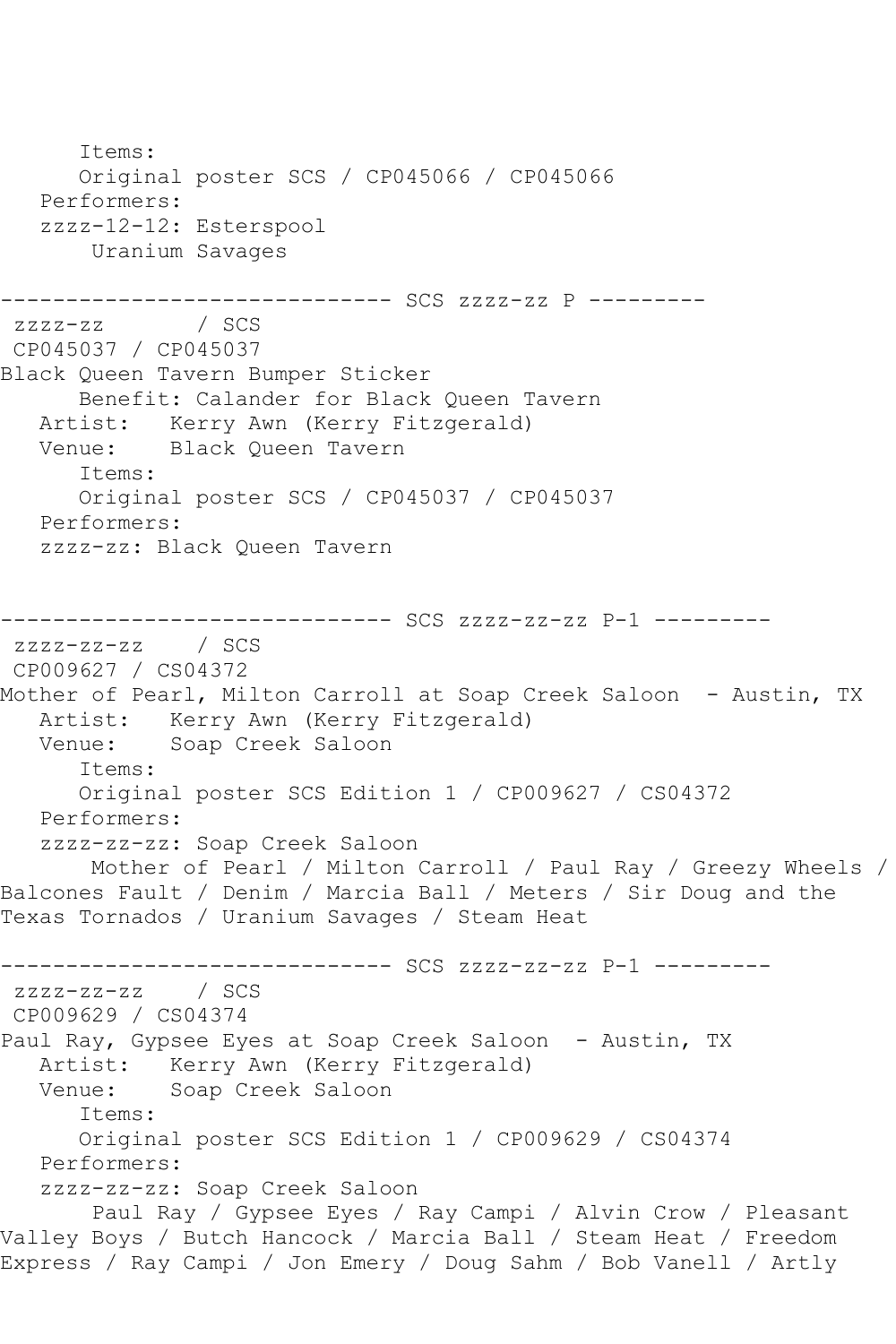Snuff / Billy Bob / Slappy Gilstrap / Joe Nick Patoski / Rick Minus / Gary P. Nunn / Alvin Crow / Nike Tobias / Randy Thronton ------------------------------ zzzz-zz-zz P-1 ---------  $ZZZ-ZZ-Z$ CP009624 / CS04369 Texas Rose at Texas Rose Emporium - Austin, TX Artist: Kerry Awn (Kerry Fitzgerald) Venue: Texas Rose Emporium Items: Original poster Edition 1 / CP009624 / CS04369 Performers: zzzz-zz-zz: Texas Rose Emporium Texas Rose ------------------------------ LZR zzzz-zz-zz P-1 -------- zzzz-zz-zz / LZR CP009628 / CS04373 Texas Independence, Uranium Savages at La Zona Rosa - Austin, TX Artist: Kerry Awn (Kerry Fitzgerald)<br>Venue: La Zona Rosa La Zona Rosa Items: Original poster LZR Edition 1 / CP009628 / CS04373 Performers: zzzz-zz-zz: La Zona Rosa Texas Independence / Uranium Savages ------------------------------ SCS zzzz-zz-zz P -------- zzzz-zz-zz / SCS CP045006 / CP045006 Soap Crek Saloon Calendar Artist: Kerry Awn (Kerry Fitzgerald) Items: Original poster SCS / CP045006 / CP045006 Performers: ------------------------------ SCS zzzz-zz-zz P -------- zzzz-zz-zz / SCS CP045033 / CP045033 Mystic Arts Casual Handmade Clothing Benefit: Mystic Arts Casual Handmade Clothing Artist: Kerry Awn (Kerry Fitzgerald)<br>Venue: 504 W. 24th, Austin, TX 504 W. 24th, Austin, TX Items: Original poster SCS / CP045033 / CP045033 Performers: zzzz-zz-zz: 504 W. 24th, Austin, TX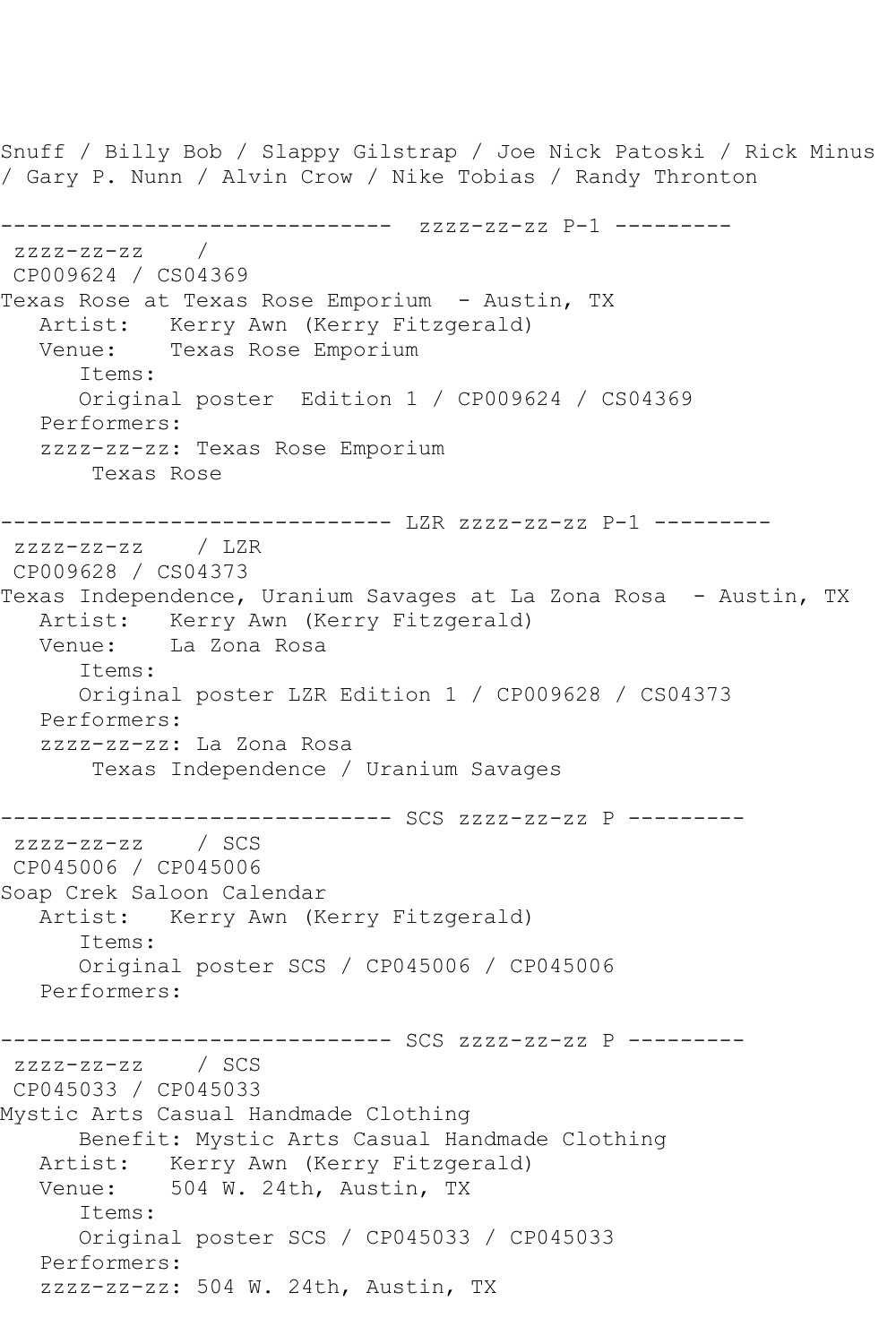```
------------------------------ SCS zzzz-zz-zz P ---------
zzzz-zz-zz / SCS 
CP045056 / CP045056
Texas Rose Emporium, Express Press
      Benefit: Express Press Emporium
   Artist: Kerry Awn (Kerry Fitzgerald)
       Items:
       Original poster SCS / CP045056 / CP045056
   Performers:
   zzzz-zz-zz:
------------------------------ SCS zzzz-zz-zz P ---------
zzzz-zz-zz / SCS 
CP045170 / CP045170
Esther's Follies at Ritz Theater - Austin, TX
   Event: Texas Gubatorial Massacre 2
           Kerry Awn (Kerry Fitzgerald)
   Venue: Ritz Theater in Austin
       Items:
       Original poster SCS / CP045170 / CP045170
   Performers: Ritz Theater in Austin
        Esther's Follies
------------------------------ SCS zzzz-zz-zz P ---------
zzzz-zz-zz / SCS 
CP045423 / CP045423
Uranium Savages Record Album
       Benefit: LP Front Cover
   Artist: Kerry Awn (Kerry Fitzgerald)
       Items:
       Original poster SCS / CP045423 / CP045423
   Performers:
   zzzz-zz-zz: Uranium Savages
------------------------------ SCS zzzz-zz-zz P ---------
zzzz-zz-zz / SCS 
CP045424 / CP045424
Uranium Savages Record Album
      Benefit: LP Back Cover
   Artist: Kerry Awn (Kerry Fitzgerald)
       Items:
       Original poster SCS / CP045424 / CP045424
   Performers:
   zzzz-zz-zz: Uranium Savages
```